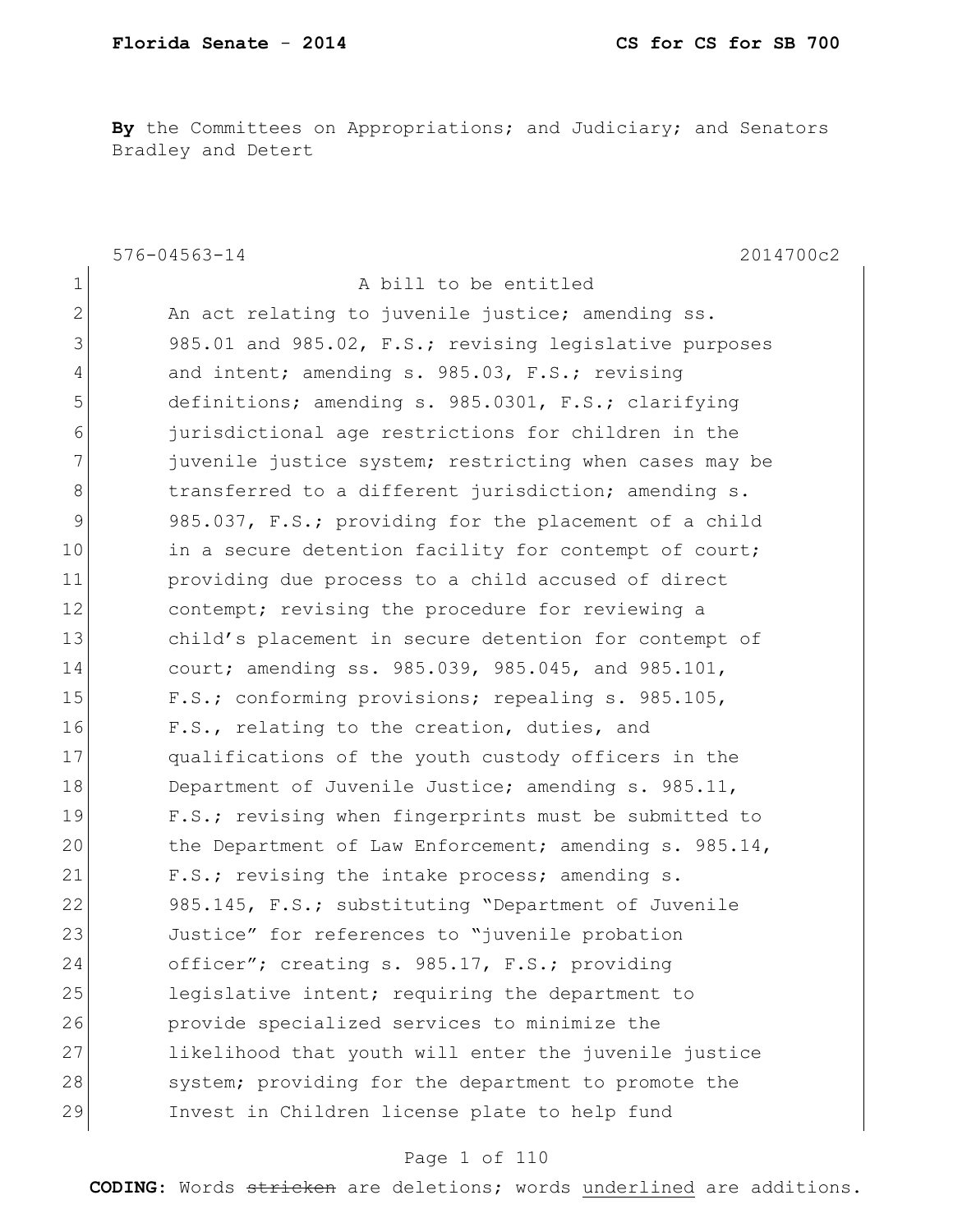| 2014700c2<br>$576 - 04563 - 14$                        |
|--------------------------------------------------------|
| prevention programs and services; providing for the    |
| department to monitor state-funded programs, grants,   |
| contracts, appropriations, and activities designed to  |
| prevent juvenile crime and report annually on these    |
| measures; limiting expenditure of funds to those       |
| prevention services that are consistent with the law   |
| and maximize public accountability; amending s.        |
| 985.24, F.S.; revising factors to determine if the use |
| of detention care is appropriate; authorizing the      |
| department to establish nonsecure, nonresidential      |
| evening reporting centers; conforming provisions;      |
| amending s. 985.245, F.S.; conforming provisions;      |
| amending s. 985.25, F.S.; requiring a child to be held |
| in secure detention under certain circumstances;       |
| clarifying procedures for releasing a child before the |
| child's detention hearing; conforming provisions;      |
| amending s. 985.255, F.S.; providing that a child      |
| shall be given a detention hearing within 24 hours     |
| after being taken into custody; clarifying when a      |
| court may order continued detention care; revising     |
| specified factors for ordering continued detention     |
| care; clarifying when a child charged with domestic    |
| violence can be held in secure detention; revising     |
| written findings required to retain a child charged    |
| with domestic violence in secure detention; deleting   |
| obsolete provisions; amending s. 985.26, F.S.;         |
| conforming terminology; amending s. 985.265, F.S.;     |
| revising procedures for transferring a child to        |
| another detention status; providing new notification   |
|                                                        |

# Page 2 of 110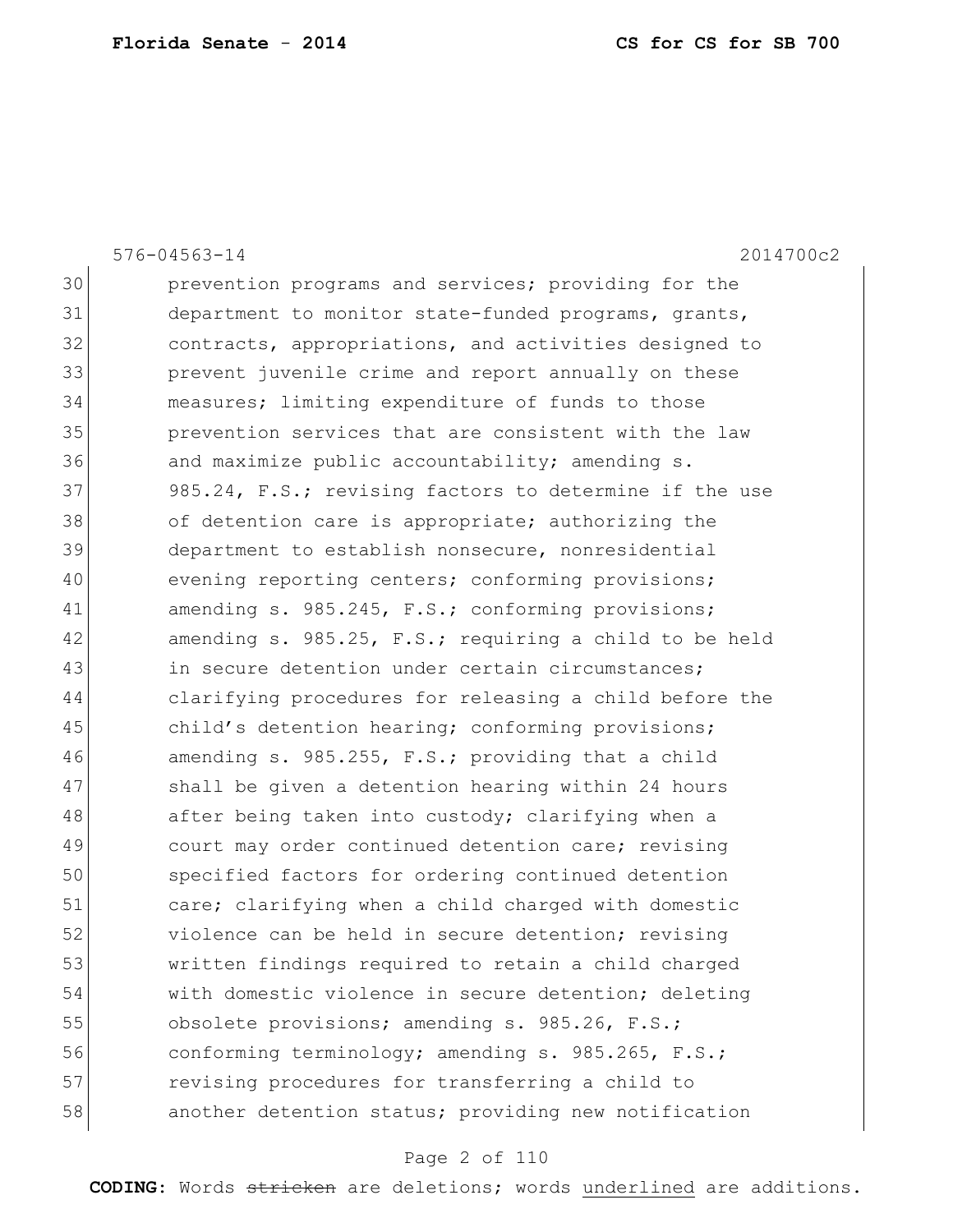|    | 2014700c2<br>$576 - 04563 - 14$                        |
|----|--------------------------------------------------------|
| 59 | requirements for when a child is released or           |
| 60 | transferred from secure detention; revising the        |
| 61 | frequency of physical observation checks for children  |
| 62 | detained in jail facilities; amending s. 985.27, F.S.; |
| 63 | requiring a child to be held in secure detention       |
| 64 | pending placement in a high-risk or maximum-risk       |
| 65 | residential program; conforming provisions; amending   |
| 66 | s. 985.275, F.S.; requiring the department to notify   |
| 67 | specified parties when a child absconds from a         |
| 68 | commitment program; requiring the department to make   |
| 69 | every reasonable effort to locate the absconded child; |
| 70 | amending s. 985.433, F.S.; revising the content of a   |
| 71 | predisposition report; conforming terminology;         |
| 72 | amending s. 985.435, F.S.; authorizing a probation     |
| 73 | program to include an alternative consequence          |
| 74 | component that may be used to address noncompliance    |
| 75 | with the technical conditions of probation; requiring  |
| 76 | the department to identify a child's risk of           |
| 77 | reoffending if the child is being placed on probation  |
| 78 | or postcommitment probation; amending s. 985.439,      |
| 79 | F.S.; authorizing the department to establish          |
| 80 | alternative sanctions for violations of probation or   |
| 81 | postcommitment probation; conforming terminology;      |
| 82 | amending s. 985.441, F.S.; providing that a child on   |
| 83 | probation for certain offenses may not be committed    |
| 84 | for a probation violation that is technical in nature; |
| 85 | conforming terminology; amending s. 985.46, F.S.;      |
| 86 | revising the definition of the term "conditional       |
| 87 | release"; revising terminology; amending s. 985.461,   |
|    |                                                        |

# Page 3 of 110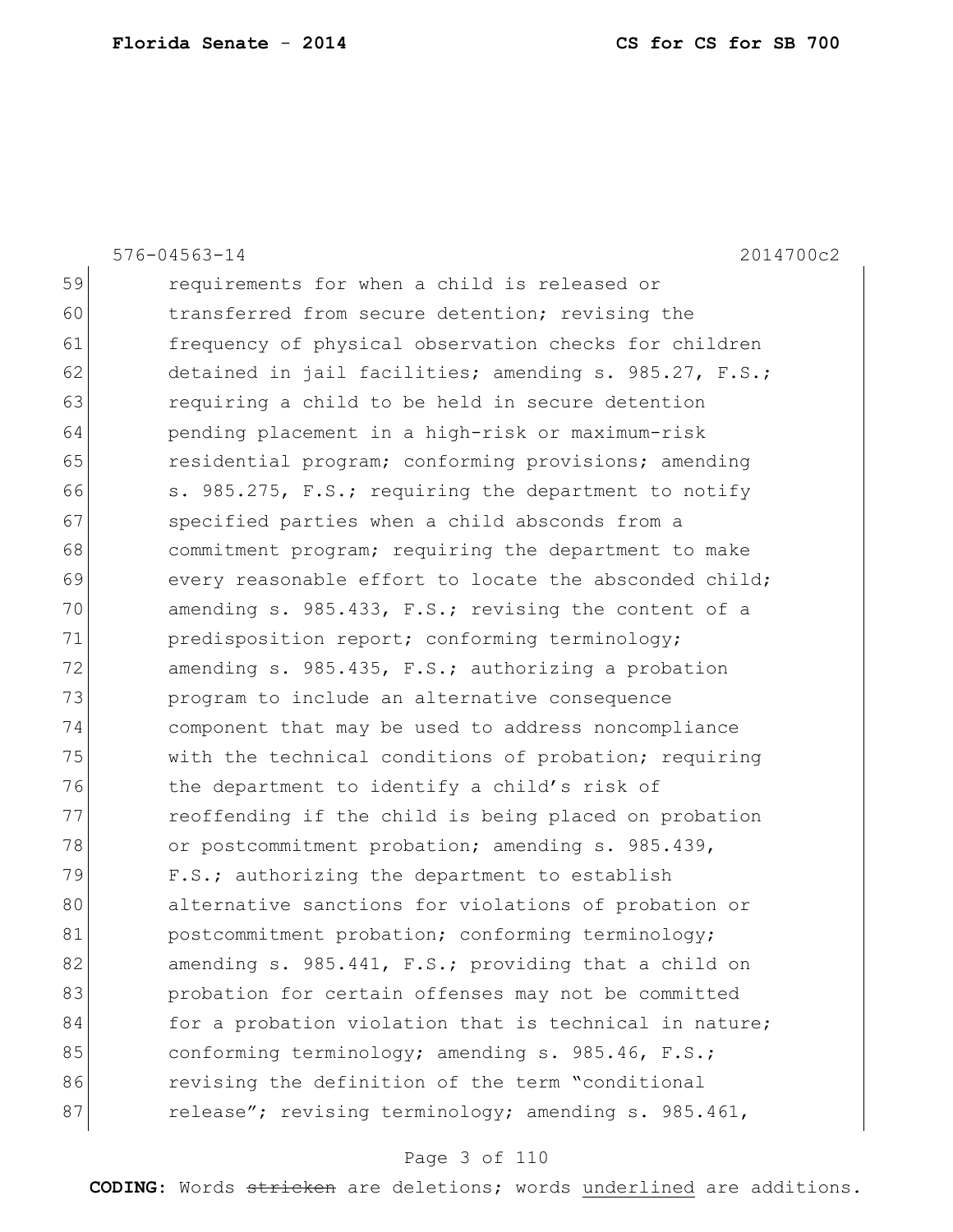|     | 2014700c2<br>$576 - 04563 - 14$                        |
|-----|--------------------------------------------------------|
| 88  | F.S.; expanding the opportunity for transition-to-     |
| 89  | adulthood services to all children; revising           |
| 90  | provisions that the department may use to support      |
| 91  | participation in transition-to-adulthood services;     |
| 92  | conforming terminology; amending ss. 985.481 and       |
| 93  | 985.4815, F.S.; deleting obsolete provisions; amending |
| 94  | s. 985.514, F.S.; conforming provisions; amending s.   |
| 95  | 985.601, F.S.; requiring the department's programs to  |
| 96  | include trauma-informed care, family engagement        |
| 97  | resources and programs, and gender-specific            |
| 98  | programming; authorizing the department to pay the     |
| 99  | expenses of programs and activities that address the   |
| 100 | needs and well-being of children in its care or under  |
| 101 | its supervision; conforming terminology; repealing ss. |
| 102 | 985.605, 985.606, and 985.61, F.S., relating to        |
| 103 | prevention services programs and providers and early   |
| 104 | delinquency intervention programs; amending s.         |
| 105 | 985.632, F.S.; providing for the establishment of a    |
| 106 | performance accountability system for contract         |
| 107 | providers; revising definitions; providing for the     |
| 108 | development of a Comprehensive Accountability Report;  |
| 109 | requiring the department to prepare and submit the     |
| 110 | report annually to the Governor and Legislature;       |
| 111 | specifying content that must be included in the        |
| 112 | report; revising provisions relating to the cost-      |
| 113 | effectiveness model and quality improvement; amending  |
| 114 | s. 985.644, F.S.; clarifying an exemption for          |
| 115 | specified certified law enforcement, correctional, and |
| 116 | correctional probation officers relating to a          |
|     |                                                        |

# Page 4 of 110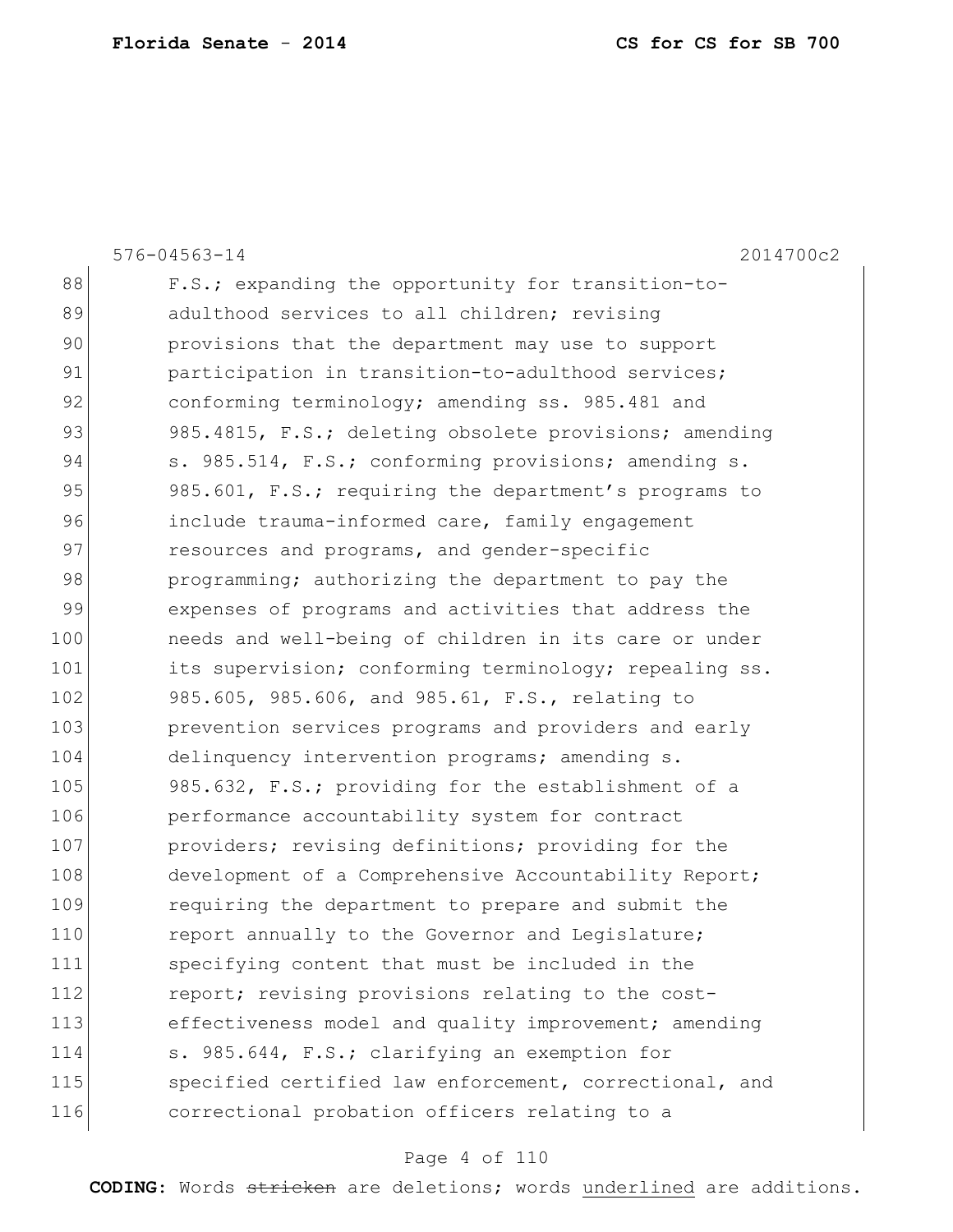|     | $576 - 04563 - 14$<br>2014700c2                        |
|-----|--------------------------------------------------------|
| 117 | requirement to submit to level 2 background            |
| 118 | screenings; creating s. 985.6441, F.S.; providing      |
| 119 | definitions; limiting the amount that the department   |
| 120 | may pay a hospital or health care provider for health  |
| 121 | care services based on a percentage of the Medicare    |
| 122 | allowable rate; providing applicability; amending s.   |
| 123 | 985.66, F.S.; revising specified juvenile justice      |
| 124 | staff development and training procedures; expanding   |
| 125 | application of training requirements to contract       |
| 126 | providers who care for children in the department's    |
| 127 | custody; amending s. 985.664, F.S.; deleting obsolete  |
| 128 | provisions relating to the initial selection of the    |
| 129 | juvenile justice circuit advisory board chairs;        |
| 130 | revising procedures for appointing juvenile justice    |
| 131 | circuit advisory board chairs; providing that chairs   |
| 132 | serve at the pleasure of the secretary; amending s.    |
| 133 | 985.672, F.S.; clarifying language concerning          |
| 134 | expenditures of the direct-support organization's      |
| 135 | funds; authorizing the direct-support organization to  |
| 136 | use department personnel services; defining the term   |
| 137 | "personnel services"; amending s. 985.682, F.S.;       |
| 138 | deleting obsolete provisions regarding a comprehensive |
| 139 | study relating to the siting of facilities; amending   |
| 140 | s. 985.69, F.S.; providing for the use of specified    |
| 141 | funds for repair and maintenance; repealing s.         |
| 142 | 985.694, F.S., relating to the Juvenile Care and       |
| 143 | Maintenance Trust Fund; amending s. 985.701, F.S.;     |
| 144 | defining the term "juvenile offender" for purposes of  |
| 145 | prohibiting sexual misconduct with juvenile offenders; |
|     |                                                        |

# Page 5 of 110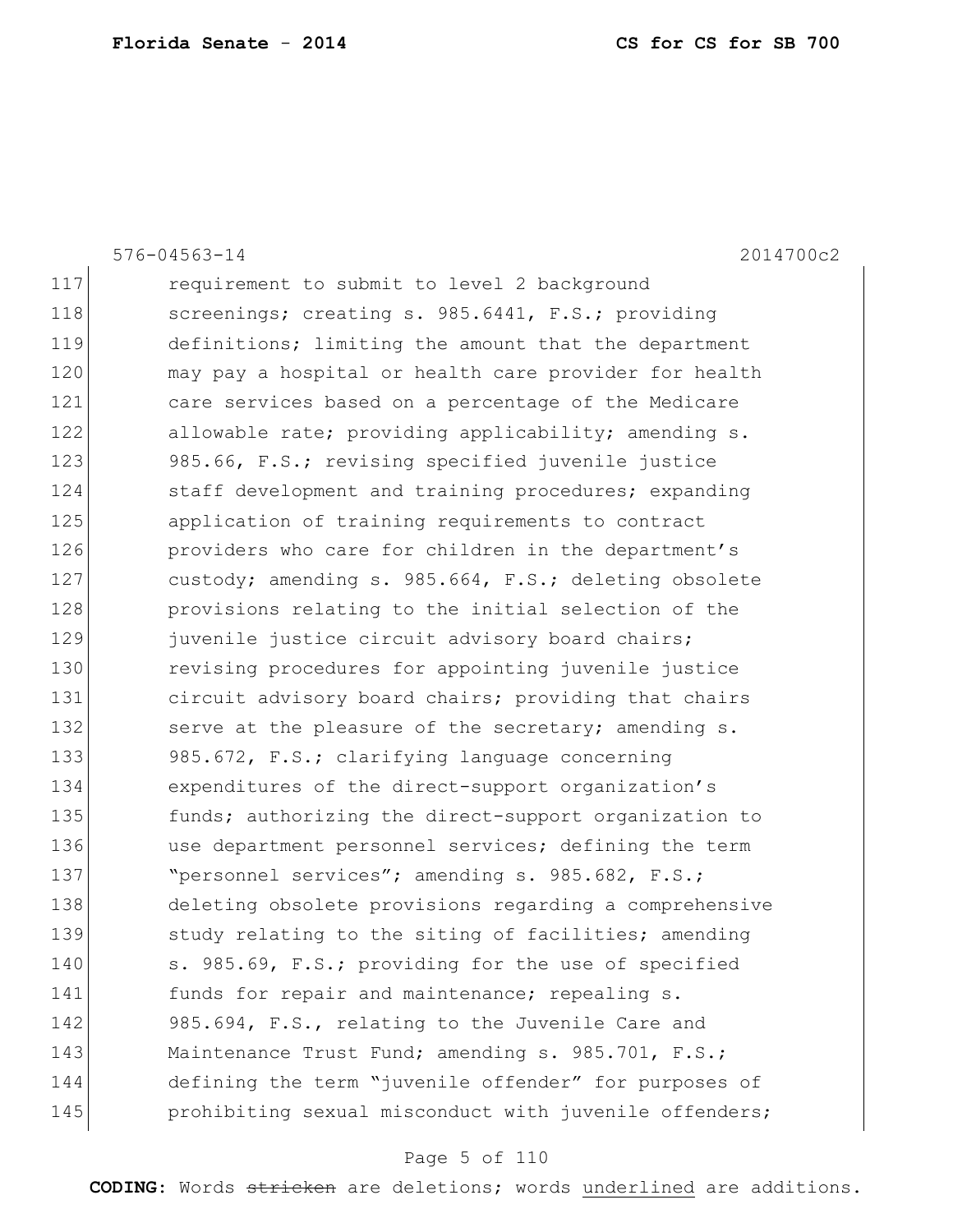|     | 2014700c2<br>$576 - 04563 - 14$                           |
|-----|-----------------------------------------------------------|
| 146 | creating s. 985.702, F.S.; providing an effective         |
| 147 | date; providing definitions; providing for the            |
| 148 | imposition of criminal penalties against specified        |
| 149 | employees who inflict neglect upon juvenile offenders;    |
| 150 | providing enhanced penalties for such treatment that      |
| 151 | results in great bodily harm, permanent disability, or    |
| 152 | permanent disfigurement to a juvenile offender;           |
| 153 | specifying that such conduct constitutes sufficient       |
| 154 | cause for an employee's dismissal from employment;        |
| 155 | prohibiting such employee from future employment with     |
| 156 | the juvenile justice system; providing incident           |
| 157 | reporting requirements; prohibiting an employee who       |
| 158 | witnesses such an incident from knowingly or willfully    |
| 159 | failing to report such incident; prohibiting false        |
| 160 | reporting, preventing another from reporting, or          |
| 161 | coercing another to alter testimony or reports;           |
| 162 | providing criminal penalties; amending s. 985.721,        |
| 163 | F.S.; correcting a cross-reference; amending s.           |
| 164 | 943.0582, F.S.; clarifying that minors are not            |
| 165 | eligible for expunction if they have been charged by a    |
| 166 | state attorney for other crimes; repealing s. 945.75,     |
| 167 | F.S., relating to tours of state correctional             |
| 168 | facilities for juveniles; amending ss. 121.0515,          |
| 169 | 316.635, and 318.143, F.S.; conforming provisions and     |
| 170 | correcting cross-references; providing effective          |
| 171 | dates.                                                    |
| 172 |                                                           |
| 173 | Be It Enacted by the Legislature of the State of Florida: |
| 174 |                                                           |

# Page 6 of 110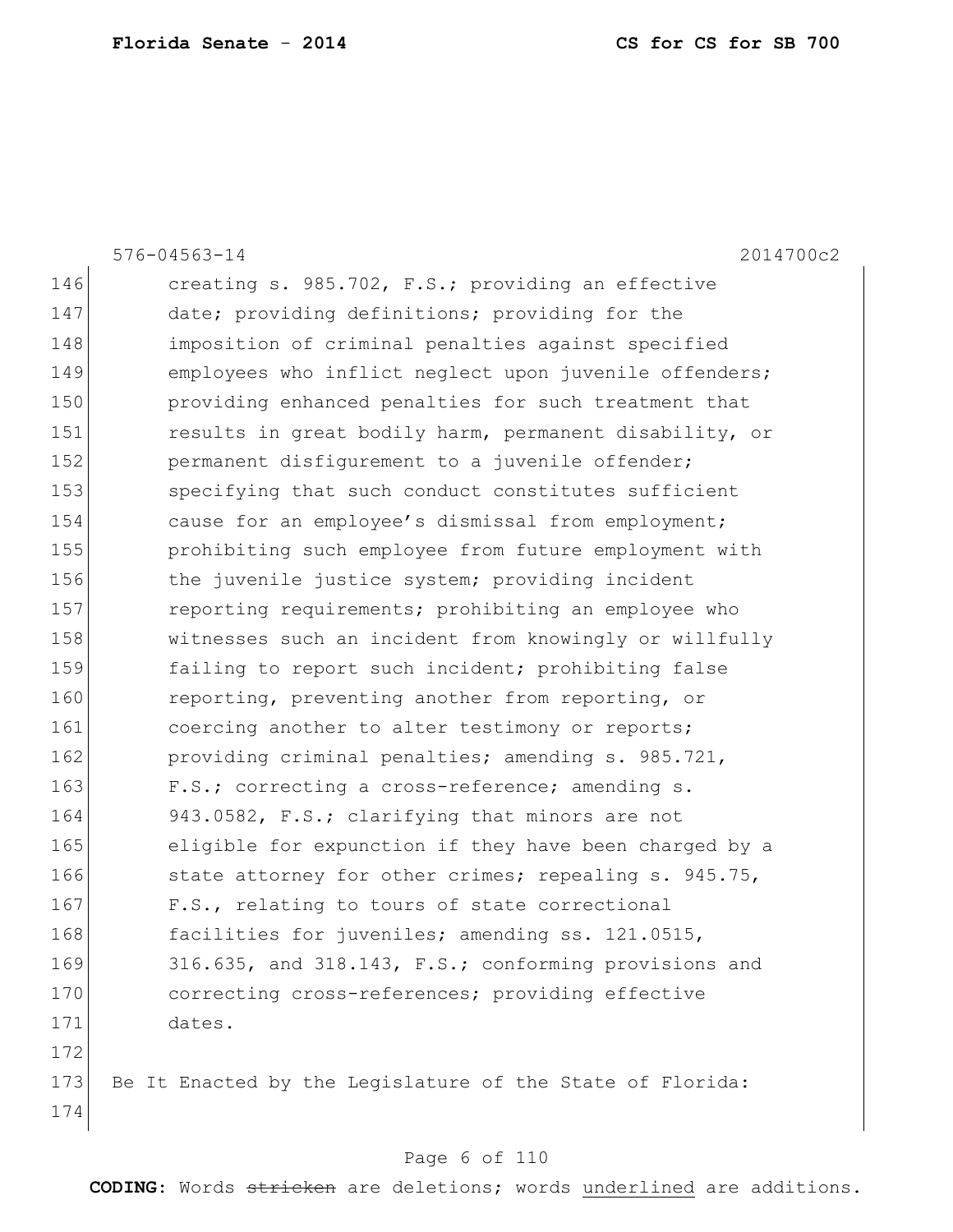```
576-04563-14 2014700c2
175 Section 1. Section 985.01, Florida Statutes, is amended to
176 read:
177 985.01 Purposes and intent.
178 (1) The purposes of this chapter are:
179 (a) To increase public safety by reducing juvenile 
180 delinquency through effective prevention, intervention, and
181 treatment services that strengthen and reform the lives of
182 children.
183 (b) (a + b) To provide judicial and other procedures to assure
184 due process through which children, victims, and other
185 interested parties are assured fair hearings by a respectful and 
186 respected court or other tribunal and the recognition,
187 protection, and enforcement of their constitutional and other
188 legal rights, while ensuring that public safety interests and
189 the authority and dignity of the courts are adequately 
190 protected.
191 (c) (c) (b) To provide for the care, safety, and protection of
192 children in an environment that fosters healthy social,
193 emotional, intellectual, educational, and physical development;
194 to ensure secure and safe custody; and to promote the health and
195 well-being of all children under the state's care.
196 (d) \left\{ \left\{ e\right\} \right\} To ensure the protection of society, by providing
197 for a comprehensive standardized assessment of the child's needs
198 so that the most appropriate control, discipline, punishment,
199 and treatment can be administered consistent with the 
200 seriousness of the act committed, the community's long-term need
```
201 for public safety, the prior record of the child, and the 202 specific rehabilitation needs of the child, while also

## 203 providing, whenever possible, restitution to the victim of the

## Page 7 of 110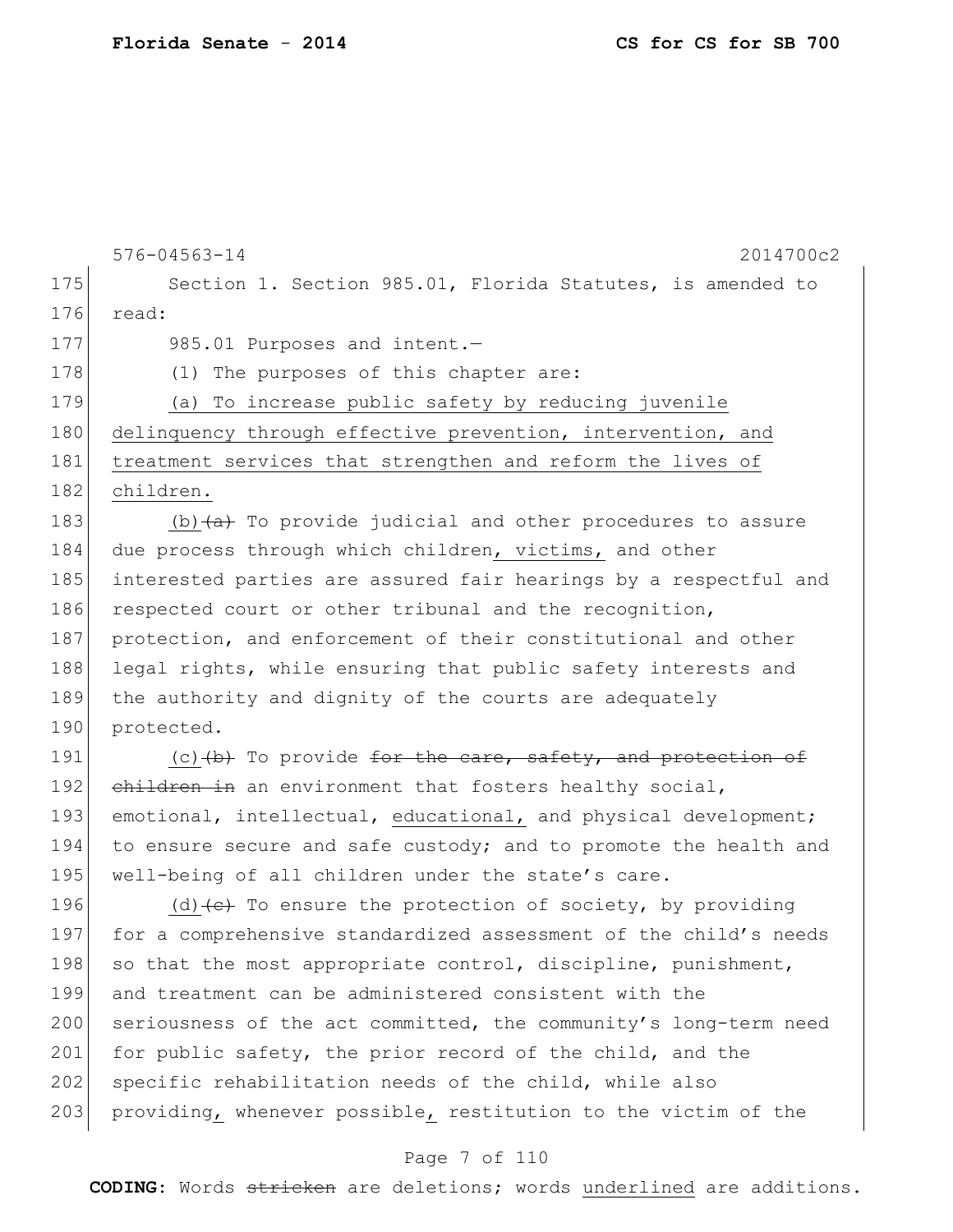576-04563-14 2014700c2

204 offense.

205 (e)  $\left(\frac{d}{dt}\right)$  To preserve and strengthen the child's family ties 206 whenever possible, by providing for removal of the child from 207 the physical custody of a parent parental custody only when his 208 or her welfare or the safety and protection of the public cannot 209 be adequately safeguarded without such removal; and, when the 210 child is removed from his or her own family, to secure custody, 211 care, and discipline for the child as nearly as possible 212 equivalent to that which should have been given by the parents $\div$  $213$  and to assure, in all cases in which a child must be permanently  $214$  removed from parental custody, that the child be placed in an  $215$  approved family home, adoptive home, independent living program, 216 or other placement that provides the most stable and permanent  $217$  living arrangement for the child, as determined by the court.

218  $(f)$   $(e)$ 1. To assure that the adjudication and disposition of 219 a child alleged or found to have committed a violation of 220 Florida law be exercised with appropriate discretion and in 221 keeping with the seriousness of the offense and the need for 222 treatment services, and that all findings made under this 223 chapter be based upon facts presented at a hearing that meets 224 the constitutional standards of fundamental fairness and due 225 process.

226 2. To assure that the sentencing and placement of a child 227 tried as an adult be appropriate and in keeping with the 228 seriousness of the offense and the child's need for 229 rehabilitative services, and that the proceedings and procedures 230 applicable to such sentencing and placement be applied within 231 the full framework of constitutional standards of fundamental 232 fairness and due process.

## Page 8 of 110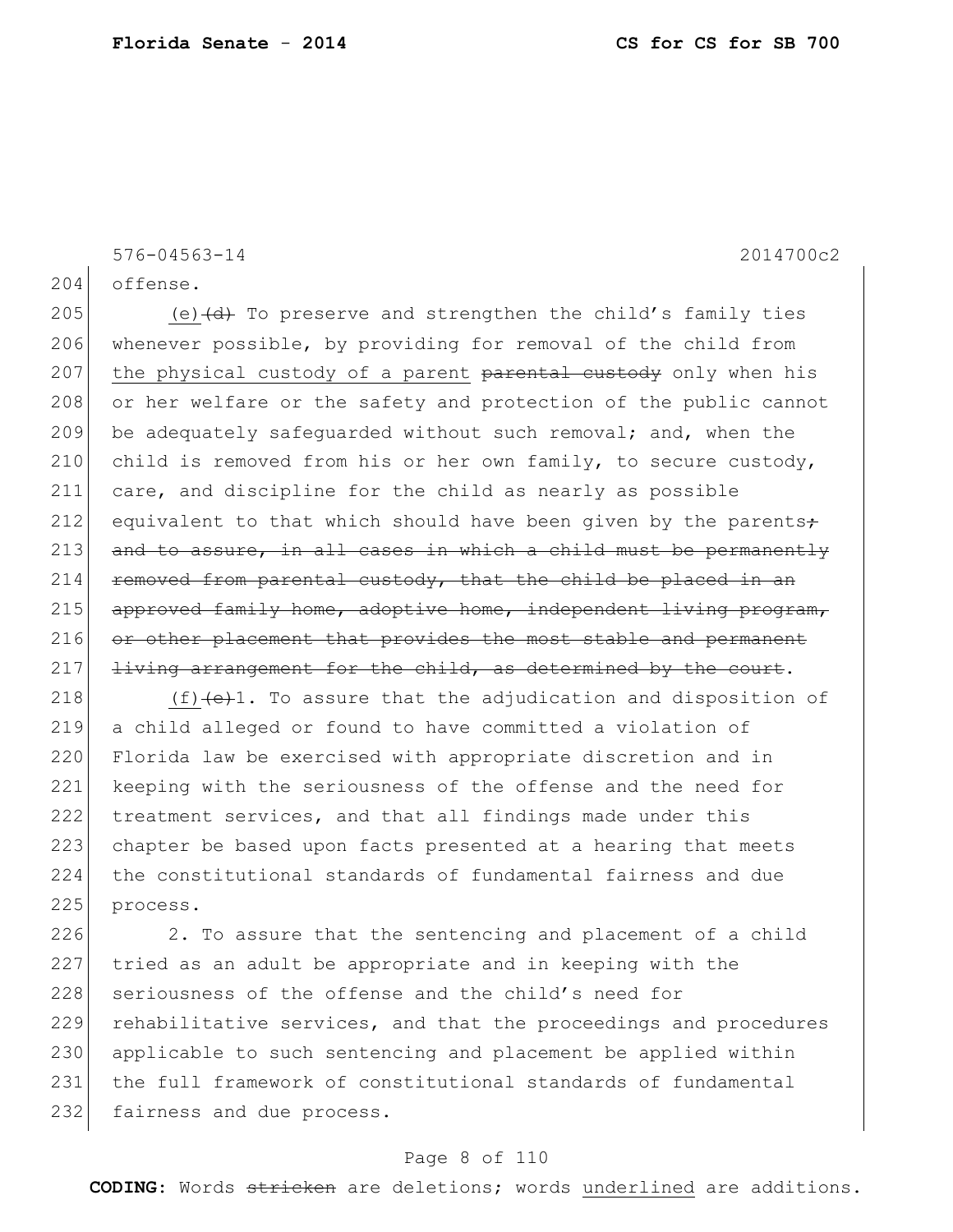576-04563-14 2014700c2 233 (g)  $(f)$  To provide children committed to the department with 234 training in life skills, including career and technical 235 education, when appropriate. 236 (h) To care for children in the least restrictive and most 237 appropriate service environments, ensuring that children 238 assessed as low and moderate risk to reoffend are not committed 239 to residential programs. 240 (i) To allocate resources for the most effective programs, 241 services, and treatments to ensure that children, their 242 families, and their community support systems are connected with 243 these programs at the points along the juvenile justice 244 continuum where they will have the most impact. 245 (2) It is the intent of the Legislature that this chapter 246 be liberally interpreted and construed in conformity with its 247 declared purposes. 248 Section 2. Paragraphs (g) and (h) of subsection (1), 249 subsections (2) and (3), paragraph (b) of subsection  $(4)$ , and 250 subsections (5) and (7) of section 985.02, Florida Statutes, are 251 amended, and subsections (8) and (9) are added to that section,  $252$  to read: 253 985.02 Legislative intent for the juvenile justice system. 254 (1) GENERAL PROTECTIONS FOR CHILDREN.—It is a purpose of 255 the Legislature that the children of this state be provided with 256 the following protections: 257 (g) Access to prevention programs and preventive services.  $258$  (h) An independent, trained advocate when intervention is 259 necessary, and a skilled quardian or caretaker in a safe 260 environment when alternative placement is necessary. 261 (2) SUBSTANCE ABUSE SERVICES.—The Legislature finds that

### Page 9 of 110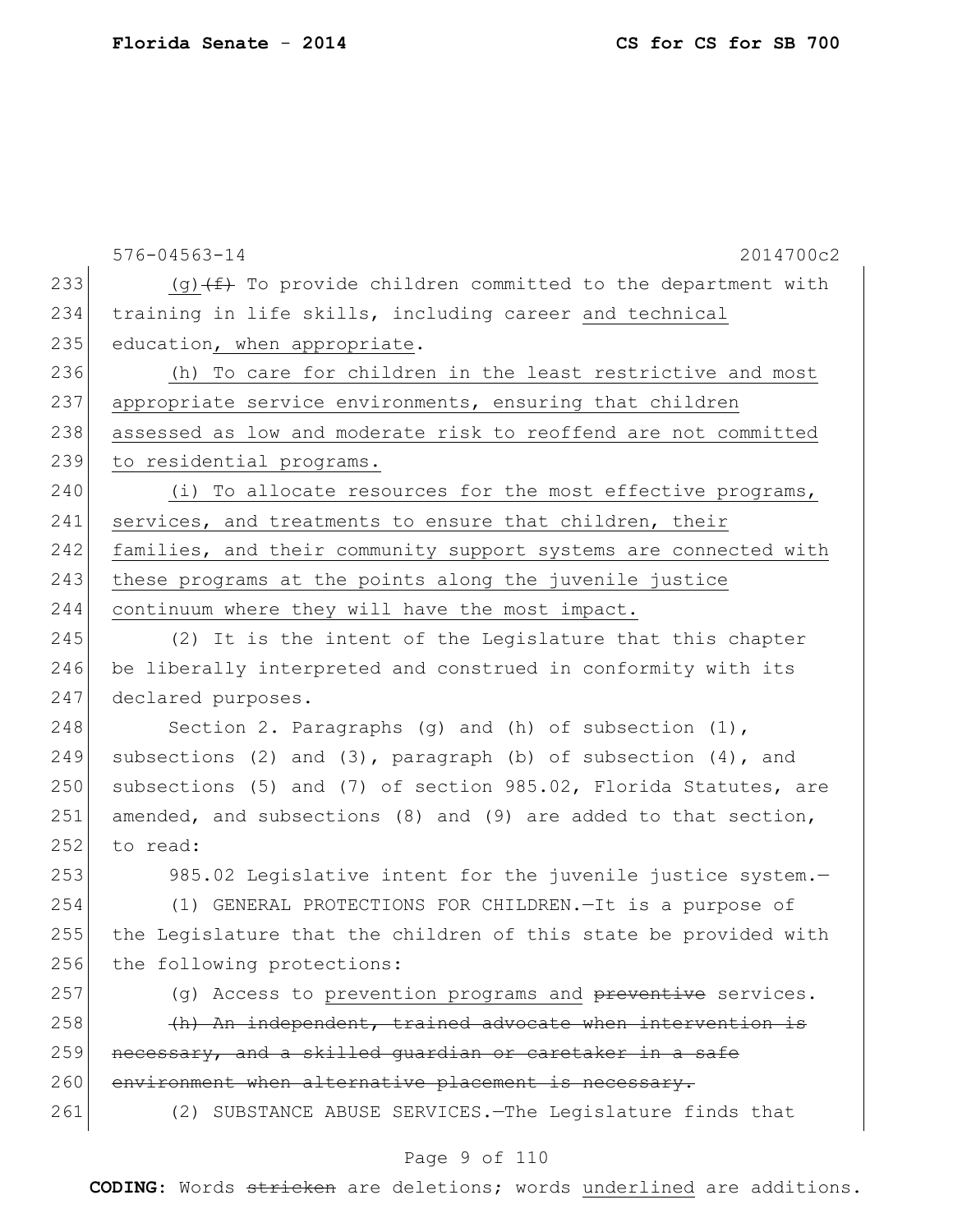576-04563-14 2014700c2 262 children in the care of the state's dependency and delinquency 263 system systems need appropriate health care services, that the 264 impact of substance abuse on health indicates the need for 265 health care services to include substance abuse services where 266 appropriate, and that it is in the state's best interest that 267 such children be provided the services they need to enable them 268 to become and remain independent of state care. In order to 269 provide these services, the state's dependency and delinquency 270 system systems must have the ability to identify and provide 271 appropriate intervention and treatment for children with 272 personal or family-related substance abuse problems. It is 273 therefore the purpose of the Legislature to provide authority 274 for the state to contract with community substance abuse 275 treatment providers for the development and operation of 276 specialized support and overlay services for the dependency and 277 delinquency system systems, which will be fully implemented and 278 utilized as resources permit.

279 (3) JUVENILE JUSTICE AND DELINQUENCY PREVENTION. - It is the 280 policy of the state with respect to juvenile justice and 281 delinquency prevention to first protect the public from acts of 282 delinquency. In addition, it is the policy of the state to:

283 (a) Develop and implement effective methods of preventing 284 and reducing acts of delinquency, with a focus on maintaining  $285$  and strengthening the family as a whole so that children may 286 remain in their homes or communities.

 (b) Develop and implement effective programs to prevent delinquency, to divert children from the traditional juvenile justice system, to intervene at an early stage of delinquency, 290 and to provide critically needed alternatives to

### Page 10 of 110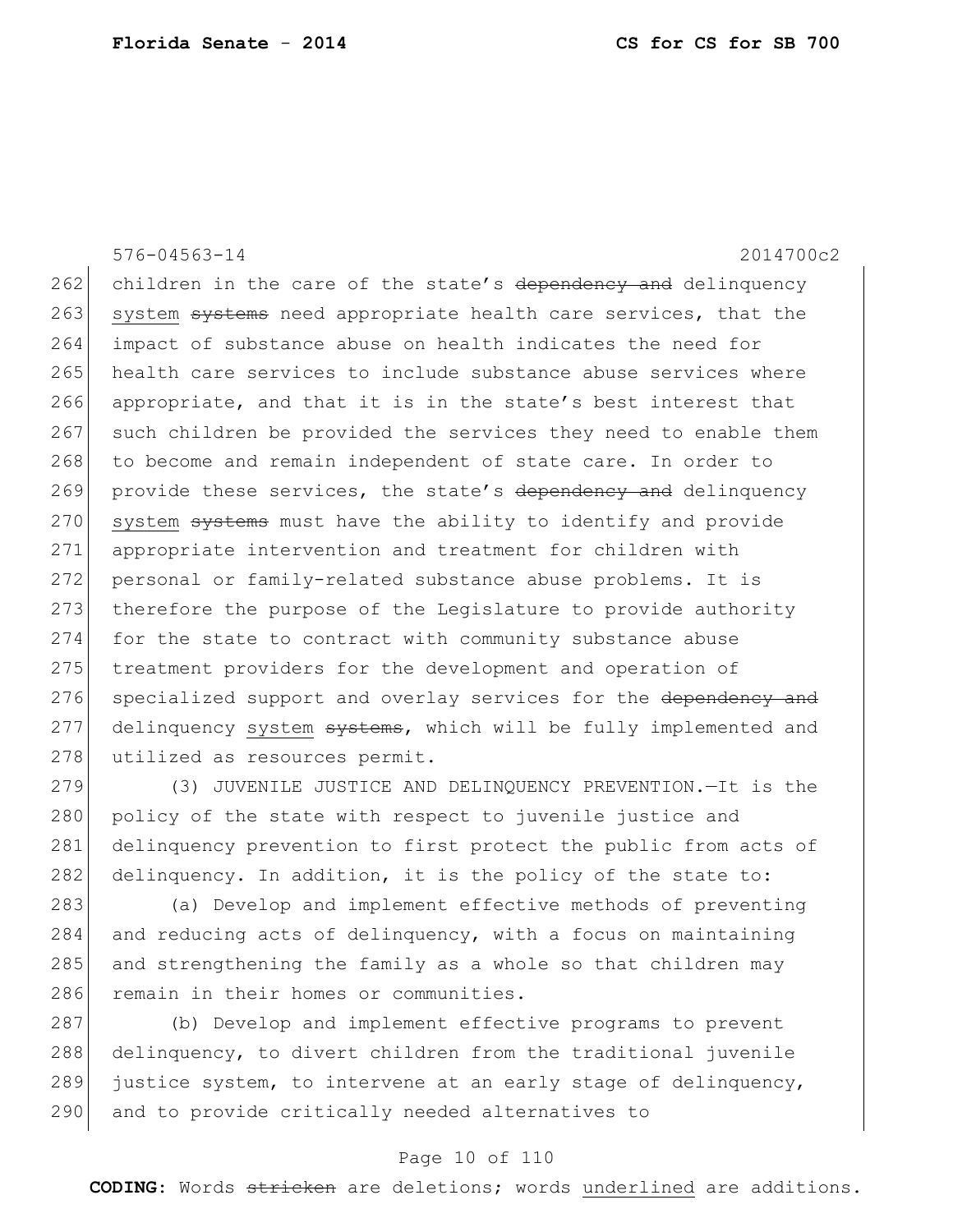|     | 2014700c2<br>$576 - 04563 - 14$                                  |
|-----|------------------------------------------------------------------|
| 291 | institutionalization and deep-end commitment.                    |
| 292 | (c) Provide well-trained personnel, high-quality services,       |
| 293 | and cost-effective programs within the juvenile justice system.  |
| 294 | (d) Increase the capacity of local governments and public        |
| 295 | and private agencies to conduct rehabilitative treatment         |
| 296 | programs and to provide research, evaluation, and training       |
| 297 | services in the field of juvenile delinquency prevention.        |
| 298 |                                                                  |
| 299 | The Legislature intends that detention care, in addition to      |
| 300 | providing secure and safe custody, will promote the health and   |
| 301 | well-being of the children committed thereto and provide an      |
| 302 | environment that fosters their social, emotional, intellectual,  |
| 303 | and physical development.                                        |
| 304 | $(4)$ DETENTION.-                                                |
| 305 | (b) The Legislature intends that a juvenile found to have        |
| 306 | committed a delinquent act understands the consequences and the  |
| 307 | serious nature of such behavior. Therefore, the Legislature      |
| 308 | finds that secure detention is appropriate to provide punishment |
| 309 | for children who pose a threat to public safety that discourages |
| 310 | further delinquent behavior. The Legislature also finds that     |
| 311 | certain juveniles have committed a sufficient number of criminal |
| 312 | acts, including acts involving violence to persons, to represent |
| 313 | sufficient danger to the community to warrant sentencing and     |
| 314 | placement within the adult system. It is the intent of the       |
| 315 | Legislature to establish clear criteria in order to identify     |
| 316 | these juveniles and remove them from the juvenile justice        |
| 317 | system.                                                          |
|     |                                                                  |

- 
- 

318 (5) SITING OF FACILITIES.-

319 (a) The Legislature finds that timely siting and

## Page 11 of 110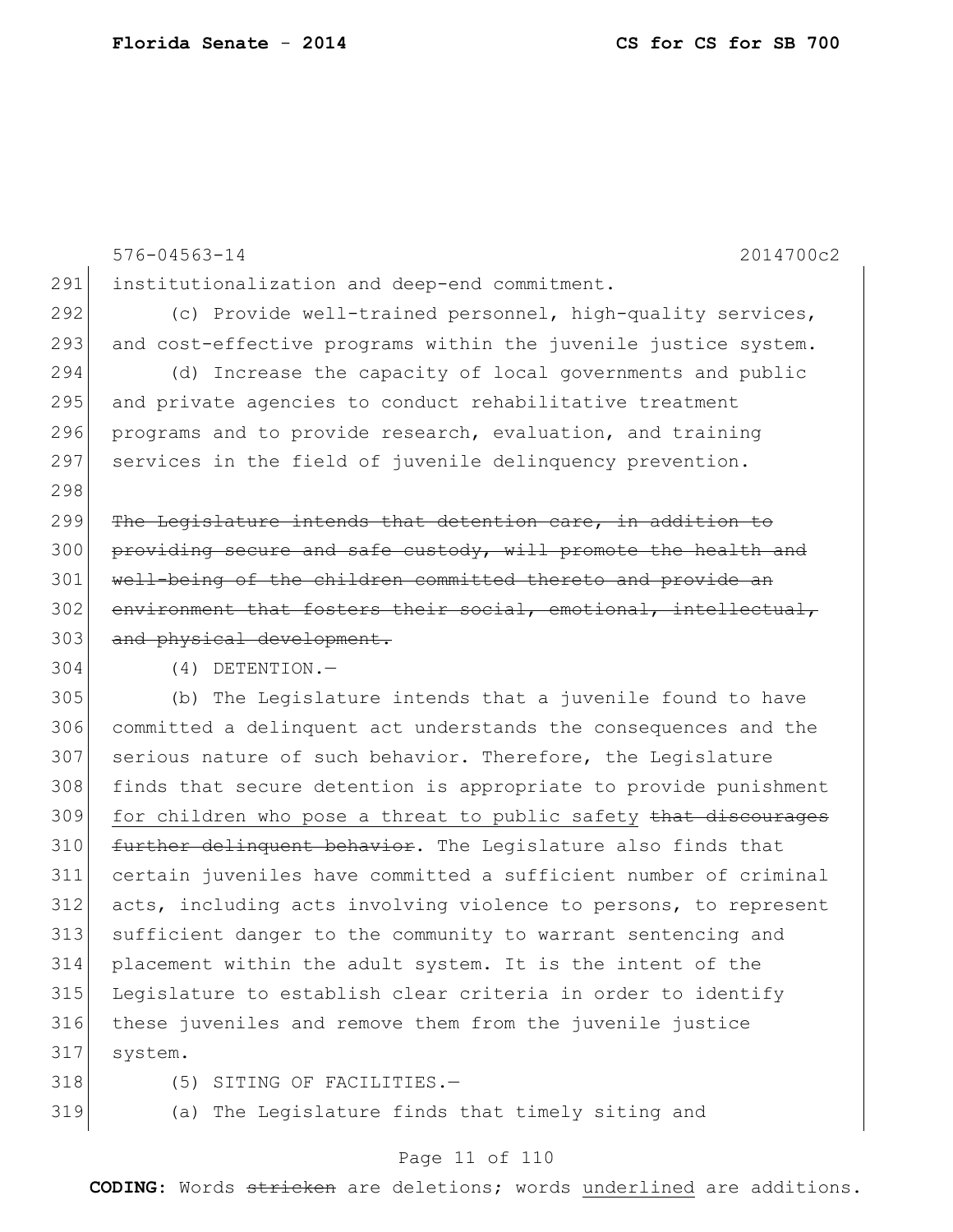576-04563-14 2014700c2 development of needed residential facilities for juvenile offenders is critical to the public safety of the citizens of this state and to the effective rehabilitation of juvenile offenders. (b) It is the purpose of the Legislature to guarantee that such facilities are sited and developed within reasonable 326 timeframes after they are legislatively authorized and appropriated. (c) The Legislature further finds that such facilities must be located in areas of the state close to the home communities of the children they house in order to ensure the most effective 331 rehabilitation efforts, and the most intensive postrelease supervision, and case management. The placement of facilities close to the home communities of the children they house is also intended to facilitate family involvement in the treatment 335 process. Residential facilities shall have no more than 90 165 beds each, including campus-style programs, unless those campus-337 style programs include more than one level of restrictiveness, 338 provide multilevel education and treatment program programs 339 using different treatment protocols<sub> $\tau$ </sub> and have facilities that coexist separately in distinct locations on the same property. (d) It is the intent of the Legislature that all other

 departments and agencies of the state shall cooperate fully with the Department of Juvenile Justice to accomplish the siting of facilities for juvenile offenders.

346 The supervision, counseling, and rehabilitative treatment, and 347 punitive efforts of the juvenile justice system should avoid the 348 | inappropriate use of correctional programs and large

### Page 12 of 110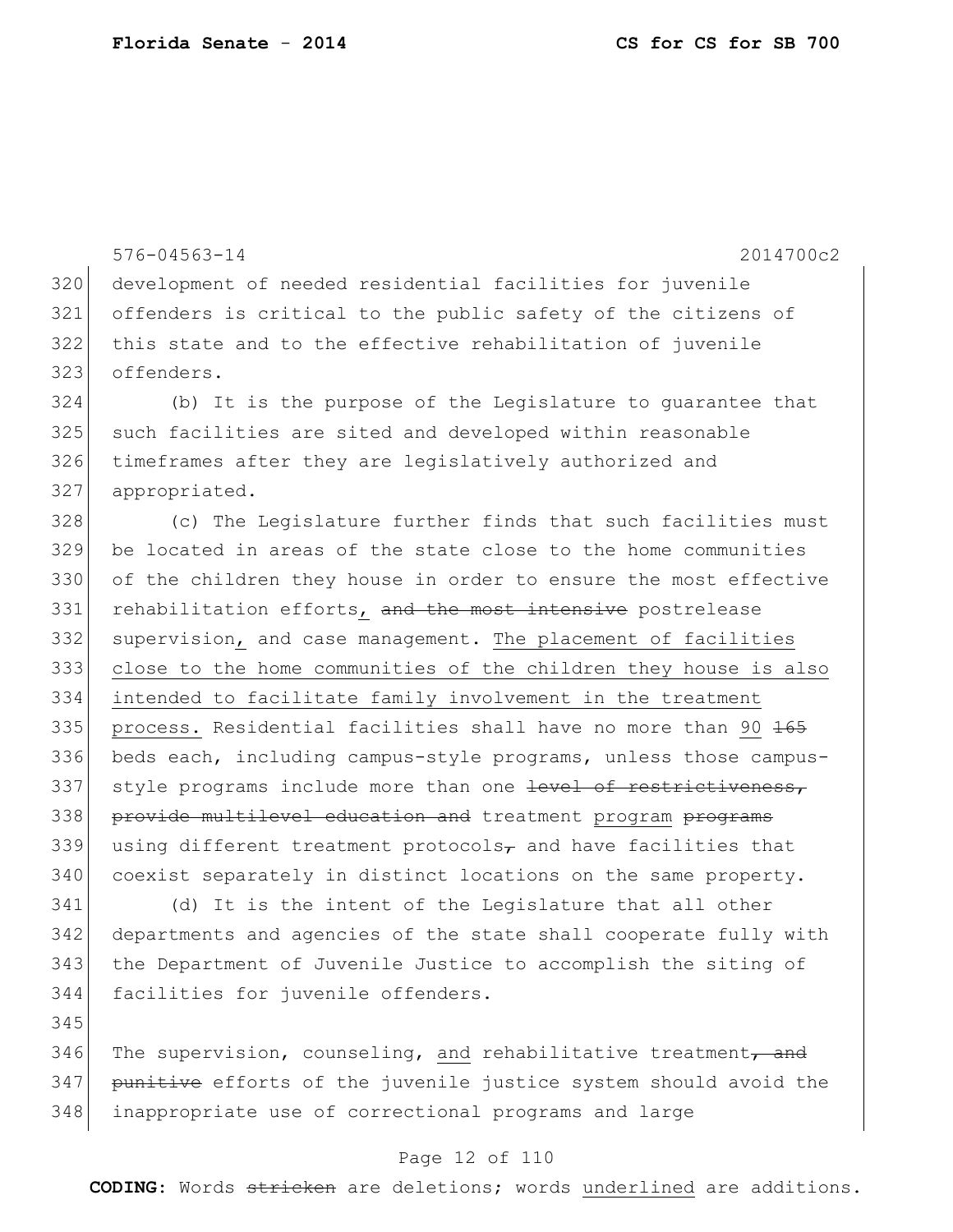576-04563-14 2014700c2 349 institutions. The Legislature finds that detention services 350 should exceed the primary goal of providing safe and secure 351 custody pending adjudication and disposition. 352 (7) GENDER-SPECIFIC PROGRAMMING.— 353 (a) The Legislature finds that the prevention, treatment, 354 and rehabilitation needs of children youth served by the 355 juvenile justice system are gender-specific. A gender-specific 356 approach is one in which programs, services, and treatments 357 comprehensively address the unique developmental needs of a 358 targeted gender group under the care of the department. Young 359 women and men have different pathways to delinquency, display 360 different patterns of offending, and respond differently to 361 interventions, treatment, and services. 362 (b) Gender-specific programming refers to unique program 363 models and services that comprehensively address the needs of a 364 targeted gender group. Gender-specific services require the 365 adherence to the principle of equity to ensure that the 366 different interests of young women and men are recognized and 367 varying needs are met, with equality as the desired outcome. 368 Gender-specific interventions focus programming focuses on the 369 differences between young females' and young males' social roles 370 and responsibilities, positions in society, access to and use of 371 resources, history of trauma, and reasons for interaction with 372 the juvenile justice system and social codes governing behavior.

373 Gender-specific programs increase the effectiveness of programs 374 by making interventions more appropriate to the specific needs 375 of young women and men and ensuring that these programs do not 376 unknowingly create, maintain, or reinforce gender roles or 377 relations that may be damaging.

### Page 13 of 110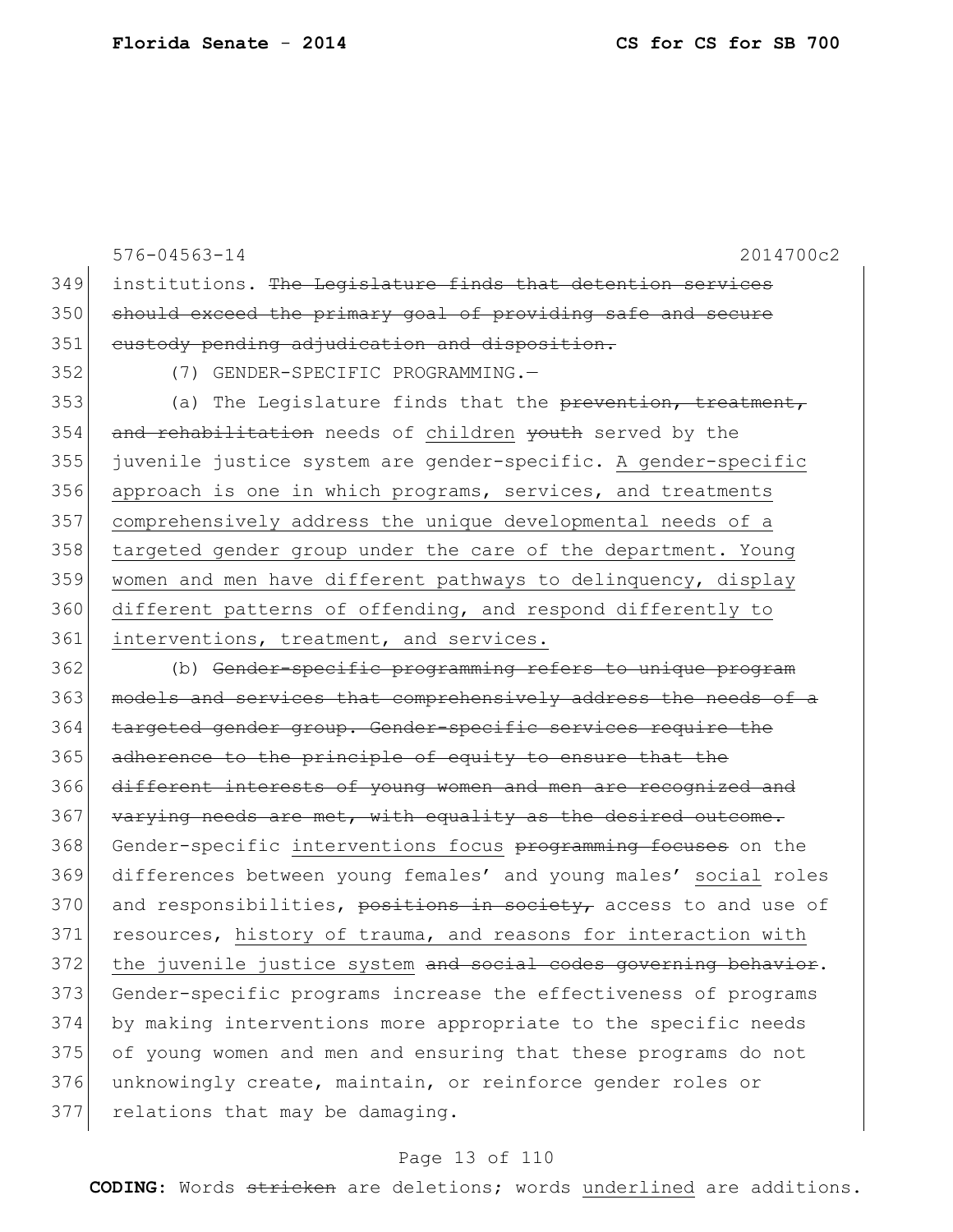|     | 2014700c2<br>$576 - 04563 - 14$                                  |
|-----|------------------------------------------------------------------|
| 378 | (8) TRAUMA-INFORMED CARE. The Legislature finds that the         |
| 379 | department should use trauma-informed care as an approach to     |
| 380 | treating children with histories of trauma. Trauma-informed care |
| 381 | assists service providers in recognizing the symptoms of trauma  |
| 382 | and acknowledges the role trauma has played in the child's life. |
| 383 | Services for children should be based on an understanding of the |
| 384 | vulnerabilities and triggers of trauma survivors that            |
| 385 | traditional service delivery approaches may exacerbate, so that  |
| 386 | these services and programs can be more supportive and avoid     |
| 387 | retraumatization. The department should use trauma-specific      |
| 388 | interventions that are designed to address the consequences of   |
| 389 | trauma in the child and to facilitate healing.                   |
| 390 | (9) FAMILY AND COMMUNITY ENGAGEMENT. The Legislature finds       |
| 391 | that families and community support systems are critical to the  |
| 392 | success of children and to ensure they are nondelinquent.        |
| 393 | Therefore, when appropriate, children who can safely be held     |
| 394 | accountable when served and treated in their homes and           |
| 395 | communities should be diverted from more restrictive placements  |
| 396 | within the juvenile justice system. There should be an emphasis  |
| 397 | on strengthening the family and immersing the family members in  |
| 398 | their community support system. The department should develop    |
| 399 | customized plans that acknowledge the importance of family and   |
| 400 | community support systems. The customized plans should recognize |
| 401 | a child's individual needs, capitalize on their strengths,       |
| 402 | reduce their risks, and prepare them for a successful transition |
| 403 | to, and unification with, their family and community support     |
| 404 | system. The child's family must be considered in the             |
| 405 | department's process of assessing the needs, services and        |
| 406 | treatment, and community connections of the children who are     |

# Page 14 of 110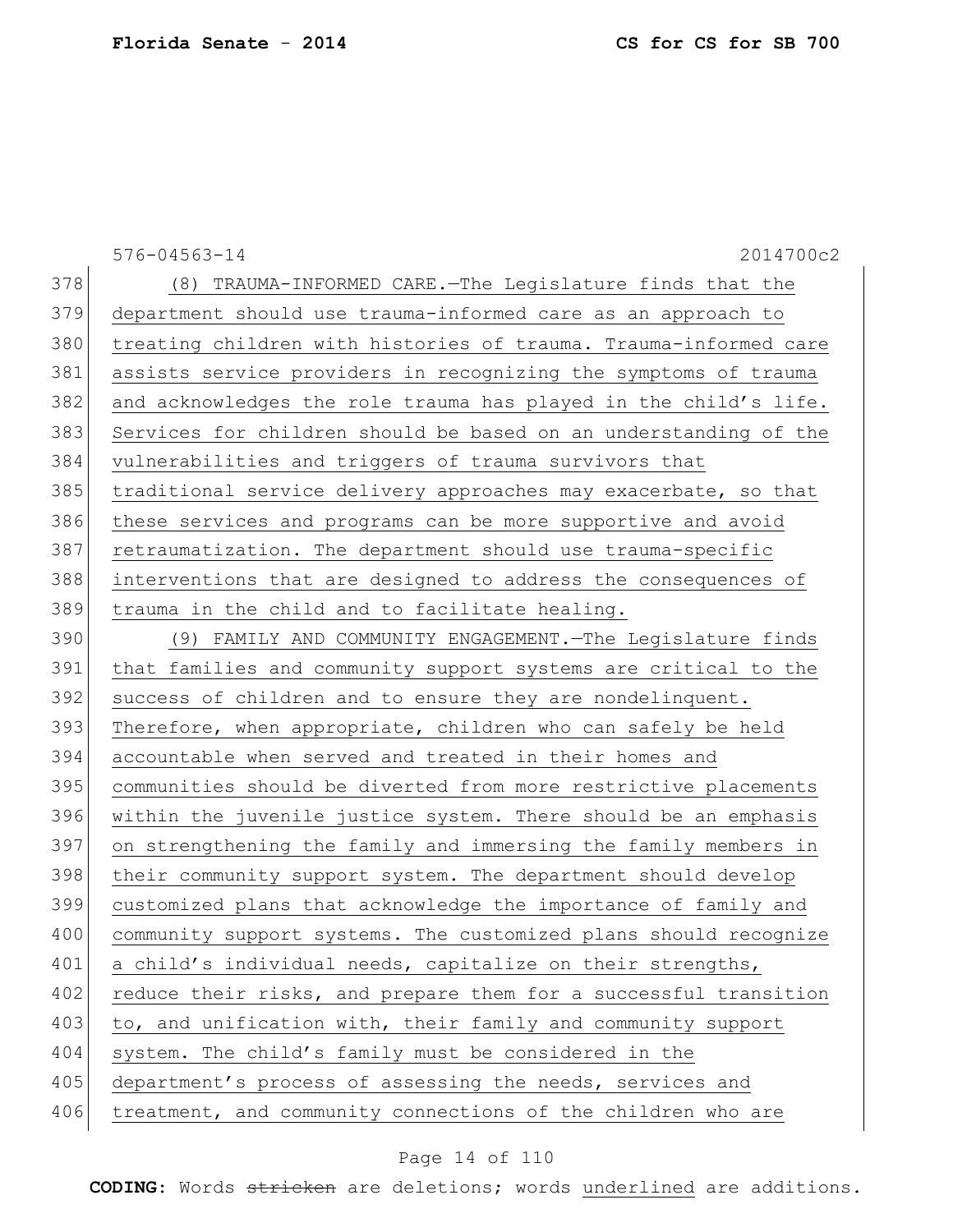| 407<br>408<br>involved in the system.<br>409<br>Section 3. Section 985.03, Florida Statutes, is reordered<br>410<br>and amended to read:<br>411<br>985.03 Definitions. As used in this chapter, the term:<br>412<br>(1) "Abscond" means to hide, conceal, or absent oneself<br>413<br>from the jurisdiction of the court or supervision of the<br>414<br>department to avoid prosecution or supervision.<br>415<br>$(2)$ $(1)$ "Addictions receiving facility" means a substance<br>416<br>abuse service provider as defined in chapter 397.<br>417<br>418<br>to determine whether or not the facts support the allegations<br>419<br>stated in the petition, as is provided for under s. 985.35 in<br>420<br>delinquency cases.<br>421<br>422<br>$(5)$ $(4)$ "Arbitration" means a process whereby a neutral<br>423<br>third person or panel, called an arbitrator or an arbitration<br>424<br>panel, considers the facts and arguments presented by the<br>425<br>parties and renders a decision which may be binding or<br>426<br>nonbinding.<br>427<br>$(6)$ $(5)$ "Authorized agent" or "designee" of the department<br>428<br>means a person or agency assigned or designated by the<br>department or the Department of Children and Family Services,<br>429<br>430<br>appropriate, to perform duties or exercise powers under this<br>431<br>chapter and includes contract providers and their employees for<br>432<br>433<br>in need of services and families in need of services.<br>434 |     | $576 - 04563 - 14$<br>2014700c2                                  |
|---------------------------------------------------------------------------------------------------------------------------------------------------------------------------------------------------------------------------------------------------------------------------------------------------------------------------------------------------------------------------------------------------------------------------------------------------------------------------------------------------------------------------------------------------------------------------------------------------------------------------------------------------------------------------------------------------------------------------------------------------------------------------------------------------------------------------------------------------------------------------------------------------------------------------------------------------------------------------------------------------------------------------------------------------------------------------------------------------------------------------------------------------------------------------------------------------------------------------------------------------------------------------------------------------------------------------------------------------------------------------------------------------------------------------------------------------------------------------------------------------|-----|------------------------------------------------------------------|
|                                                                                                                                                                                                                                                                                                                                                                                                                                                                                                                                                                                                                                                                                                                                                                                                                                                                                                                                                                                                                                                                                                                                                                                                                                                                                                                                                                                                                                                                                                   |     | involved in the juvenile justice system or in danger of becoming |
|                                                                                                                                                                                                                                                                                                                                                                                                                                                                                                                                                                                                                                                                                                                                                                                                                                                                                                                                                                                                                                                                                                                                                                                                                                                                                                                                                                                                                                                                                                   |     |                                                                  |
|                                                                                                                                                                                                                                                                                                                                                                                                                                                                                                                                                                                                                                                                                                                                                                                                                                                                                                                                                                                                                                                                                                                                                                                                                                                                                                                                                                                                                                                                                                   |     |                                                                  |
|                                                                                                                                                                                                                                                                                                                                                                                                                                                                                                                                                                                                                                                                                                                                                                                                                                                                                                                                                                                                                                                                                                                                                                                                                                                                                                                                                                                                                                                                                                   |     |                                                                  |
|                                                                                                                                                                                                                                                                                                                                                                                                                                                                                                                                                                                                                                                                                                                                                                                                                                                                                                                                                                                                                                                                                                                                                                                                                                                                                                                                                                                                                                                                                                   |     |                                                                  |
|                                                                                                                                                                                                                                                                                                                                                                                                                                                                                                                                                                                                                                                                                                                                                                                                                                                                                                                                                                                                                                                                                                                                                                                                                                                                                                                                                                                                                                                                                                   |     |                                                                  |
|                                                                                                                                                                                                                                                                                                                                                                                                                                                                                                                                                                                                                                                                                                                                                                                                                                                                                                                                                                                                                                                                                                                                                                                                                                                                                                                                                                                                                                                                                                   |     |                                                                  |
|                                                                                                                                                                                                                                                                                                                                                                                                                                                                                                                                                                                                                                                                                                                                                                                                                                                                                                                                                                                                                                                                                                                                                                                                                                                                                                                                                                                                                                                                                                   |     |                                                                  |
|                                                                                                                                                                                                                                                                                                                                                                                                                                                                                                                                                                                                                                                                                                                                                                                                                                                                                                                                                                                                                                                                                                                                                                                                                                                                                                                                                                                                                                                                                                   |     |                                                                  |
|                                                                                                                                                                                                                                                                                                                                                                                                                                                                                                                                                                                                                                                                                                                                                                                                                                                                                                                                                                                                                                                                                                                                                                                                                                                                                                                                                                                                                                                                                                   |     |                                                                  |
|                                                                                                                                                                                                                                                                                                                                                                                                                                                                                                                                                                                                                                                                                                                                                                                                                                                                                                                                                                                                                                                                                                                                                                                                                                                                                                                                                                                                                                                                                                   |     | $(3)$ $(2)$ "Adjudicatory hearing" means a hearing for the court |
|                                                                                                                                                                                                                                                                                                                                                                                                                                                                                                                                                                                                                                                                                                                                                                                                                                                                                                                                                                                                                                                                                                                                                                                                                                                                                                                                                                                                                                                                                                   |     |                                                                  |
|                                                                                                                                                                                                                                                                                                                                                                                                                                                                                                                                                                                                                                                                                                                                                                                                                                                                                                                                                                                                                                                                                                                                                                                                                                                                                                                                                                                                                                                                                                   |     |                                                                  |
|                                                                                                                                                                                                                                                                                                                                                                                                                                                                                                                                                                                                                                                                                                                                                                                                                                                                                                                                                                                                                                                                                                                                                                                                                                                                                                                                                                                                                                                                                                   |     |                                                                  |
|                                                                                                                                                                                                                                                                                                                                                                                                                                                                                                                                                                                                                                                                                                                                                                                                                                                                                                                                                                                                                                                                                                                                                                                                                                                                                                                                                                                                                                                                                                   |     | $(4)$ $(3)$ "Adult" means any natural person other than a child. |
|                                                                                                                                                                                                                                                                                                                                                                                                                                                                                                                                                                                                                                                                                                                                                                                                                                                                                                                                                                                                                                                                                                                                                                                                                                                                                                                                                                                                                                                                                                   |     |                                                                  |
|                                                                                                                                                                                                                                                                                                                                                                                                                                                                                                                                                                                                                                                                                                                                                                                                                                                                                                                                                                                                                                                                                                                                                                                                                                                                                                                                                                                                                                                                                                   |     |                                                                  |
|                                                                                                                                                                                                                                                                                                                                                                                                                                                                                                                                                                                                                                                                                                                                                                                                                                                                                                                                                                                                                                                                                                                                                                                                                                                                                                                                                                                                                                                                                                   |     |                                                                  |
|                                                                                                                                                                                                                                                                                                                                                                                                                                                                                                                                                                                                                                                                                                                                                                                                                                                                                                                                                                                                                                                                                                                                                                                                                                                                                                                                                                                                                                                                                                   |     |                                                                  |
|                                                                                                                                                                                                                                                                                                                                                                                                                                                                                                                                                                                                                                                                                                                                                                                                                                                                                                                                                                                                                                                                                                                                                                                                                                                                                                                                                                                                                                                                                                   |     |                                                                  |
|                                                                                                                                                                                                                                                                                                                                                                                                                                                                                                                                                                                                                                                                                                                                                                                                                                                                                                                                                                                                                                                                                                                                                                                                                                                                                                                                                                                                                                                                                                   |     |                                                                  |
|                                                                                                                                                                                                                                                                                                                                                                                                                                                                                                                                                                                                                                                                                                                                                                                                                                                                                                                                                                                                                                                                                                                                                                                                                                                                                                                                                                                                                                                                                                   |     |                                                                  |
|                                                                                                                                                                                                                                                                                                                                                                                                                                                                                                                                                                                                                                                                                                                                                                                                                                                                                                                                                                                                                                                                                                                                                                                                                                                                                                                                                                                                                                                                                                   |     | -as                                                              |
|                                                                                                                                                                                                                                                                                                                                                                                                                                                                                                                                                                                                                                                                                                                                                                                                                                                                                                                                                                                                                                                                                                                                                                                                                                                                                                                                                                                                                                                                                                   |     |                                                                  |
|                                                                                                                                                                                                                                                                                                                                                                                                                                                                                                                                                                                                                                                                                                                                                                                                                                                                                                                                                                                                                                                                                                                                                                                                                                                                                                                                                                                                                                                                                                   |     |                                                                  |
|                                                                                                                                                                                                                                                                                                                                                                                                                                                                                                                                                                                                                                                                                                                                                                                                                                                                                                                                                                                                                                                                                                                                                                                                                                                                                                                                                                                                                                                                                                   |     | purposes of providing services to and managing cases of children |
|                                                                                                                                                                                                                                                                                                                                                                                                                                                                                                                                                                                                                                                                                                                                                                                                                                                                                                                                                                                                                                                                                                                                                                                                                                                                                                                                                                                                                                                                                                   |     |                                                                  |
|                                                                                                                                                                                                                                                                                                                                                                                                                                                                                                                                                                                                                                                                                                                                                                                                                                                                                                                                                                                                                                                                                                                                                                                                                                                                                                                                                                                                                                                                                                   |     | $(7)$ +6+ "Child" or "juvenile" or "youth" means any unmarried   |
|                                                                                                                                                                                                                                                                                                                                                                                                                                                                                                                                                                                                                                                                                                                                                                                                                                                                                                                                                                                                                                                                                                                                                                                                                                                                                                                                                                                                                                                                                                   | 435 | person under the age of 18 who has not been emancipated by order |

# Page 15 of 110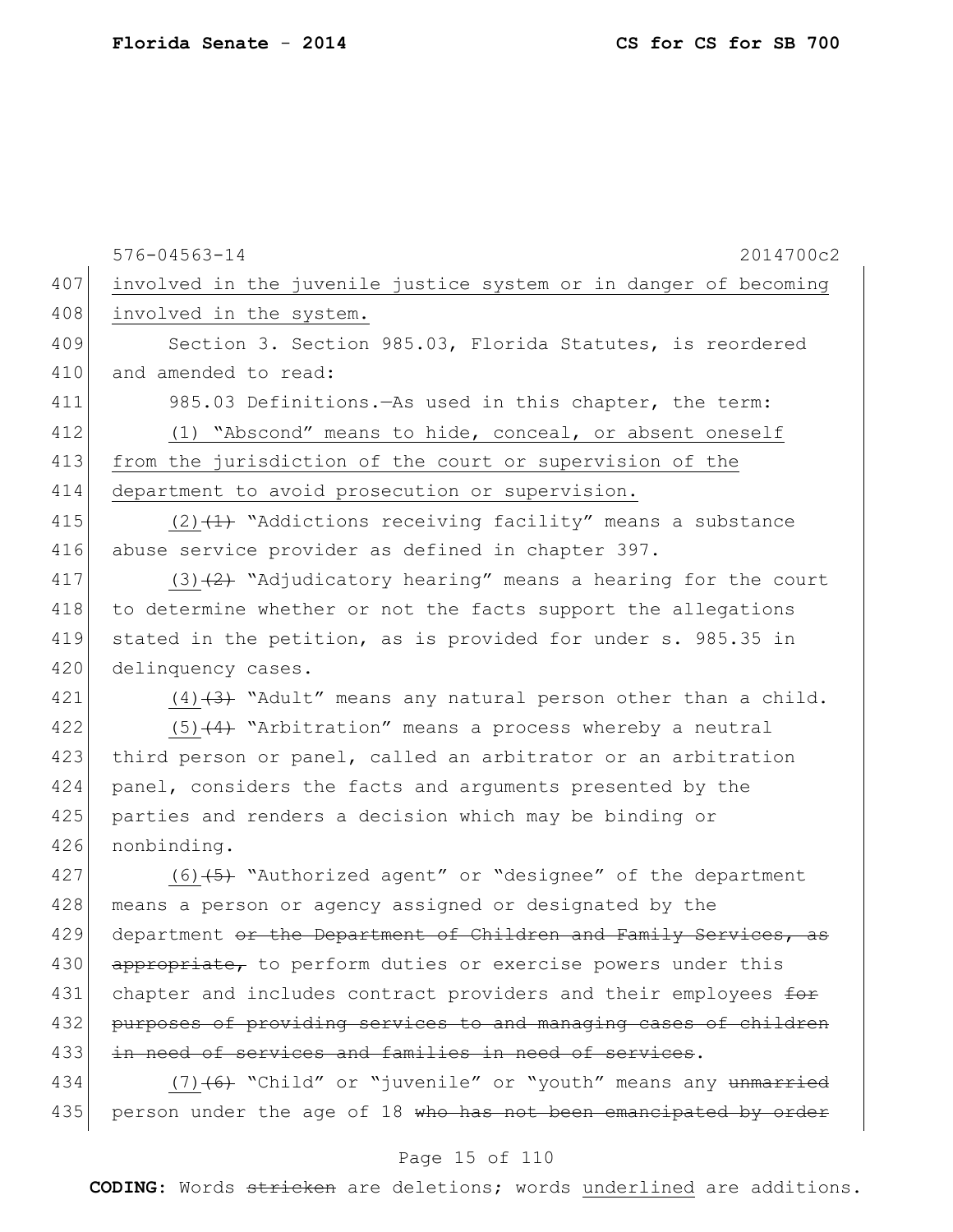576-04563-14 2014700c2 436 of the court and who has been found or alleged to be dependent, 437 in need of services, or from a family in need of services; or 438 any married or unmarried person who is alleged to have committed 439 charged with a violation of law occurring prior to the time that 440 person reached the age of 18 years. 441 (8)  $(7)$  "Child in need of services" has the same meaning as 442 provided in s. 984.03 means a child for whom there is no pending 443 investigation into an allegation or suspicion of abuse, neglect, 444 or abandonment; no pending referral alleging the child is 445 delinquent; or no current supervision by the department or the 446 Department of Children and Family Services for an adjudication 447 of dependency or delinquency. The child must also, under this 448 chapter, be found by the court: 449 (a) To have persistently run away from the child's parents 450 or legal custodians despite reasonable efforts of the child, the 451 parents or legal custodians, and appropriate agencies to remedy 452 the conditions contributing to the behavior. Reasonable efforts 453 shall include voluntary participation by the child's parents or  $454$  legal custodians and the child in family mediation, services, 455 and treatment offered by the department or the Department of 456 Children and Family Services; 457 (b) To be habitually truant from school, while subject to 458 compulsory school attendance, despite reasonable efforts to 459 remedy the situation under ss. 1003.26 and 1003.27 and through 460 voluntary participation by the child's parents or legal 461 custodians and by the child in family mediation, services, and

462 treatment offered by the Department of Juvenile Justice or the 463 Department of Children and Family Services; or

 $464$  (c) To have persistently disobeyed the reasonable and

## Page 16 of 110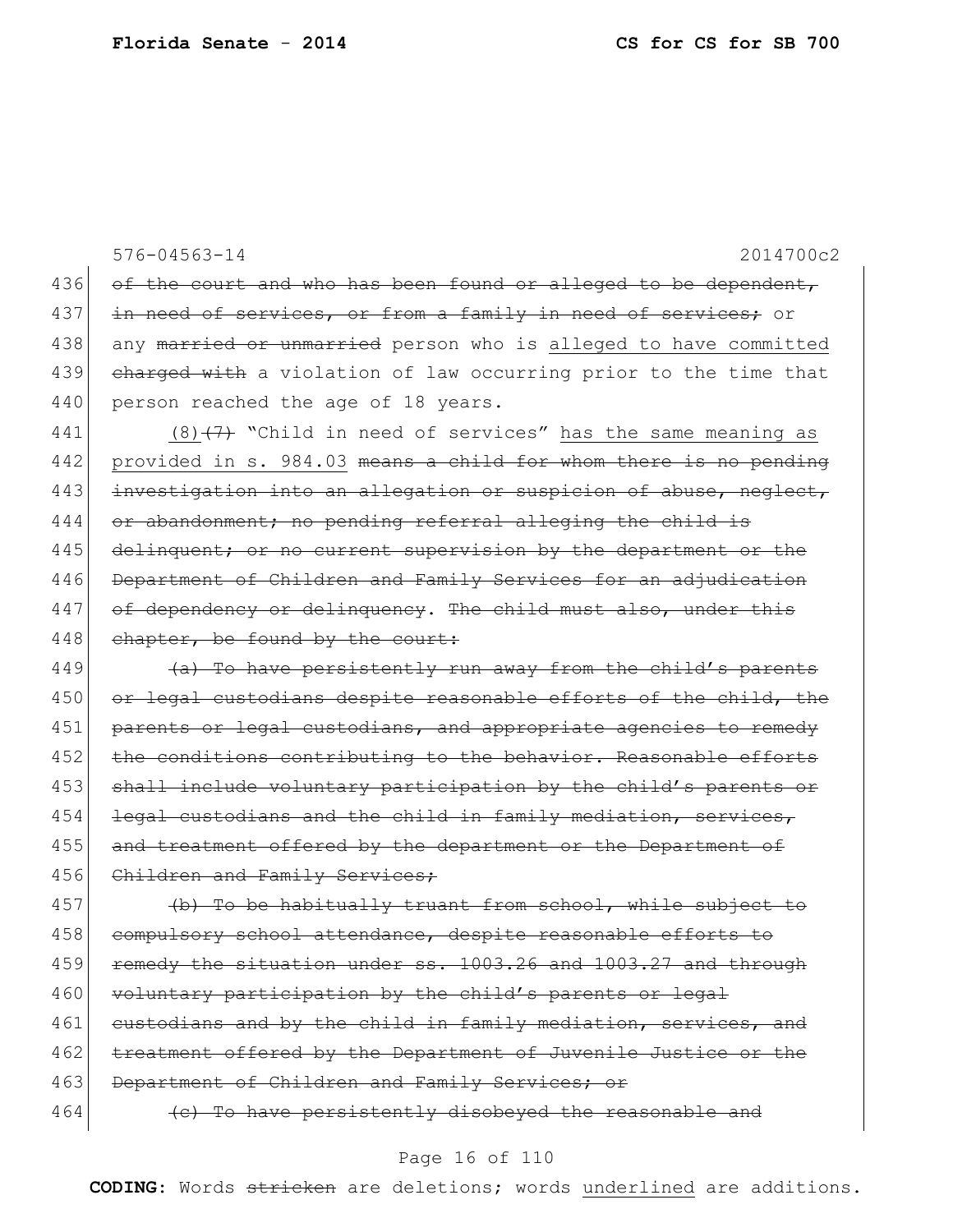|     | $576 - 04563 - 14$<br>2014700c2                                  |
|-----|------------------------------------------------------------------|
| 465 | lawful demands of the child's parents or legal custodians, and   |
| 466 | to be beyond their control despite efforts by the child's        |
| 467 | parents or legal custodians and appropriate agencies to remedy   |
| 468 | the conditions contributing to the behavior. Reasonable efforts  |
| 469 | may include such things as good faith participation in family or |
| 470 | individual counseling.                                           |
| 471 | $(9)$ $(8)$ "Child who has been found to have committed a        |
| 472 | delinquent act" means a child who, under this chapter, is found  |
| 473 | by a court to have committed a violation of law or to be in      |
| 474 | direct or indirect contempt of court, except that this           |
| 475 | definition does not include an act constituting contempt of      |
| 476 | court arising out of a dependency proceeding or a proceeding     |
| 477 | concerning a child or family in need of services.                |
| 478 | (9) "Child support" means a court-ordered obligation,            |
| 479 | enforced under chapter 61 and ss. 409.2551-409.2597, for         |
| 480 | monetary support for the care, maintenance, training, and        |
| 481 | education of a child.                                            |
| 482 | (10) "Circuit" means any of the 20 judicial circuits as set      |
| 483 | forth in s. 26.021.                                              |
| 484 | (11) "Comprehensive assessment" or "assessment" means the        |
| 485 | gathering of information for the evaluation of a juvenile        |
| 486 | offender's or a child's physical, psychological, educational,    |
| 487 | career and technical education vocational, and social condition  |
| 488 | and family environment as they relate to the child's need for    |
| 489 | rehabilitative and treatment services, including substance abuse |
| 490 | treatment services, mental health services, developmental        |
| 491 | services, literacy services, medical services, family services,  |
| 492 | and other specialized services, as appropriate.                  |
| 493 | (12) "Conditional release" means the care, treatment, help,      |

# Page 17 of 110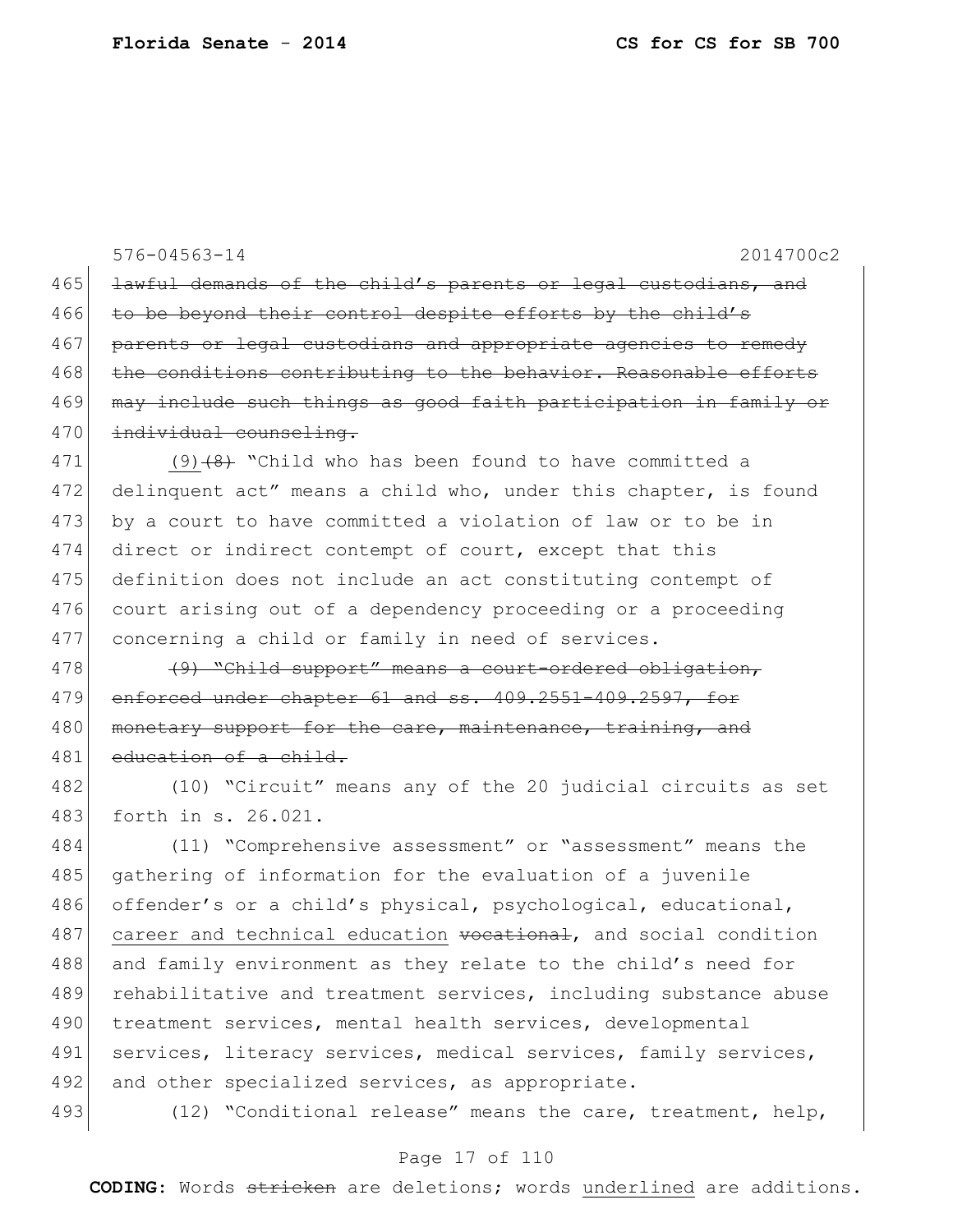576-04563-14 2014700c2 494 and supervision, and provision of transition-to-adulthood 495 services provided to a juvenile released from a residential 496 commitment program which is intended to promote rehabilitation 497 and prevent recidivism. The purpose of conditional release is to 498 protect the public, reduce recidivism, increase responsible 499 productive behavior, and provide for a successful transition of 500 the youth from the department to his or her the family. 501 Conditional release includes, but is not limited to, 502 nonresidential community-based programs. 503 (13) "Court," unless otherwise expressly stated, means the 504 circuit court assigned to exercise jurisdiction under this 505 chapter, unless otherwise expressly stated. 506 (14) "Day treatment" means a nonresidential, community-507 based program designed to provide therapeutic intervention to 508 youth who are served by the department, who are placed on 509 probation or conditional release, or are committed to the 510 minimum-risk nonresidential level. A day treatment program may 511 provide educational and career and technical education 512 vocational services and shall provide case management services; 513 individual, group, and family counseling; training designed to 514 address delinquency risk factors; and monitoring of a youth's 515 compliance with, and facilitation of a youth's completion of, 516 sanctions if ordered by the court. Program types may include, 517 but are not limited to, career programs, marine programs, 518 juvenile justice alternative schools, training and 519 rehabilitation programs, and gender-specific programs. 520 (15)(a) "Delinquency program" means any intake, probation,

521 or similar program; regional detention center or facility; or 522 community-based program, whether owned and operated by or

### Page 18 of 110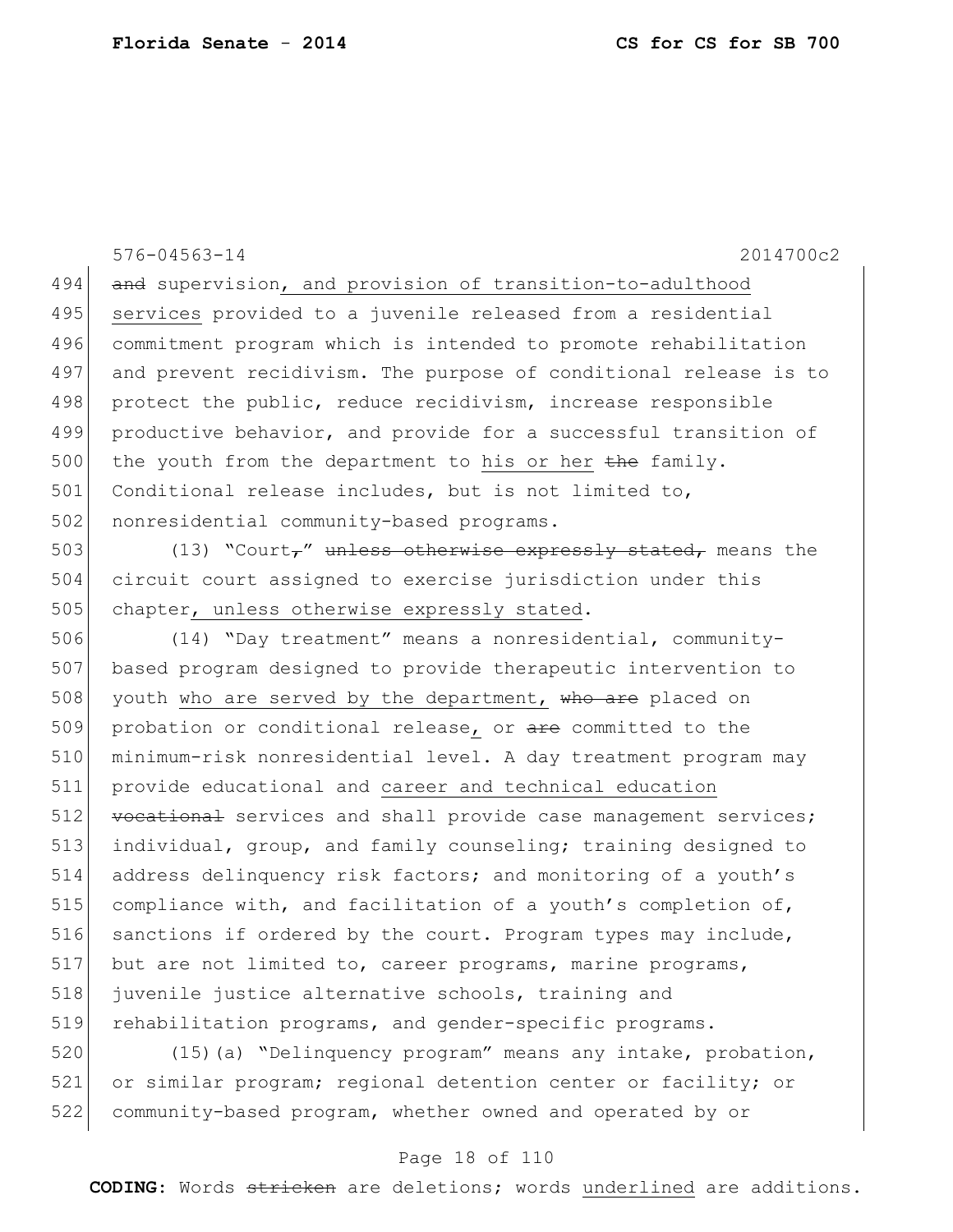576-04563-14 2014700c2 523 contracted by the department, or institution owned and operated 524 by or contracted by the department, which provides intake, 525 supervision, or custody and care of children who are alleged to 526 be or who have been found to be delinquent under this chapter. 527 (b) "Delinquency program staff" means supervisory and 528 direct care staff of a delinquency program as well as support 529 staff who have direct contact with children in a delinquency 530 program. 531 (c) "Delinquency prevention programs" means programs 532 designed for the purpose of reducing the occurrence of 533 delinquency, including criminal gang activity, and juvenile 534 arrests. The term excludes arbitration, diversionary or 535 | mediation programs, and community service work or other 536 treatment available subsequent to a child committing a 537 delinquent act. 538 (16) "Department" means the Department of Juvenile Justice. 539 (17) "Designated facility" or "designated treatment 540 facility" means any facility designated by the department to 541 provide treatment to juvenile offenders. 542 (18) "Detention care" means the temporary care of a child 543 in secure or, nonsecure, or home detention, pending a court 544 adjudication or disposition or execution of a court order. There 545 are two three types of detention care, as follows: 546 (a) "Secure detention" means temporary custody of the child 547 while the child is under the physical restriction of a secure 548 detention center or facility pending adjudication, disposition, 549 or placement. 550 (b) "Nonsecure detention" means temporary custody of the 551 child while the child is in a residential home in the community

### Page 19 of 110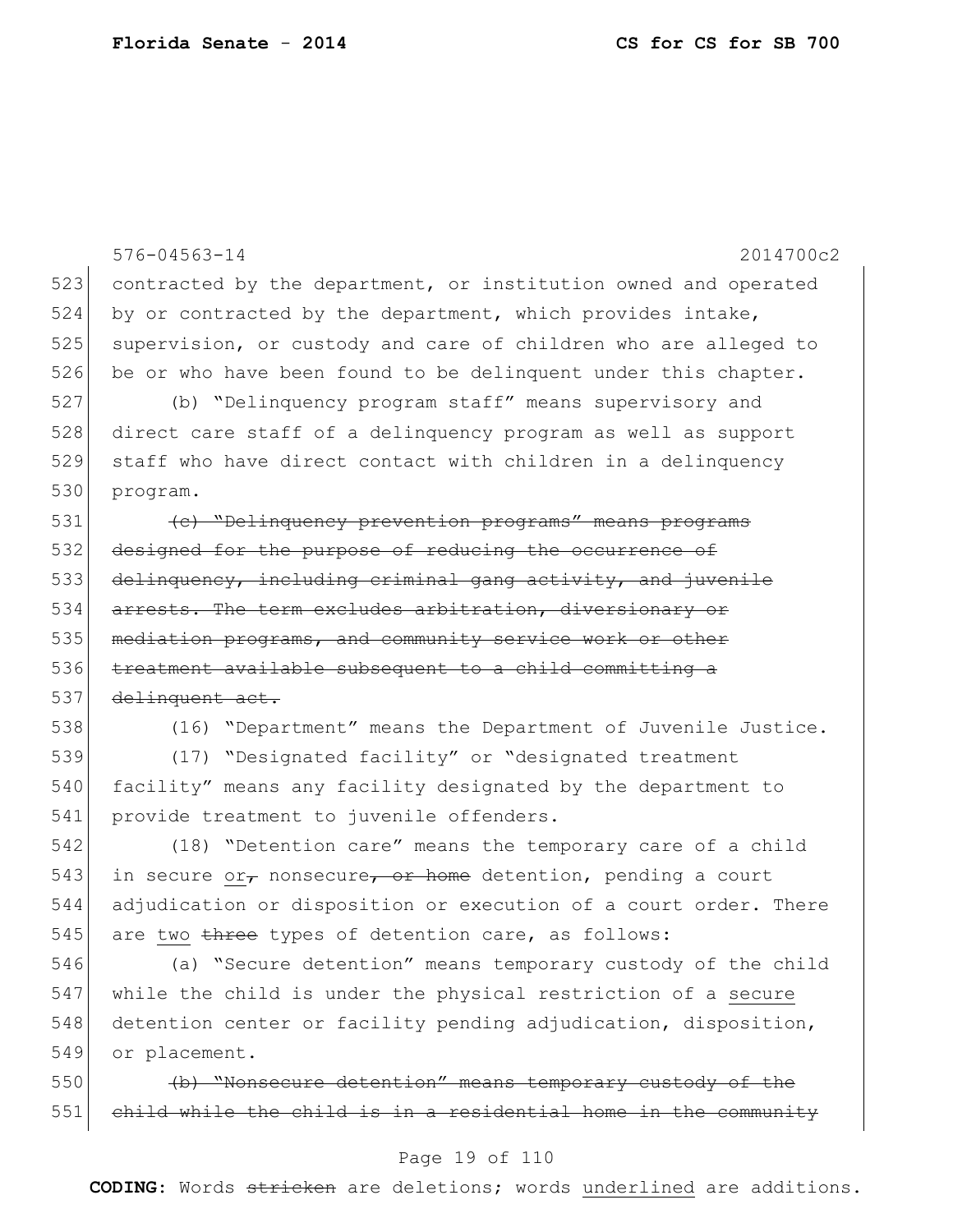576-04563-14 2014700c2 552 in a physically nonrestrictive environment under the supervision 553 of the Department of Juvenile Justice pending adjudication, 554 disposition, or placement. 555 (b)<del>(c)</del> "Nonsecure detention" "Home detention" means 556 temporary, nonsecure custody of the child while the child is 557 released to the custody of the parent, quardian, or custodian in 558 a physically nonrestrictive environment under the supervision of 559 the department staff pending adjudication, disposition, or 560 placement. Forms of nonsecure detention include, but are not 561 limited to, home detention, electronic monitoring, day reporting 562 centers, evening reporting centers, and nonsecure shelters. 563 Nonsecure detention may include other requirements imposed by 564 the court. 565 (19) "Detention center or facility" means a facility used

566 pending court adjudication or disposition or execution of court 567 order for the temporary care of a child alleged or found to have 568 committed a violation of law. A detention center or facility may 569 provide secure or nonsecure custody. A facility used for the 570 commitment of adjudicated delinquents shall not be considered a 571 detention center or facility.

572 (20) "Detention hearing" means a hearing for the court to 573 determine if a child should be placed in temporary custody, as 574 provided for under part  $V$  in delinquency cases.

 (21) "Disposition hearing" means a hearing in which the court determines the most appropriate dispositional services in the least restrictive available setting provided for under part 578 VII, in delinquency cases.

579 (22) "Family" means a collective of persons, consisting of 580 a child and a parent, quardian, adult custodian, or adult

## Page 20 of 110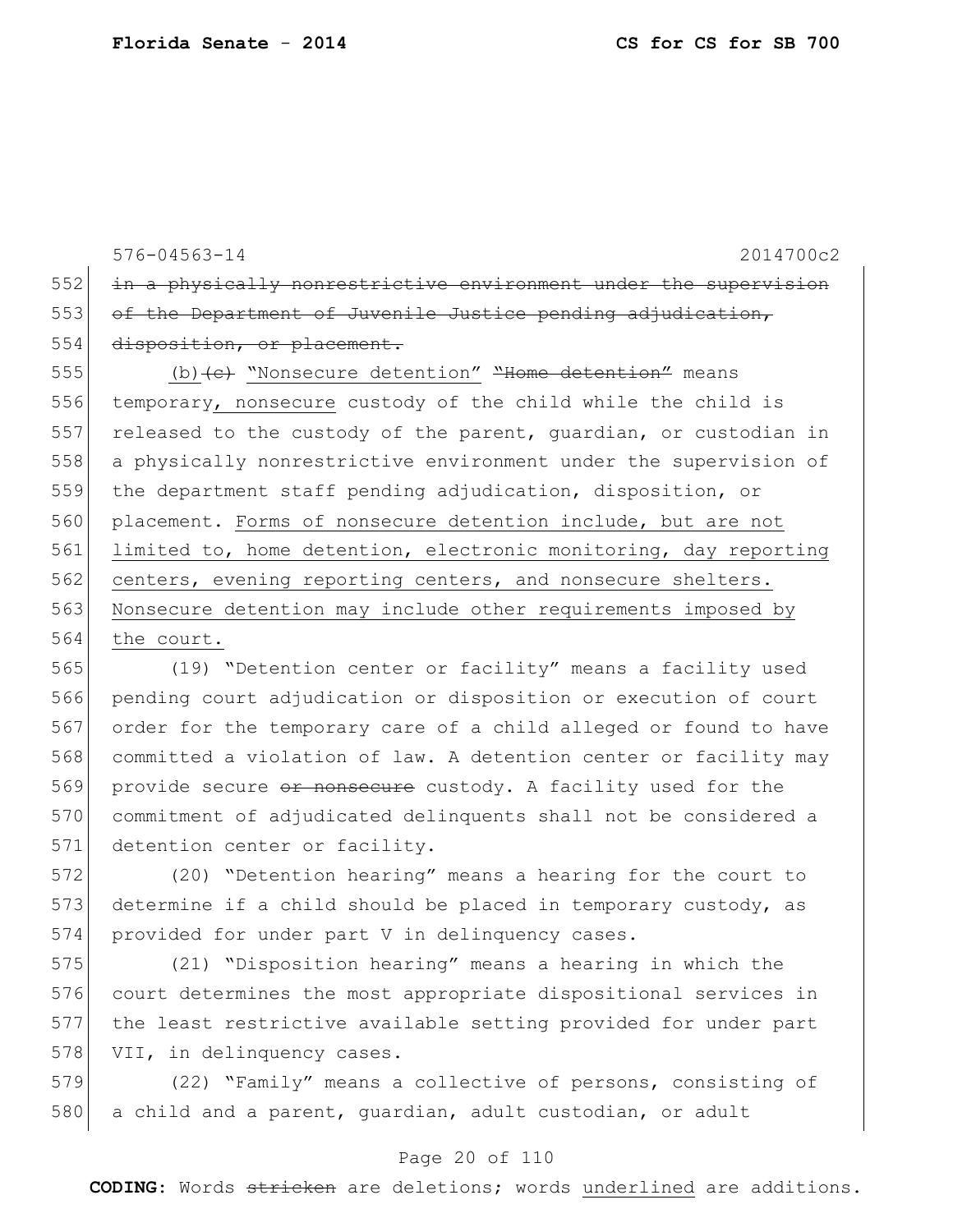|     | $576 - 04563 - 14$<br>2014700c2                                       |
|-----|-----------------------------------------------------------------------|
| 581 | relative, in which:                                                   |
| 582 | (a) The persons reside in the same house or living unit; or           |
| 583 | (b) The parent, quardian, adult custodian, or adult                   |
| 584 | relative has a legal responsibility by blood, marriage, or court      |
| 585 | order to support or care for the child.                               |
| 586 | (23) "Family in need of services" has the same meaning as             |
| 587 | provided in s. 984.03 means a family that has a child for whom        |
| 588 | there is no pending investigation into an allegation of abuse,        |
| 589 | neglect, or abandonment or no current supervision by the              |
| 590 | department or the Department of Children and Family Services for      |
| 591 | an adjudication of dependency or delinguency. The child must          |
| 592 | also have been referred to a law enforcement agency or the            |
| 593 | department for:                                                       |
| 594 | (a) Running away from parents or legal custodians;                    |
| 595 | (b) Persistently disobeying reasonable and lawful demands             |
| 596 | of parents or legal custodians, and being beyond their control;       |
| 597 | $\Theta$ $\mathbf{r}$                                                 |
| 598 | (e) Habitual truancy from school.                                     |
| 599 | (24) "Foster care" means care provided a child in a foster            |
| 600 | family or boarding home, group home, agency boarding home, child      |
| 601 | eare institution, or any combination thereof.                         |
| 602 | (25) "Habitually truant" means that:                                  |
| 603 | (a) The child has 15 unexcused absences within 90 calendar            |
| 604 | days with or without the knowledge or justifiable consent of the      |
| 605 | child's parent or legal guardian, is subject to compulsory            |
| 606 | school attendance under $s. 1003.21(1)$ and $(2)$ $(a)$ , and is not  |
| 607 | exempt under $s. 1003.21(3)$ , $s. 1003.24$ , or any other exemptions |
| 608 | specified by law or the rules of the State Board of Education.        |
| 609 | (b) Escalating activities to determine the cause, and to              |

# Page 21 of 110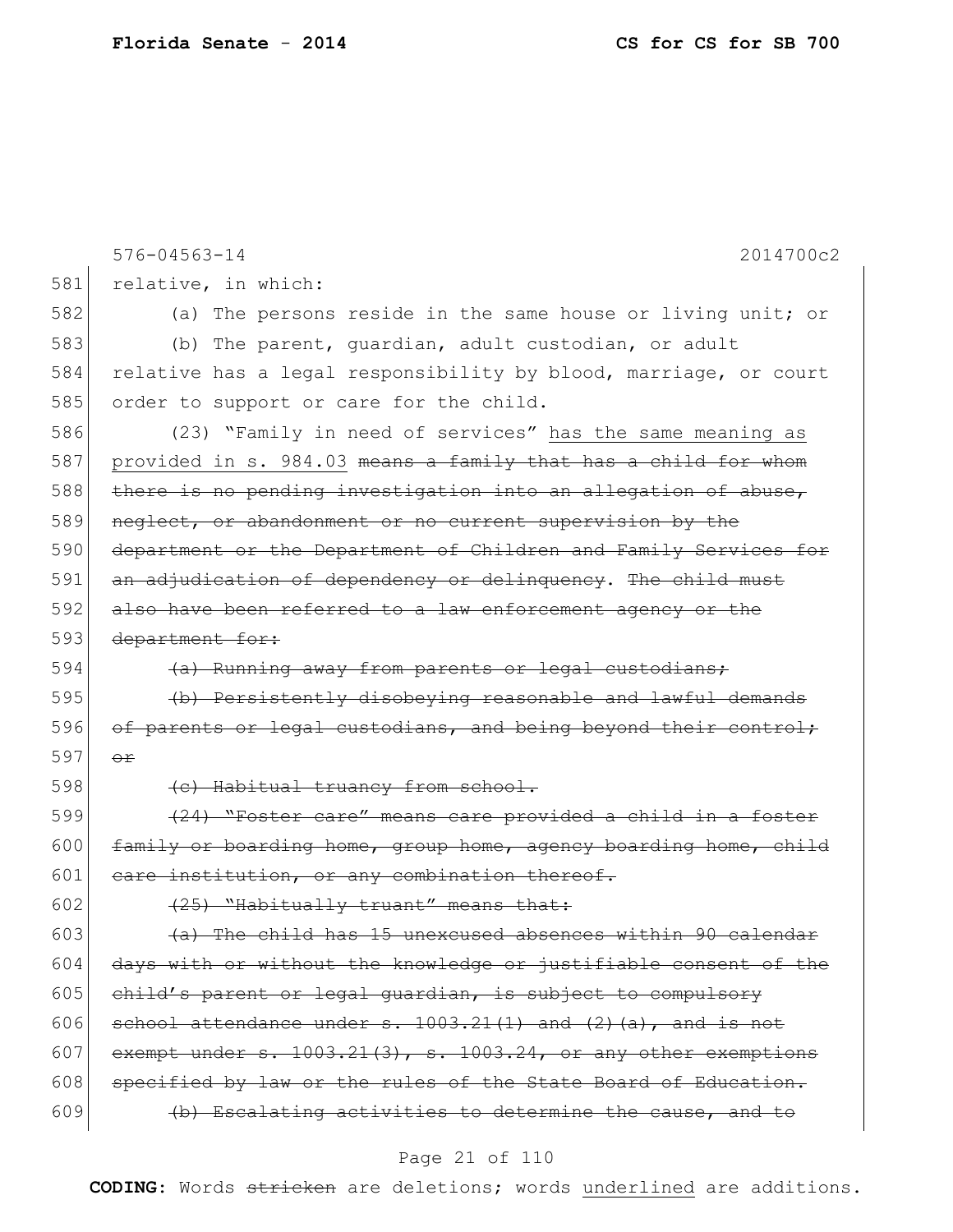|     | $576 - 04563 - 14$<br>2014700c2                                  |
|-----|------------------------------------------------------------------|
| 610 | attempt the remediation, of the child's truant behavior under    |
| 611 | ss. 1003.26 and 1003.27 have been completed.                     |
| 612 |                                                                  |
| 613 | If a child who is subject to compulsory school attendance is     |
| 614 | responsive to the interventions described in ss. 1003.26 and     |
| 615 | 1003.27 and has completed the necessary requirements to pass the |
| 616 | current grade as indicated in the district pupil progression     |
| 617 | plan, the child shall not be determined to be habitually truant  |
| 618 | and shall be passed. If a child within the compulsory school     |
| 619 | attendance age has 15 unexcused absences within 90 calendar days |
| 620 | or fails to enroll in school, the state attorney may file a      |
| 621 | child-in-need-of-services petition. Before filing a petition,    |
| 622 | the child must be referred to the appropriate agency for         |
| 623 | evaluation. After consulting with the evaluating agency, the     |
| 624 | state attorney may elect to file a child-in-need-of-services     |
| 625 | petition.                                                        |
| 626 | (c) A school representative, designated according to school      |
| 627 | board policy, and a juvenile probation officer of the department |
| 628 | have jointly investigated the truancy problem or, if that was    |
| 629 | not feasible, have performed separate investigations to identify |
| 630 | conditions that could be contributing to the truant behavior;    |
| 631 | and if, after a joint staffing of the case to determine the      |
| 632 | necessity for services, such services were determined to be      |
| 633 | needed, the persons who performed the investigations met jointly |
| 634 | with the family and child to discuss any referral to appropriate |
| 635 | community agencies for economic services, family or individual   |
| 636 | counseling, or other services required to remedy the conditions  |
| 637 | that are contributing to the truant behavior.                    |

638  $\left\{\n\begin{array}{ccc}\n\text{d} & \text{the failure or refusal of the parent or legal guardian}\n\end{array}\n\right\}$ 

## Page 22 of 110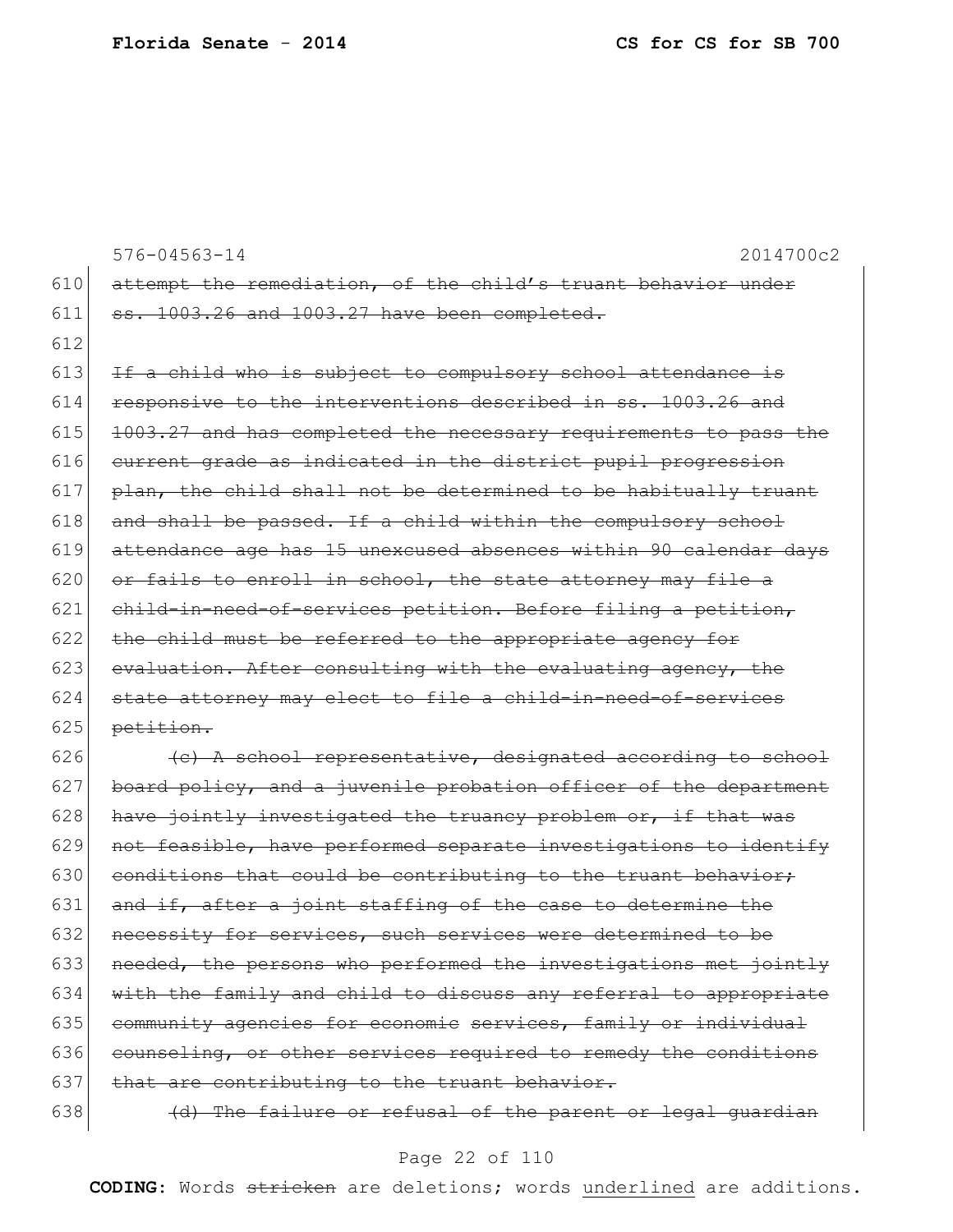576-04563-14 2014700c2 639 or the child to participate, or make a good faith effort to  $640$  participate, in the activities prescribed to remedy the truant 641 behavior, or the failure or refusal of the child to return to 642 school after participation in activities required by this 643 subsection, or the failure of the child to stop the truant  $644$  behavior after the school administration and the department have 645 worked with the child as described in s.  $1003.27(3)$  shall be 646 handled as prescribed in s. 1003.27. 647  $(26)$  "Halfway house" means a community-based residential 648 program for 10 or more committed delinquents at the moderate- $649$  risk commitment level which is operated or contracted by the 650 <del>department.</del> 651  $(24)$   $(27)$  "Intake" means the initial acceptance and 652 screening by the department or juvenile assessment center 653 personnel of a complaint or a law enforcement report or probable 654 cause affidavit of delinquency, family in need of services, or 655 child in need of services to determine the recommendation to be 656 taken in the best interests of the child, the family, and the 657 community. The emphasis of intake is on diversion and the least

659 such alternatives as: 660 (a) The disposition of the complaint, report, or probable 661 cause affidavit without court or public agency action or

658 restrictive available services. Consequently, intake includes

662 judicial handling when appropriate. 663 (b) The referral of the child to another public or private 664 agency when appropriate.

665 (c) The recommendation by the department  $\frac{1}{1}$  iven the probation 666 officer of judicial handling when appropriate and warranted. 667 (25) $(25)$  "Judge" means the circuit judge exercising

### Page 23 of 110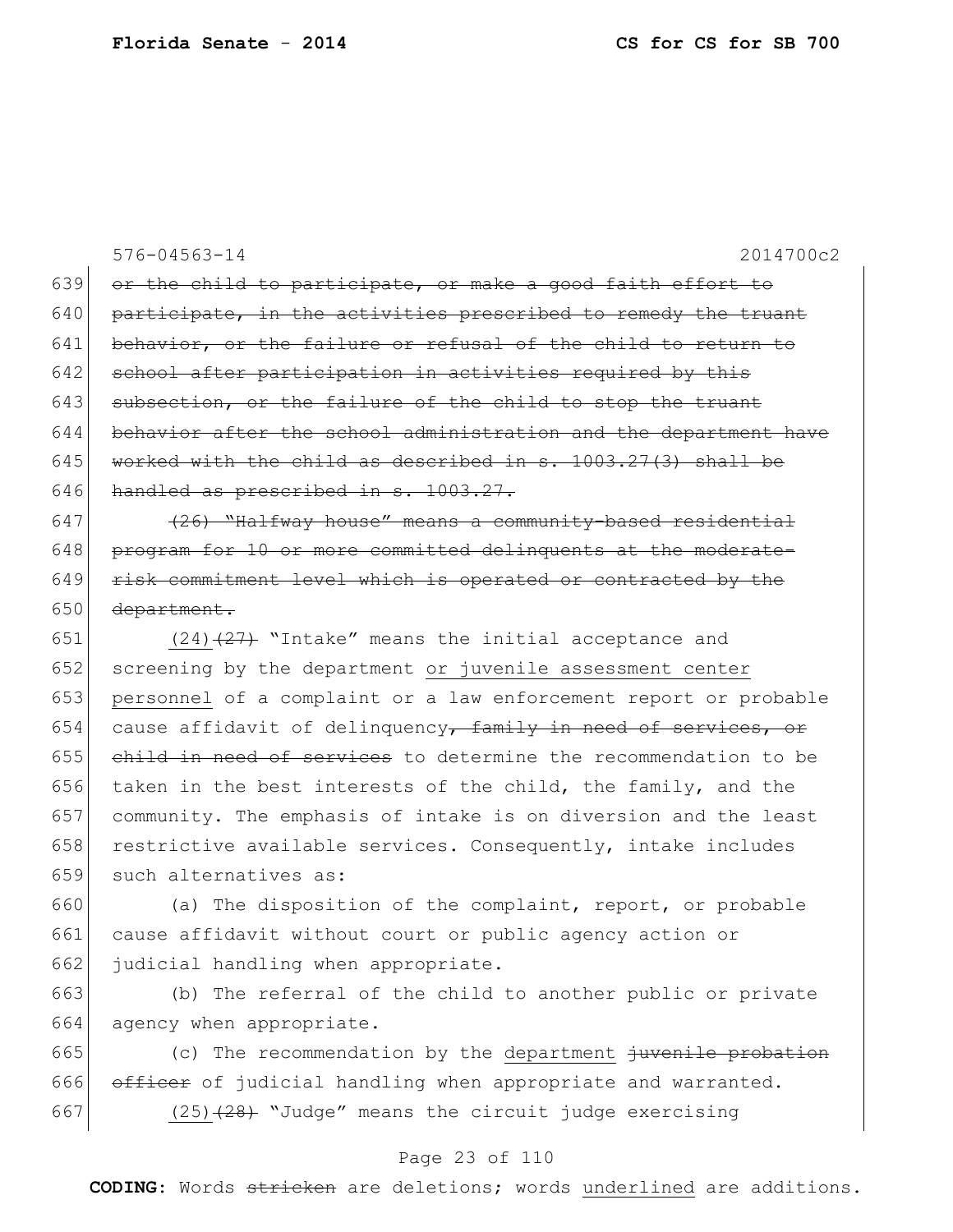576-04563-14 2014700c2

668 jurisdiction pursuant to this chapter.

669 (26)<del>(29)</del> "Juvenile justice continuum" includes, but is not 670 limited to, delinquency prevention programs and services 671 designed for the purpose of preventing or reducing delinquent 672 acts, including criminal activity by criminal gangs, and 673 juvenile arrests, as well as programs and services targeted at 674 children who have committed delinquent acts, and children who 675 have previously been committed to residential treatment programs 676 for delinquents. The term includes children-in-need-of-services 677 and families-in-need-of-services programs under chapter 984; 678 conditional release; substance abuse and mental health programs; 679 educational and career programs; recreational programs; 680 community services programs; community service work programs; 681 mother-infant programs; and alternative dispute resolution 682 programs serving children at risk of delinguency and their 683 families, whether offered or delivered by state or local 684 governmental entities, public or private for-profit or not-for-685 profit organizations, or religious or charitable organizations.

686  $(27)$   $(30)$  "Juvenile probation officer" means the authorized 687 agent of the department who performs the intake, case 688 management, or supervision functions.

 $(28)$   $\overline{31}$  "Legal custody or guardian" means a legal status 690 created by court order or letter of guardianship which vests in a custodian of the person or guardian, whether an agency or an individual, the right to have physical custody of the child and 693 the right and duty to protect, train, and discipline the child and to provide him or her with food, shelter, education, and 695 ordinary medical, dental, psychiatric, and psychological care.  $(29)$   $(32)$  "Licensed child-caring agency" means a person,

### Page 24 of 110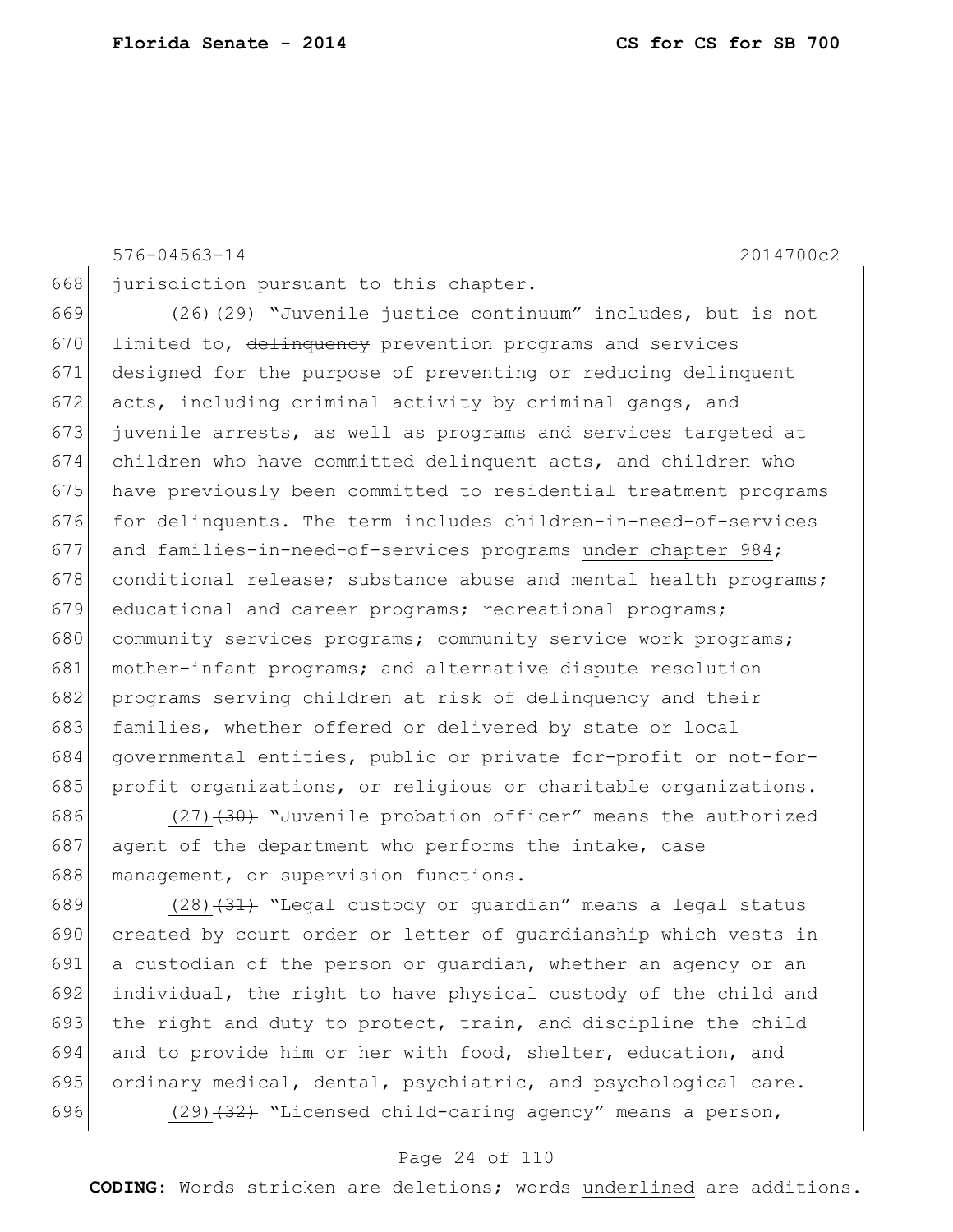576-04563-14 2014700c2 697 society, association, or agency licensed by the Department of 698 Children and Families Family Services to care for, receive, and 699 board children. 700 (30)<del>(33)</del> "Licensed health care professional" means a

701 physician licensed under chapter 458, an osteopathic physician 702 licensed under chapter 459, a nurse licensed under part I of 703 chapter 464, a physician assistant licensed under chapter 458 or 704 chapter 459, or a dentist licensed under chapter 466.

705 (31) $(34)$  "Likely to injure oneself" means that, as 706 evidenced by violent or other actively self-destructive 707 behavior, it is more likely than not that within a 24-hour 708 period the child will attempt to commit suicide or inflict 709 serious bodily harm on himself or herself.

710  $(32)$   $(35)$  "Likely to injure others" means that it is more 711 likely than not that within a 24-hour period the child will 712 inflict serious and unjustified bodily harm on another person.

713  $(33)$   $(36)$  "Mediation" means a process whereby a neutral 714 third person called a mediator acts to encourage and facilitate 715 the resolution of a dispute between two or more parties. It is 716 an informal and nonadversarial process with the objective of 717 helping the disputing parties reach a mutually acceptable and 718 voluntary agreement. In mediation, decisionmaking authority 719 rests with the parties. The role of the mediator includes, but 720 is not limited to, assisting the parties in identifying issues, 721 fostering joint problem solving, and exploring settlement 722 alternatives.

723  $(34)$   $(37)$  "Mother-infant program" means a residential 724 program designed to serve the needs of juvenile mothers or 725 expectant juvenile mothers who are committed as delinquents,

### Page 25 of 110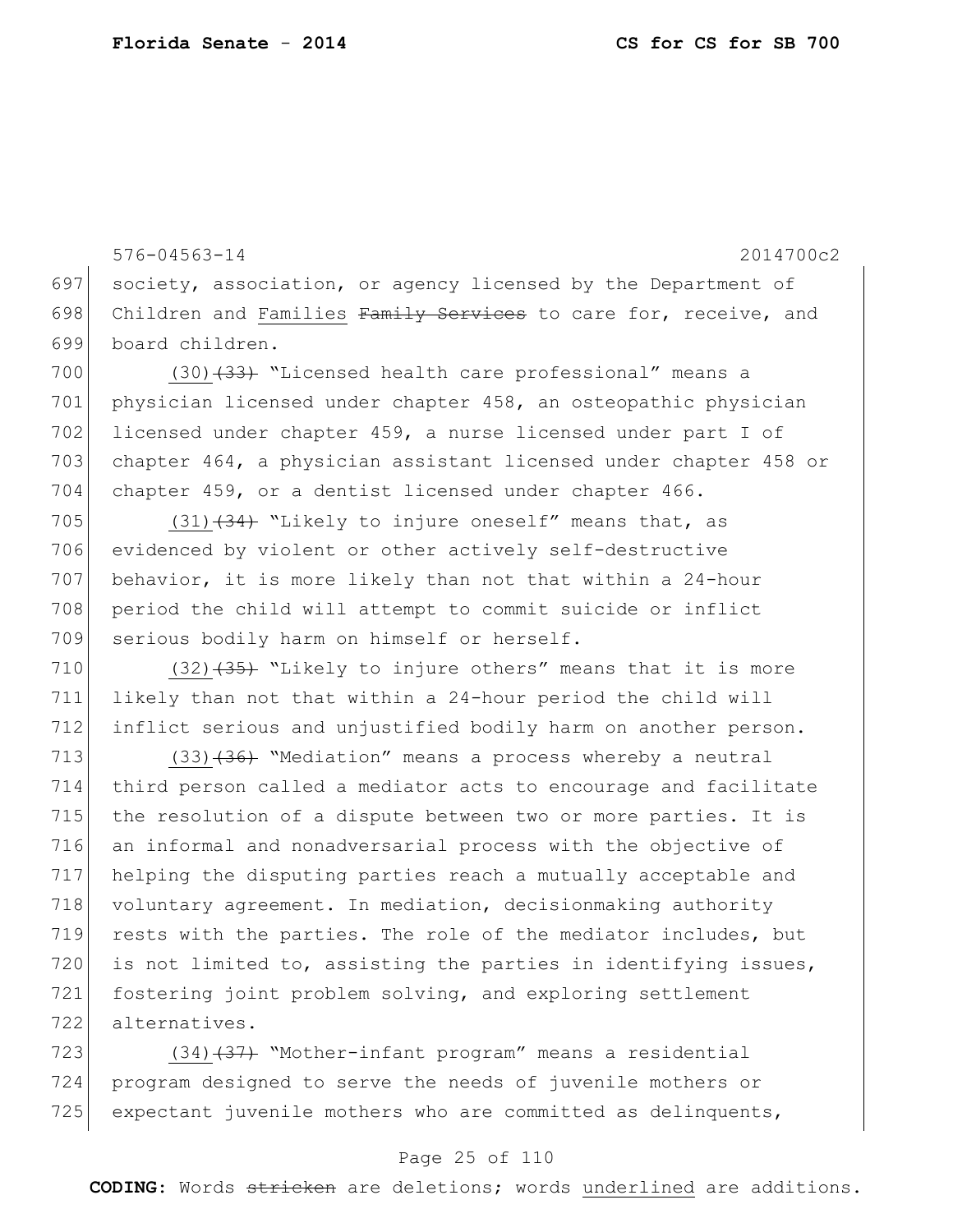576-04563-14 2014700c2 726 which is operated or contracted by the department. A mother-727 infant program facility must be licensed as a child care 728 facility under s. 402.308 and must provide the services and 729 support necessary to enable each juvenile mother committed to 730 the facility to provide for the needs of her infants who, upon 731 agreement of the mother, may accompany her in the program. 732 (35)<del>(38)</del> "Necessary medical treatment" means care which is 733 necessary within a reasonable degree of medical certainty to 734 prevent the deterioration of a child's condition or to alleviate 735 immediate pain of a child. 736 (36)<del>(39)</del> "Next of kin" means an adult relative of a child 737 who is the child's brother, sister, grandparent, aunt, uncle, or 738 first cousin. 739 (37)<del>(40)</del> "Ordinary medical care" means medical procedures 740 that are administered or performed on a routine basis and 741 include, but are not limited to, inoculations, physical 742 examinations, remedial treatment for minor illnesses and 743 injuries, preventive services, medication management, chronic 744 disease detection and treatment, and other medical procedures 745 that are administered or performed on a routine basis and do not 746 involve hospitalization, surgery, the use of general anesthesia, 747 or the provision of psychotropic medications. 748 (38) $(41)$  "Parent" means a woman who gives birth to a child 749 and a man whose consent to the adoption of the child would be 750 required under s.  $63.062(1)$ . If a child has been legally 751 adopted, the term "parent" means the adoptive mother or father

752 of the child. The term does not include an individual whose 753 parental relationship to the child has been legally terminated, 754 or an alleged or prospective parent, unless the parental status

## Page 26 of 110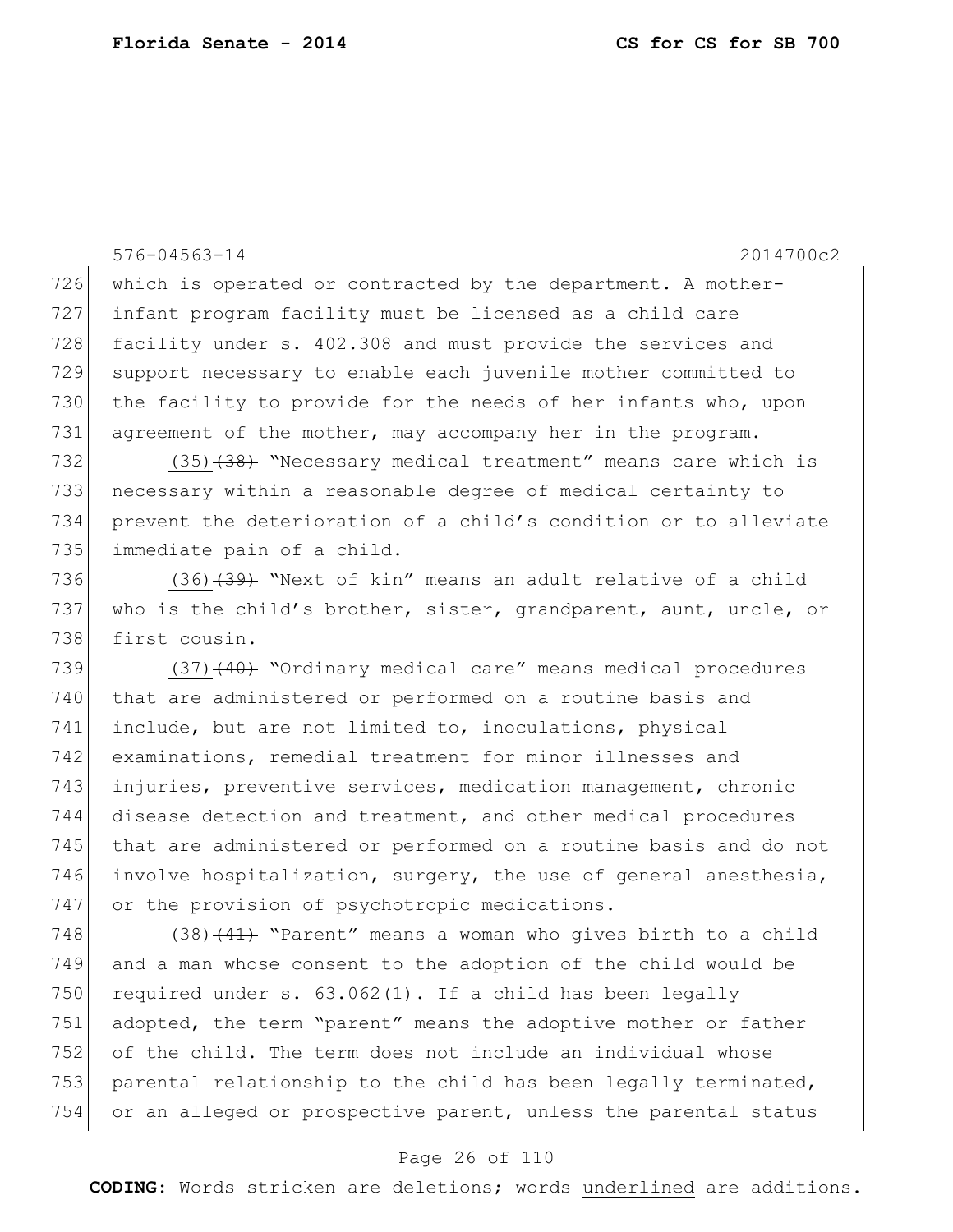576-04563-14 2014700c2 755 falls within the terms of either s.  $39.503(1)$  or s.  $63.062(1)$ . 756 (39)<del>(42)</del> "Preliminary screening" means the gathering of 757 preliminary information to be used in determining a child's need 758 for further evaluation or assessment or for referral for other 759 substance abuse services through means such as psychosocial 760 interviews; urine and breathalyzer screenings; and reviews of 761 available educational, delinquency, and dependency records of 762 the child. 763 (43) "Preventive services" means social services and other 764 supportive and rehabilitative services provided to the parent of 765 the child, the legal guardian of the child, or the custodian of 766 the child and to the child for the purpose of averting the 767 removal of the child from the home or disruption of a family 768 which will or could result in the placement of a child in foster 769 care. Social services and other supportive and rehabilitative 770 services shall promote the child's need for a safe, continuous, 771 stable living environment and shall promote family autonomy and 772 shall strengthen family life as the first priority whenever 773 possible. 774 (40) "Prevention" means programs, strategies, initiatives,

775 and networks designed to keep children from making initial or 776 further contact with the juvenile justice system.

 $777$  (41)<del>(44)</del> "Probation" means the legal status of probation 778 created by law and court order in cases involving a child who 779 has been found to have committed a delinquent act. Probation is 780 an individualized program in which the freedom of the child is 781 limited and the child is restricted to noninstitutional quarters 782 or restricted to the child's home in lieu of commitment to the 783 custody of the department. Youth on probation may be assessed

## Page 27 of 110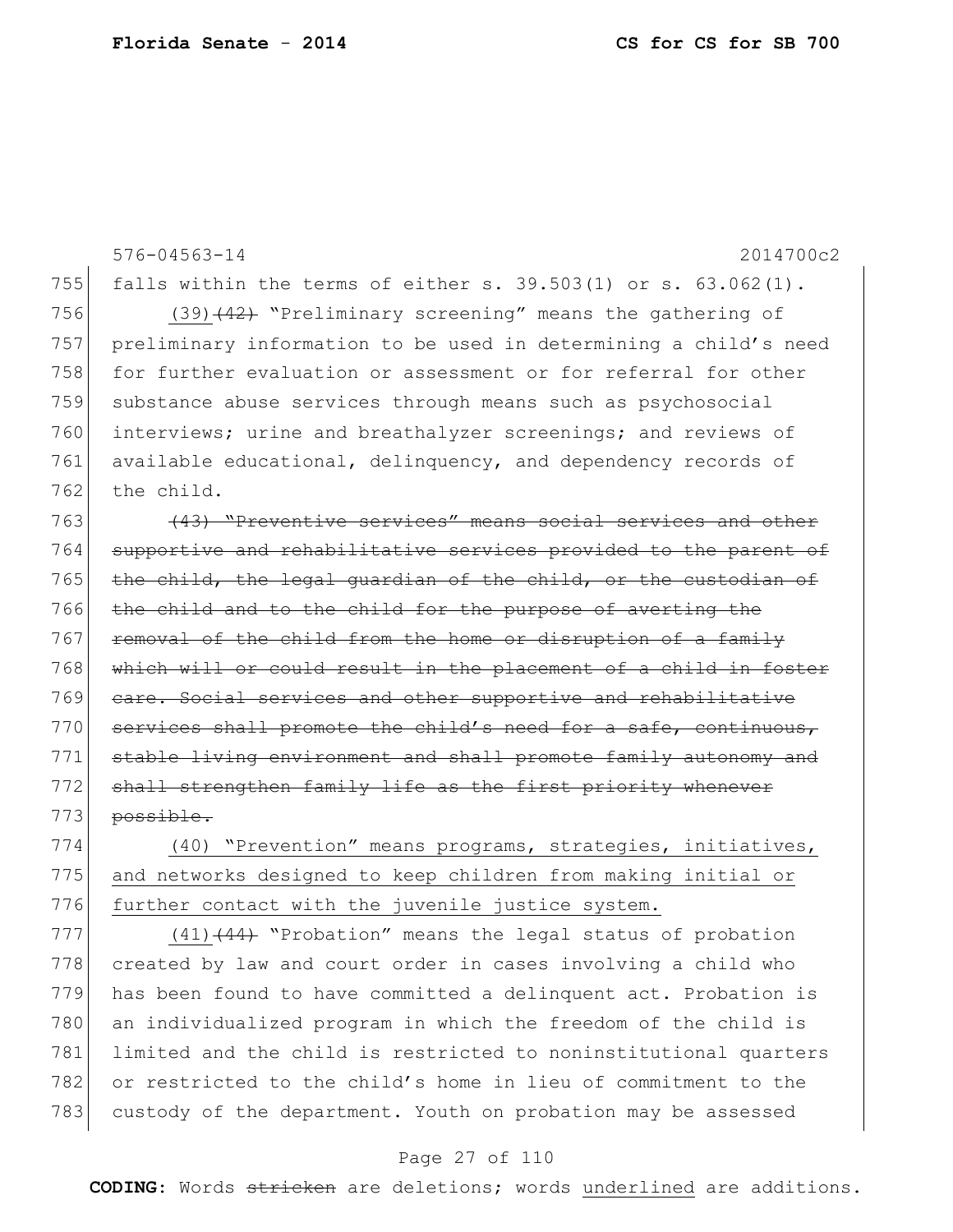576-04563-14 2014700c2 784 and classified for placement in day-treatment probation programs 785 designed for youth who represent a minimum risk to themselves 786 and public safety and do not require placement and services in a 787 residential setting. 788 (42)<del>(45)</del> "Relative" means a grandparent, great-grandparent, 789 sibling, first cousin, aunt, uncle, great-aunt, great-uncle, 790 niece, or nephew, whether related by the whole or half blood, by 791 affinity, or by adoption. The term does not include a 792 stepparent. 793 (44) (46) "Restrictiveness level" means the level of

 programming and security provided by programs that service the 795 supervision, custody, care, and treatment needs of committed children. Sections 985.601(10) and 985.721 apply to children placed in programs at any residential commitment level. The restrictiveness levels of commitment are as follows:

799 (a) *Minimum-risk nonresidential.*—Programs or program models 800 at this commitment level work with youth who remain in the 801 community and participate at least 5 days per week in a day 802 treatment program. Youth assessed and classified for programs at 803 this commitment level represent a minimum risk to themselves and 804 public safety and do not require placement and services in 805 residential settings. Youth in this level have full access to, 806 and reside in, the community. Youth who have been found to have 807 committed delinquent acts that involve firearms, that are sexual 808 offenses, or that would be life felonies or first degree 809 felonies if committed by an adult may not be committed to a 810 program at this level.

811 (b) Low-risk residential.—Programs or program models 812 this commitment level are residential but may allow youth to

## Page 28 of 110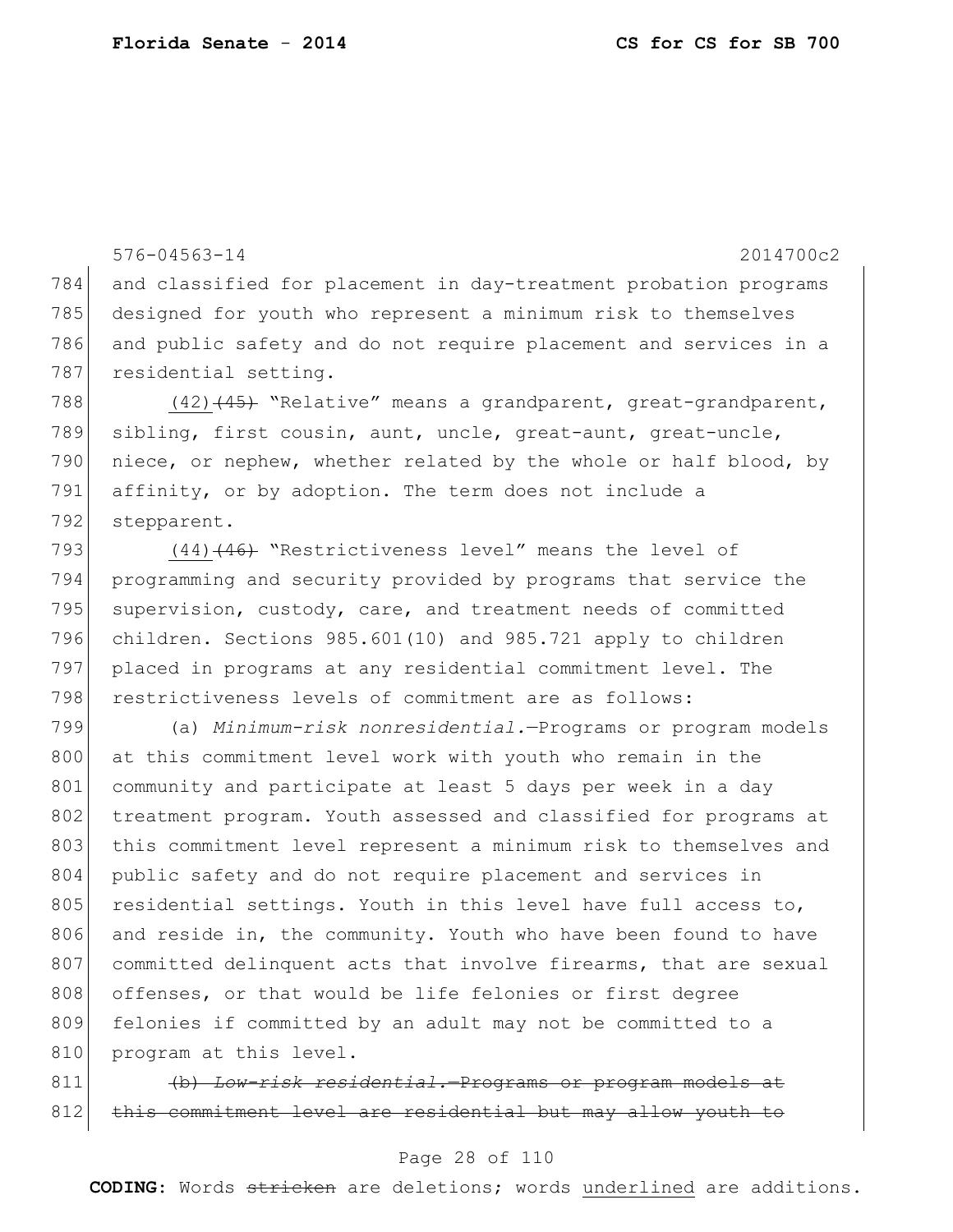576-04563-14 2014700c2 813 have unsupervised access to the community. Residential 814 facilities shall have no more than 165 beds each, including 815 campus-style programs, unless those campus-style programs 816 include more than one level of restrictiveness, provide 817 multilevel education and treatment programs using different 818 treatment protocols, and have facilities that coexist separately 819 in distinct locations on the same property. Youth assessed and 820 classified for placement in programs at this commitment level 821 represent a low risk to themselves and public safety but do 822 require placement and services in residential settings. Children 823 who have been found to have committed delinquent acts that 824 involve firearms, delinquent acts that are sexual offenses, or 825 delinquent acts that would be life felonies or first degree 826 felonies if committed by an adult shall not be committed to a 827 program at this level. 828 (b)<del>(c)</del> *Nonsecure <del>Moderate-risk</del> residential.*—Programs or

829 program models at this commitment level are residential but may 830 allow youth to have supervised access to the community. 831 Facilities at this commitment level are either environmentally 832 secure, staff secure, or are hardware-secure with walls, 833 fencing, or locking doors. Residential facilities at this 834 commitment level shall have no more than 90 <del>165</del> beds each, 835 including campus-style programs, unless those campus-style 836 programs include more than one level of restrictiveness, provide 837 multilevel education and treatment program programs using 838 different treatment protocols, and have facilities that coexist 839 separately in distinct locations on the same property. 840 Facilities at this commitment level shall provide 24-hour awake 841 supervision, custody, care, and treatment of residents. Youth

## Page 29 of 110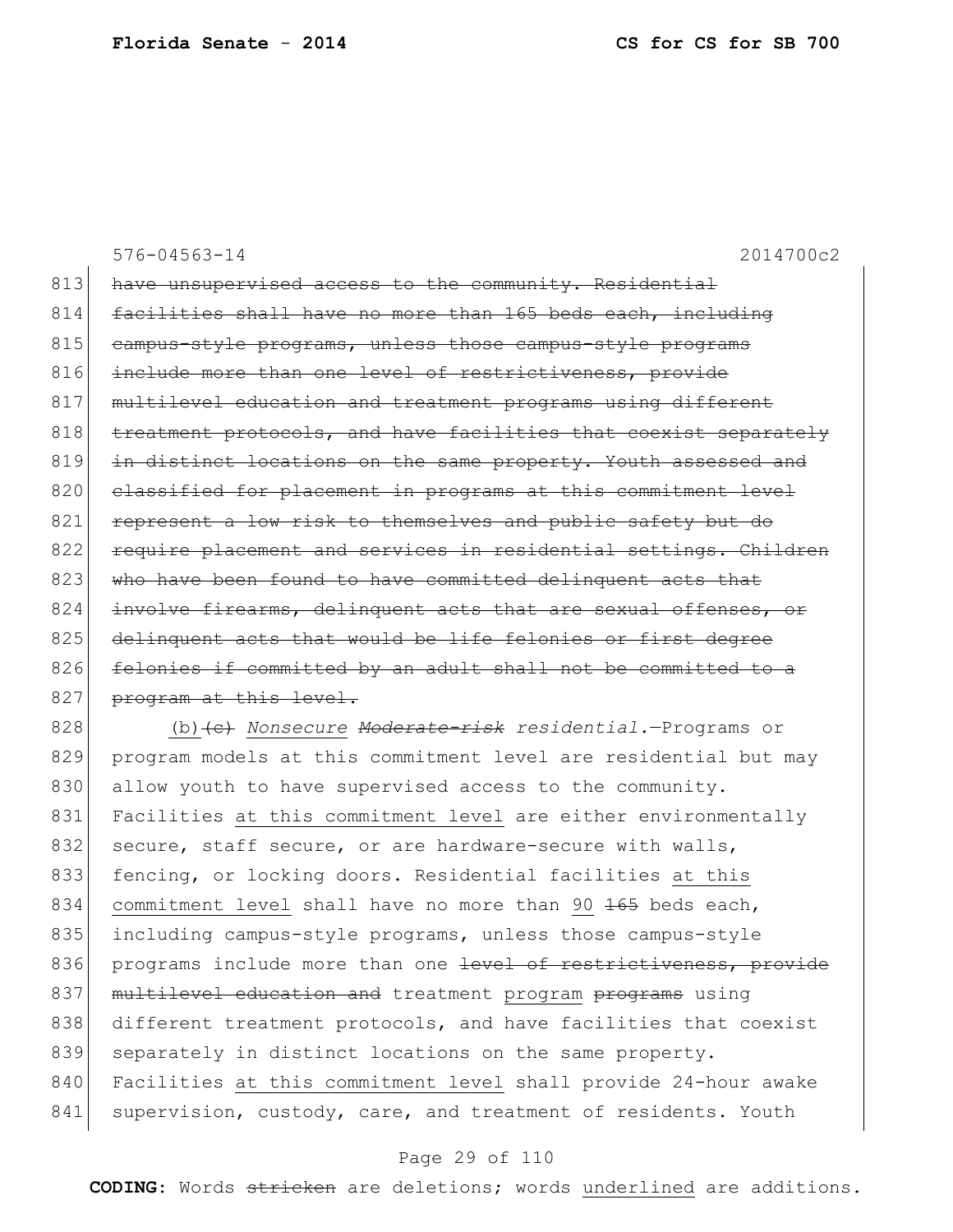842 assessed and classified for placement in programs at this 843 commitment level represent a low or moderate risk to public 844 safety and require close supervision. The staff at a facility at 845 this commitment level may seclude a child who is a physical 846 threat to himself or herself or others. Mechanical restraint may 847 also be used when necessary. 848 (c) (d) *High-risk residential.*—Programs or program models at 849 this commitment level are residential and do not allow youth to 850 have access to the community, except that temporary release 851 providing community access for up to 72 continuous hours may be 852 approved by a court for a youth who has made successful progress 853 in his or her program in order for the youth to attend a family 854 emergency or, during the final 60 days of his or her placement, 855 to visit his or her home, enroll in school or a career and 856 technical education vocational program, complete a job 857 interview, or participate in a community service project. High-858 risk residential facilities are hardware-secure with perimeter 859 fencing and locking doors. Residential facilities at this 860 commitment level shall have no more than 90 <del>165</del> beds each, 861 including campus-style programs, unless those campus-style 862 programs include more than one level of restrictiveness, provide 863 | multilevel education and treatment program programs using 864 different treatment protocols, and have facilities that coexist 865 separately in distinct locations on the same property. 866 Facilities at this commitment level shall provide 24-hour awake 867 supervision, custody, care, and treatment of residents. Youth 868 assessed and classified for this level of placement require 869 close supervision in a structured residential setting. Placement 870 in programs at this level is prompted by a concern for public

576-04563-14 2014700c2

#### Page 30 of 110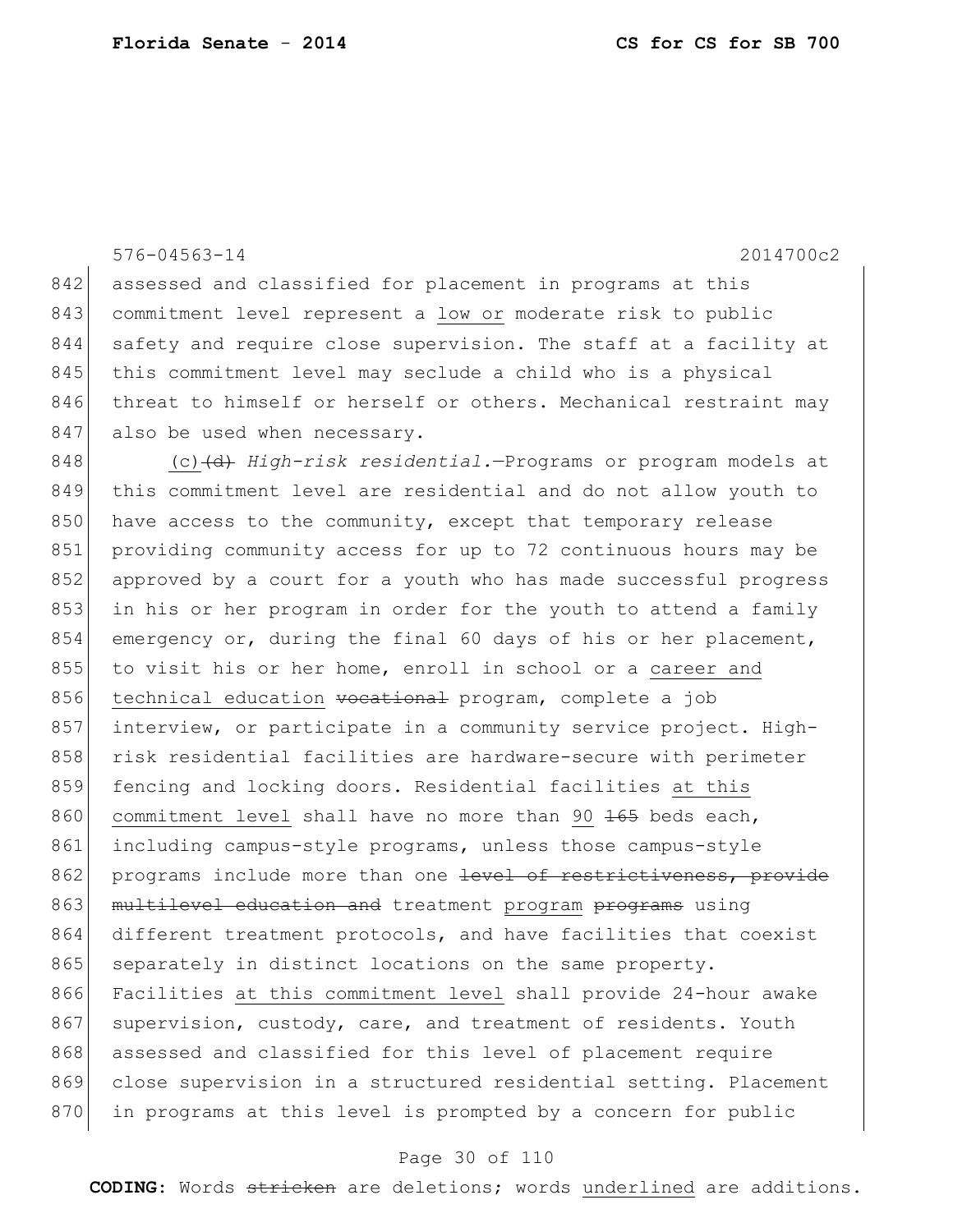|     | $576 - 04563 - 14$<br>2014700c2                                  |
|-----|------------------------------------------------------------------|
| 871 | safety that outweighs placement in programs at lower commitment  |
| 872 | levels. The staff at a facility at this commitment level may     |
| 873 | seclude a child who is a physical threat to himself or herself   |
| 874 | or others. Mechanical restraint may also be used when necessary. |
| 875 | The facility may provide for single cell occupancy, except that  |
| 876 | youth may be housed together during prerelease transition.       |
| 877 | (d) (e) Maximum-risk residential. - Programs or program models   |
| 878 | at this commitment level include juvenile correctional           |
| 879 | facilities and juvenile prisons. The programs at this commitment |
| 880 | level are long-term residential and do not allow youth to have   |
| 881 | access to the community. Facilities at this commitment level are |
| 882 | maximum-custody, hardware-secure with perimeter security fencing |
| 883 | and locking doors. Residential facilities at this commitment     |
| 884 | level shall have no more than 90 165 beds each, including        |
| 885 | campus-style programs, unless those campus-style programs        |
| 886 | include more than one level of restrictiveness, provide          |
| 887 | multilevel education and treatment program programs using        |
| 888 | different treatment protocols, and have facilities that coexist  |
| 889 | separately in distinct locations on the same property.           |
| 890 | Facilities at this commitment level shall provide 24-hour awake  |
| 891 | supervision, custody, care, and treatment of residents. The      |
| 892 | staff at a facility at this commitment level may seclude a child |
| 893 | who is a physical threat to himself or herself or others.        |
| 894 | Mechanical restraint may also be used when necessary. Facilities |
| 895 | at this commitment level The facility shall provide for single   |
| 896 | cell occupancy, except that youth may be housed together during  |
| 897 | prerelease transition. Youth assessed and classified for this    |
| 898 | level of placement require close supervision in a maximum        |
| 899 | security residential setting. Placement in a program at this     |

# Page 31 of 110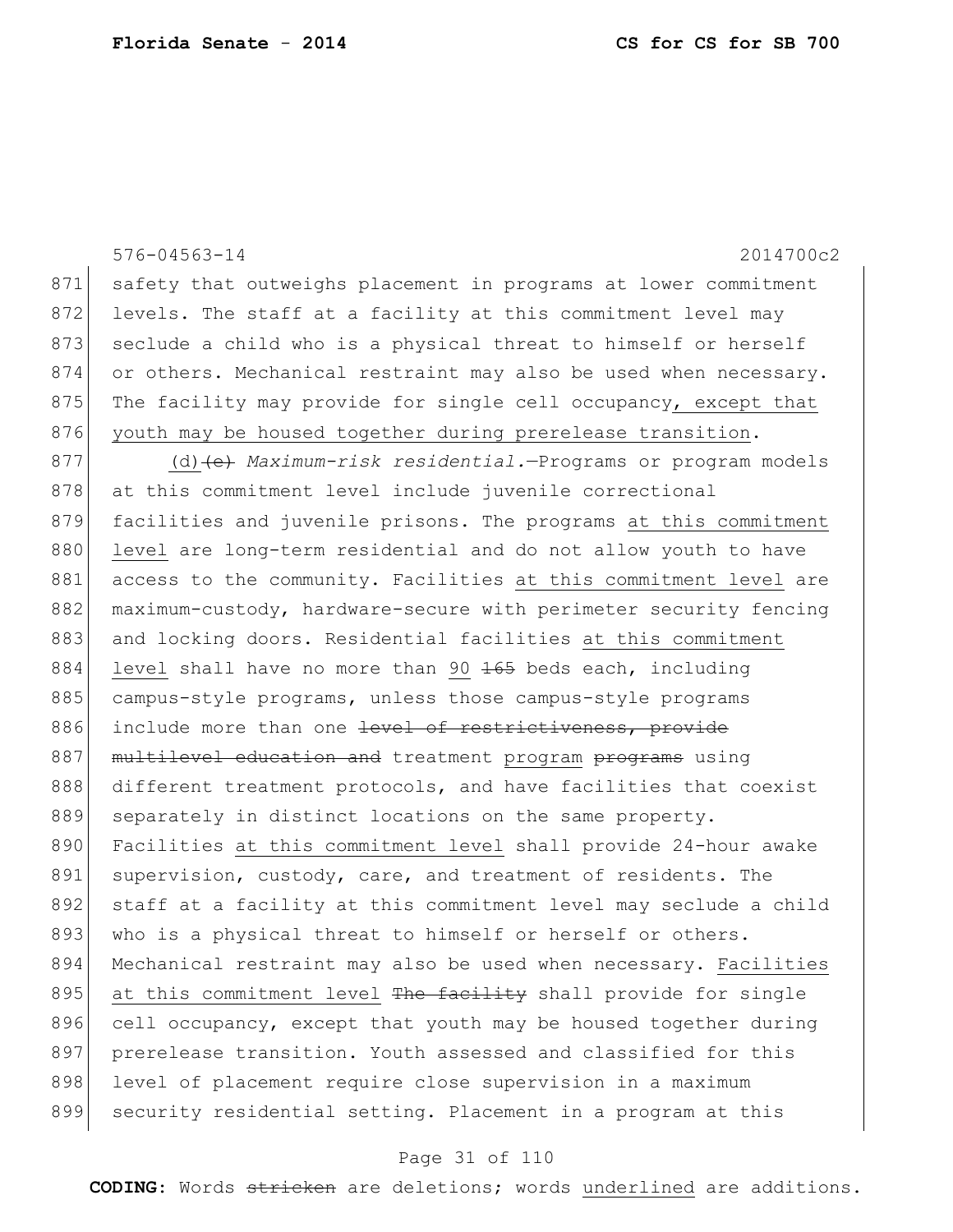576-04563-14 2014700c2 900 level is prompted by a demonstrated need to protect the public. 901  $(43)$   $(47)$  "Respite" means a placement that is available for 902 the care, custody, and placement of a youth charged with 903 domestic violence as an alternative to secure detention or for 904 placement of a youth when a shelter bed for a child in need of 905 services or a family in need of services is unavailable. 906 (45)<del>(48)</del> "Secure detention center or facility" means a 907 physically restricting facility for the temporary care of 908 children, pending adjudication, disposition, or placement. 909 (46)<del>(49)</del> "Shelter" means a place for the temporary care of 910 a child who is alleged to be or who has been found to be 911 delinquent. 912 (50) "Shelter hearing" means a hearing provided for under 913 s. 984.14 in family-in-need-of-services cases or child-in-need-914 of-services cases. 915  $(51)$  "Staff-secure shelter" means a facility in which a 916 child is supervised 24 hours a day by staff members who are  $917$  awake while on duty. The facility is for the temporary care and  $918$  assessment of a child who has been found to be dependent, who 919 has violated a court order and been found in contempt of court, 920 or whom the Department of Children and Family Services is unable 921 to properly assess or place for assistance within the continuum 922 of services provided for dependent children. 923  $(47)$   $\left(52\right)$  "Substance abuse" means using, without medical 924 reason, any psychoactive or mood-altering drug, including 925 alcohol, in such a manner as to induce impairment resulting in 926 dysfunctional social behavior.

927  $(48)$   $(53)$  "Taken into custody" means the status of a child 928 immediately when temporary physical control over the child is

### Page 32 of 110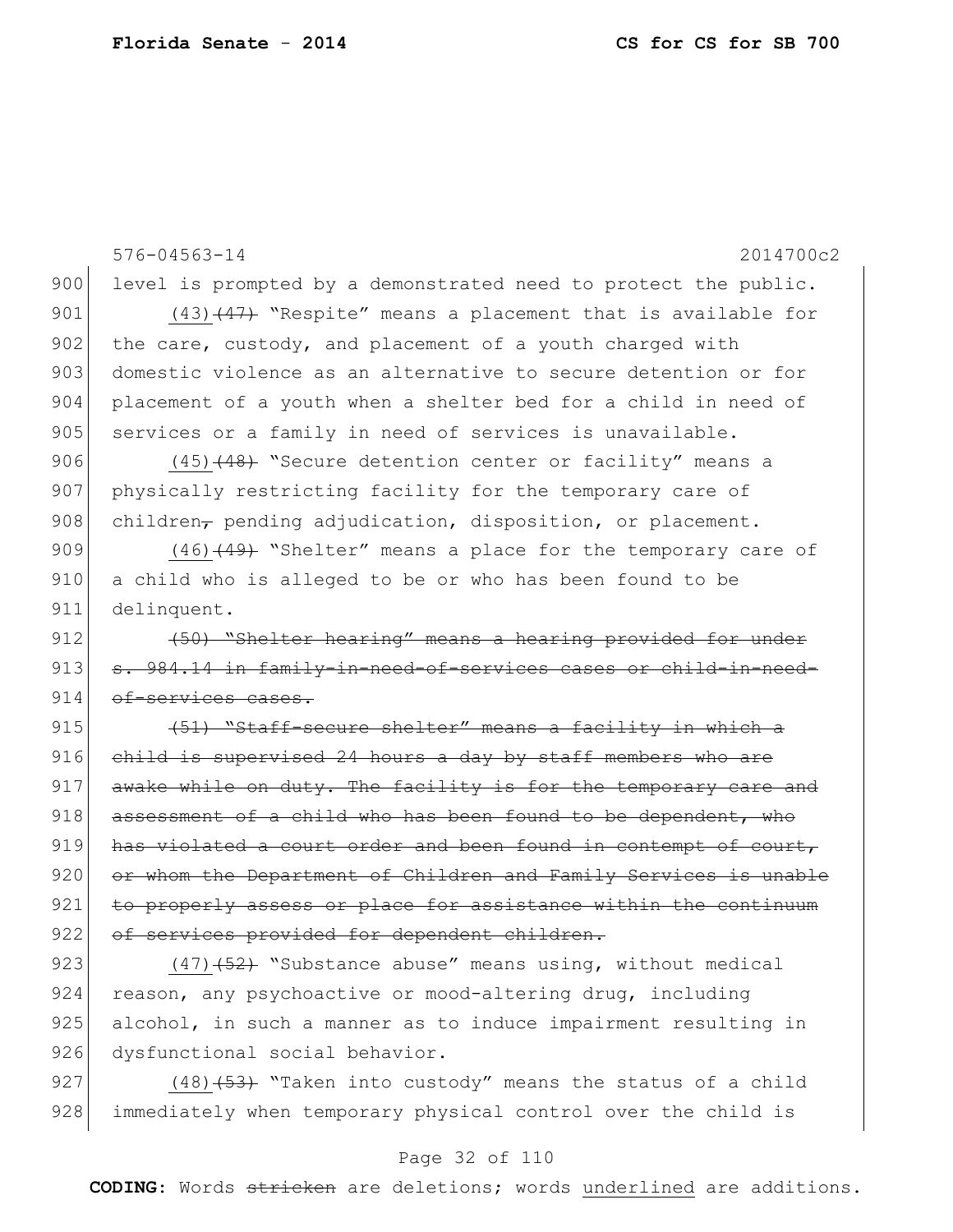576-04563-14 2014700c2 929 attained by a person authorized by law, pending the child's 930 release, detention, placement, or other disposition as 931 authorized by law. 932 (49)<del>(54)</del> "Temporary legal custody" means the relationship 933 that a juvenile court creates between a child and an adult 934 relative of the child, adult nonrelative approved by the court, 935 or other person until a more permanent arrangement is ordered. 936 Temporary legal custody confers upon the custodian the right to 937 have temporary physical custody of the child and the right and 938 duty to protect, train, and discipline the child and to provide 939 the child with food, shelter, and education, and ordinary 940 medical, dental, psychiatric, and psychological care, unless 941 these rights and duties are otherwise enlarged or limited by the 942 court order establishing the temporary legal custody

943 relationship.

944 (50)<del>(55)</del> "Temporary release" means the terms and conditions 945 under which a child is temporarily released from a residential 946 commitment facility or allowed home visits. If the temporary 947 release is from a nonsecure moderate-risk residential facility, 948 a high-risk residential facility, or a maximum-risk residential 949 facility, the terms and conditions of the temporary release must 950 be approved by the child, the court, and the facility. The term 951 includes periods during which the child is supervised pursuant 952 to a conditional release program or a period during which the 953 child is supervised by a juvenile probation officer or other 954 nonresidential staff of the department or staff employed by an 955 entity under contract with the department.

956 (51)<del>(56)</del> "Transition-to-adulthood services" means services 957 that are provided for youth in the custody of the department or

## Page 33 of 110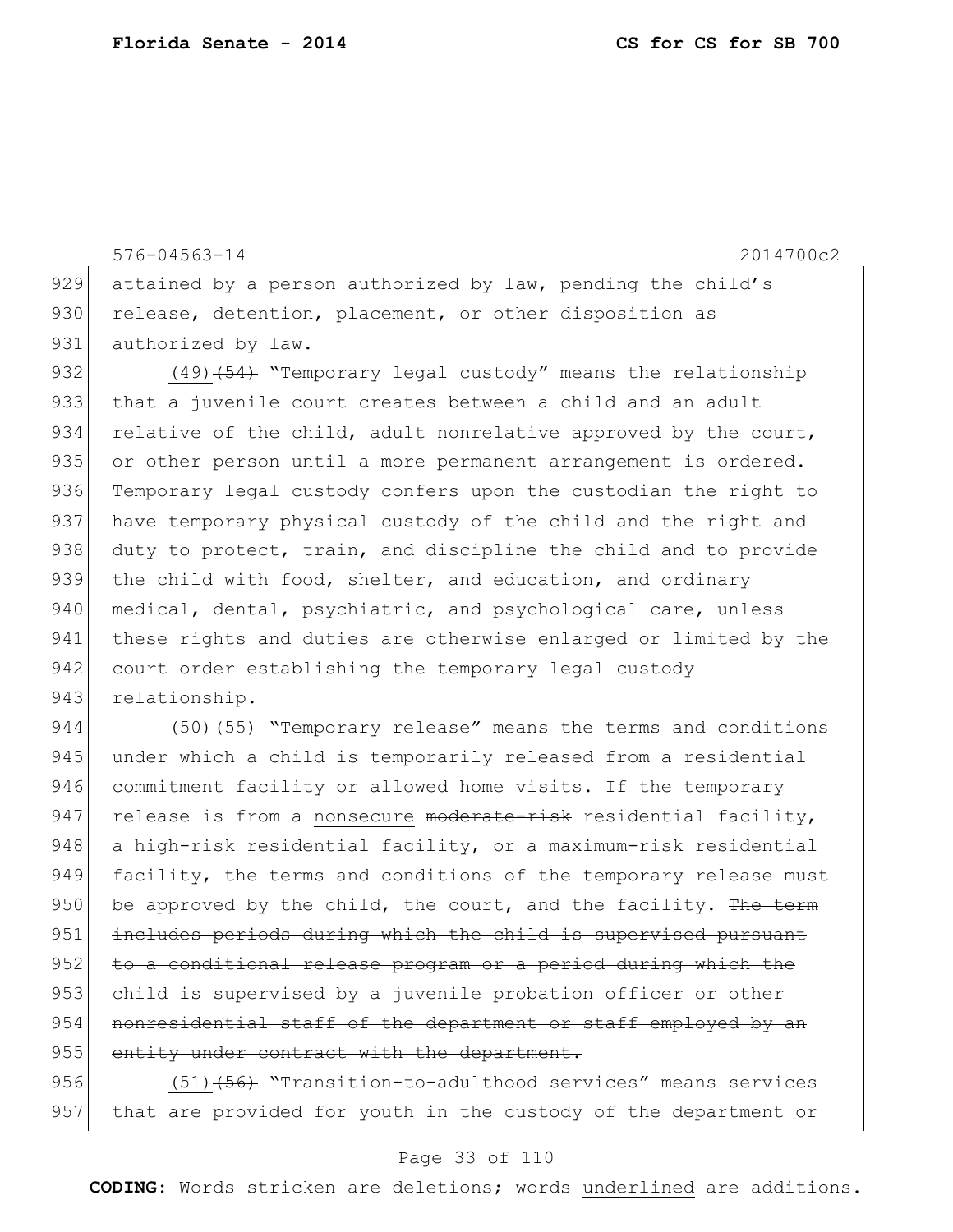|     | $576 - 04563 - 14$<br>2014700c2                                      |
|-----|----------------------------------------------------------------------|
| 958 | under the supervision of the department and that have the            |
| 959 | objective of instilling the knowledge, skills, and aptitudes         |
| 960 | essential to a socially integrated, self-supporting adult life.      |
| 961 | The services may include, but are not limited to:                    |
| 962 | (a) Assessment of the youth's ability and readiness for              |
| 963 | adult life.                                                          |
| 964 | (b) A plan for the youth to acquire the knowledge,                   |
| 965 | information, and counseling necessary to make a successful           |
| 966 | transition to adulthood.                                             |
| 967 | (c) Services that have proven effective toward achieving             |
| 968 | the transition to adulthood.                                         |
| 969 | (52) "Trauma-informed care" means services that are                  |
| 970 | provided to children with a history of trauma, recognizing the       |
| 971 | symptoms of trauma and acknowledging the role that trauma has        |
| 972 | played in the child's life. Trauma may include, but is not           |
| 973 | limited to, community and school violence, physical or sexual        |
| 974 | abuse, neglect, medical difficulties, and domestic violence.         |
| 975 | $(53)$ $(57)$ "Violation of law" or "delinquent act" means a         |
| 976 | violation of any law of this state, the United States, or any        |
| 977 | other state which is a misdemeanor or a felony or a violation of     |
| 978 | a county or municipal ordinance which would be punishable by         |
| 979 | incarceration if the violation were committed by an adult.           |
| 980 | (54) (58) "Waiver hearing" means a hearing provided for              |
| 981 | under s. 985.556(4).                                                 |
| 982 | Section 4. Subsections (4) and (5) of section 985.0301,              |
| 983 | Florida Statutes, are amended to read:                               |
| 984 | 985.0301 Jurisdiction.-                                              |
| 985 | (4) (a) Petitions alleging delinguency shall be filed in the         |
| 986 | county where the delinguent act or violation of law occurred. $\tau$ |
|     |                                                                      |

# Page 34 of 110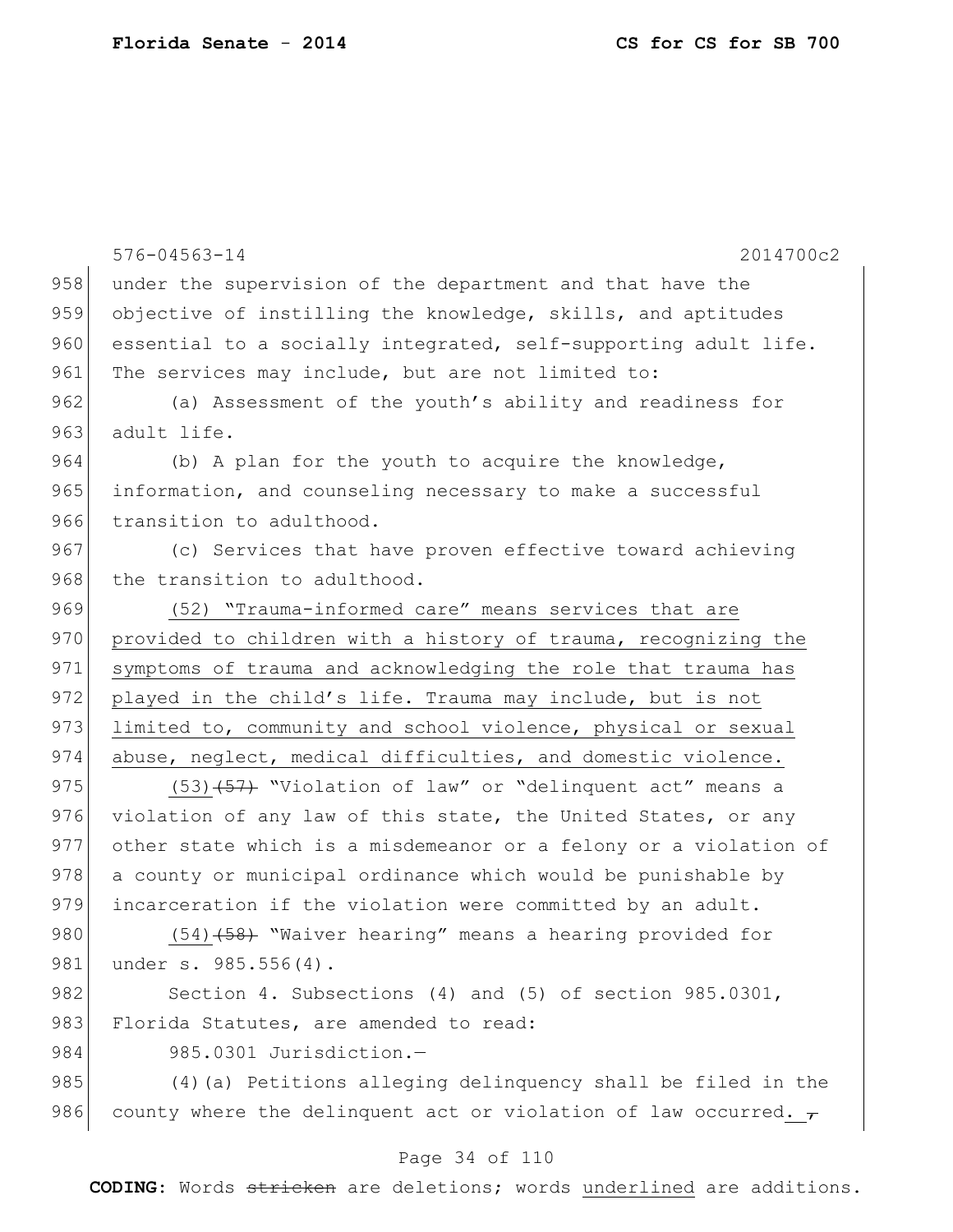576-04563-14 2014700c2 987 but The circuit court for that county may transfer the case to 988 the circuit court of the circuit in which the child resides or 989 will reside at the time of detention or placement for 990 dispositional purposes. A child who has been detained may shall 991 be transferred to the appropriate detention center or facility 992 in the circuit in which the child resides or will reside at the 993 time of detention or other placement directed by the receiving  $994$  court. 995 (b) The jurisdiction to be exercised by the court when a 996 child is taken into custody before the filing of a petition 997 under subsection (2) shall be exercised by the circuit court for 998 the county in which the child is taken into custody, which court 999 shall have personal jurisdiction of the child and the child's 1000 parent or legal quardian. Upon the filing of a petition in the 1001 appropriate circuit court, the court that is exercising initial 1002 jurisdiction of the person of the child shall, if the child has 1003 been detained, immediately order the child to be transferred to 1004 the detention center or facility or other placement as ordered 1005 by the court having subject matter jurisdiction of the case. 1006 (5)(a) Notwithstanding s. <del>ss.</del> 743.07, 985.43, 985.433,  $1007$   $985.435$ ,  $985.439$ , and  $985.441$ , and except as provided in  $5.4$ 1008 985.461 and 985.465 and paragraph (b)  $(f)$ , when the jurisdiction 1009 of any child who is alleged to have committed a delinquent act 1010 or violation of law is obtained, the court shall retain 1011 jurisdiction to dispose a case, unless relinquished by its 1012 order, until the child reaches 19 years of age, with the same 1013 | power over the child which the court had before the child became

1014 an adult. For the purposes of s. 985.461, the court may retain 1015 jurisdiction for an additional 365 days following the child's

### Page 35 of 110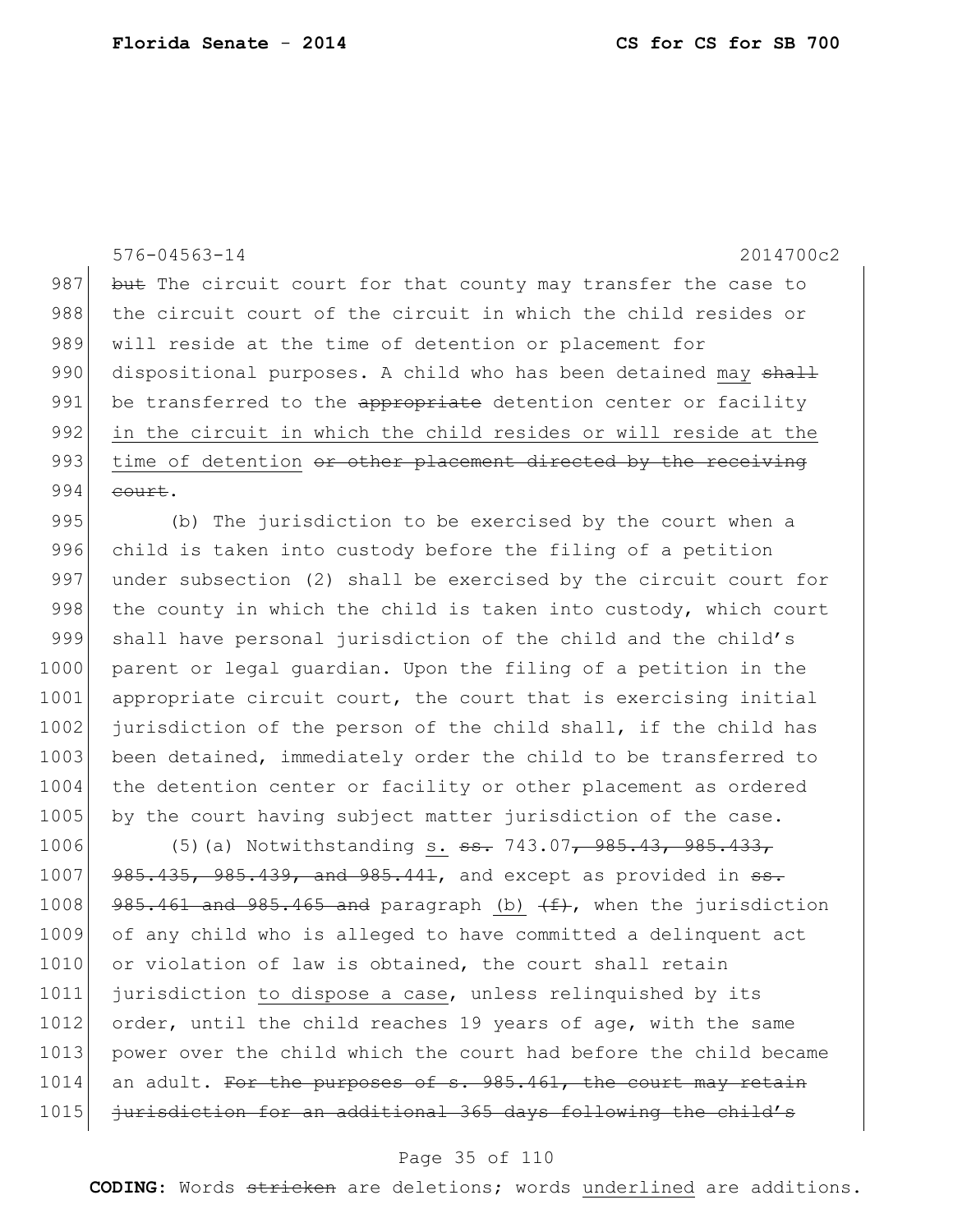576-04563-14 2014700c2 1016 19th birthday if the child is participating in transition-to-1017 adulthood services. The additional services do not extend 1018 involuntary court-sanctioned residential commitment and 1019 therefore require voluntary participation by the affected youth. 1020 (b) The court shall retain jurisdiction, Notwithstanding 1021  $\sigma$  ss. 743.07 and 985.455(3), the term of any order placing a child 1022 in a probation program must be until the child's 19th birthday 1023 unless relinquished by its own order: 1024 1. Over a child on probation until the child reaches 19 1025 years of age he or she is released by the court on the motion of 1026 an interested party or on his or her own motion. 1027 2. Over a child committed to the department until the child 1028 reaches 21 years of age, specifically for the purpose of 1029 allowing the child to complete the commitment program, including 1030 conditional release supervision. 1031 (c) The court shall retain jurisdiction over a juvenile 1032 sexual offender, as defined in s. 985.475, who has been placed 1033 on community-based treatment alternative with supervision or who 1034 has been placed in a program or facility for juvenile sexual 1035 offenders, pursuant to s. 985.48, until the juvenile sexual 1036 offender reaches 21 years of age, specifically for the purpose 1037 of allowing the juvenile to complete the program. 1038  $\left\{\n\begin{array}{ccc}\n\text{6} & \text{Notwithstanding ss. 743.07 and 985.455 (3), the term of}\n\end{array}\n\right\}$ 1039 the commitment must be until the child is discharged by the 1040 department or until he or she reaches the age of 21 years. 1041 Notwithstanding ss. 743.07, 985.435, 985.437, 985.439, 985.441, 1042 985.455, and 985.513, and except as provided in this section, a 1043 child may not be held under a commitment from a court under s.  $1044$   $985.439$ , s.  $985.441(1)$  (a) or (b), or s.  $985.455$  after becoming

## Page 36 of 110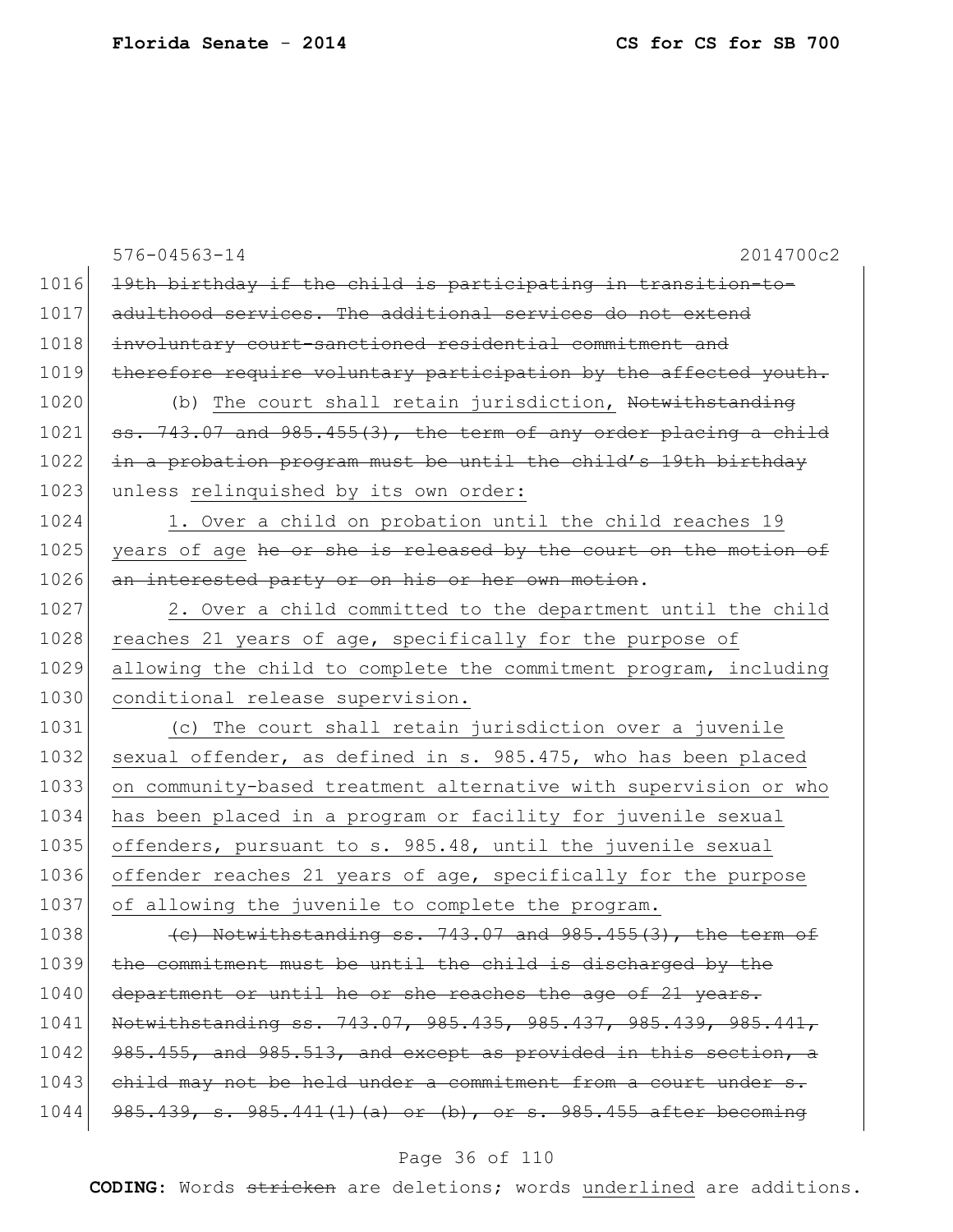576-04563-14 2014700c2  $1045$   $21$  years of age. 1046 (d) The court may retain jurisdiction over a child 1047 committed to the department for placement in a juvenile prison 1048 or in a high-risk or maximum-risk residential commitment program  $1049$  to allow the child to participate in a juvenile conditional 1050 release program pursuant to s. 985.46. The jurisdiction of the 1051 court may not be retained after the child's 22nd birthday. 1052 However, if the child is not successful in the conditional 1053 release program, the department may use the transfer procedure 1054 under s. 985.441(4). 1055 (e) The court may retain jurisdiction over a child 1056 committed to the department for placement in an intensive 1057 residential treatment program for 10-year-old to 13-year-old 1058 offenders, in the residential commitment program in a juvenile 1059 prison or in a residential sex offender program until the child 1060 reaches the age of 21. If the court exercises this jurisdiction 1061 retention, it shall do so solely for the purpose of the child 1062 completing the intensive residential treatment program for 10-1063 year-old to 13-year-old offenders, in the residential commitment 1064 program in a juvenile prison, or in a residential sex offender 1065 program. Such jurisdiction retention does not apply for other 1066 programs, other purposes, or new offenses.  $1067$  (f) The court may retain jurisdiction over a child 1068 committed to a juvenile correctional facility or a juvenile

1069 prison until the child reaches the age of 21 years, specifically 1070 for the purpose of allowing the child to complete such program. 1071  $\left\{\Theta\right\}$  The court may retain jurisdiction over a juvenile

1072 sexual offender who has been placed in a program or facility for 1073 juvenile sexual offenders until the juvenile sexual offender

### Page 37 of 110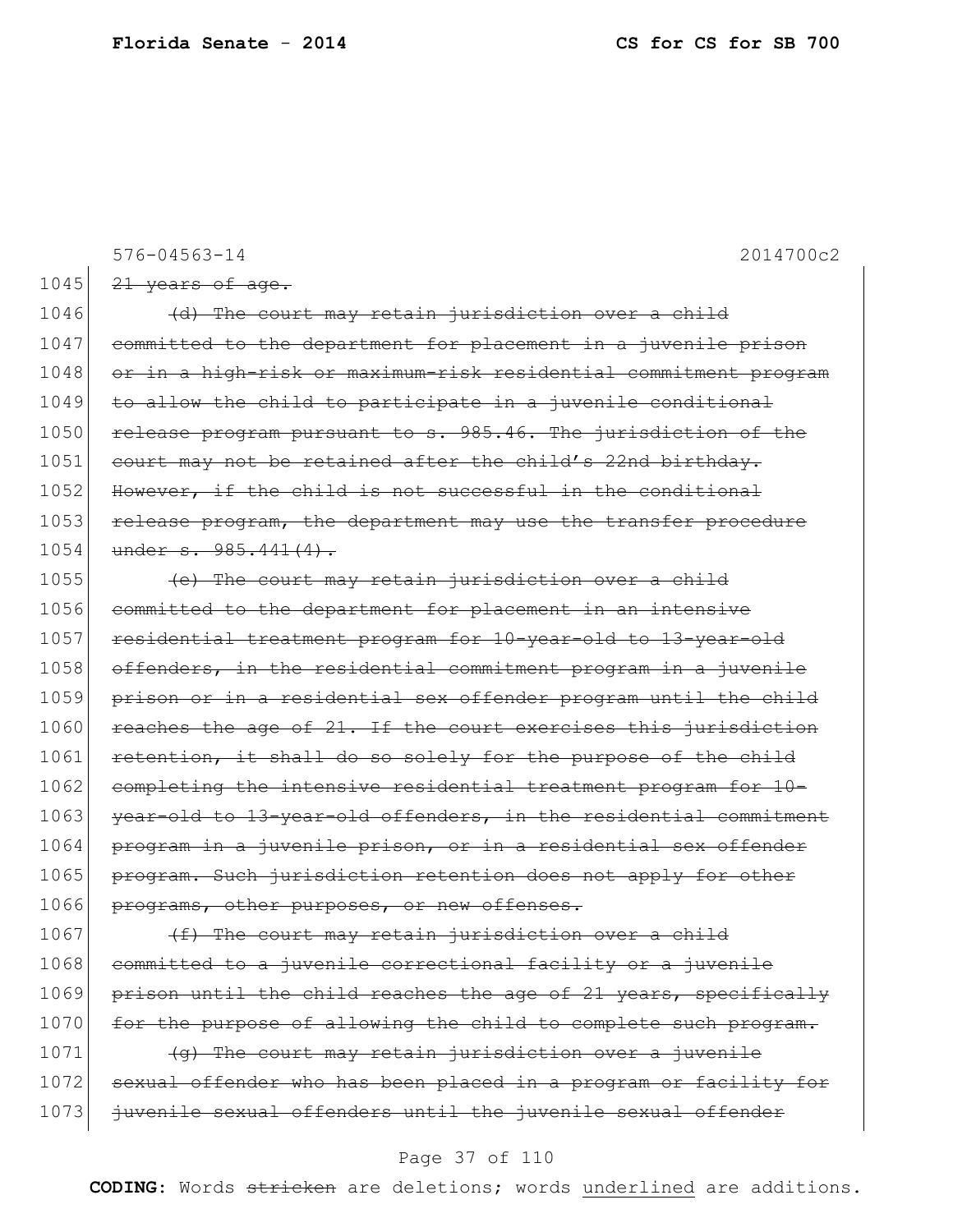576-04563-14 2014700c2 1074 reaches the age of  $21$ , specifically for the purpose of 1075 completing the program.

1076 (d) $\left\{\text{h}\right\}$  The court may retain jurisdiction over a child and 1077 the child's parent or legal guardian whom the court has ordered 1078 to pay restitution until the restitution order is satisfied. To 1079 retain jurisdiction, the court shall enter a restitution order, 1080 which is separate from any disposition or order of commitment, 1081 on or prior to the date that the court's jurisdiction would 1082 cease under this section. The contents of the restitution order 1083 shall be limited to the child's name and address, the name and 1084 address of the parent or legal guardian, the name and address of 1085 the payee, the case number, the date and amount of restitution 1086 ordered, any amount of restitution paid, the amount of 1087 restitution due and owing, and a notation that costs, interest, 1088 penalties, and attorney fees may also be due and owing. The 1089 terms of the restitution order are subject to s. 775.089(5).

1090 (e) $\leftarrow$  (e)  $\leftarrow$  This subsection does not prevent the exercise of 1091 jurisdiction by any court having jurisdiction of the child if 1092 the child, after becoming an adult, commits a violation of law.

1093 Section 5. Subsections (2) and (4) of section 985.037, 1094 Florida Statutes, are amended to read:

1095 985.037 Punishment for contempt of court; alternative 1096 sanctions.—

1097 (2) PLACEMENT IN A SECURE DETENTION FACILITY.—A child may 1098 be placed in a secure detention facility for purposes of 1099 punishment for contempt of court if alternative sanctions are 1100 unavailable or inappropriate, or if the child has already been 1101 ordered to serve an alternative sanction but failed to comply 1102 with the sanction. A delinquent child who has been held in

### Page 38 of 110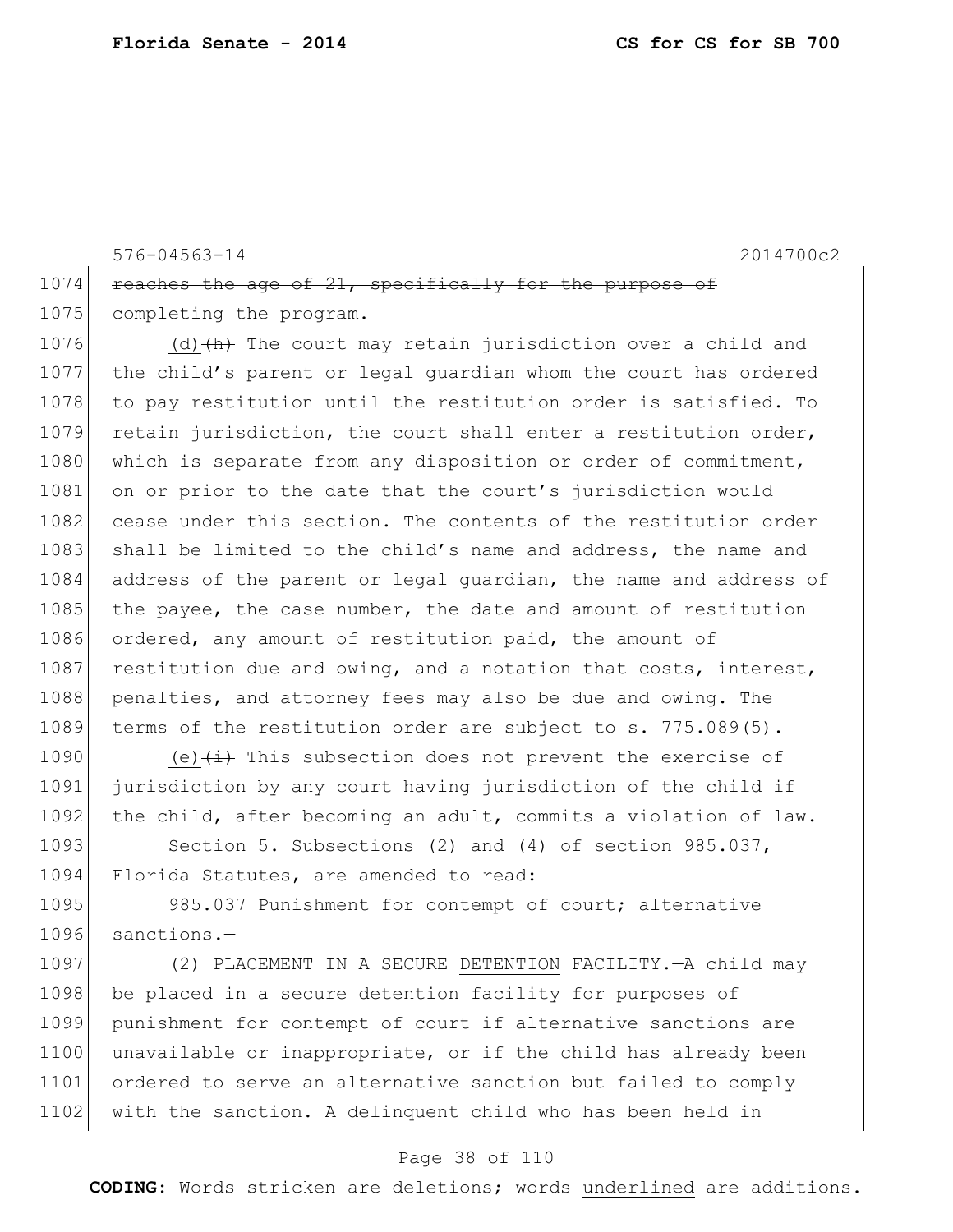|      | $576 - 04563 - 14$<br>2014700c2                                  |
|------|------------------------------------------------------------------|
| 1103 | direct or indirect contempt may be placed in a secure detention  |
| 1104 | facility not to exceed 5 days for a first offense and not to     |
| 1105 | exceed 15 days for a second or subsequent offense.               |
| 1106 | (4) CONTEMPT OF COURT SANCTIONS; PROCEDURE AND DUE               |
| 1107 | PROCESS.-                                                        |
| 1108 | (a) If a child is charged with direct contempt of court,         |
| 1109 | including traffic court, the court may impose an authorized      |
| 1110 | sanction immediately. The court must hold a hearing to determine |
| 1111 | if the child committed direct contempt. Due process must be      |
| 1112 | afforded to the child during this hearing.                       |
| 1113 | (b) If a child is charged with indirect contempt of court,       |
| 1114 | the court must hold a hearing within 24 hours to determine       |
| 1115 | whether the child committed indirect contempt of a valid court   |
| 1116 | order. At the hearing, the following due process rights must be  |
| 1117 | provided to the child:                                           |
| 1118 | 1. Right to a copy of the order to show cause alleging           |
| 1119 | facts supporting the contempt charge.                            |
| 1120 | 2. Right to an explanation of the nature and the                 |
| 1121 | consequences of the proceedings.                                 |
| 1122 | 3. Right to legal counsel and the right to have legal            |
| 1123 | counsel appointed by the court if the juvenile is indigent,      |
| 1124 | under s. 985.033.                                                |
| 1125 | 4. Right to confront witnesses.                                  |
| 1126 | 5. Right to present witnesses.                                   |
| 1127 | 6. Right to have a transcript or record of the proceeding.       |
| 1128 | 7. Right to appeal to an appropriate court.                      |
| 1129 |                                                                  |
| 1130 | The child's parent or guardian may address the court regarding   |
| 1131 | the due process rights of the child. Upon motion by the defense  |
|      |                                                                  |

### Page 39 of 110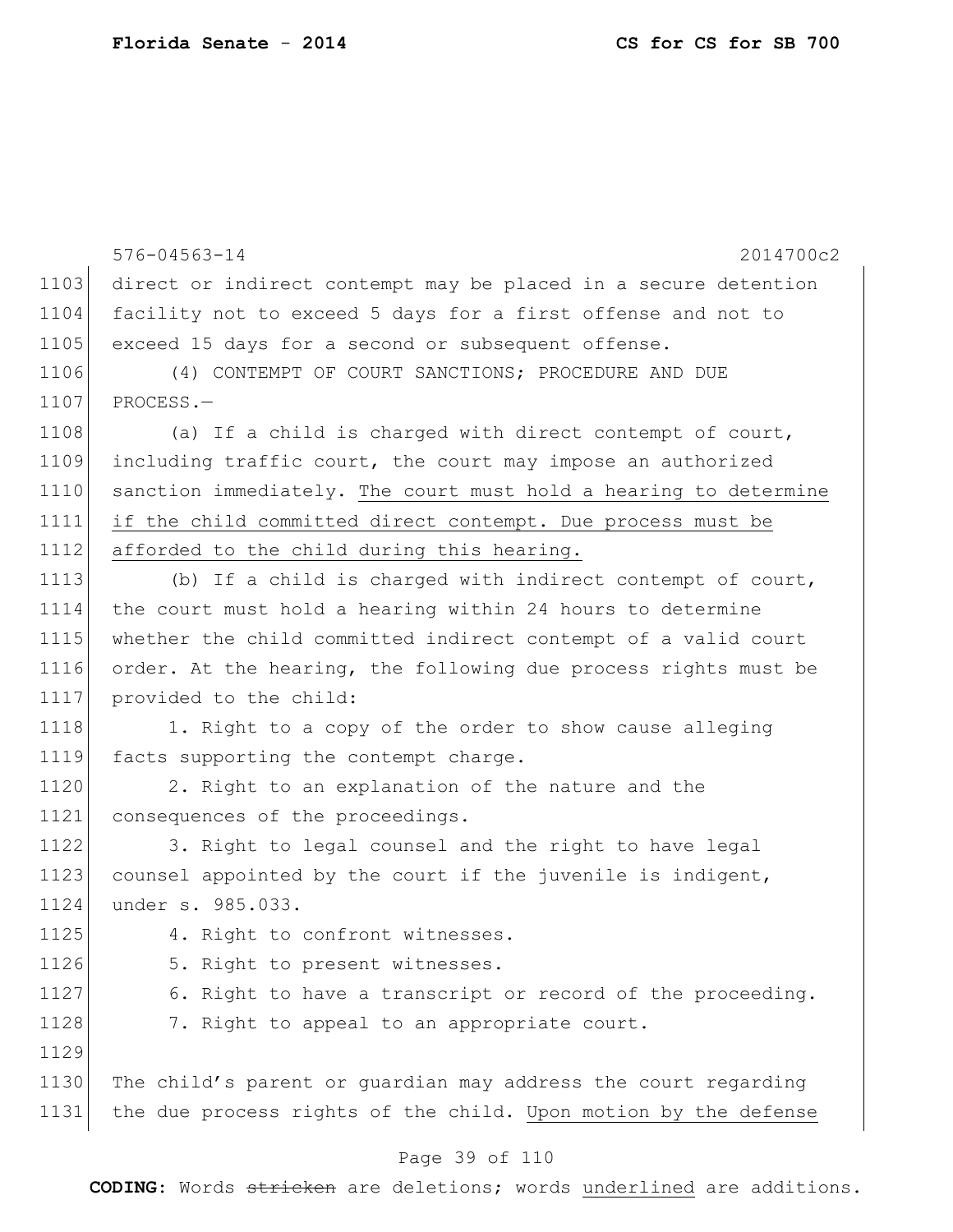576-04563-14 2014700c2 1132 attorney or state attorney, the court shall review the placement 1133 of the child every 72 hours to determine whether it is 1134 appropriate for the child to remain in the facility. 1135 (c) The court may not order that a child be placed in a 1136 secure detention facility for punishment for contempt unless the 1137 court determines that an alternative sanction is inappropriate 1138 or unavailable or that the child was initially ordered to an 1139 alternative sanction and did not comply with the alternative 1140 sanction. The court is encouraged to order a child to perform 1141 community service, up to the maximum number of hours, where 1142 appropriate before ordering that the child be placed in a secure 1143 detention facility as punishment for contempt of court. 1144 (d) In addition to any other sanction imposed under this 1145 section, the court may direct the Department of Highway Safety 1146 and Motor Vehicles to withhold issuance of, or suspend, a 1147 child's driver driver's license or driving privilege. The court 1148 may order that a child's driver driver's license or driving 1149 privilege be withheld or suspended for up to 1 year for a first 1150 offense of contempt and up to 2 years for a second or subsequent 1151 offense. If the child's driver driver's license or driving 1152 privilege is suspended or revoked for any reason at the time the 1153 sanction for contempt is imposed, the court shall extend the 1154 period of suspension or revocation by the additional period 1155 ordered under this paragraph. If the child's driver driver's 1156 license is being withheld at the time the sanction for contempt 1157 is imposed, the period of suspension or revocation ordered under 1158 this paragraph shall begin on the date on which the child is 1159 otherwise eligible to drive.

1160 Section 6. Paragraph (a) of subsection (1) of section

### Page 40 of 110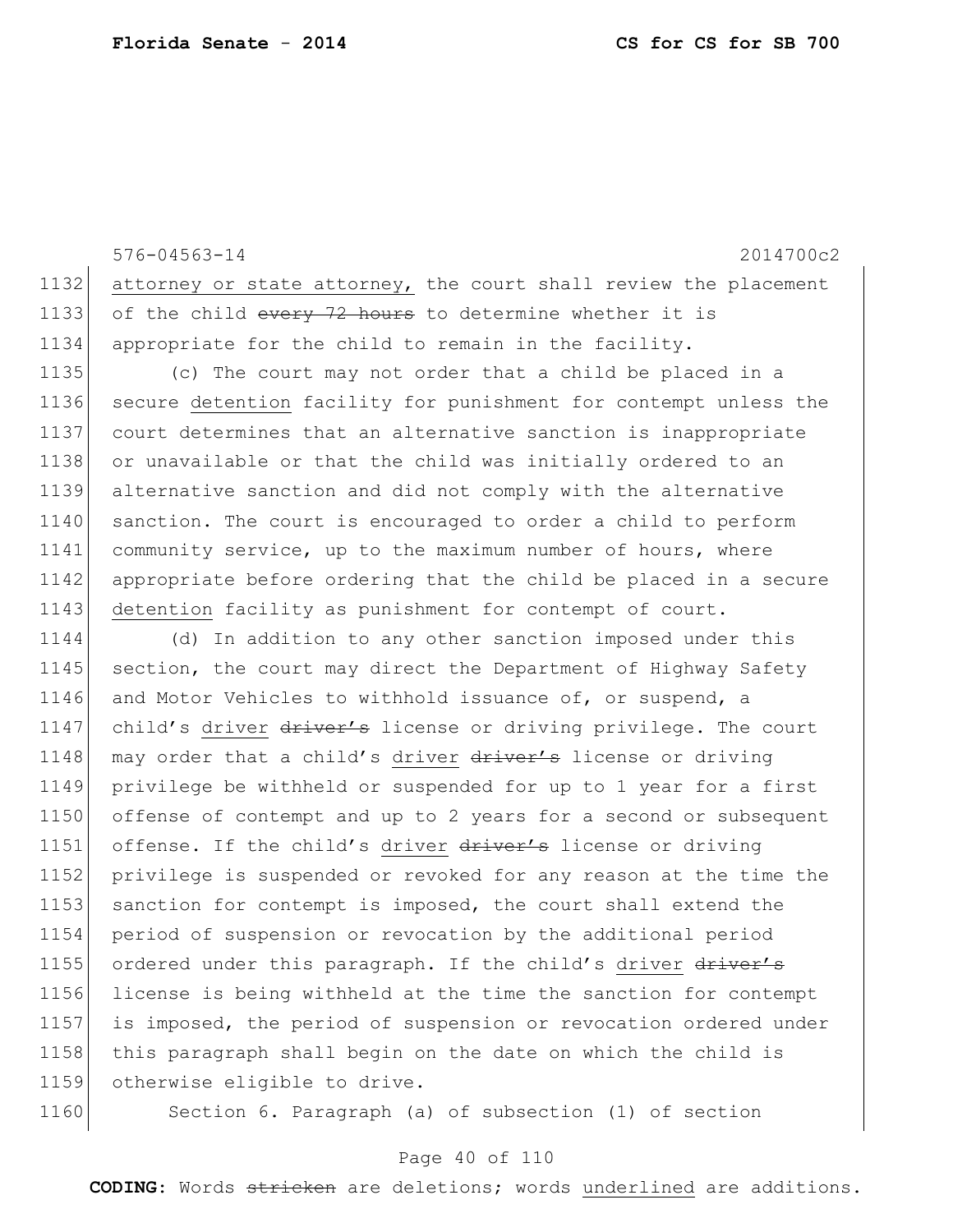```
576-04563-14 2014700c2
1161 985.039, Florida Statutes, is amended to read:
1162 985.039 Cost of supervision; cost of care.-
1163 (1) Except as provided in subsection (3) or subsection (4):
1164 (a) When any child is placed into nonsecure home detention,
1165 probation, or other supervision status with the department, or
1166 is committed to the minimum-risk nonresidential restrictiveness 
1167 level, the court shall order the parent of such child to pay to
1168 the department a fee for the cost of the supervision of such
1169 child in the amount of $1 per day for each day that the child is 
1170 in such status.
1171 Section 7. Subsection (5) of section 985.045, Florida
1172 Statutes, is amended to read:
1173 985.045 Court records.-
1174 (5) This chapter does not prohibit a circuit court from 
1175 providing a restitution order containing the information 
1176 prescribed in s. 985.0301(5)(d) 985.0301(5)(h) to a collection
1177 court or a private collection agency for the sole purpose of 
1178 collecting unpaid restitution ordered in a case in which the
1179 circuit court has retained jurisdiction over the child and the 
1180 child's parent or legal quardian. The collection court or
1181 private collection agency shall maintain the confidential status 
1182 of the information to the extent such confidentiality is
1183 provided by law.
```
1184 Section 8. Paragraph (d) of subsection (1) and subsection 1185 (3) of section 985.101, Florida Statutes, are amended to read: 1186 985.101 Taking a child into custody.-

1187 (1) A child may be taken into custody under the following 1188 circumstances:

1189 (d) By a law enforcement officer who has probable cause to

### Page 41 of 110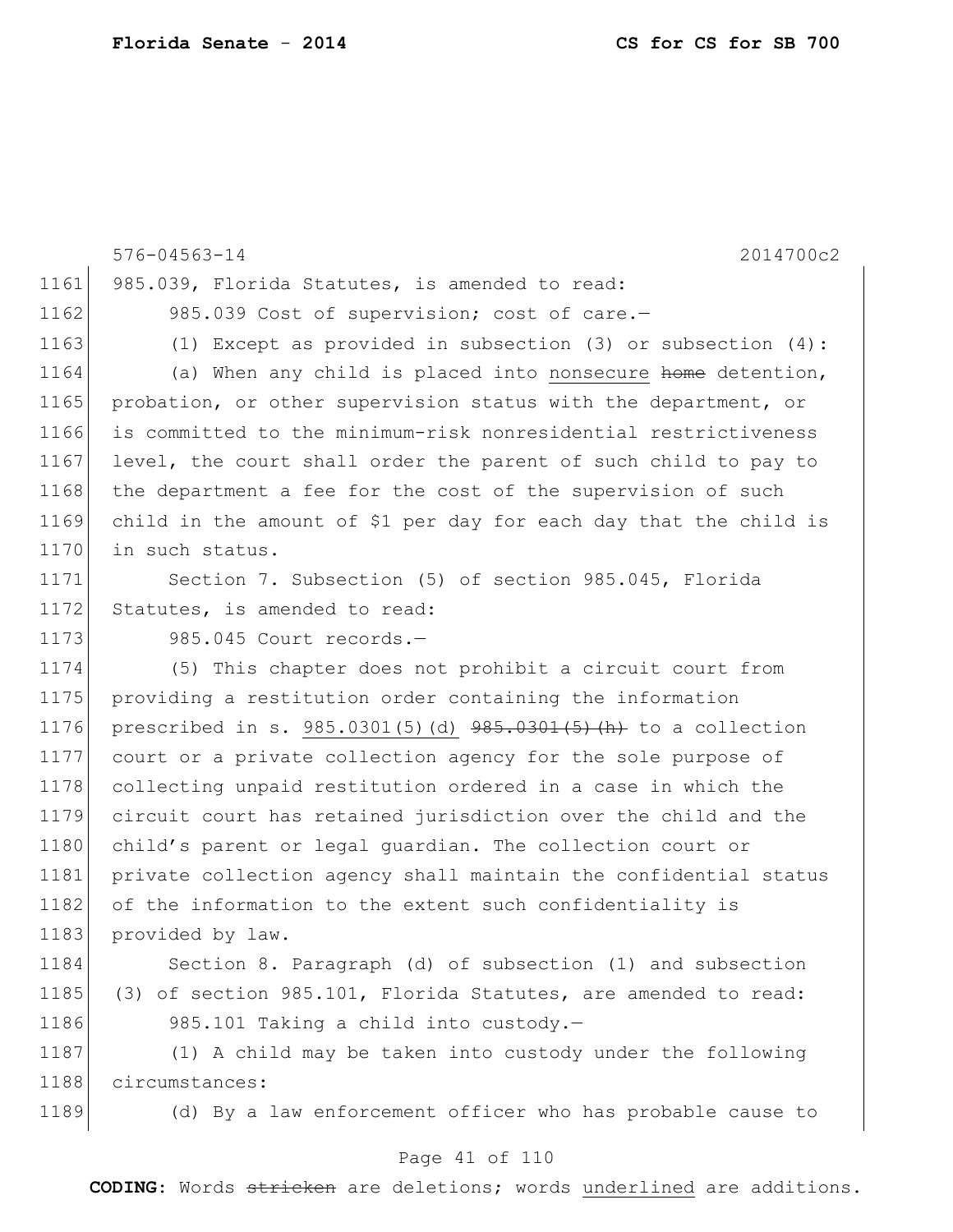576-04563-14 2014700c2 1190 believe that the child is in violation of the conditions of the 1191 child's probation, nonsecure home detention, postcommitment 1192 probation, or conditional release supervision; has absconded 1193 from nonresidential commitment; or has escaped from residential 1194 commitment. 1195 1196 Nothing in this subsection shall be construed to allow the 1197 detention of a child who does not meet the detention criteria in 1198 part V. 1199 (3) When a child is taken into custody as provided in this 1200 section, the person taking the child into custody shall attempt 1201 to notify the parent, quardian, or legal custodian of the child. 1202 The person taking the child into custody shall continue such 1203 attempt until the parent, quardian, or legal custodian of the 1204 child is notified or the child is delivered to the department a 1205 *juvenile probation officer under ss.* 985.14 and 985.145, 1206 whichever occurs first. If the child is delivered to the 1207 department  $a$  juvenile probation officer before the parent, 1208 quardian, or legal custodian is notified, the department 1209 juvenile probation officer shall continue the attempt to notify 1210 until the parent, quardian, or legal custodian of the child is 1211 notified. Following notification, the parent or guardian must 1212 provide identifying information, including name, address, date 1213 of birth, social security number, and driver driver's license 1214 number or identification card number of the parent or guardian 1215 to the person taking the child into custody or the department 1216 *juvenile probation officer.* 1217 Section 9. Section 985.105, Florida Statutes, is repealed.

#### Page 42 of 110

1218 Section 10. Paragraph (b) of subsection (1) of section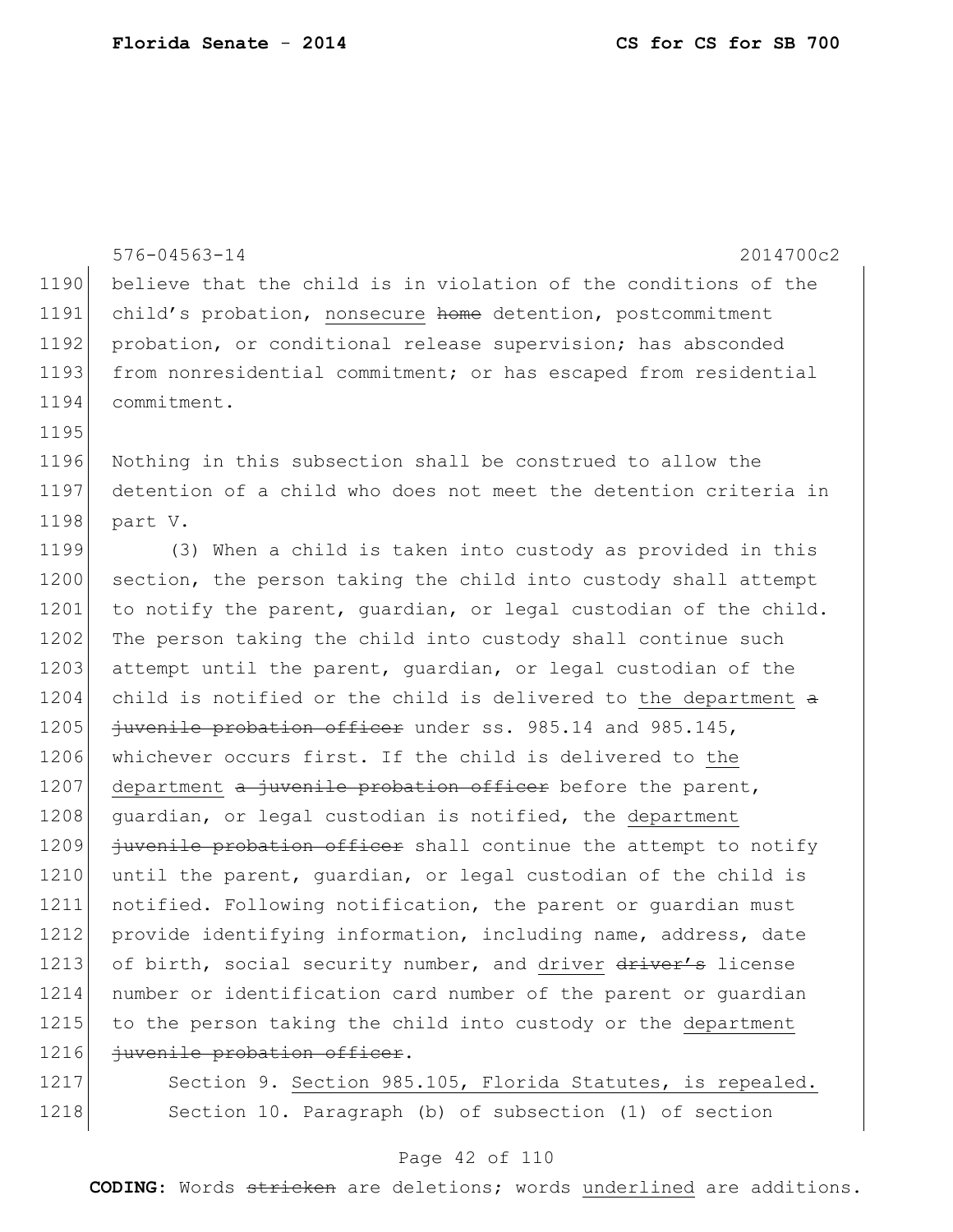| 1219<br>985.11, Florida Statutes, is amended to read:<br>1220<br>985.11 Fingerprinting and photographing.-<br>1221<br>(1)<br>1222<br>(b) Unless the child is issued a civil citation or is<br>1223<br>participating in a similar diversion program pursuant to s.<br>1224<br>985.12, a child who is charged with or found to have committed<br>1225<br>one of the following offenses shall be fingerprinted, and the<br>1226<br>fingerprints shall be submitted to the Department of Law<br>1227<br>Enforcement as provided in s. $943.051(3)(b)$ :<br>1228<br>1. Assault, as defined in s. 784.011.<br>1229<br>2. Battery, as defined in s. 784.03.<br>1230<br>3. Carrying a concealed weapon, as defined in s. 790.01(1).<br>1231<br>4. Unlawful use of destructive devices or bombs, as defined<br>1232<br>in $s. 790.1615(1)$ .<br>1233<br>5. Neglect of a child, as defined in s. 827.03(1)(e).<br>1234<br>6. Assault on a law enforcement officer, a firefighter, or<br>1235<br>other specified officers, as defined in s. $784.07(2)(a)$ .<br>1236<br>7. Open carrying of a weapon, as defined in s. 790.053.<br>1237<br>8. Exposure of sexual organs, as defined in s. 800.03.<br>1238<br>9. Unlawful possession of a firearm, as defined in s.<br>1239<br>$790.22(5)$ .<br>1240<br>10. Petit theft, as defined in s. 812.014.<br>1241<br>11. Cruelty to animals, as defined in s. $828.12(1)$ .<br>1242<br>12. Arson, resulting in bodily harm to a firefighter, as<br>1243<br>defined in s. 806.031(1).<br>1244<br>13. Unlawful possession or discharge of a weapon or firearm<br>1245<br>at a school-sponsored event or on school property as defined in<br>1246<br>s. 790.115.<br>1247 | 2014700c2<br>$576 - 04563 - 14$ |
|----------------------------------------------------------------------------------------------------------------------------------------------------------------------------------------------------------------------------------------------------------------------------------------------------------------------------------------------------------------------------------------------------------------------------------------------------------------------------------------------------------------------------------------------------------------------------------------------------------------------------------------------------------------------------------------------------------------------------------------------------------------------------------------------------------------------------------------------------------------------------------------------------------------------------------------------------------------------------------------------------------------------------------------------------------------------------------------------------------------------------------------------------------------------------------------------------------------------------------------------------------------------------------------------------------------------------------------------------------------------------------------------------------------------------------------------------------------------------------------------------------------------------------------------------------------------------------------------------------------------------------------------------------------------------------------------------|---------------------------------|
|                                                                                                                                                                                                                                                                                                                                                                                                                                                                                                                                                                                                                                                                                                                                                                                                                                                                                                                                                                                                                                                                                                                                                                                                                                                                                                                                                                                                                                                                                                                                                                                                                                                                                                    |                                 |
|                                                                                                                                                                                                                                                                                                                                                                                                                                                                                                                                                                                                                                                                                                                                                                                                                                                                                                                                                                                                                                                                                                                                                                                                                                                                                                                                                                                                                                                                                                                                                                                                                                                                                                    |                                 |
|                                                                                                                                                                                                                                                                                                                                                                                                                                                                                                                                                                                                                                                                                                                                                                                                                                                                                                                                                                                                                                                                                                                                                                                                                                                                                                                                                                                                                                                                                                                                                                                                                                                                                                    |                                 |
|                                                                                                                                                                                                                                                                                                                                                                                                                                                                                                                                                                                                                                                                                                                                                                                                                                                                                                                                                                                                                                                                                                                                                                                                                                                                                                                                                                                                                                                                                                                                                                                                                                                                                                    |                                 |
|                                                                                                                                                                                                                                                                                                                                                                                                                                                                                                                                                                                                                                                                                                                                                                                                                                                                                                                                                                                                                                                                                                                                                                                                                                                                                                                                                                                                                                                                                                                                                                                                                                                                                                    |                                 |
|                                                                                                                                                                                                                                                                                                                                                                                                                                                                                                                                                                                                                                                                                                                                                                                                                                                                                                                                                                                                                                                                                                                                                                                                                                                                                                                                                                                                                                                                                                                                                                                                                                                                                                    |                                 |
|                                                                                                                                                                                                                                                                                                                                                                                                                                                                                                                                                                                                                                                                                                                                                                                                                                                                                                                                                                                                                                                                                                                                                                                                                                                                                                                                                                                                                                                                                                                                                                                                                                                                                                    |                                 |
|                                                                                                                                                                                                                                                                                                                                                                                                                                                                                                                                                                                                                                                                                                                                                                                                                                                                                                                                                                                                                                                                                                                                                                                                                                                                                                                                                                                                                                                                                                                                                                                                                                                                                                    |                                 |
|                                                                                                                                                                                                                                                                                                                                                                                                                                                                                                                                                                                                                                                                                                                                                                                                                                                                                                                                                                                                                                                                                                                                                                                                                                                                                                                                                                                                                                                                                                                                                                                                                                                                                                    |                                 |
|                                                                                                                                                                                                                                                                                                                                                                                                                                                                                                                                                                                                                                                                                                                                                                                                                                                                                                                                                                                                                                                                                                                                                                                                                                                                                                                                                                                                                                                                                                                                                                                                                                                                                                    |                                 |
|                                                                                                                                                                                                                                                                                                                                                                                                                                                                                                                                                                                                                                                                                                                                                                                                                                                                                                                                                                                                                                                                                                                                                                                                                                                                                                                                                                                                                                                                                                                                                                                                                                                                                                    |                                 |
|                                                                                                                                                                                                                                                                                                                                                                                                                                                                                                                                                                                                                                                                                                                                                                                                                                                                                                                                                                                                                                                                                                                                                                                                                                                                                                                                                                                                                                                                                                                                                                                                                                                                                                    |                                 |
|                                                                                                                                                                                                                                                                                                                                                                                                                                                                                                                                                                                                                                                                                                                                                                                                                                                                                                                                                                                                                                                                                                                                                                                                                                                                                                                                                                                                                                                                                                                                                                                                                                                                                                    |                                 |
|                                                                                                                                                                                                                                                                                                                                                                                                                                                                                                                                                                                                                                                                                                                                                                                                                                                                                                                                                                                                                                                                                                                                                                                                                                                                                                                                                                                                                                                                                                                                                                                                                                                                                                    |                                 |
|                                                                                                                                                                                                                                                                                                                                                                                                                                                                                                                                                                                                                                                                                                                                                                                                                                                                                                                                                                                                                                                                                                                                                                                                                                                                                                                                                                                                                                                                                                                                                                                                                                                                                                    |                                 |
|                                                                                                                                                                                                                                                                                                                                                                                                                                                                                                                                                                                                                                                                                                                                                                                                                                                                                                                                                                                                                                                                                                                                                                                                                                                                                                                                                                                                                                                                                                                                                                                                                                                                                                    |                                 |
|                                                                                                                                                                                                                                                                                                                                                                                                                                                                                                                                                                                                                                                                                                                                                                                                                                                                                                                                                                                                                                                                                                                                                                                                                                                                                                                                                                                                                                                                                                                                                                                                                                                                                                    |                                 |
|                                                                                                                                                                                                                                                                                                                                                                                                                                                                                                                                                                                                                                                                                                                                                                                                                                                                                                                                                                                                                                                                                                                                                                                                                                                                                                                                                                                                                                                                                                                                                                                                                                                                                                    |                                 |
|                                                                                                                                                                                                                                                                                                                                                                                                                                                                                                                                                                                                                                                                                                                                                                                                                                                                                                                                                                                                                                                                                                                                                                                                                                                                                                                                                                                                                                                                                                                                                                                                                                                                                                    |                                 |
|                                                                                                                                                                                                                                                                                                                                                                                                                                                                                                                                                                                                                                                                                                                                                                                                                                                                                                                                                                                                                                                                                                                                                                                                                                                                                                                                                                                                                                                                                                                                                                                                                                                                                                    |                                 |
|                                                                                                                                                                                                                                                                                                                                                                                                                                                                                                                                                                                                                                                                                                                                                                                                                                                                                                                                                                                                                                                                                                                                                                                                                                                                                                                                                                                                                                                                                                                                                                                                                                                                                                    |                                 |
|                                                                                                                                                                                                                                                                                                                                                                                                                                                                                                                                                                                                                                                                                                                                                                                                                                                                                                                                                                                                                                                                                                                                                                                                                                                                                                                                                                                                                                                                                                                                                                                                                                                                                                    |                                 |
|                                                                                                                                                                                                                                                                                                                                                                                                                                                                                                                                                                                                                                                                                                                                                                                                                                                                                                                                                                                                                                                                                                                                                                                                                                                                                                                                                                                                                                                                                                                                                                                                                                                                                                    |                                 |
|                                                                                                                                                                                                                                                                                                                                                                                                                                                                                                                                                                                                                                                                                                                                                                                                                                                                                                                                                                                                                                                                                                                                                                                                                                                                                                                                                                                                                                                                                                                                                                                                                                                                                                    |                                 |
|                                                                                                                                                                                                                                                                                                                                                                                                                                                                                                                                                                                                                                                                                                                                                                                                                                                                                                                                                                                                                                                                                                                                                                                                                                                                                                                                                                                                                                                                                                                                                                                                                                                                                                    |                                 |
|                                                                                                                                                                                                                                                                                                                                                                                                                                                                                                                                                                                                                                                                                                                                                                                                                                                                                                                                                                                                                                                                                                                                                                                                                                                                                                                                                                                                                                                                                                                                                                                                                                                                                                    |                                 |
|                                                                                                                                                                                                                                                                                                                                                                                                                                                                                                                                                                                                                                                                                                                                                                                                                                                                                                                                                                                                                                                                                                                                                                                                                                                                                                                                                                                                                                                                                                                                                                                                                                                                                                    |                                 |
|                                                                                                                                                                                                                                                                                                                                                                                                                                                                                                                                                                                                                                                                                                                                                                                                                                                                                                                                                                                                                                                                                                                                                                                                                                                                                                                                                                                                                                                                                                                                                                                                                                                                                                    |                                 |
|                                                                                                                                                                                                                                                                                                                                                                                                                                                                                                                                                                                                                                                                                                                                                                                                                                                                                                                                                                                                                                                                                                                                                                                                                                                                                                                                                                                                                                                                                                                                                                                                                                                                                                    |                                 |

# Page 43 of 110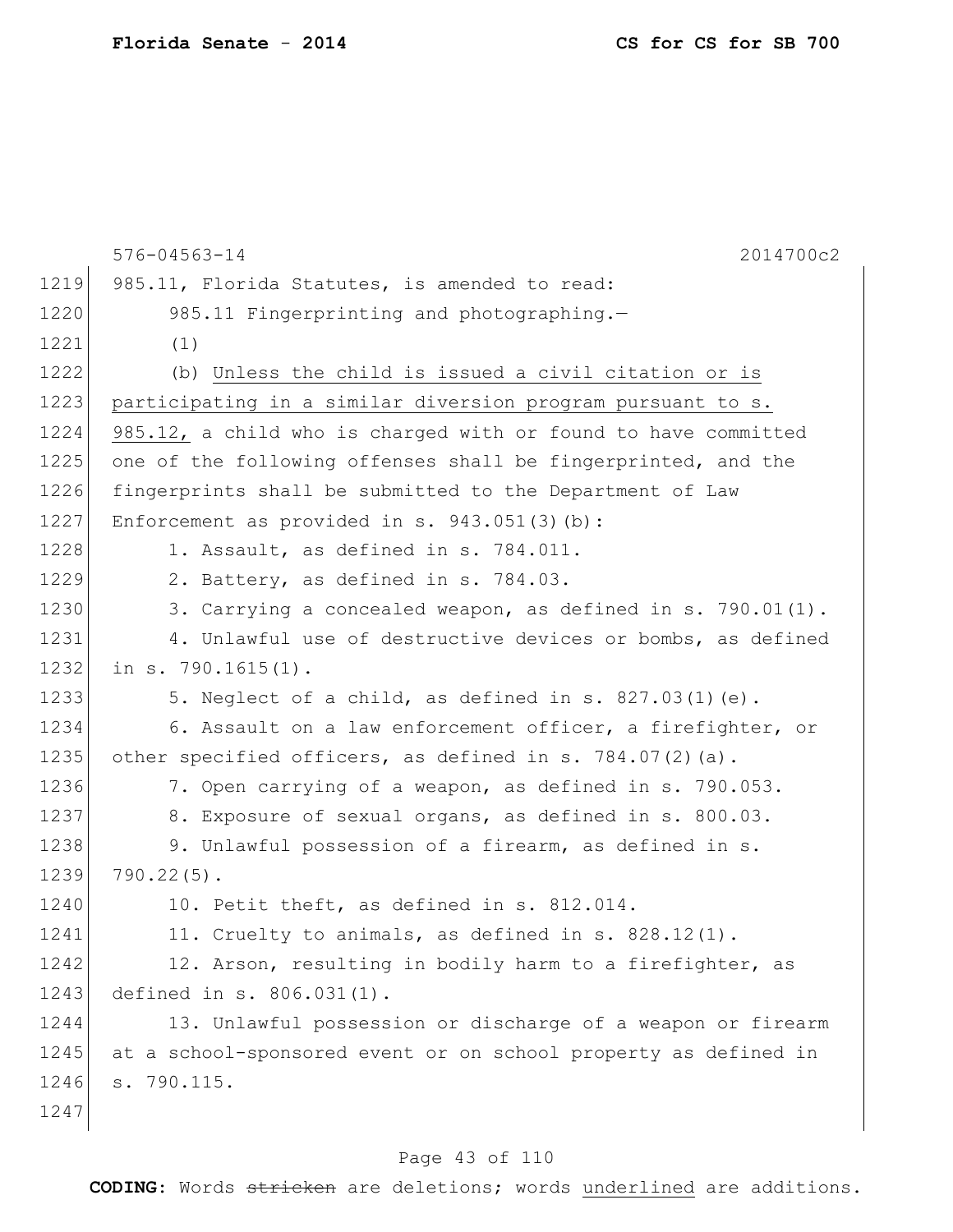|      | $576 - 04563 - 14$<br>2014700c2                                    |
|------|--------------------------------------------------------------------|
| 1248 | A law enforcement agency may fingerprint and photograph a child    |
| 1249 | taken into custody upon probable cause that such child has         |
| 1250 | committed any other violation of law, as the agency deems          |
| 1251 | appropriate. Such fingerprint records and photographs shall be     |
| 1252 | retained by the law enforcement agency in a separate file, and     |
| 1253 | these records and all copies thereof must be marked "Juvenile      |
| 1254 | Confidential." These records are not available for public          |
| 1255 | disclosure and inspection under s. 119.07(1) except as provided    |
| 1256 | in ss. $943.053$ and $985.04(2)$ , but shall be available to other |
| 1257 | law enforcement agencies, criminal justice agencies, state         |
| 1258 | attorneys, the courts, the child, the parents or legal             |
| 1259 | custodians of the child, their attorneys, and any other person     |
| 1260 | authorized by the court to have access to such records. In         |
| 1261 | addition, such records may be submitted to the Department of Law   |
| 1262 | Enforcement for inclusion in the state criminal history records    |
| 1263 | and used by criminal justice agencies for criminal justice         |
| 1264 | purposes. These records may, in the discretion of the court, be    |
| 1265 | open to inspection by anyone upon a showing of cause. The          |
| 1266 | fingerprint and photograph records shall be produced in the        |
| 1267 | court whenever directed by the court. Any photograph taken         |
| 1268 | pursuant to this section may be shown by a law enforcement         |
| 1269 | officer to any victim or witness of a crime for the purpose of     |
| 1270 | identifying the person who committed such crime.                   |
| 1271 | Section 11. Subsection (2) of section 985.14, Florida              |
| 1272 | Statutes, is amended to read:                                      |
| 1273 | 985.14 Intake and case management system.-                         |
| 1274 | (2) The intake process shall be performed by the department        |

1275 or juvenile assessment center personnel through a case

management system. The purpose of the intake process is to

## Page 44 of 110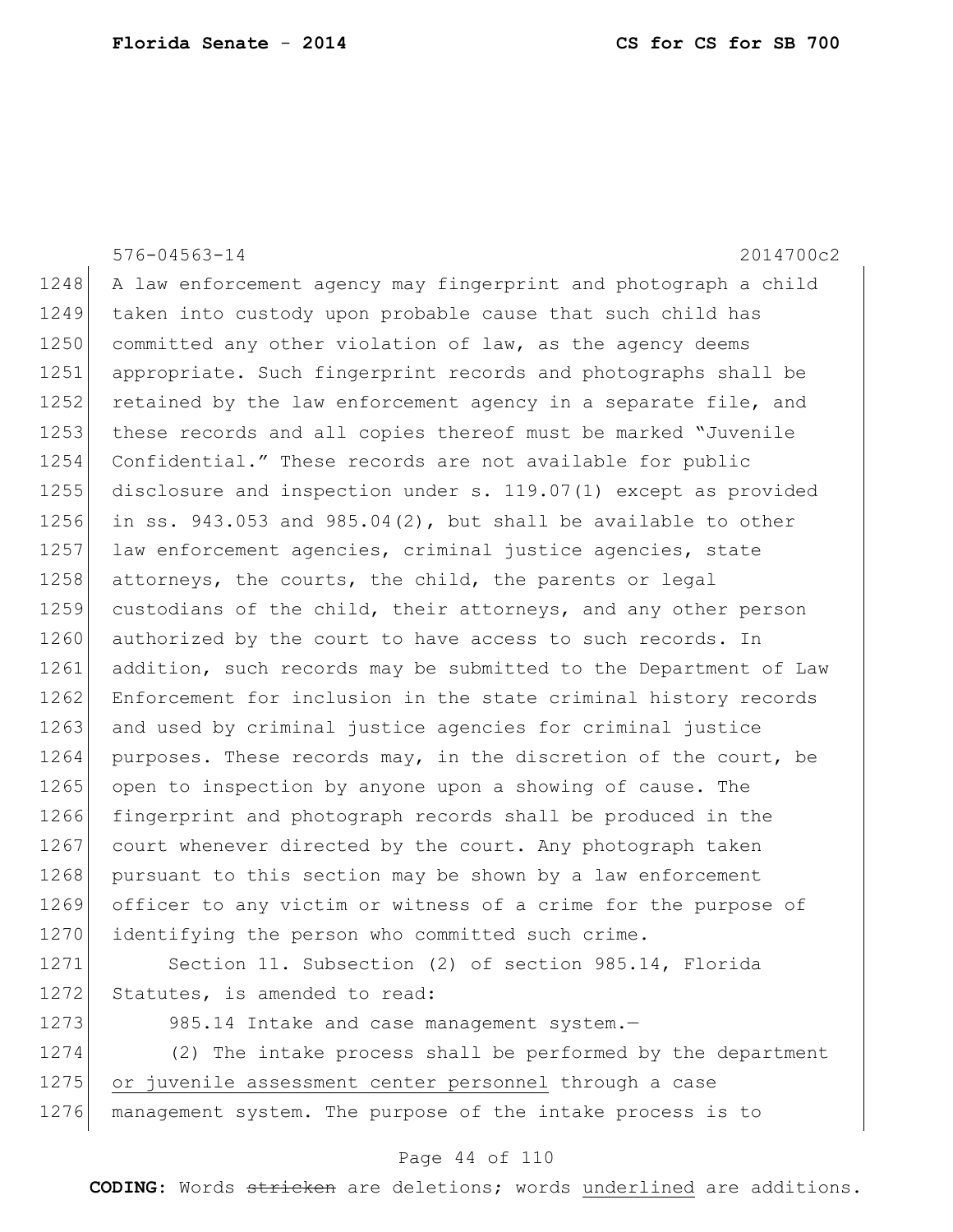576-04563-14 2014700c2 1277 assess the child's needs and risks and to determine the most 1278 appropriate treatment plan and setting for the child's 1279 programmatic needs and risks. The intake process shall consist 1280 of a preliminary screening and may be followed by a 1281 comprehensive assessment. The comprehensive assessment may 1282 consist of a full mental health, cognitive impairment, substance 1283 abuse, or psychosexual evaluation. The intake process shall 1284 result in choosing the most appropriate services through a 1285 balancing of the interests and needs of the child with those of 1286 the family and the community publie. The department juvenile 1287 probation officer shall be responsible for making informed 1288 decisions and recommendations to other agencies, the state 1289 attorney, and the courts so that the child and family may 1290 receive the least intrusive service alternative throughout the 1291 judicial process. The department shall establish uniform 1292 procedures for the department juvenile probation officer to 1293 provide a preliminary screening of the child and family for 1294 substance abuse and mental health services prior to the filing 1295 of a petition or as soon as possible thereafter and prior to a 1296 disposition hearing. 1297 Section 12. Section 985.145, Florida Statutes, is amended 1298 to read: 1299 985.145 Responsibilities of the department juvenile 1300 probation officer during intake; screenings and assessments.-1301 (1) The department juvenile probation officer shall serve

1302 as the primary case manager for the purpose of managing, 1303 coordinating, and monitoring the services provided to the child. 1304 Each program administrator within the Department of Children and 1305 Families Family Services shall cooperate with the primary case

### Page 45 of 110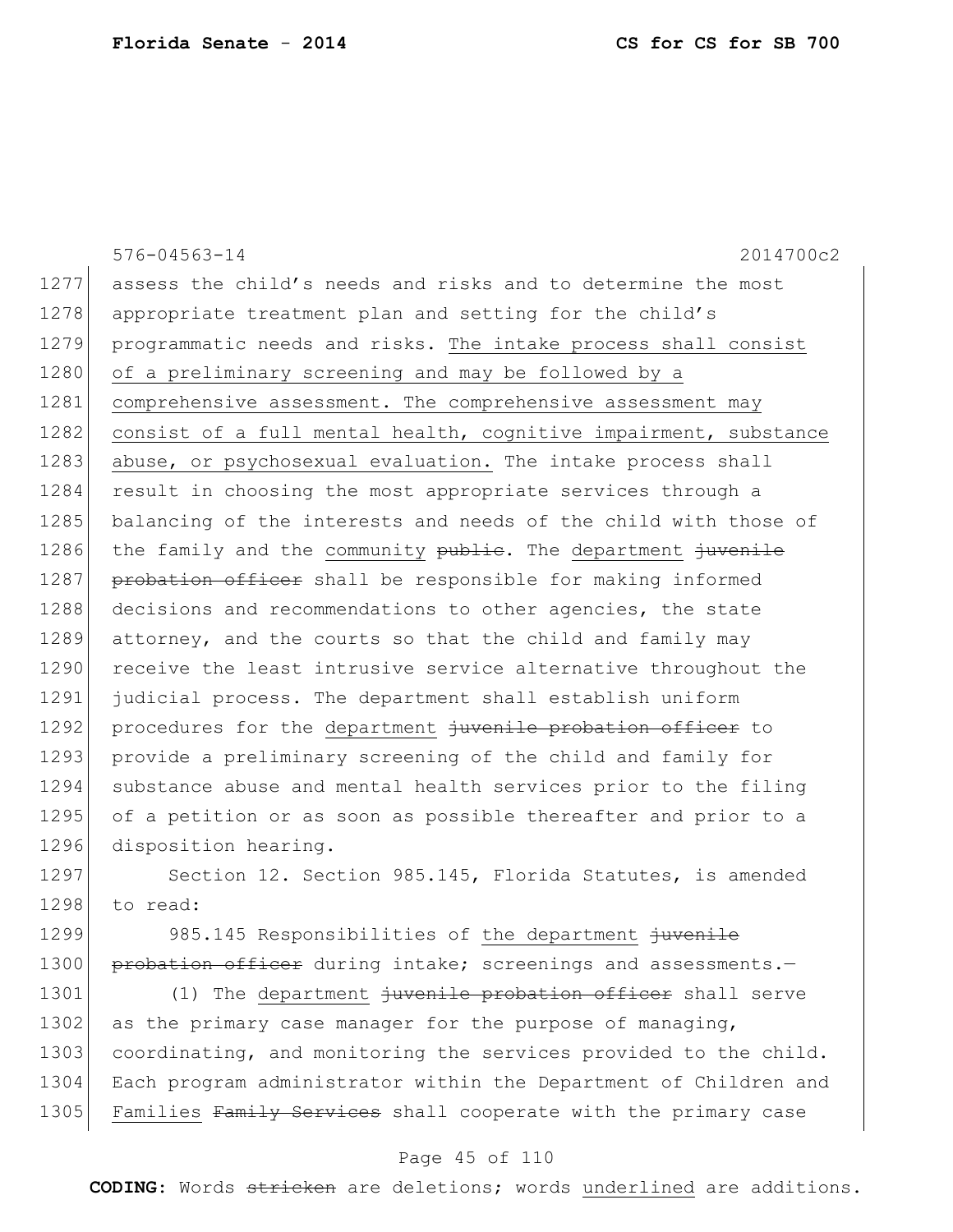576-04563-14 2014700c2 manager in carrying out the duties and responsibilities described in this section. In addition to duties specified in 1308 other sections and through departmental rules, the department 1309 assigned juvenile probation officer shall be responsible for the following: (a) *Reviewing probable cause affidavit.*—The department *juvenile probation officer* shall make a preliminary determination as to whether the report, affidavit, or complaint is complete, consulting with the state attorney as may be 1315 necessary. A report, affidavit, or complaint alleging that a child has committed a delinquent act or violation of law shall be made to the intake office operating in the county in which 1318 the child is found or in which the delinquent act or violation of law occurred. Any person or agency having knowledge of the 1320 facts may make such a written report, affidavit, or complaint and shall furnish to the intake office facts sufficient to establish the jurisdiction of the court and to support a finding by the court that the child has committed a delinquent act or violation of law.

1325 (b) *Notification concerning apparent insufficiencies in*  1326 *probable cause affidavit.*—In any case where the department 1327 juvenile probation officer or the state attorney finds that the 1328 report, affidavit, or complaint is insufficient by the standards 1329 for a probable cause affidavit, the department juvenile 1330 probation officer or state attorney shall return the report, 1331 affidavit, or complaint, without delay, to the person or agency 1332 originating the report, affidavit, or complaint or having 1333 knowledge of the facts or to the appropriate law enforcement 1334 agency having investigative jurisdiction of the offense, and

### Page 46 of 110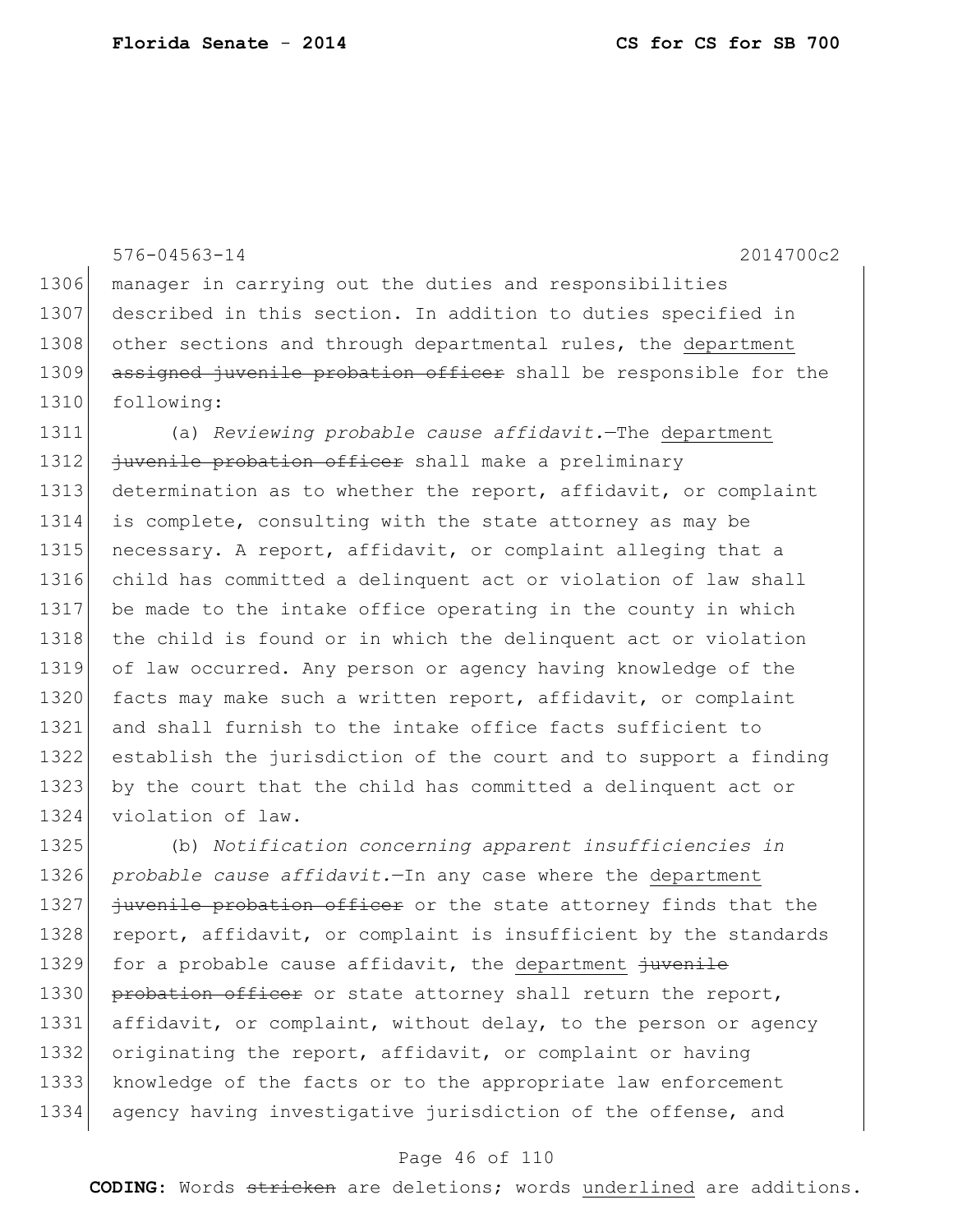576-04563-14 2014700c2 1335 shall request, and the person or agency shall promptly furnish, 1336 additional information in order to comply with the standards for 1337 a probable cause affidavit. 1338 (c) *Screening.*—During the intake process, the department 1339 juvenile probation officer shall screen each child or shall 1340 cause each child to be screened in order to determine: 1341 1. Appropriateness for release; referral to a diversionary 1342 program, including, but not limited to, a teen court program; 1343 referral for community arbitration; or referral to some other 1344 program or agency for the purpose of nonofficial or nonjudicial 1345 handling. 1346 2. The presence of medical, psychiatric, psychological, 1347 | substance abuse, educational, or career and technical education 1348 vocational problems, or other conditions that may have caused 1349 the child to come to the attention of law enforcement or the 1350 department. The child shall also be screened to determine 1351 whether the child poses a danger to himself or herself or others 1352 in the community. The results of this screening shall be made 1353 available to the court and to court officers. In cases where 1354 such conditions are identified and a nonjudicial handling of the

1355 case is chosen, the department juvenile probation officer shall 1356 attempt to refer the child to a program or agency, together with 1357 all available and relevant assessment information concerning the 1358 child's precipitating condition.

1359 (d) *Completing risk assessment instrument.*—The department 1360 juvenile probation officer shall ensure that a risk assessment 1361 instrument establishing the child's eligibility for detention 1362 has been accurately completed and that the appropriate 1363 recommendation was made to the court.

### Page 47 of 110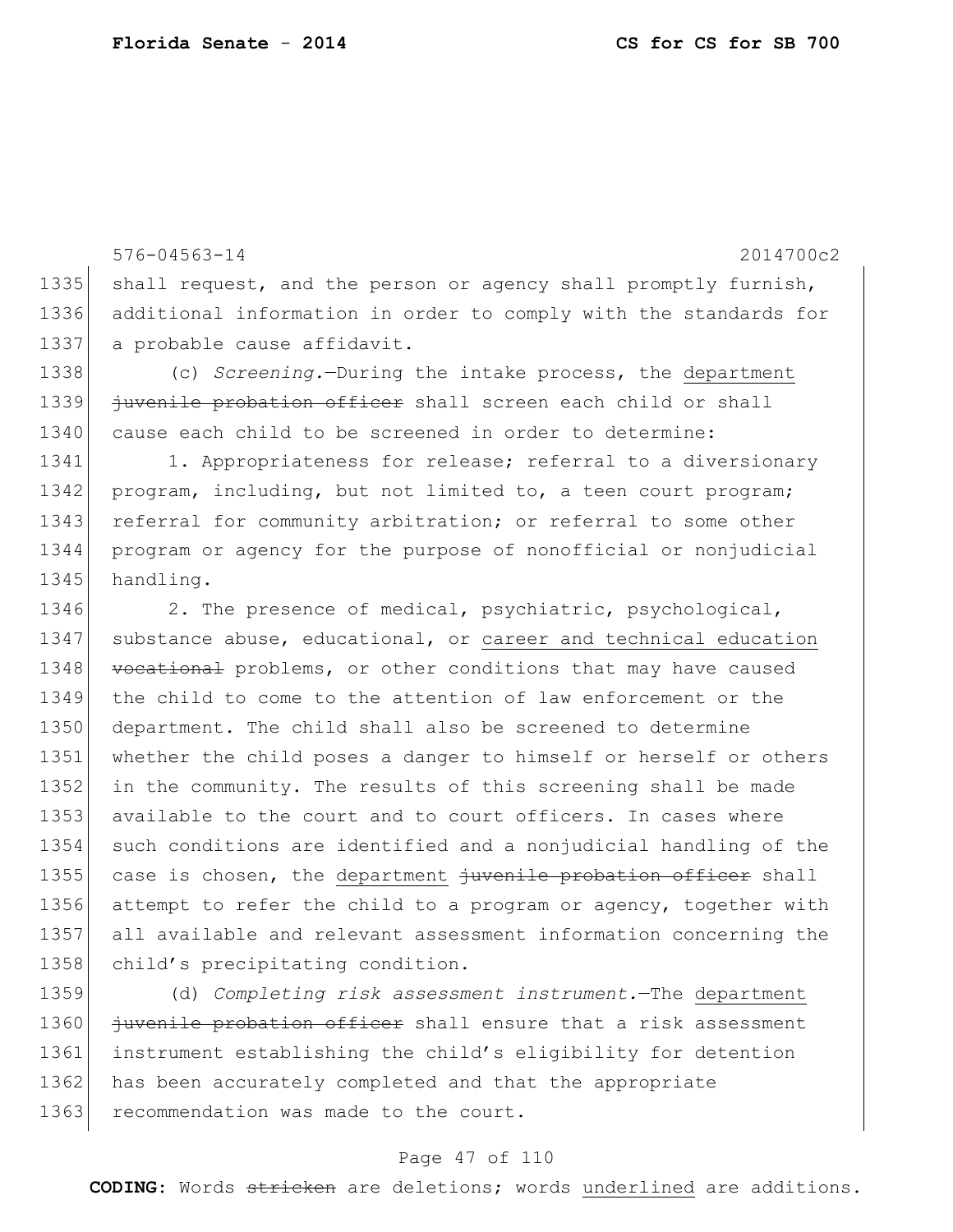576-04563-14 2014700c2 1364 (e) *Rights.*—The department juvenile probation officer shall 1365 inquire as to whether the child understands his or her rights to 1366 counsel and against self-incrimination. 1367 (f) *Multidisciplinary assessment.*—The department juvenile 1368 probation officer shall coordinate the multidisciplinary 1369 assessment when required, which includes the classification and 1370 placement process that determines the child's priority needs, 1371 risk classification, and treatment plan. When sufficient 1372 evidence exists to warrant a comprehensive assessment and the 1373 child fails to voluntarily participate in the assessment 1374 efforts, the department juvenile probation officer shall inform 1375 the court of the need for the assessment and the refusal of the 1376 child to participate in such assessment. This assessment, 1377 classification, and placement process shall develop into the 1378 predisposition report. 1379 (g) *Comprehensive assessment.*—The department juvenile

1380 probation officer, pursuant to uniform procedures established by 1381 the department and upon determining that the report, affidavit, 1382 or complaint is complete, shall:

1383 1. Perform the preliminary screening and make referrals for 1384 a comprehensive assessment regarding the child's need for 1385 substance abuse treatment services, mental health services, 1386 intellectual disability services, literacy services, or other 1387 educational or treatment services.

1388 2. If indicated by the preliminary screening, provide for a 1389 comprehensive assessment of the child and family for substance 1390 abuse problems, using community-based licensed programs with 1391 clinical expertise and experience in the assessment of substance 1392 abuse problems.

### Page 48 of 110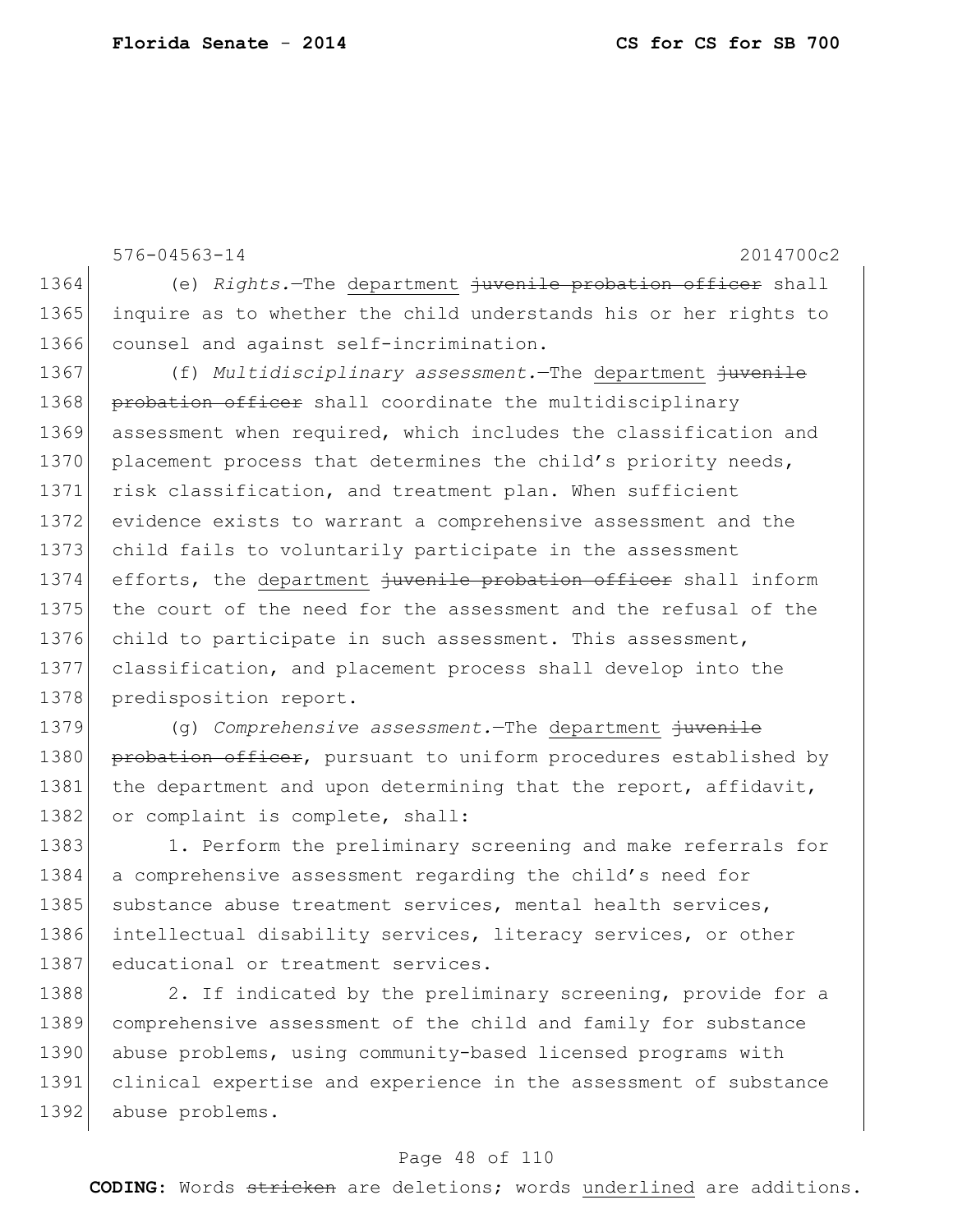```
576-04563-14 2014700c2
1393 3. If indicated by the preliminary screening, provide for a
1394 comprehensive assessment of the child and family for mental 
1395 health problems, using community-based psychologists,
1396 psychiatrists, or other licensed mental health professionals who 
1397 have clinical expertise and experience in the assessment of
1398 mental health problems.
1399 (h) Referrals for services.—The department juvenile 
1400 probation officer shall make recommendations for services and
1401 facilitate the delivery of those services to the child,
1402 including any mental health services, educational services,
1403 family counseling services, family assistance services, and
1404 substance abuse services.
1405 (i) Recommendation concerning a petition.—Upon determining 
1406 that the report, affidavit, or complaint complies with the
1407 standards of a probable cause affidavit and that the interests
1408 of the child and the public will be best served, the department
1409 juvenile probation officer may recommend that a delinquency
1410 petition not be filed. If such a recommendation is made, the
1411 department juvenile probation officer shall advise in writing
1412 the person or agency making the report, affidavit, or complaint,
1413 the victim, if any, and the law enforcement agency having
1414 investigative jurisdiction over the offense of the 
1415 recommendation; the reasons therefor; and that the person or
1416 agency may submit, within 10 days after the receipt of such
1417 notice, the report, affidavit, or complaint to the state
1418 attorney for special review. The state attorney, upon receiving
1419 a request for special review, shall consider the facts presented 
1420 by the report, affidavit, or complaint, and by the department
1421 juvenile probation officer who made the recommendation that no
```
#### Page 49 of 110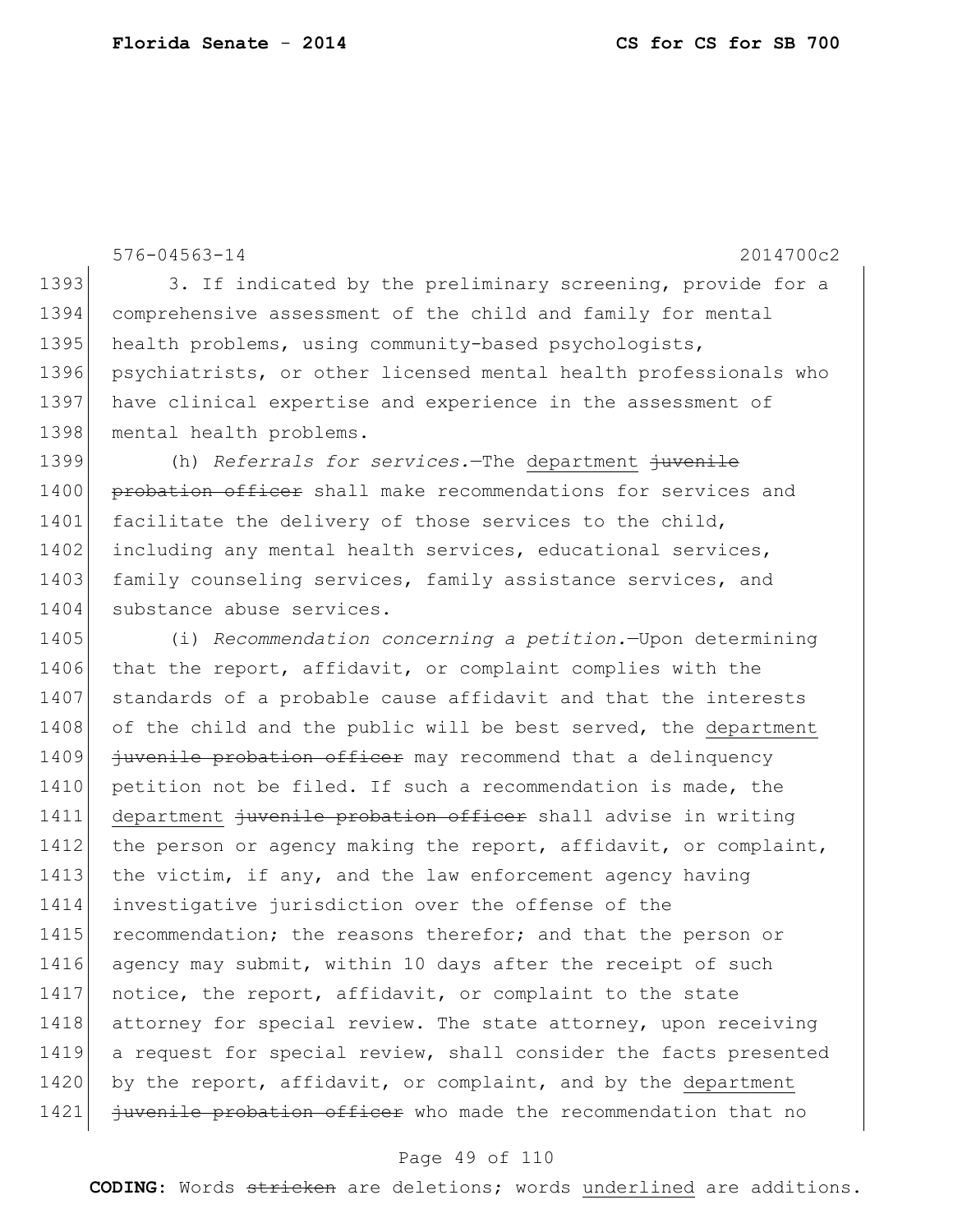576-04563-14 2014700c2 1422 petition be filed, before making a final decision as to whether 1423 a petition or information should or should not be filed. 1424 (j) *Completing intake report.*—Subject to the interagency 1425 agreement authorized under this paragraph, the department 1426 juvenile probation officer for each case in which a child is 1427 alleged to have committed a violation of law or delinquent act 1428 and is not detained shall submit a written report to the state 1429 attorney for each case in which a child is alleged to have 1430 committed a violation of law or delinquent act and is not 1431 detained. The report shall be submitted within 20 days after the 1432 date the child is taken into custody and include, including the 1433 original police report, complaint, or affidavit, or a copy 1434 thereof, and including a copy of the child's prior juvenile 1435 record, within 20 days after the date the child is taken into 1436 custody. In cases in which the child is in detention, the intake 1437 office report must be submitted within 24 hours after the child 1438 is placed into detention. The intake office report may include a 1439 recommendation that a petition or information be filed or that 1440 no petition or information be filed and may set forth reasons 1441 for the recommendation. The state attorney and the department 1442 may, on a district-by-district basis, enter into interagency 1443 agreements denoting the cases that will require a recommendation 1444 and those for which a recommendation is unnecessary.

1445 (2) Prior to requesting that a delinquency petition be 1446 filed or prior to filing a dependency petition, the department 1447 *juvenile probation officer* may request the parent or legal 1448 guardian of the child to attend a course of instruction in 1449 parenting skills, training in conflict resolution, and the 1450 practice of nonviolence; to accept counseling; or to receive

### Page 50 of 110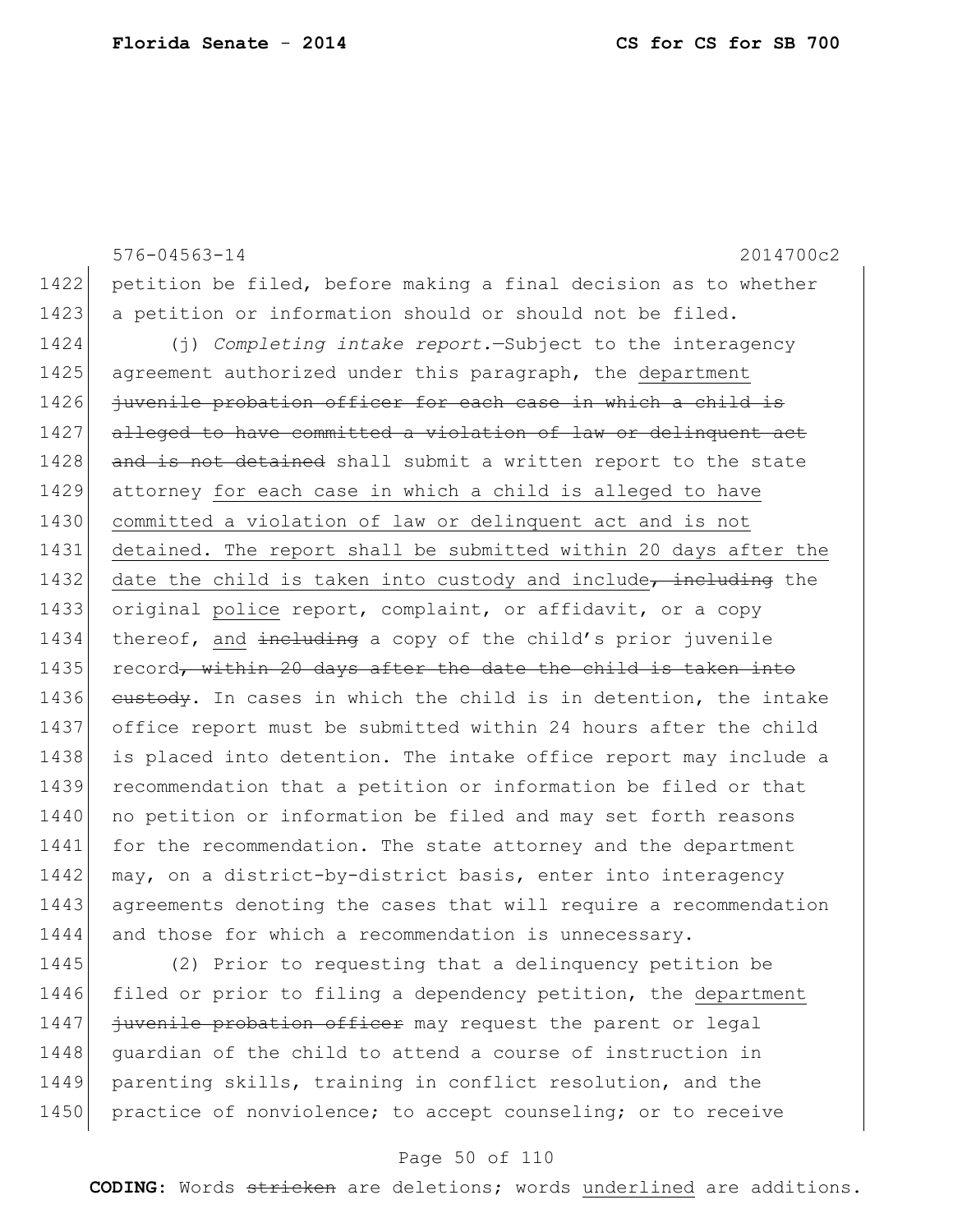576-04563-14 2014700c2 1451 other assistance from any agency in the community which notifies 1452 the clerk of the court of the availability of its services. 1453 Where appropriate, the department juvenile probation officer 1454 shall request both parents or guardians to receive such parental 1455 assistance. The department  $\frac{1}{100}$  assistance. The department  $\frac{1}{100}$  in 1456 determining whether to request that a delinquency petition be 1457 filed, take into consideration the willingness of the parent or 1458 legal guardian to comply with such request. The parent or 1459 guardian must provide the department juvenile probation officer 1460 with identifying information, including the parent's or 1461 | guardian's name, address, date of birth, social security number, 1462 and driver driver's license number or identification card number 1463 in order to comply with s. 985.039.

1464 (3) When indicated by the comprehensive assessment, the 1465 department is authorized to contract within appropriated funds 1466 for services with a local nonprofit community mental health or 1467 substance abuse agency licensed or authorized under chapter 394 1468 or chapter 397 or other authorized nonprofit social service 1469 agency providing related services. The determination of mental 1470 health or substance abuse services shall be conducted in 1471 coordination with existing programs providing mental health or 1472 substance abuse services in conjunction with the intake office.

1473 (4) Client information resulting from the screening and 1474 evaluation shall be documented under rules of the department and 1475 shall serve to assist the department juvenile probation officer 1476 in providing the most appropriate services and recommendations 1477 in the least intrusive manner. Such client information shall be 1478 used in the multidisciplinary assessment and classification of 1479 the child, but such information, and any information obtained

### Page 51 of 110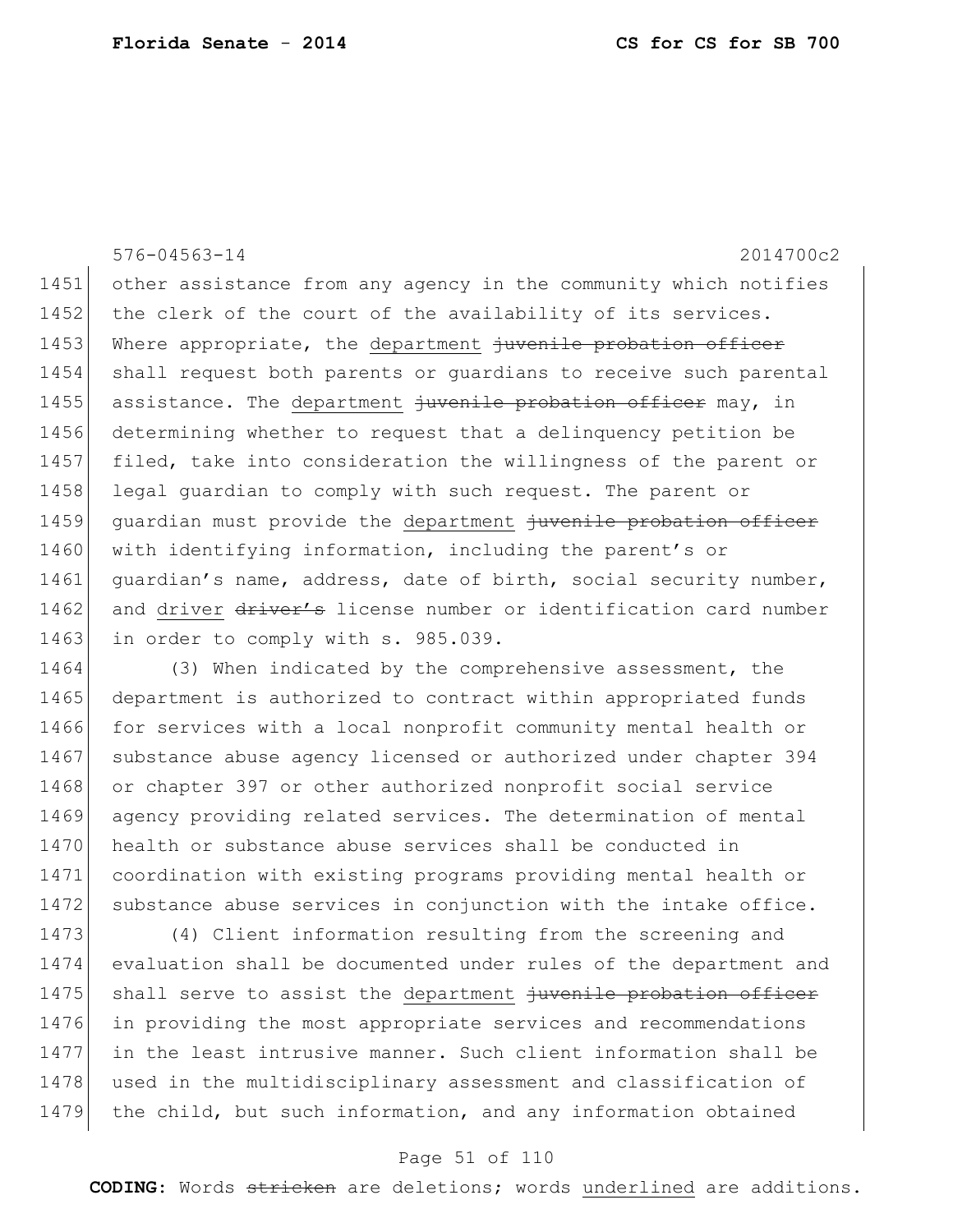|      | $576 - 04563 - 14$<br>2014700c2                                  |
|------|------------------------------------------------------------------|
| 1480 | directly or indirectly through the assessment process, is        |
| 1481 | inadmissible in court prior to the disposition hearing, unless   |
| 1482 | the child's written consent is obtained. At the disposition      |
| 1483 | hearing, documented client information shall serve to assist the |
| 1484 | court in making the most appropriate custody, adjudicatory, and  |
| 1485 | dispositional decision.                                          |
| 1486 | (5) If the screening and assessment indicate that the            |
| 1487 | interests of the child and the public will be best served, the   |
| 1488 | department juvenile probation officer, with the approval of the  |
| 1489 | state attorney, may refer the child for care, diagnostic, and    |
| 1490 | evaluation services; substance abuse treatment services; mental  |
| 1491 | health services; intellectual disability services; a             |
| 1492 | diversionary, arbitration, or mediation program; community       |
| 1493 | service work; or other programs or treatment services            |
| 1494 | voluntarily accepted by the child and the child's parents or     |
| 1495 | legal guardian. If a child volunteers to participate in any work |
| 1496 | program under this chapter or volunteers to work in a specified  |
| 1497 | state, county, municipal, or community service organization      |
| 1498 | supervised work program or to work for the victim, the child is  |
| 1499 | considered an employee of the state for the purposes of          |
| 1500 | liability. In determining the child's average weekly wage,       |
| 1501 | unless otherwise determined by a specific funding program, all   |
| 1502 | remuneration received from the employer is considered a          |
| 1503 | gratuity, and the child is not entitled to any benefits          |
| 1504 | otherwise payable under s. 440.15 regardless of whether the      |
| 1505 | child may be receiving wages and remuneration from other         |
| 1506 | employment with another employer and regardless of the child's   |
| 1507 | future wage-earning capacity.                                    |
|      |                                                                  |

1508 (6) The victim, if any, and the law enforcement agency that

## Page 52 of 110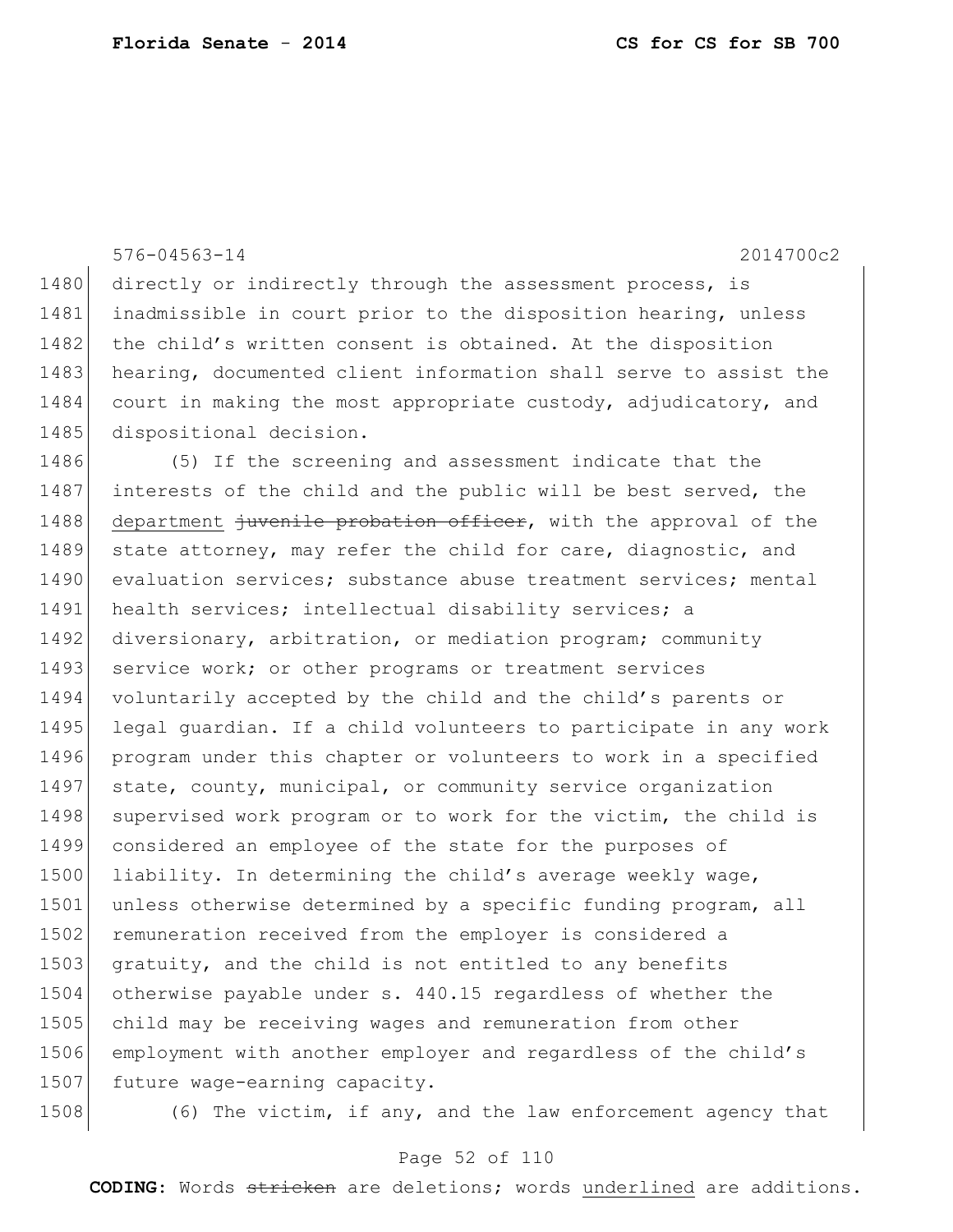|      | $576 - 04563 - 14$<br>2014700c2                                  |
|------|------------------------------------------------------------------|
| 1509 | investigated the offense shall be notified immediately by the    |
| 1510 | state attorney of the action taken under subsection (5).         |
| 1511 | Section 13. Section 985.17, Florida Statutes, is created to      |
| 1512 | read:                                                            |
| 1513 | 985.17 Prevention services.-                                     |
| 1514 | (1) The Legislature finds that prevention services decrease      |
| 1515 | recidivism by addressing the needs of at-risk youth and their    |
| 1516 | families, preventing further involvement of such youth in the    |
| 1517 | juvenile justice system, protecting the safety of the public,    |
| 1518 | and facilitating successful reentry of at-risk youth into the    |
| 1519 | community. To assist with decreasing recidivism, the             |
| 1520 | department's prevention services shall strengthen protective     |
| 1521 | factors and reduce risk factors using tested and effective       |
| 1522 | approaches.                                                      |
| 1523 | (2) A goal of the department's prevention services shall be      |
| 1524 | to develop the capacity for local communities to serve their     |
| 1525 | youth.                                                           |
| 1526 | (a) The department shall engage faith and community-based        |
| 1527 | organizations to provide a full range of voluntary programs and  |
| 1528 | services to prevent and reduce juvenile delinquency, including,  |
| 1529 | but not limited to, chaplaincy services, crisis intervention     |
| 1530 | counseling, mentoring, and tutoring.                             |
| 1531 | (b) The department shall establish volunteer coordinators        |
| 1532 | in each circuit and encourage the recruitment of volunteers to   |
| 1533 | serve as mentors for youth in department services.               |
| 1534 | (c) The department shall promote the sale of the Invest in       |
| 1535 | Children license plate to help fund programs and services to     |
| 1536 | prevent juvenile delinquency. The department shall allocate      |
| 1537 | money for programs and services within each county based on that |
|      |                                                                  |

# Page 53 of 110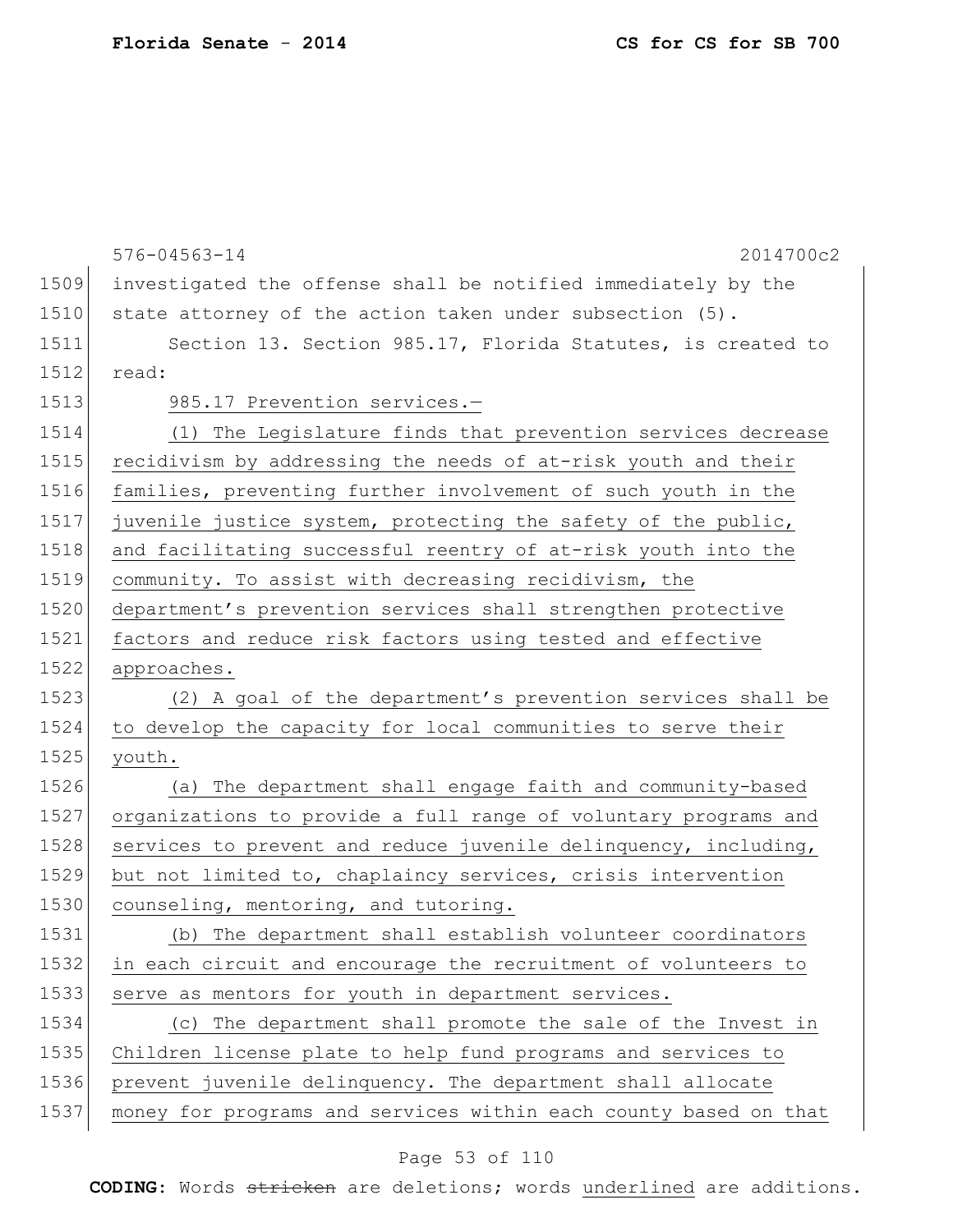|      | 2014700c2<br>$576 - 04563 - 14$                                  |
|------|------------------------------------------------------------------|
| 1538 | county's proportionate share of the license plate annual use     |
| 1539 | fees collected by the county.                                    |
| 1540 | (3) The department's prevention services for youth at risk       |
| 1541 | of becoming delinquent should:                                   |
| 1542 | (a) Focus on preventing initial or further involvement of        |
| 1543 | such youth in the juvenile justice system by including services  |
| 1544 | such as literacy services, gender-specific programming,          |
| 1545 | recreational services, and after-school services, and should     |
| 1546 | include targeted services to troubled, truant, ungovernable,     |
| 1547 | abused, trafficked, or runaway youth. To decrease the likelihood |
| 1548 | that a youth will commit a delinquent act, the department should |
| 1549 | use mentoring and may provide specialized services addressing    |
| 1550 | the strengthening of families, job training, and substance       |
| 1551 | abuse.                                                           |
| 1552 | (b) Address the multiple needs of such youth in order to         |
| 1553 | decrease the prevalence of disproportionate minority             |
| 1554 | representation in the juvenile justice system.                   |
| 1555 | (4) The department shall expend funds related to the             |
| 1556 | prevention services in a manner consistent with the policies     |
| 1557 | expressed in ss. 984.02 and 985.01 and in a manner that          |
| 1558 | maximizes accountability to the public and ensures the           |
| 1559 | documentation of outcomes.                                       |
| 1560 | (a) As a condition of receipt of state funds, all entities       |
| 1561 | that receive or use state moneys to fund prevention services     |
| 1562 | through contracts with the department or grants from any entity  |
| 1563 | dispersed by the department shall:                               |
| 1564 | 1. Design the programs providing such services to further        |
| 1565 | one or more of the following strategies:                         |
| 1566 | a. Encouraging youth to attend and succeed in school, which      |

# Page 54 of 110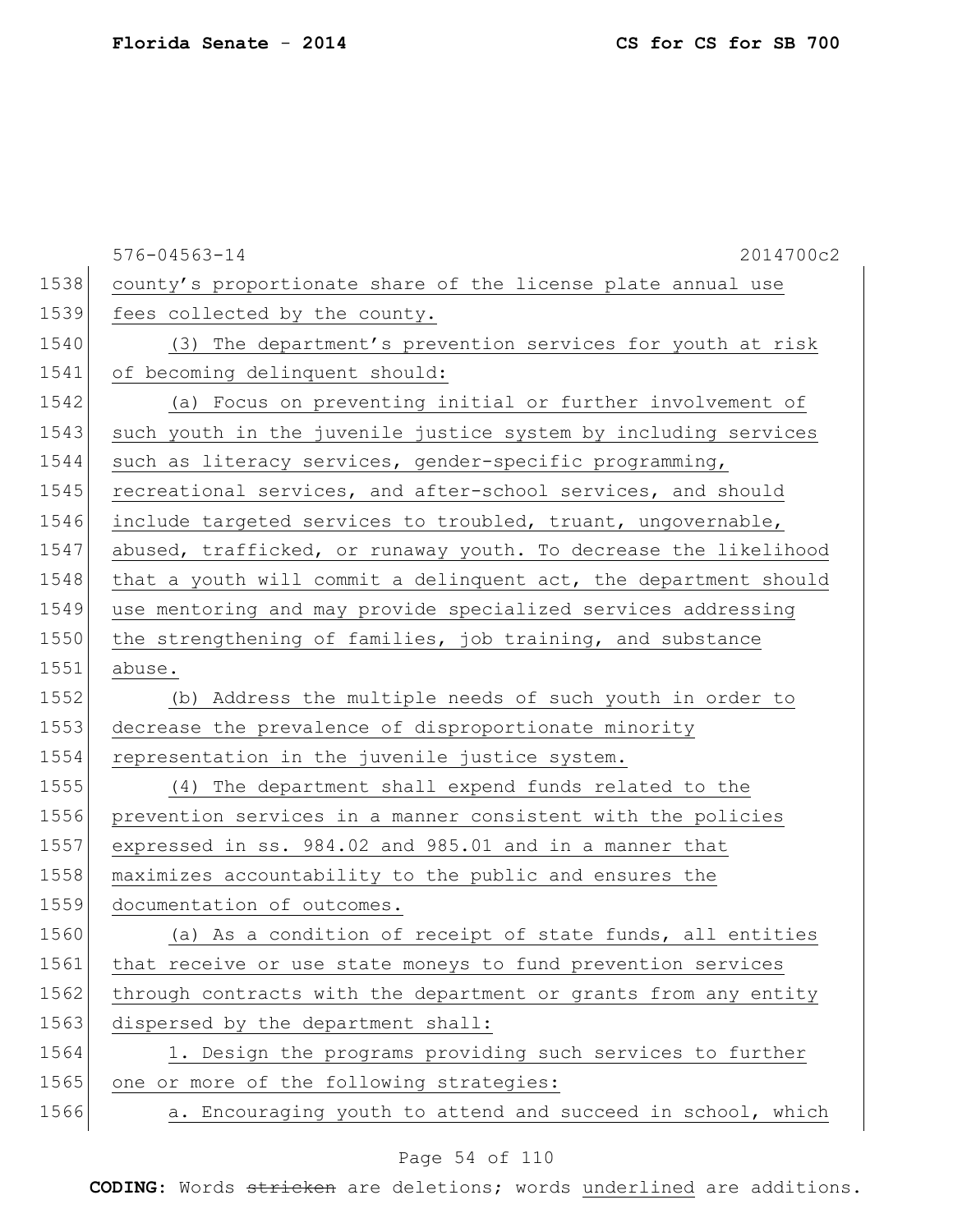|      | $576 - 04563 - 14$<br>2014700c2                                  |
|------|------------------------------------------------------------------|
| 1567 | may include special assistance and tutoring to address           |
| 1568 | deficiencies in academic performance and collecting outcome data |
| 1569 | to reveal the number of days youth attended school while         |
| 1570 | participating in the program.                                    |
| 1571 | b. Engaging youth in productive and wholesome activities         |
| 1572 | during nonschool hours that build positive character, instill    |
| 1573 | positive values, and enhance educational experiences.            |
| 1574 | c. Encouraging youth to avoid the use of violence.               |
| 1575 | d. Assisting youth in acquiring the skills needed to find        |
| 1576 | meaningful employment, which may include assisting the youth in  |
| 1577 | finding a suitable employer.                                     |
| 1578 | 2. Provide the department with demographic information,          |
| 1579 | dates of services, and types of interventions received by each   |
| 1580 | youth.                                                           |
| 1581 | The department shall monitor output and outcome<br>(b)           |
| 1582 | measures for each program strategy in paragraph (a) and annually |
| 1583 | report the outputs and outcomes in the Comprehensive             |
| 1584 | Accountability Report as provided in s. 985.632.                 |
| 1585 | (c) The department shall monitor all state-funded programs       |
| 1586 | that receive or use state moneys to fund the prevention services |
| 1587 | through contracts or grants with the department for compliance   |
| 1588 | with all provisions in the contracts and grants.                 |
| 1589 | Section 14. Section 985.24, Florida Statutes, is amended to      |
| 1590 | read:                                                            |
| 1591 | 985.24 Use of detention; prohibitions.-                          |
| 1592 | (1) All determinations and court orders regarding the use        |
| 1593 | of secure, nonsecure, or home detention care shall be based      |
| 1594 | primarily upon findings that the child:                          |
| 1595 | (a) Presents a substantial risk of not appearing at a            |
|      | Page 55 of 110                                                   |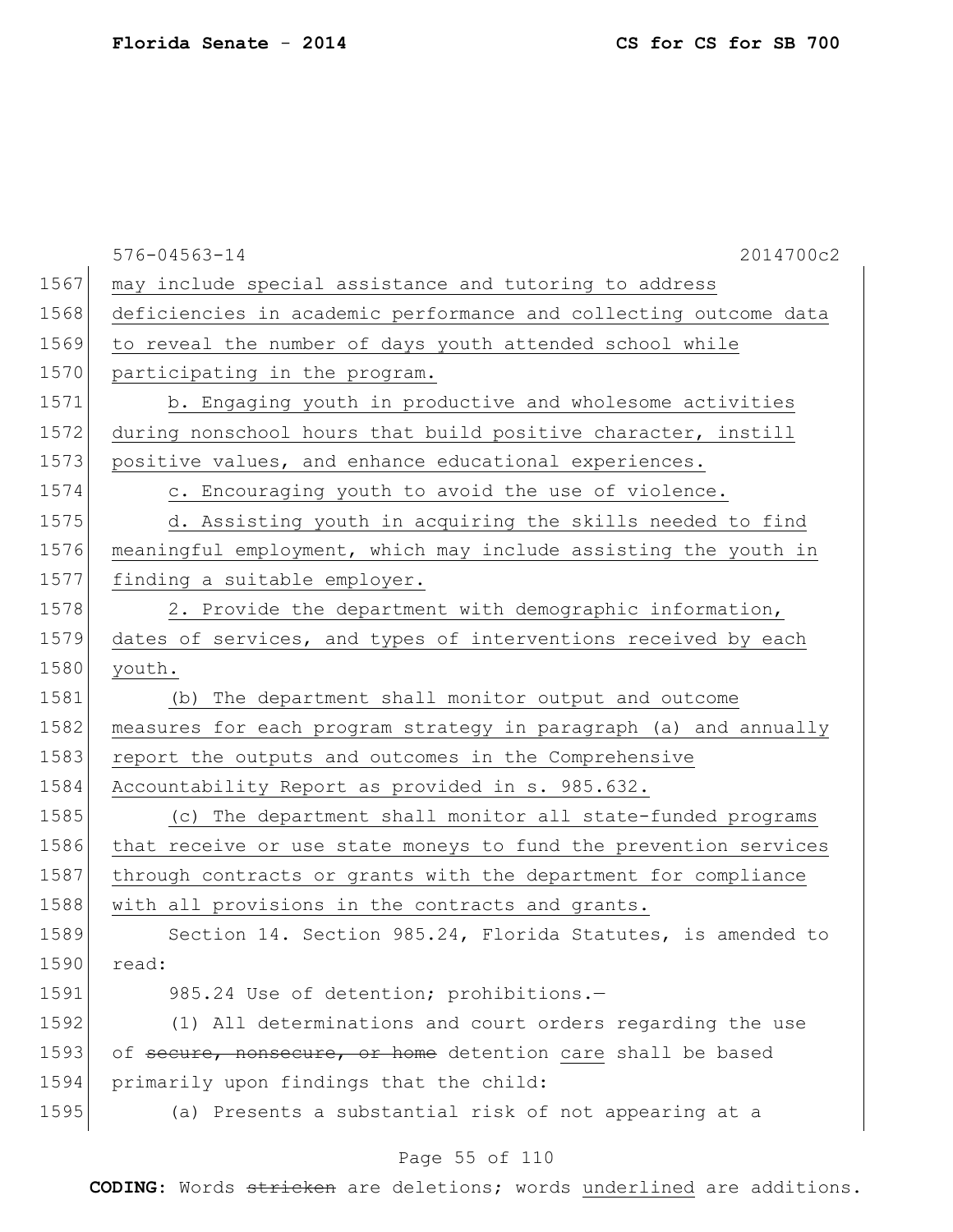|      | $576 - 04563 - 14$<br>2014700c2                                           |
|------|---------------------------------------------------------------------------|
| 1596 | subsequent hearing;                                                       |
| 1597 | (b) Presents a substantial risk of inflicting bodily harm                 |
| 1598 | on others as evidenced by recent behavior, including the illegal          |
| 1599 | possession of a firearm;                                                  |
| 1600 | (c) Presents a history of committing a property offense                   |
| 1601 | prior to adjudication, disposition, or placement;                         |
| 1602 | (d) Has committed contempt of court by:                                   |
| 1603 | 1. Intentionally disrupting the administration of the                     |
| 1604 | court;                                                                    |
| 1605 | 2. Intentionally disobeying a court order; or                             |
| 1606 | 3. Engaging in a punishable act or speech in the court's                  |
| 1607 | presence which shows disrespect for the authority and dignity of          |
| 1608 | the court; or                                                             |
| 1609 | (e) Requests protection from imminent bodily harm.                        |
| 1610 | (2) A child alleged to have committed a delinquent act or                 |
| 1611 | violation of law may not be placed into secure or $_{\tau}$ nonsecure, or |
| 1612 | home detention care for any of the following reasons:                     |
| 1613 | (a) To allow a parent to avoid his or her legal                           |
| 1614 | responsibility.                                                           |
| 1615 | (b) To permit more convenient administrative access to the                |
| 1616 | child.                                                                    |
| 1617 | (c) To facilitate further interrogation or investigation.                 |
| 1618 | (d) Due to a lack of more appropriate facilities.                         |
| 1619 | (3) A child alleged to be dependent under chapter 39 may                  |
| 1620 | not, under any circumstances, be placed into secure detention             |
| 1621 | care.                                                                     |
| 1622 | (4) The department may, within its existing resources,                    |
| 1623 | develop nonsecure, nonresidential evening reporting centers as            |
| 1624 | an alternative to placing a child in secure detention. Evening            |
|      |                                                                           |

# Page 56 of 110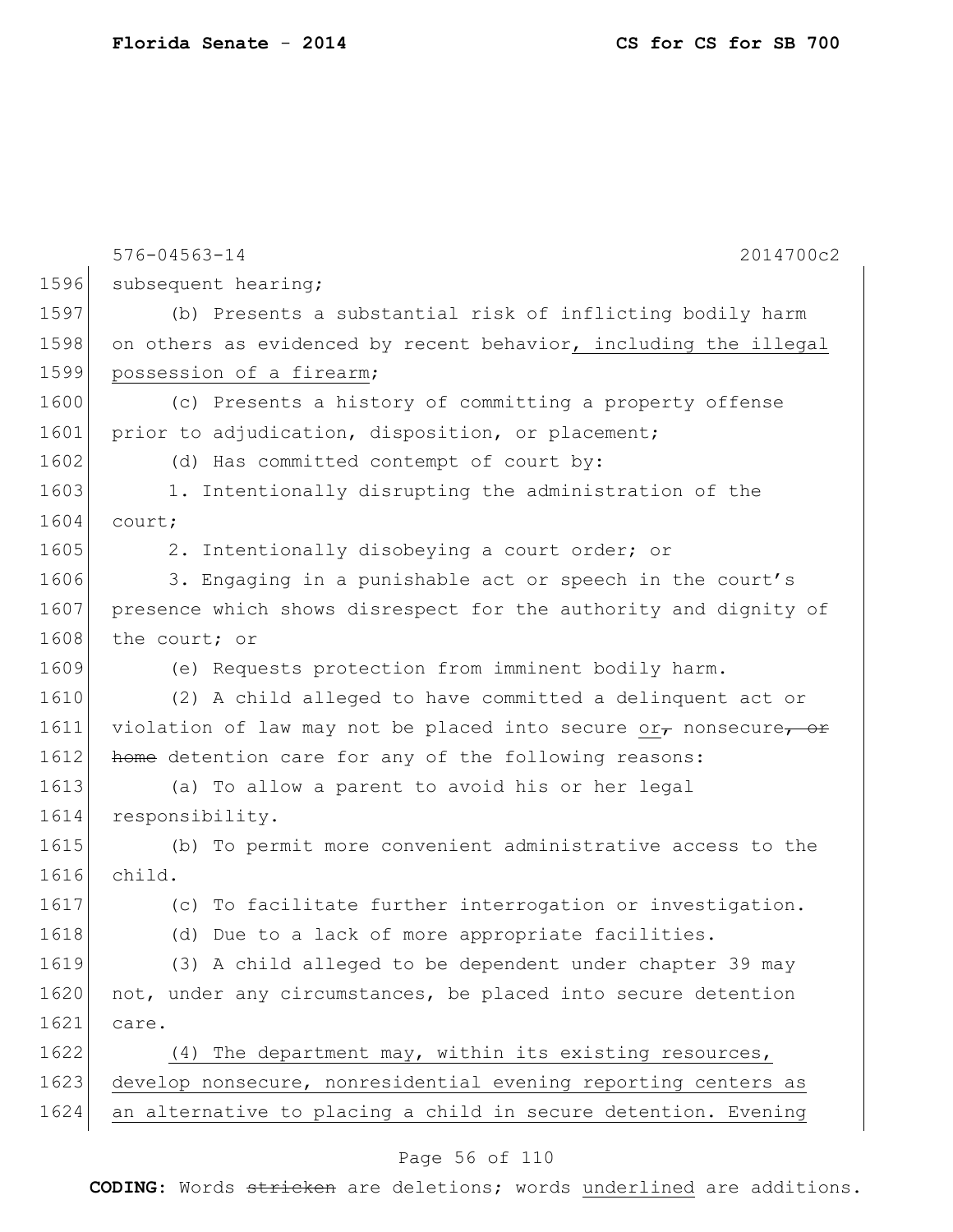|      | $576 - 04563 - 14$<br>2014700c2                                 |
|------|-----------------------------------------------------------------|
| 1625 | reporting centers may be collocated with a juvenile assessment  |
| 1626 | center. If established, evening reporting centers shall serve   |
| 1627 | children and families who are awaiting a child's court hearing  |
| 1628 | and, at a minimum, operate during the afternoon and evening     |
| 1629 | hours to provide a highly structured program of supervision.    |
| 1630 | Evening reporting centers may also provide academic tutoring,   |
| 1631 | counseling, family engagement programs, and other activities.   |
| 1632 | $(5)$ $(4)$ The department shall continue to identify           |
| 1633 | alternatives to secure detention care and shall develop such    |
| 1634 | alternatives and annually submit them to the Legislature for    |
| 1635 | authorization and appropriation.                                |
| 1636 | Section 15. Paragraph (b) of subsection (2) and subsection      |
| 1637 | (4) of section 985.245, Florida Statutes, are amended to read:  |
| 1638 | 985.245 Risk assessment instrument.-                            |
| 1639 | (2)                                                             |
| 1640 | (b) The risk assessment instrument shall take into              |
| 1641 | consideration, but need not be limited to, prior history of     |
| 1642 | failure to appear, prior offenses, offenses committed pending   |
| 1643 | adjudication, any unlawful possession of a firearm, theft of a  |
| 1644 | motor vehicle or possession of a stolen motor vehicle, and      |
| 1645 | probation status at the time the child is taken into custody.   |
| 1646 | The risk assessment instrument shall also take into             |
| 1647 | consideration appropriate aggravating and mitigating            |
| 1648 | circumstances, and shall be designed to target a narrower       |
| 1649 | population of children than s. 985.255. The risk assessment     |
| 1650 | instrument shall also include any information concerning the    |
| 1651 | child's history of abuse and neglect. The risk assessment shall |
| 1652 | indicate whether detention care is warranted, and, if detention |
| 1653 | care is warranted, whether the child should be placed into      |

# Page 57 of 110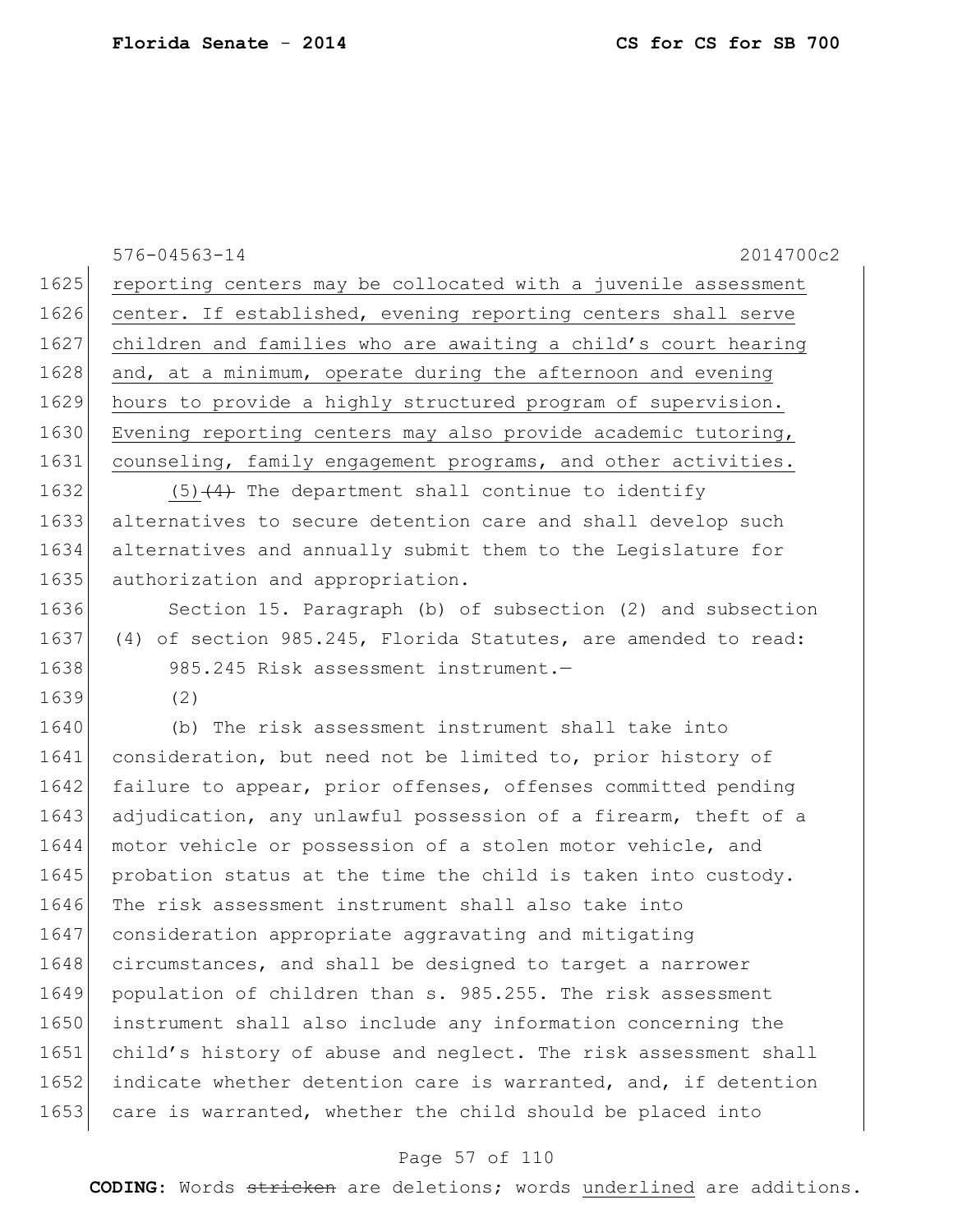576-04563-14 2014700c2 1654 secure or<sub>7</sub> nonsecure<sub>7</sub> or home detention care. 1655 (4) For a child who is under the supervision of the 1656 department through probation, home detention, nonsecure 1657 detention, conditional release, postcommitment probation, or 1658 commitment and who is charged with committing a new offense, the 1659 risk assessment instrument may be completed and scored based on 1660 the underlying charge for which the child was placed under the 1661 supervision of the department and the new offense.

1662 Section 16. Subsection (1) of section 985.25, Florida 1663 Statutes, is amended to read:

1664 985.25 Detention intake.-

1665 (1) The department iuvenile probation officer shall receive 1666 custody of a child who has been taken into custody from the law 1667 enforcement agency or court and shall review the facts in the 1668 law enforcement report or probable cause affidavit and make such 1669 further inquiry as may be necessary to determine whether 1670 detention care is appropriate required.

1671 (a) During the period of time from the taking of the child 1672 into custody to the date of the detention hearing, the initial 1673 decision as to the child's placement into secure detention care, 1674 or nonsecure detention care, or home detention care shall be 1675 made by the department juvenile probation officer under ss. 1676 985.24 and 985.245(1).

1677 (b) The department juvenile probation officer shall base 1678 the decision whether  $e^r$  not to place the child into secure 1679 detention care, home detention care, or nonsecure detention care 1680 on an assessment of risk in accordance with the risk assessment 1681 instrument and procedures developed by the department under s. 1682 985.245. However, a child charged with possessing or discharging

#### Page 58 of 110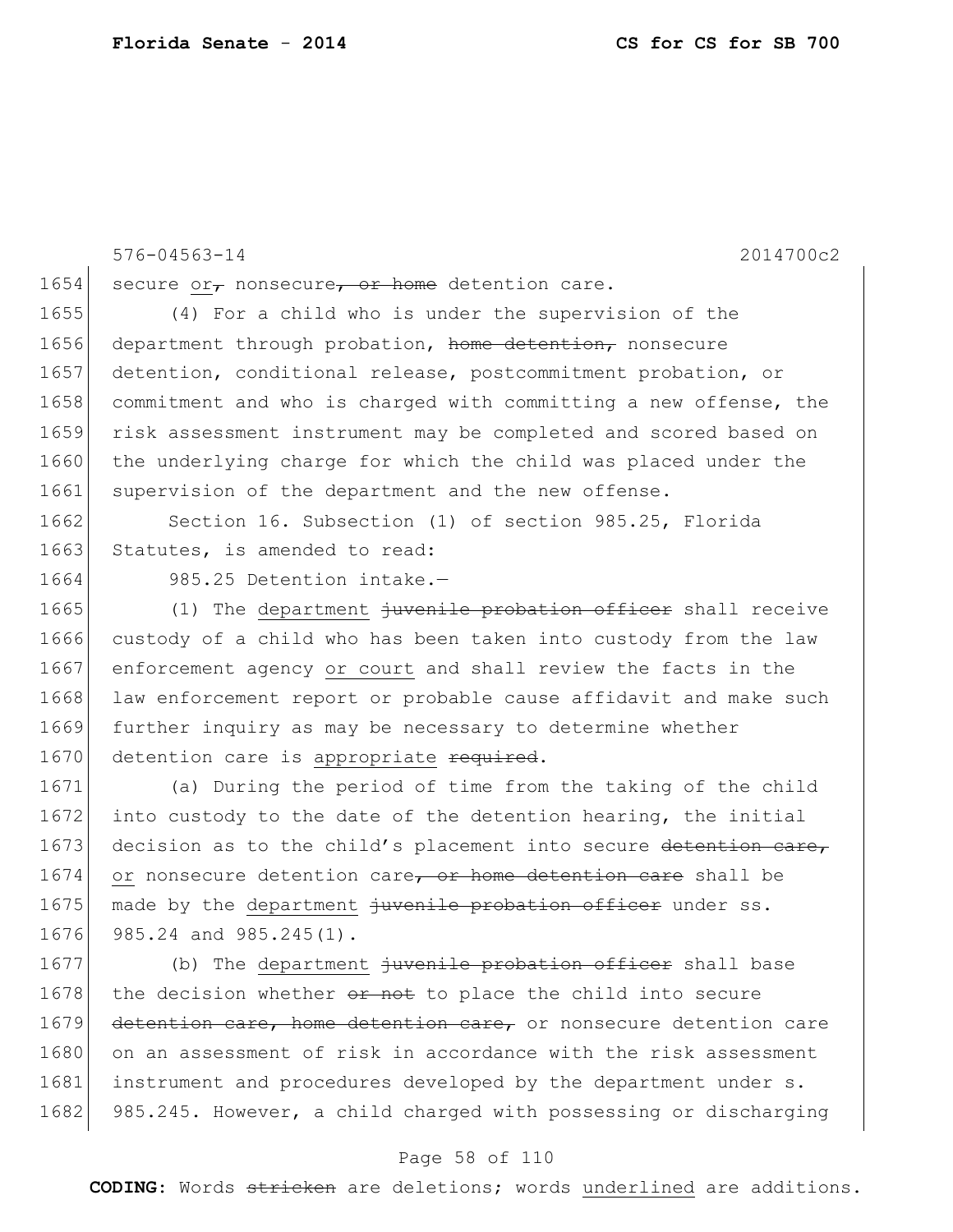|      | $576 - 04563 - 14$<br>2014700c2                                  |
|------|------------------------------------------------------------------|
| 1683 | a firearm on school property in violation of s. 790.115 shall be |
| 1684 | placed in secure detention care. A child who has been taken into |
| 1685 | custody on three or more separate occasions within a 60-day      |
| 1686 | period shall be placed in secure detention care until the        |
| 1687 | child's detention hearing.                                       |
| 1688 | (c) If the final score on the child's risk assessment            |
| 1689 | instrument indicates juvenile probation officer determines that  |
| 1690 | a child who is eligible for detention care is appropriate, but   |
| 1691 | the department otherwise determines the child based upon the     |
| 1692 | results of the risk assessment instrument should be released,    |
| 1693 | the department juvenile probation officer shall contact the      |
| 1694 | state attorney, who may authorize release.                       |
| 1695 | (d) If the final score on the risk assessment instrument         |
| 1696 | indicates detention is not appropriate authorized, the child may |
| 1697 | be released by the department juvenile probation officer in      |
| 1698 | accordance with ss. 985.115 and 985.13.                          |
| 1699 |                                                                  |
| 1700 | Under no circumstances shall the department juvenile probation   |
| 1701 | officer or the state attorney or law enforcement officer         |
| 1702 | authorize the detention of any child in a jail or other facility |
| 1703 | intended or used for the detention of adults, without an order   |
| 1704 | of the court.                                                    |
| 1705 | Section 17. Subsections (1) and (2) and paragraphs (a) and       |
| 1706 | (c) of subsection (3) of section 985.255, Florida Statutes, are  |
| 1707 | amended to read:                                                 |
| 1708 | 985.255 Detention criteria; detention hearing.-                  |
| 1709 | (1) Subject to s. $985.25(1)$ , a child taken into custody and   |
| 1710 | placed into secure or nonsecure or home detention care shall be  |
| 1711 | given a hearing within 24 hours after being taken into custody.  |

# Page 59 of 110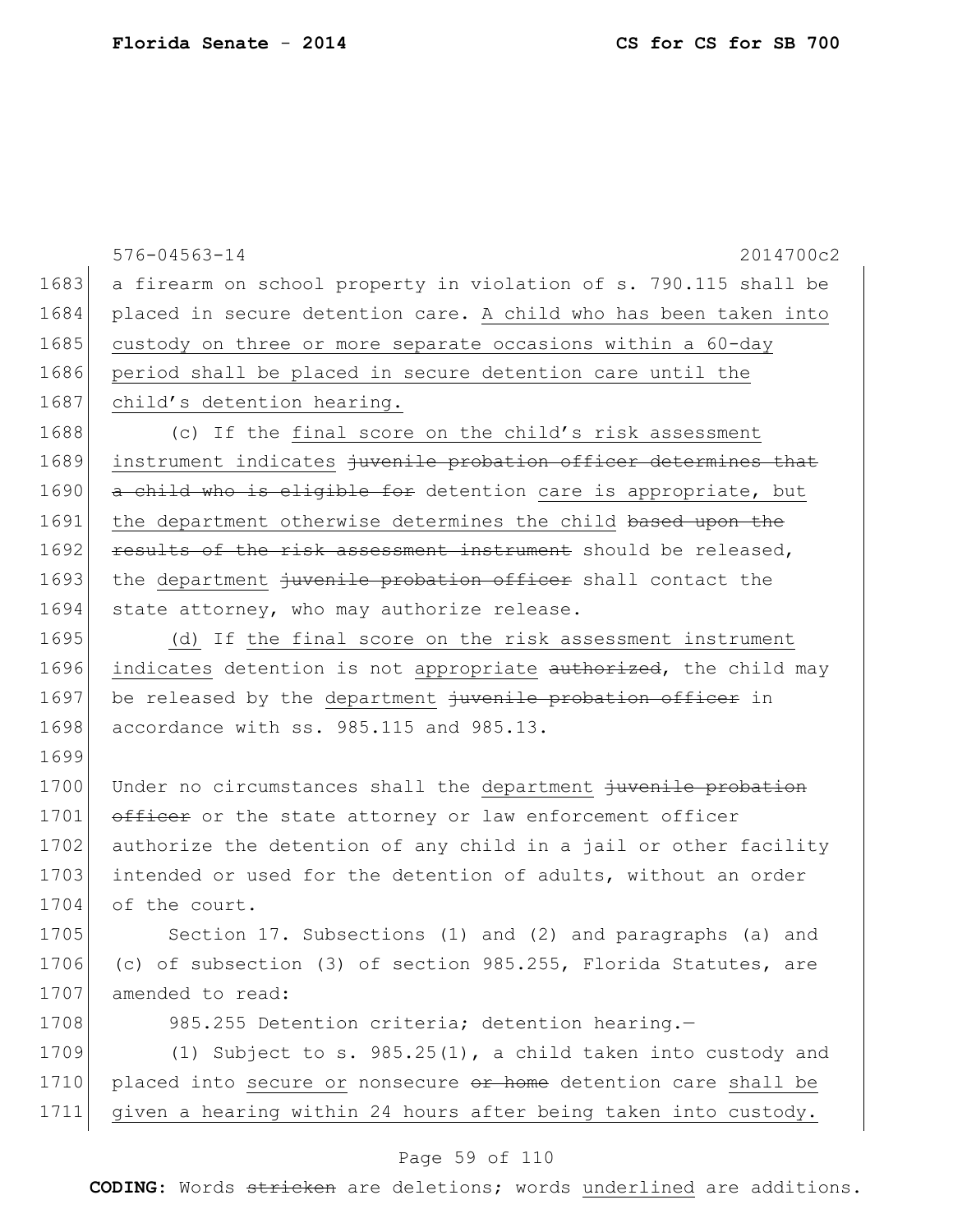576-04563-14 2014700c2 1712 At the hearing, the court may order continued detention  $\theta$ 1713 detained in secure detention care prior to a detention hearing 1714 may continue to be detained by the court if: 1715 (a) The child is alleged to be an escapee from a

1716 residential commitment program; or an absconder from a 1717 nonresidential commitment program, a probation program, or 1718 conditional release supervision; or is alleged to have escaped 1719 while being lawfully transported to or from a residential 1720 commitment program.

1721 (b) The child is wanted in another jurisdiction for an 1722 offense which, if committed by an adult, would be a felony.

 (c) The child is charged with a delinquent act or violation of law and requests in writing through legal counsel to be detained for protection from an imminent physical threat to his 1726 or her personal safety.

1727 (d) The child is charged with committing an offense of 1728 domestic violence as defined in s. 741.28 and is detained as 1729 provided in subsection (2).

1730 (e) The child is charged with possession of or discharging 1731 a firearm on school property in violation of s. 790.115 or the 1732 illegal possession of a firearm.

1733 (f) The child is charged with a capital felony, a life 1734 felony, a felony of the first degree, a felony of the second 1735 degree that does not involve a violation of chapter 893, or a 1736 felony of the third degree that is also a crime of violence, 1737 including any such offense involving the use or possession of a 1738 firearm.

1739 (g) The child is charged with any second degree or third 1740 degree felony involving a violation of chapter 893 or any third

### Page 60 of 110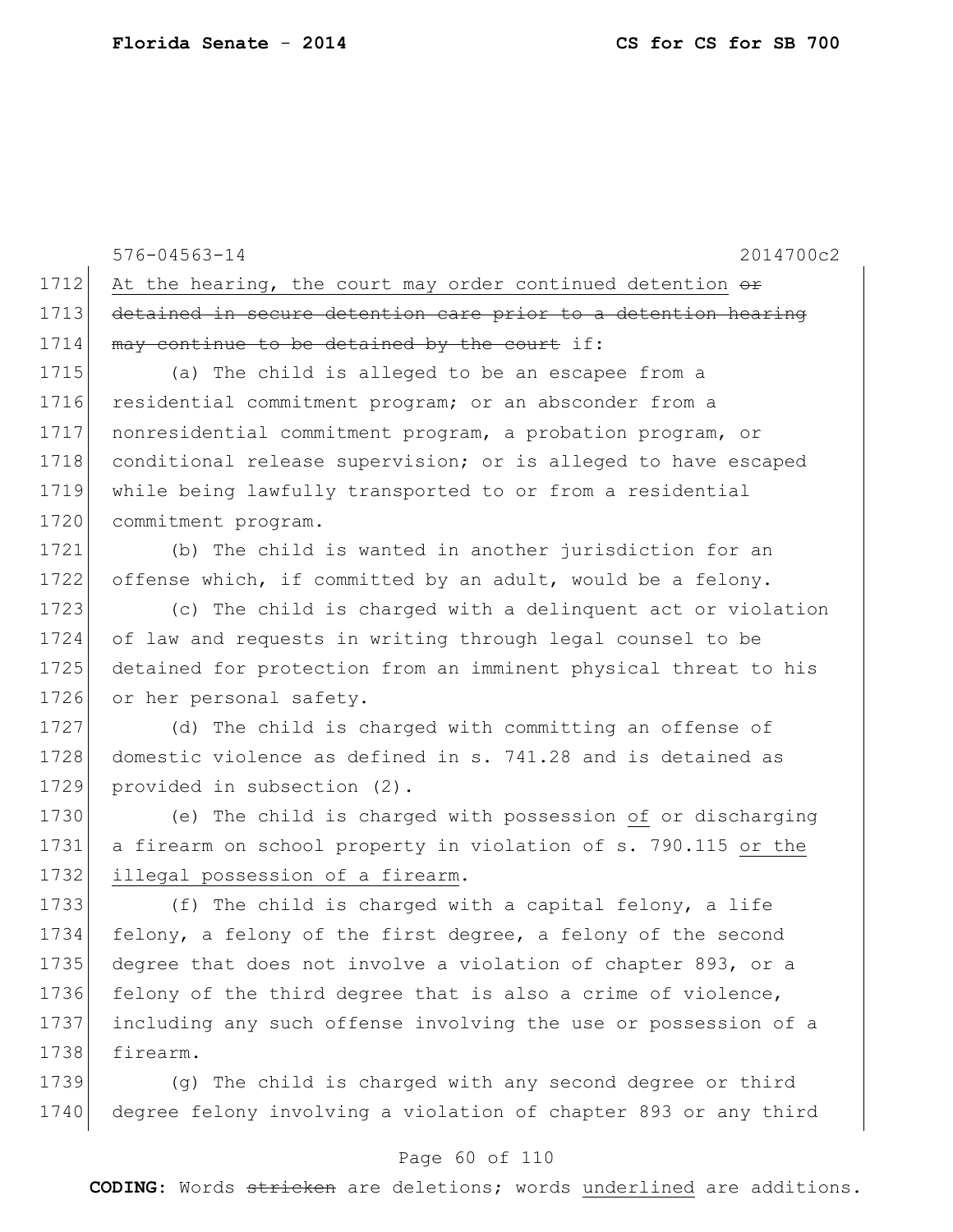|      | $576 - 04563 - 14$<br>2014700c2                                 |
|------|-----------------------------------------------------------------|
| 1741 | degree felony that is not also a crime of violence, and the     |
| 1742 | child:                                                          |
| 1743 | 1. Has a record of failure to appear at court hearings          |
| 1744 | after being properly notified in accordance with the Rules of   |
| 1745 | Juvenile Procedure;                                             |
| 1746 | 2. Has a record of law violations prior to court hearings;      |
| 1747 | 3. Has already been detained or has been released and is        |
| 1748 | awaiting final disposition of the case;                         |
| 1749 | 4. Has a record of violent conduct resulting in physical        |
| 1750 | injury to others; or                                            |
| 1751 | 5. Is found to have been in possession of a firearm.            |
| 1752 | (h) The child is alleged to have violated the conditions of     |
| 1753 | the child's probation or conditional release supervision.       |
| 1754 | However, a child detained under this paragraph may be held only |
| 1755 | in a consequence unit as provided in s. 985.439. If a           |
| 1756 | consequence unit is not available, the child shall be placed on |
| 1757 | nonsecure home detention with electronic monitoring.            |
| 1758 | (i) The child is detained on a judicial order for failure       |
| 1759 | to appear and has previously willfully failed to appear, after  |
| 1760 | proper notice: $\overline{\tau}$                                |
| 1761 | 1. For an adjudicatory hearing on the same case regardless      |
| 1762 | of the results of the risk assessment instrument; or            |
| 1763 | 2. At two or more court hearings of any nature on the same      |
| 1764 | case regardless of the results of the risk assessment           |
| 1765 | instrument.                                                     |
| 1766 |                                                                 |
| 1767 | A child may be held in secure detention for up to 72 hours in   |
| 1768 | advance of the next scheduled court hearing pursuant to this    |
| 1769 | paragraph. The child's failure to keep the clerk of court and   |
|      | Page 61 of 110                                                  |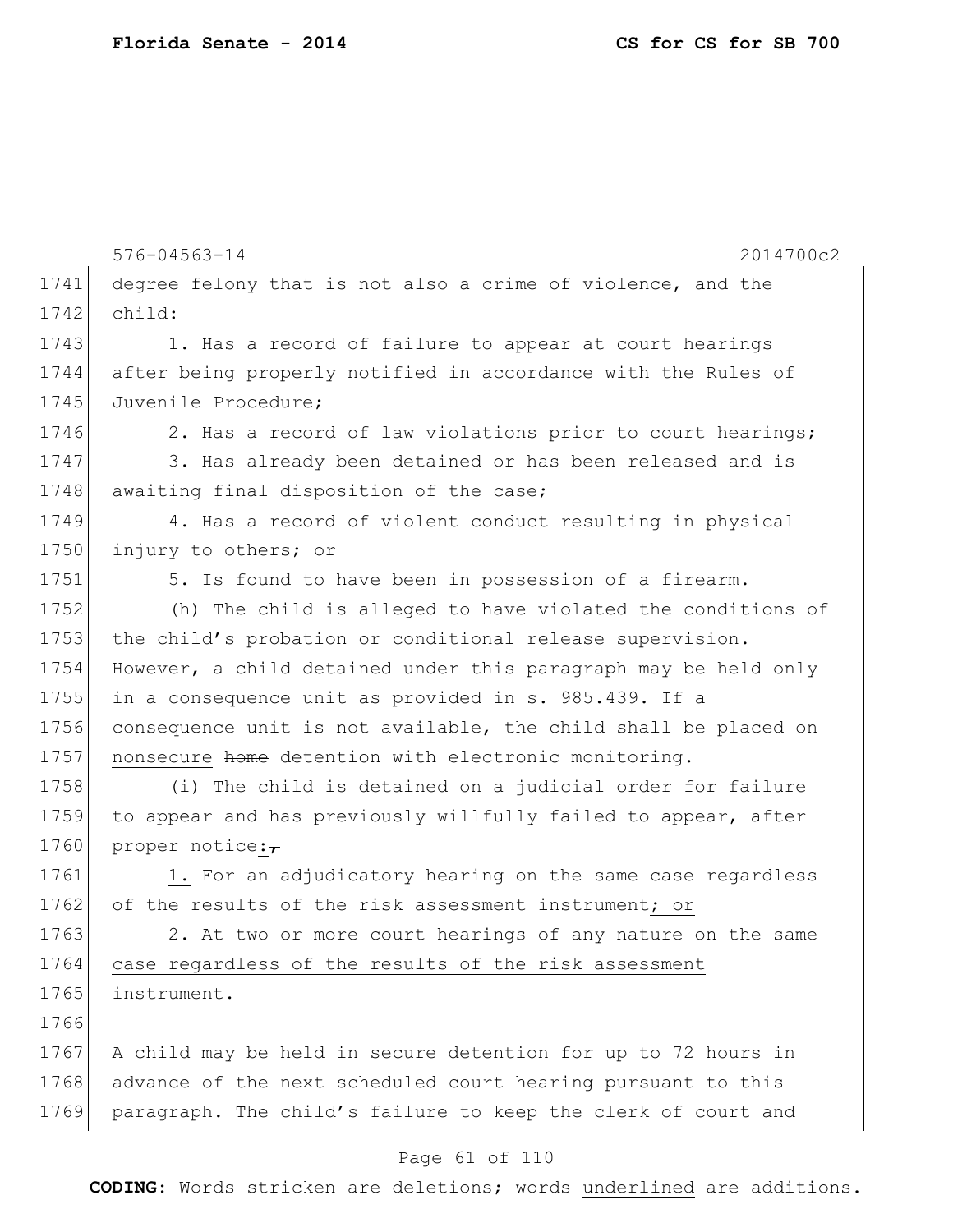|      | $576 - 04563 - 14$<br>2014700c2                                  |
|------|------------------------------------------------------------------|
| 1770 | defense counsel informed of a current and valid mailing address  |
| 1771 | where the child will receive notice to appear at court           |
| 1772 | proceedings does not provide an adequate ground for excusal of   |
| 1773 | the child's nonappearance at the hearings.                       |
| 1774 | $(i)$ The child is detained on a judicial order for failure      |
| 1775 | to appear and has previously willfully failed to appear, after   |
| 1776 | proper notice, at two or more court hearings of any nature on    |
| 1777 | the same case regardless of the results of the risk assessment   |
| 1778 | instrument. A child may be held in secure detention for up to 72 |
| 1779 | hours in advance of the next scheduled court hearing pursuant to |
| 1780 | this paragraph. The child's failure to keep the clerk of court   |
| 1781 | and defense counsel informed of a current and valid mailing      |
| 1782 | address where the child will receive notice to appear at court   |
| 1783 | proceedings does not provide an adequate ground for excusal of   |
| 1784 | the child's nonappearance at the hearings.                       |
| 1785 | (2) A child who is charged with committing an offense that       |
| 1786 | is classified as an act of domestic violence as defined in s.    |
| 1787 | 741.28 and whose risk assessment instrument indicates secure     |

1788 detention is not appropriate who does not meet detention 1789 criteria may be held in secure detention if the court makes 1790 specific written findings that:

1794

1791 (a) Respite care for the child is not available; or-

1792 (b) It is necessary to place the child in secure detention 1793 in order to protect the victim from injury.

1795 The child may not be held in secure detention under this 1796 subsection for more than 48 hours unless ordered by the court. 1797 After 48 hours, the court shall hold a hearing if the state 1798 attorney or victim requests that secure detention be continued.

### Page 62 of 110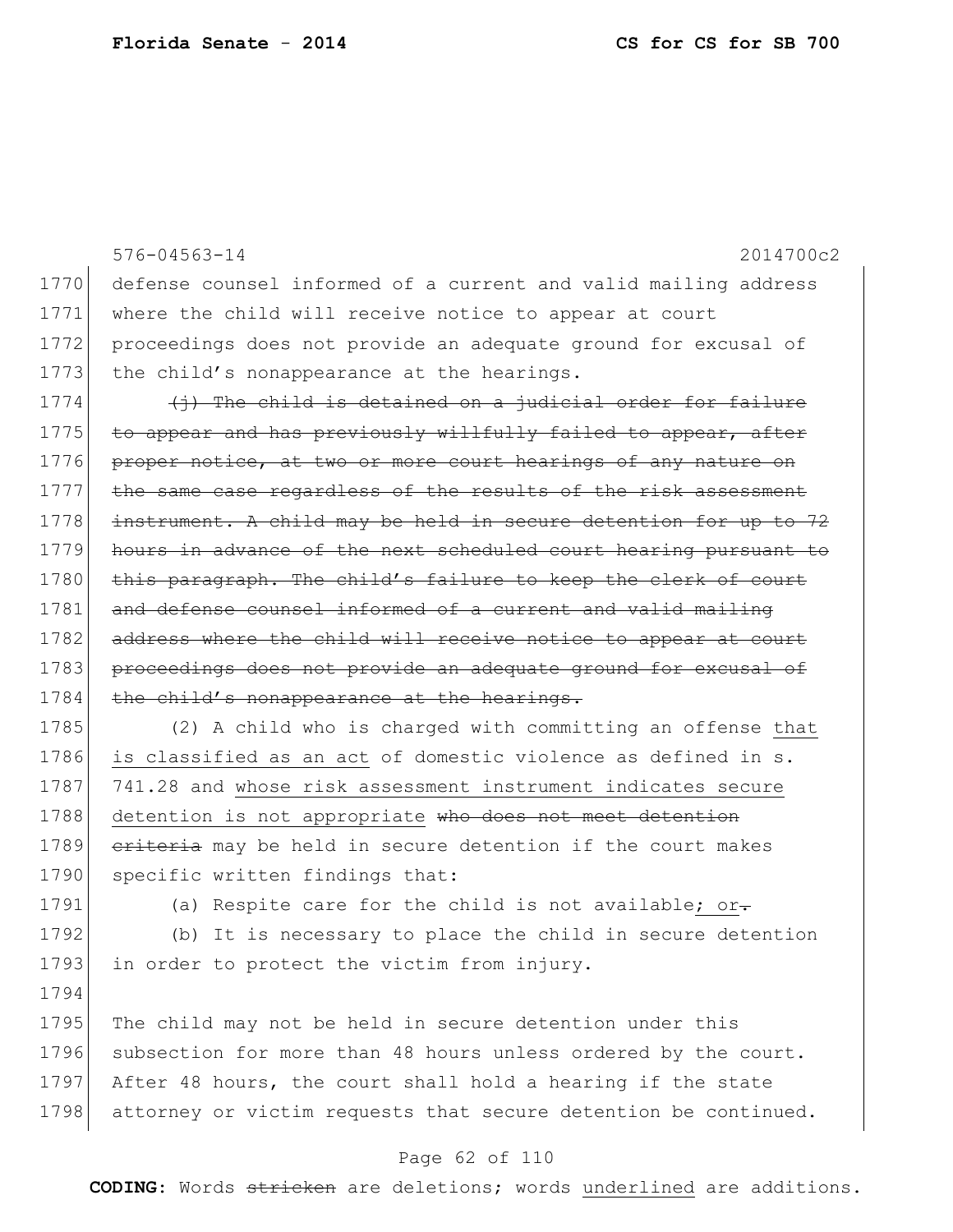576-04563-14 2014700c2 1799 The child may continue to be held in detention care if the court 1800 makes a specific, written finding that respite care is 1801 unavailable or it detention eare is necessary to protect the 1802 victim from injury. However, the child may not be held in 1803 detention care beyond the time limits set forth in this section 1804 or s. 985.26. 1805 (3)(a) A child who meets any of the criteria in subsection  $1806$  (1) and who is ordered to be detained under that subsection 1807 shall be given a hearing within 24 hours after being taken into 1808 custody. The purpose of the detention hearing required under 1809 subsection (1) is to determine the existence of probable cause 1810 that the child has committed the delinguent act or violation of 1811 law that he or she is charged with and the need for continued 1812 detention. Unless a child is detained under paragraph (1)(d) or 1813 paragraph  $(1)(e)$ , the court shall use the results of the risk 1814 assessment performed by the department juvenile probation 1815  $\overline{\text{offset}}$  and, based on the criteria in subsection (1), shall 1816 determine the need for continued detention. A child placed into 1817 secure, nonsecure, or home detention care may continue to be so 1818 detained by the court. 1819 (c) Except as provided in s. 790.22(8) or in s. 985.27,

1820 when a child is placed into secure or nonsecure detention care, 1821 or into a respite home or other placement pursuant to a court 1822 order following a hearing, the court order must include specific 1823 instructions that direct the release of the child from such 1824 placement no later than 5 p.m. on the last day of the detention 1825 period specified in s. 985.26 or s. 985.27, whichever is 1826 applicable, unless the requirements of such applicable provision 1827 have been met or an order of continuance has been granted under

### Page 63 of 110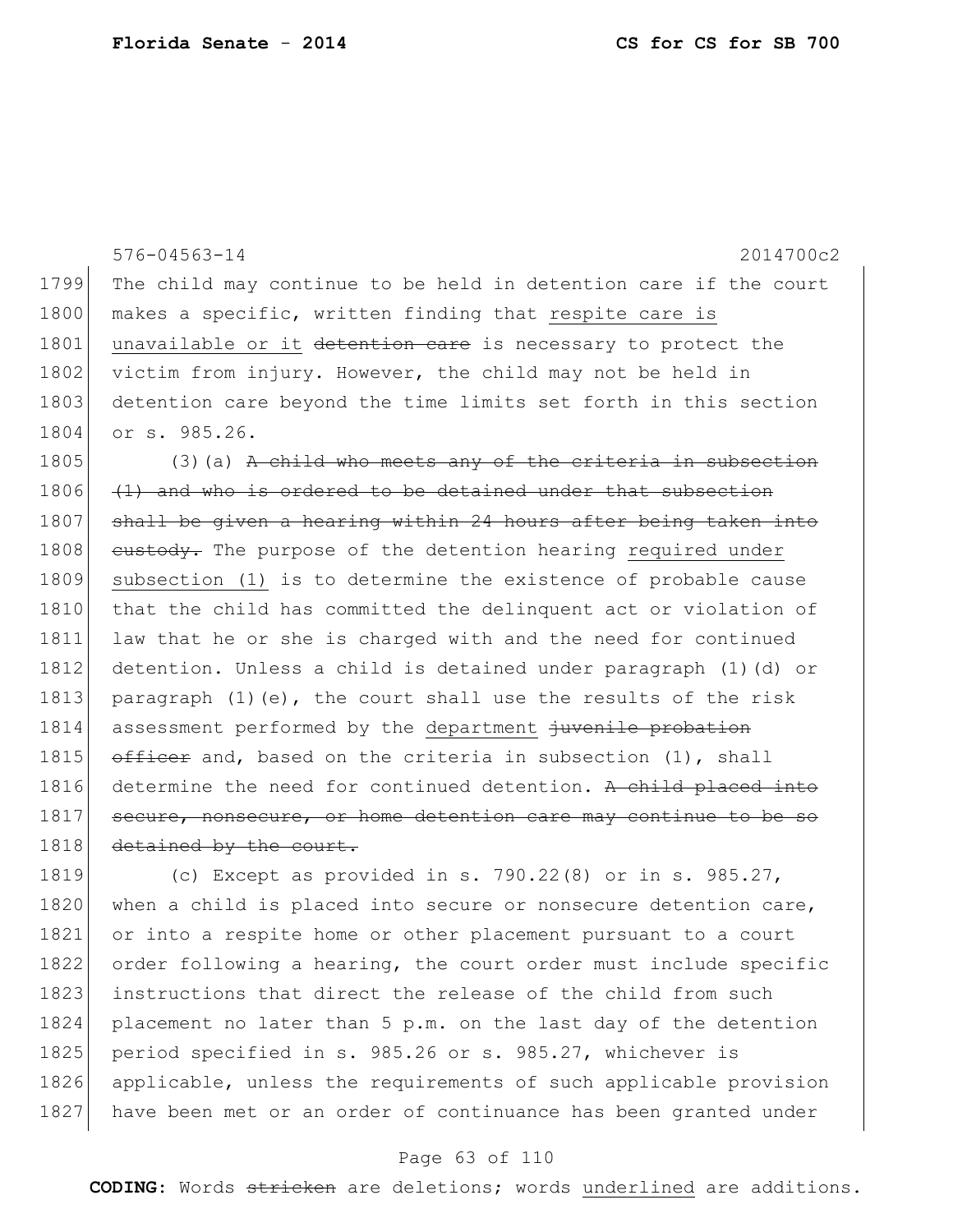576-04563-14 2014700c2 1828 s. 985.26(4). If the court order does not include a release 1829 date, the release date shall be requested from the court on the 1830 same date that the child is placed in detention care. If a 1831 subsequent hearing is needed to provide additional information 1832 to the court for safety planning, the initial order placing the 1833 child in detention care shall reflect the next detention review 1834 hearing, which shall be held within 3 calendar days after the 1835 child's initial detention placement. 1836 Section 18. Subsections (1), (2), and (3) of section 1837 985.26, Florida Statutes, are amended to read: 1838 985.26 Length of detention.-1839 (1) A child may not be placed into or held in secure or 1840 nonsecure, or home detention care for longer than 24 hours 1841 unless the court orders such detention care, and the order 1842 includes specific instructions that direct the release of the 1843 child from such detention care, in accordance with s. 985.255. 1844 The order shall be a final order, reviewable by appeal under s. 1845 985.534 and the Florida Rules of Appellate Procedure. Appeals of 1846 such orders shall take precedence over other appeals and other 1847 pending matters. 1848 (2) A child may not be held in secure or ponsecure, or 1849 home detention care under a special detention order for more 1850 than 21 days unless an adjudicatory hearing for the case has 1851 been commenced in good faith by the court. However, upon good 1852 cause being shown that the nature of the charge requires 1853 additional time for the prosecution or defense of the case, the 1854 court may extend the length of detention for an additional 9

1855 days if the child is charged with an offense that would be, if 1856 committed by an adult, a capital felony, a life felony, a felony

### Page 64 of 110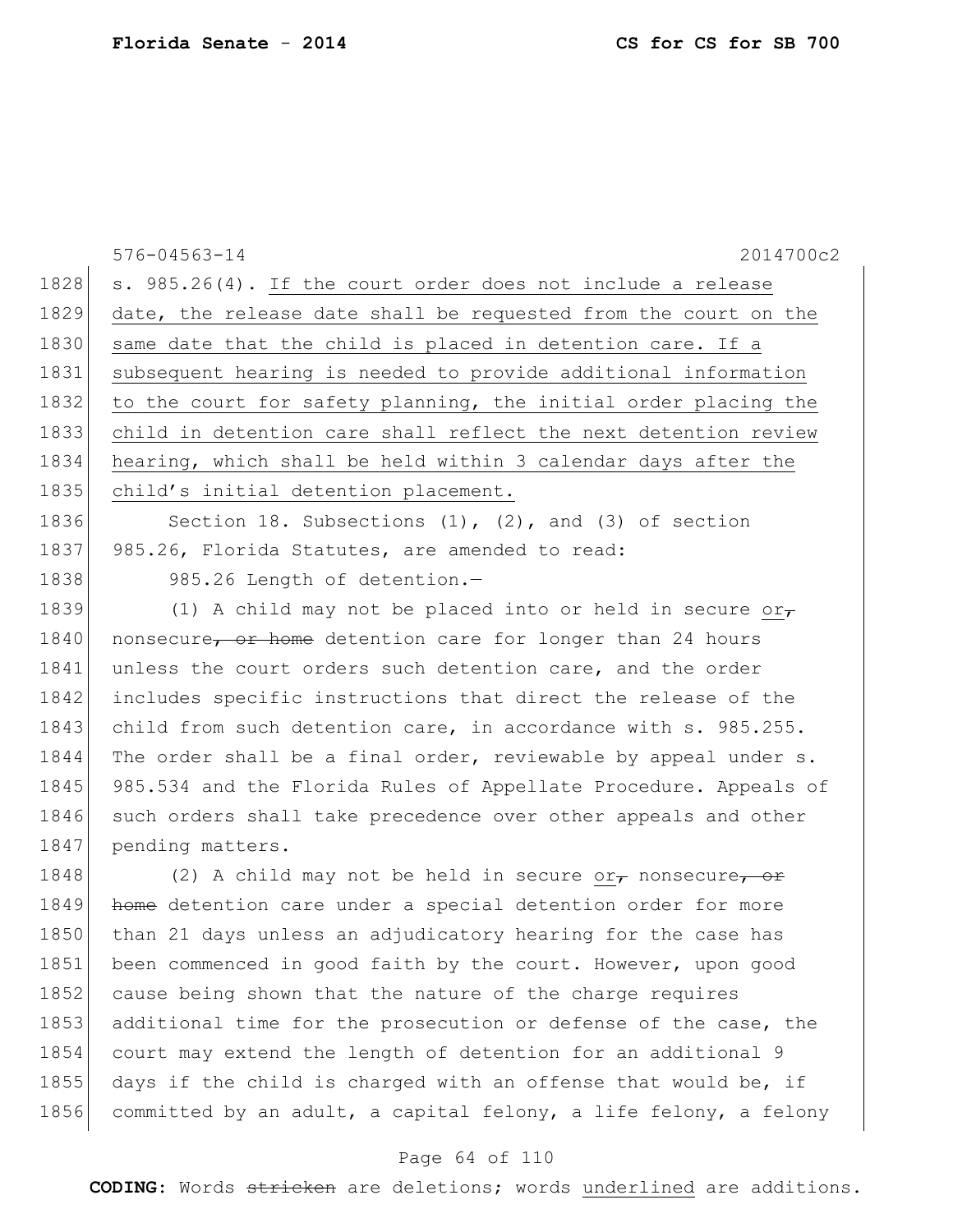576-04563-14 2014700c2 1857 of the first degree, or a felony of the second degree involving 1858 violence against any individual. 1859 (3) Except as provided in subsection (2), a child may not 1860 be held in secure  $o r_{\tau}$  nonsecure, or home detention care for more 1861 than 15 days following the entry of an order of adjudication. 1862 Section 19. Section 985.265, Florida Statutes, is amended 1863 to read: 1864 985.265 Detention transfer and release; education; adult  $1865$  jails.-1866 (1) If a child is detained under this part, the department 1867 may transfer the child from nonsecure or home detention care to 1868 secure detention care only if significantly changed 1869 circumstances warrant such transfer. 1870 (2) If a child is on release status and not detained under 1871 this part, the child may be placed into secure or $\tau$  nonsecure, or 1872 home detention care only pursuant to a court hearing in which 1873 the original risk assessment instrument and the, rescored based 1874 on newly discovered evidence or changed circumstances are 1875 introduced into evidence with a rescored risk assessment 1876 instrument with the results recommending detention, is 1877 introduced into evidence. 1878 (3)(a) When a juvenile sexual offender is placed in 1879 detention, detention staff shall provide appropriate monitoring 1880 and supervision to ensure the safety of other children in the 1881 facility.

1882 (b) When a juvenile sexual offender, under this subsection, 1883 is released from secure detention or transferred to home 1884 detention or nonsecure detention, detention staff shall 1885 immediately notify the appropriate law enforcement agency, and

### Page 65 of 110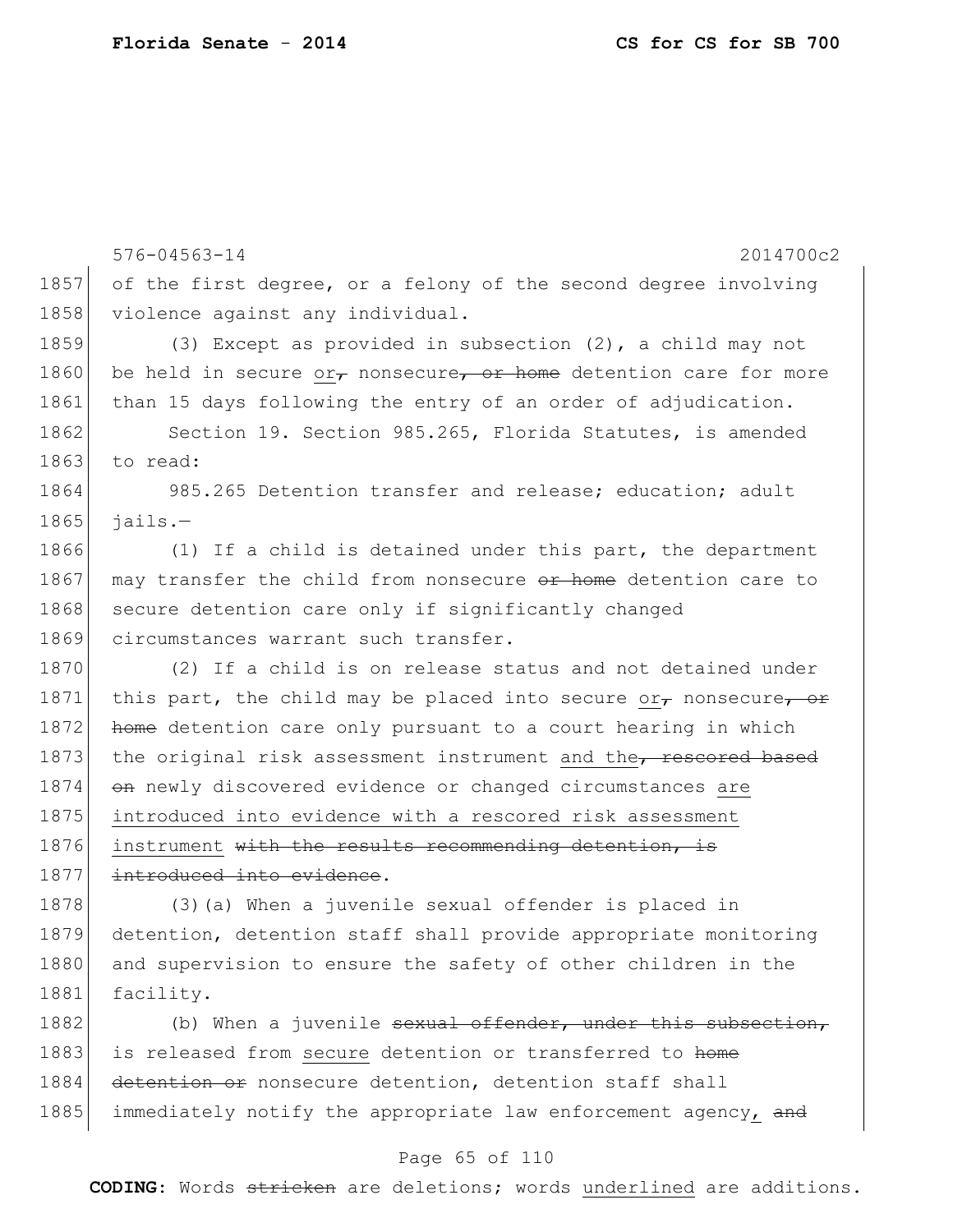|      | $576 - 04563 - 14$<br>2014700c2                                  |
|------|------------------------------------------------------------------|
| 1886 | school personnel, and victim if the juvenile is charged with     |
| 1887 | committing any of the following offenses or attempting to commit |
| 1888 | any of the following offenses:                                   |
| 1889 | 1. Murder, under s. 782.04;                                      |
| 1890 | 2. Sexual battery, under chapter 794;                            |
| 1891 | 3. Stalking, under s. 784.048; or                                |
| 1892 | 4. Domestic violence, as defined in s. 741.28.                   |
| 1893 | (4) (a) While a child who is currently enrolled in school is     |
| 1894 | in nonsecure or home detention care, the child shall continue to |
| 1895 | attend school unless otherwise ordered by the court.             |
| 1896 | (b) While a child is in secure detention care, the child         |
| 1897 | shall receive education commensurate with his or her grade level |
| 1898 | and educational ability.                                         |
| 1899 | (5) The court shall order the delivery of a child to a jail      |
| 1900 | or other facility intended or used for the detention of adults:  |
| 1901 | (a) When the child has been transferred or indicted for          |
| 1902 | criminal prosecution as an adult under part X, except that the   |
| 1903 | court may not order or allow a child alleged to have committed a |
| 1904 | misdemeanor who is being transferred for criminal prosecution    |
| 1905 | pursuant to either s. 985.556 or s. 985.557 to be detained or    |
| 1906 | held in a jail or other facility intended or used for the        |
| 1907 | detention of adults; however, such child may be held temporarily |
| 1908 | in a detention facility; or                                      |
| 1909 | (b) When a child taken into custody in this state is wanted      |
| 1910 | by another jurisdiction for prosecution as an adult.             |
| 1911 |                                                                  |
| 1912 | The child shall be housed separately from adult inmates to       |
| 1913 | prohibit a child from having regular contact with incarcerated   |
| 1914 | adults, including trustees. "Regular contact" means sight and    |

# Page 66 of 110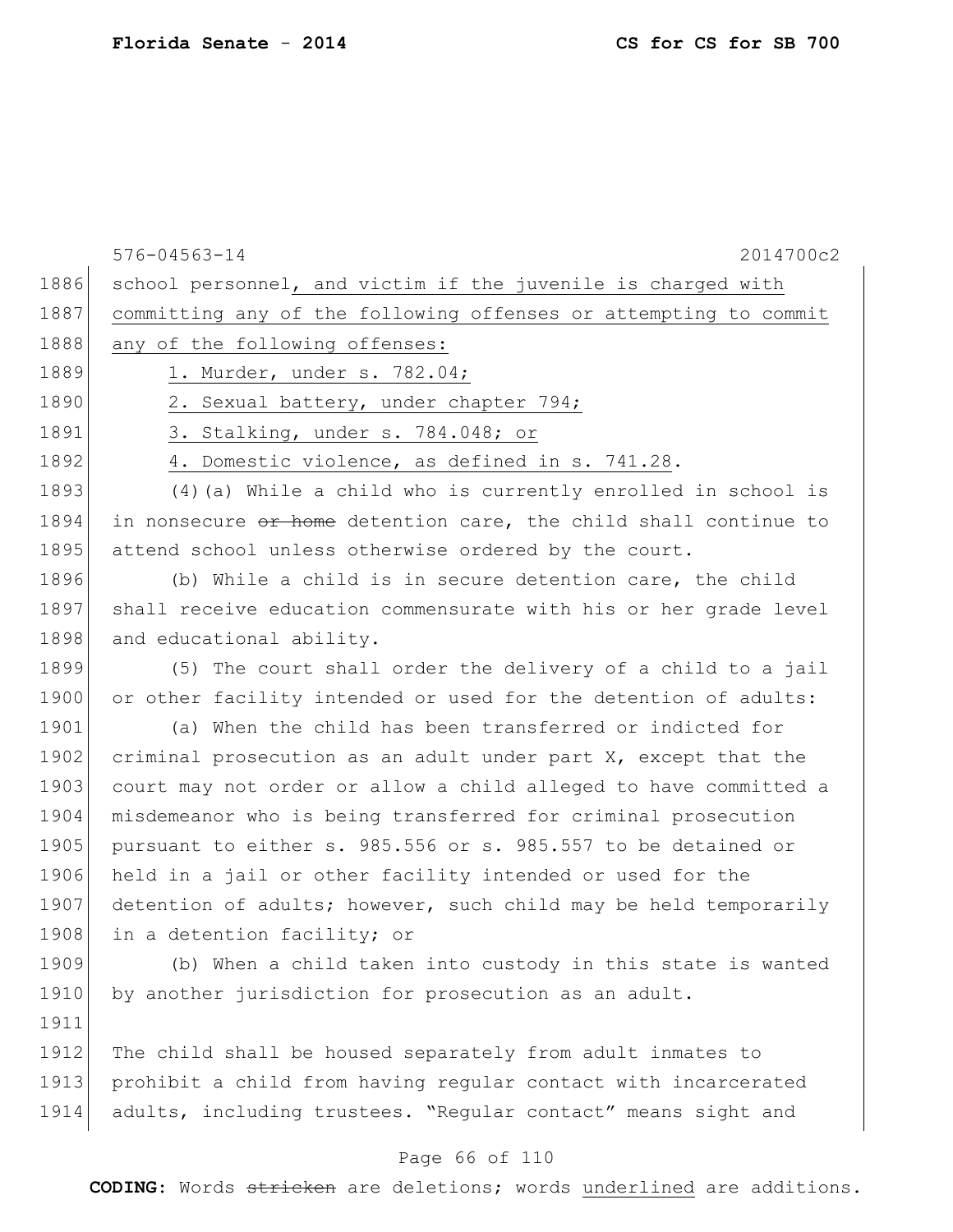|      | $576 - 04563 - 14$<br>2014700c2                                  |
|------|------------------------------------------------------------------|
| 1915 | sound contact. Separation of children from adults shall permit   |
| 1916 | no more than haphazard or accidental contact. The receiving jail |
| 1917 | or other facility shall contain a separate section for children  |
| 1918 | and shall have an adequate staff to supervise and monitor the    |
| 1919 | child's activities at all times. Supervision and monitoring of   |
| 1920 | children includes physical observation and documented checks by  |
| 1921 | jail or receiving facility supervisory personnel at intervals    |
| 1922 | not to exceed 10 45 minutes. This subsection does not prohibit   |
| 1923 | placing two or more children in the same cell. Under no          |
| 1924 | circumstances shall a child be placed in the same cell with an   |
| 1925 | adult.                                                           |
| 1926 | Section 20. Section 985.27, Florida Statutes, is amended to      |
| 1927 | read:                                                            |
| 1928 | 985.27 Postdisposition Postcommitment detention while            |
| 1929 | awaiting commitment placement.-                                  |
| 1930 | (1) The court must place all children who are adjudicated        |
| 1931 | and awaiting placement in a commitment program in detention      |
| 1932 | care. Children who are in home detention care or nonsecure       |
| 1933 | detention care may be placed on electronic monitoring.           |
| 1934 | (a) A child who is awaiting placement in a low-risk              |
| 1935 | residential program must be removed from detention within 5      |
| 1936 | days, excluding Saturdays, Sundays, and legal holidays. Any      |
| 1937 | child held in secure detention during the 5 days must meet       |
| 1938 | detention admission criteria under this part. A child who is     |
| 1939 | placed in home detention care, nonsecure detention care, or home |
| 1940 | or nonsecure detention care with electronic monitoring, while    |
| 1941 | awaiting placement in a minimum-risk or low-risk program, may be |
| 1942 | held in secure detention care for 5 days, if the child violates  |
| 1943 | the conditions of the home detention care, the nonsecure         |

# Page 67 of 110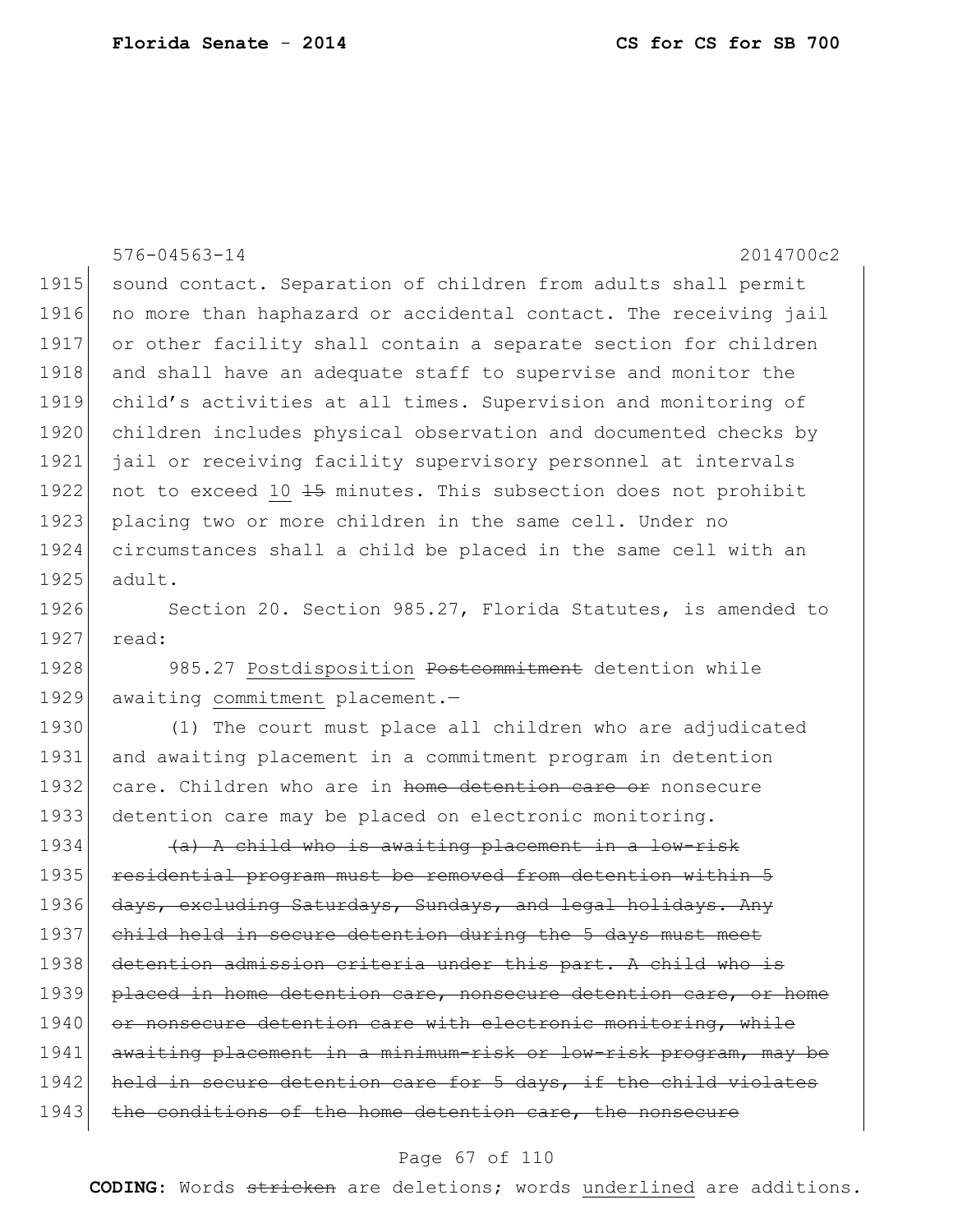576-04563-14 2014700c2 1944 detention care, or the electronic monitoring agreement. For any 1945 subsequent violation, the court may impose an additional 5 days 1946 in secure detention care.

1947 (a)  $\left(\frac{b}{b}\right)$  A child who is awaiting placement in a nonsecure 1948 moderate-risk residential program must be removed from detention 1949 within 5 days, excluding Saturdays, Sundays, and legal holidays. 1950 Any child held in secure detention during the 5 days must meet 1951 detention admission criteria under this part. The department may 1952 seek an order from the court authorizing continued detention for 1953 a specific period of time necessary for the appropriate 1954 residential placement of the child. However, such continued 1955 detention in secure detention care may not exceed 15 days after 1956 entry of the commitment order, excluding Saturdays, Sundays, and 1957 legal holidays, and except as otherwise provided in this 1958 section. A child who is placed in home detention care, nonsecure 1959 detention care, or home or nonsecure detention care with 1960 electronic monitoring, while awaiting placement in a nonsecure 1961 residential moderate-risk program, may be held in secure 1962 detention care for 5 days, if the child violates the conditions 1963 of the home detention care, the nonsecure detention care, or the 1964 electronic monitoring agreement. For any subsequent violation, 1965 the court may impose an additional 5 days in secure detention 1966 care.

1967 (b) $\left\{e\right\}$  If the child is committed to a high-risk residential 1968 program, the child must be held in secure detention care until 1969 placement or commitment is accomplished.

1970 (c)  $(d)$  If the child is committed to a maximum-risk 1971 residential program, the child must be held in secure detention 1972 care until placement or commitment is accomplished.

### Page 68 of 110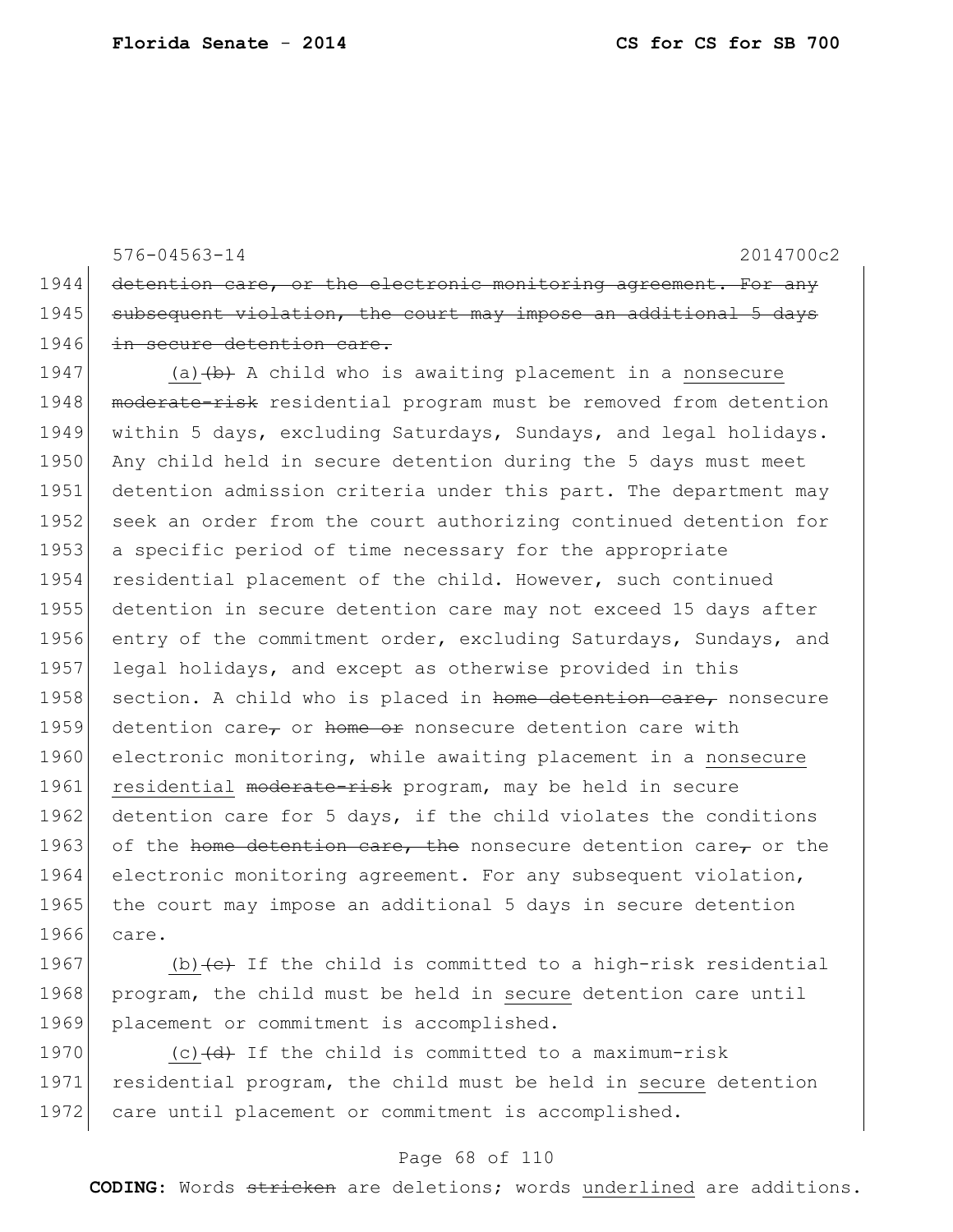576-04563-14 2014700c2 1973 (2) Regardless of detention status, a child being 1974 transported by the department to a residential commitment 1975 facility of the department may be placed in secure detention 1976 overnight, not to exceed a 24-hour period, for the specific 1977 purpose of ensuring the safe delivery of the child to his or her 1978 residential commitment program, court, appointment, transfer, or 1979 release. 1980 Section 21. Subsection (1) of section 985.275, Florida 1981 Statutes, is amended to read: 1982 985.275 Detention of escapee or absconder on authority of 1983 the department.-1984 (1) If an authorized agent of the department has reasonable 1985 grounds to believe that any delinquent child committed to the 1986 department has escaped from a residential commitment facility or 1987 from being lawfully transported thereto or therefrom, or has 1988 absconded from a nonresidential commitment facility, the agent 1989 shall notify law enforcement and, if the offense would require 1990 notification under chapter 960, notify the victim. The agent 1991 shall make every reasonable effort as permitted within existing 1992 resources provided to the department to locate the delinquent 1993 child and the child may be returned to the facility take the 1994 child into active custody and may deliver the child to the 1995  $\frac{f \text{acility}}{f}$  or, if it is closer, to a detention center for return 1996 to the facility. However, a child may not be held in detention 1997 longer than 24 hours, excluding Saturdays, Sundays, and legal 1998 holidays, unless a special order so directing is made by the 1999 judge after a detention hearing resulting in a finding that 2000 detention is required based on the criteria in s. 985.255. The 2001 order shall state the reasons for such finding. The reasons

### Page 69 of 110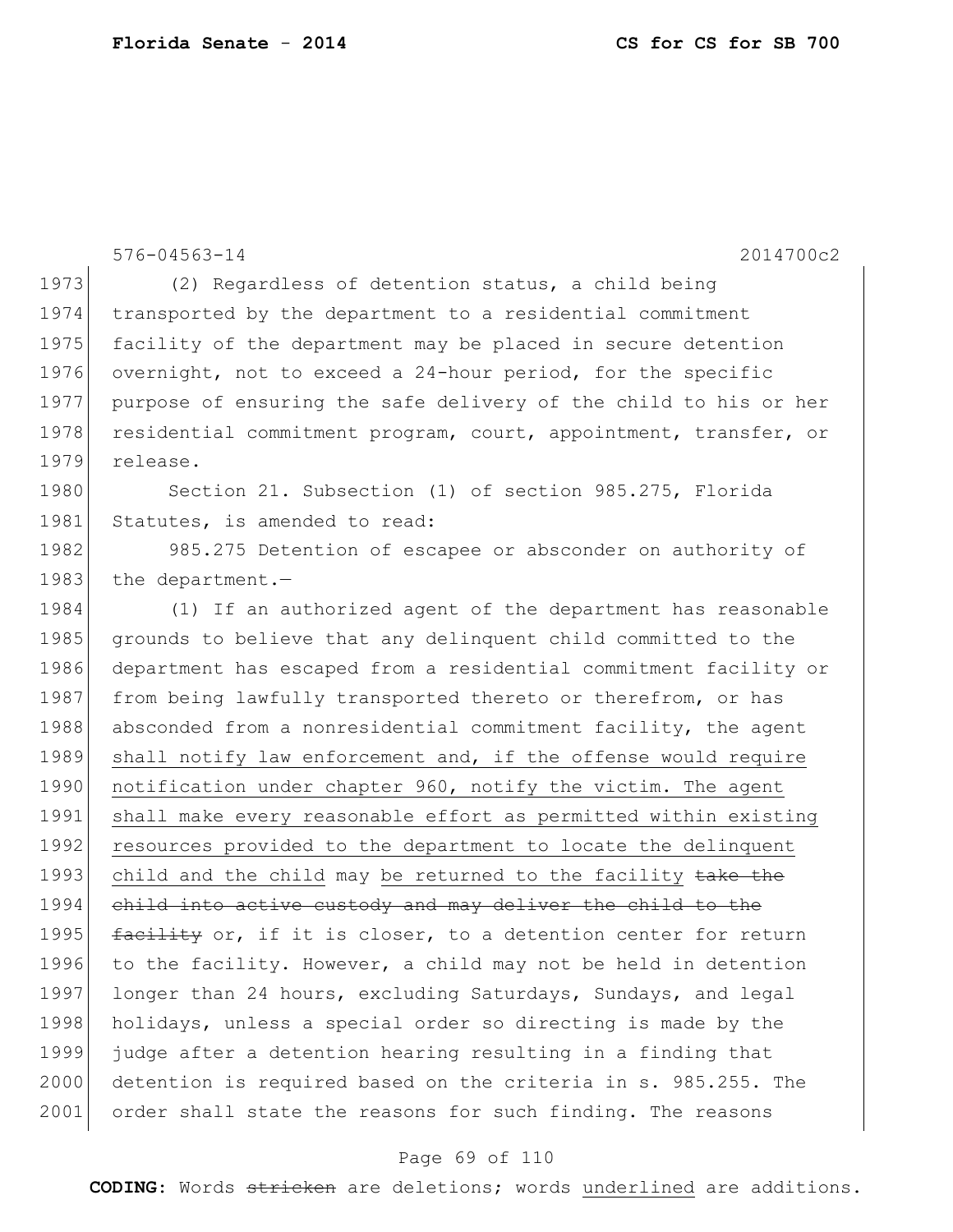576-04563-14 2014700c2 2002 shall be reviewable by appeal or in habeas corpus proceedings in 2003 the district court of appeal. 2004 Section 22. Paragraph (b) of subsection (4), paragraph (h) 2005 of subsection  $(6)$ , and paragraph  $(a)$  of subsection  $(7)$  of 2006 section 985.433, Florida Statutes, are amended to read: 2007 985.433 Disposition hearings in delinquency cases.—When a  $2008$  child has been found to have committed a delinquent act, the 2009 following procedures shall be applicable to the disposition of  $2010$  the case: 2011 (4) Before the court determines and announces the 2012 disposition to be imposed, it shall: 2013 (b) Discuss with the child his or her compliance with any 2014 predisposition home release plan or other plan imposed since the 2015 date of the offense. 2016 (6) The first determination to be made by the court is a 2017 determination of the suitability or nonsuitability for 2018 adjudication and commitment of the child to the department. This 2019 determination shall include consideration of the recommendations 2020 of the department, which may include a predisposition report. 2021 The predisposition report shall include, whether as part of the 2022 child's multidisciplinary assessment, classification, and 2023 placement process components or separately, evaluation of the 2024 following criteria:

2025 (h) The child's educational status, including, but not 2026 limited to, the child's strengths, abilities, and unmet and 2027 special educational needs. The report shall identify appropriate 2028 educational and career vocational goals for the child. Examples 2029 of appropriate goals include:

2030 1. Attainment of a high school diploma or its equivalent.

### Page 70 of 110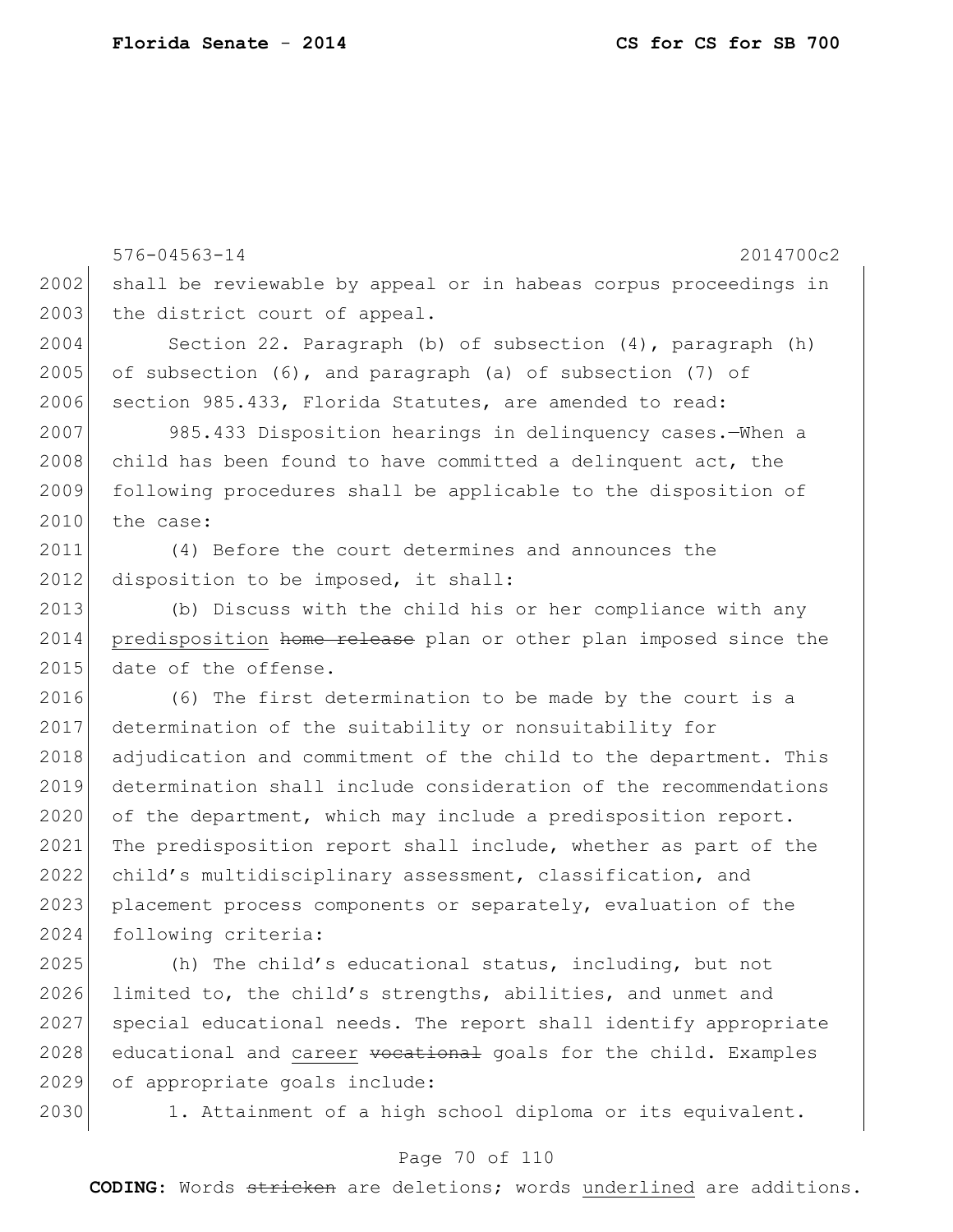576-04563-14 2014700c2 2031 2. Successful completion of literacy courses course (s). 2032 3. Successful completion of career and technical education 2033 courses vocational course(s). 2034 4. Successful attendance and completion of the child's 2035 current grade or recovery of credits of classes the child 2036 previously failed, if enrolled in school. 2037 5. Enrollment in an apprenticeship or a similar program. 2038 2039 It is the intent of the Legislature that the criteria set forth 2040 in this subsection are general guidelines to be followed at the 2041 discretion of the court and not mandatory requirements of 2042 procedure. It is not the intent of the Legislature to provide 2043 for the appeal of the disposition made under this section. 2044 (7) If the court determines that the child should be 2045 adjudicated as having committed a delinquent act and should be 2046 committed to the department, such determination shall be in 2047 writing or on the record of the hearing. The determination shall 2048 include a specific finding of the reasons for the decision to 2049 adjudicate and to commit the child to the department, including 2050 any determination that the child was a member of a criminal 2051 gang. 2052 (a) The department juvenile probation officer shall 2053 recommend to the court the most appropriate placement and 2054 treatment plan, specifically identifying the restrictiveness 2055 level most appropriate for the child if commitment is 2056 recommended. If the court has determined that the child was a  $2057$  member of a criminal gang, that determination shall be given 2058 great weight in identifying the most appropriate restrictiveness

#### Page 71 of 110

2059 level for the child. The court shall consider the department's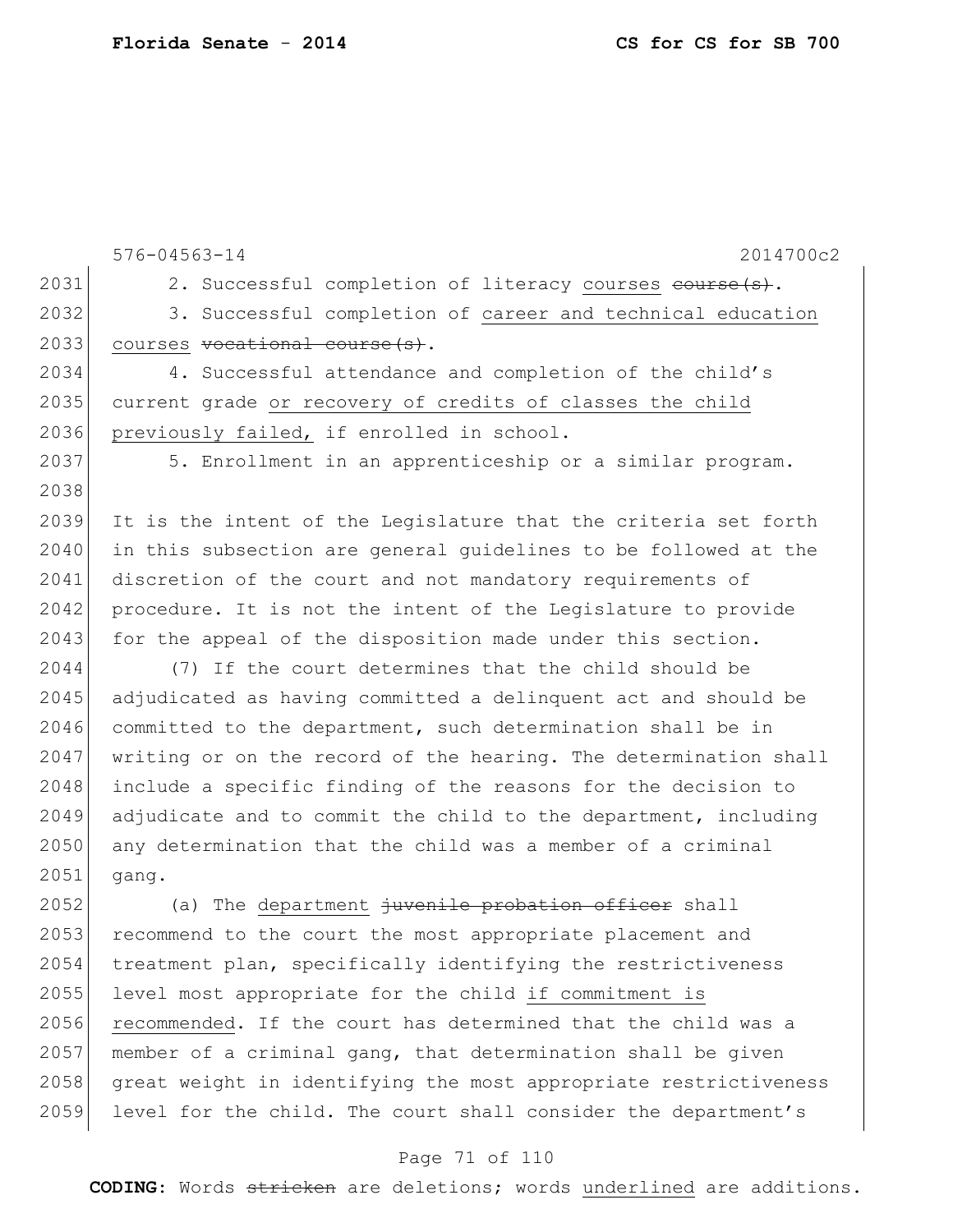576-04563-14 2014700c2 2060 recommendation in making its commitment decision. 2061 Section 23. Subsections (4) through (6) of section 985.435, 2062 Florida Statutes, are renumbered as subsections (5) through (7), 2063 respectively, subsection (3) and present subsection (4) of that  $2064$  section are amended, and a new subsection (4) is added to that 2065 section, to read: 2066 985.435 Probation and postcommitment probation; community  $2067$  service.-2068 (3) A probation program must also include a rehabilitative 2069 program component such as a requirement of participation in 2070 substance abuse treatment or in a school or career and technical 2071 education other educational program. The nonconsent of the child 2072 to treatment in a substance abuse treatment program in no way 2073 precludes the court from ordering such treatment. Upon the 2074 recommendation of the department at the time of disposition, or 2075 subsequent to disposition pursuant to the filing of a petition 2076 alleging a violation of the child's conditions of postcommitment  $2077$  probation, the court may order the child to submit to random 2078 testing for the purpose of detecting and monitoring the use of 2079 alcohol or controlled substances. 2080 (4) A probation program may also include an alternative 2081 consequence component to address instances in which a child is 2082 | noncompliant with technical conditions of his or her probation, 2083 but has not committed any new violations of law. The alternative 2084 consequence component is designed to provide swift and 2085 appropriate consequences to any noncompliance with technical 2086 conditions of probation. If the probation program includes this 2087 component, specific consequences that apply to noncompliance 2088 with specific technical conditions of probation must be detailed

### Page 72 of 110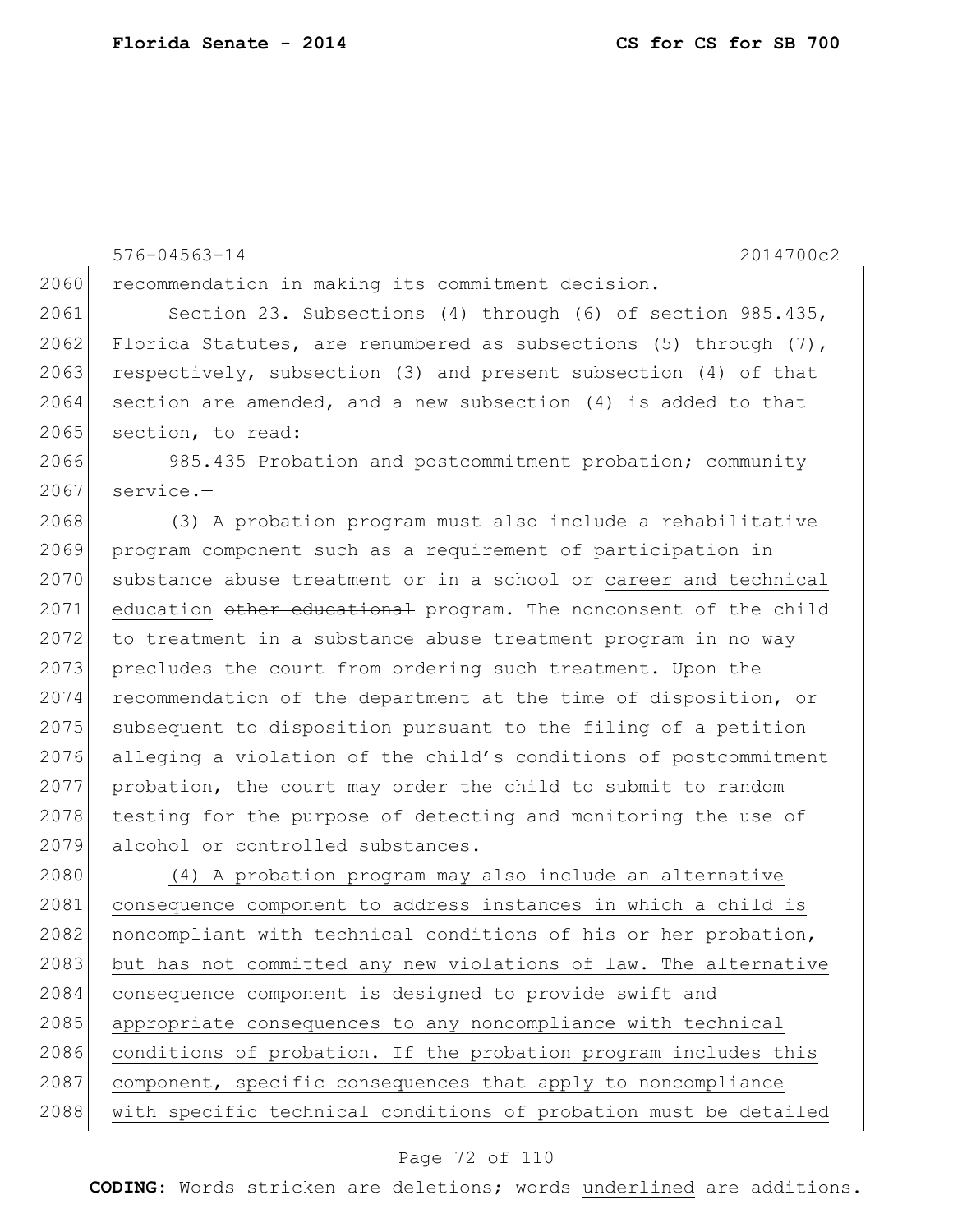576-04563-14 2014700c2

2089 in the disposition order.

2090 (5) $(4)$  An identification of the child's risk of reoffending 2091 A classification scale for levels of supervision shall be 2092 provided by the department, taking into account the child's 2093 needs and risks relative to probation supervision requirements 2094 to reasonably ensure the public safety. Probation programs for 2095 children shall be supervised by the department or by any other 2096 person or agency specifically authorized by the court. These 2097 programs must include, but are not limited to, structured or 2098 restricted activities as described in this section and s. 2099 985.439, and shall be designed to encourage the child toward 2100 acceptable and functional social behavior.

2101 Section 24. Subsections (1) and (4) of section 985.439, 2102 Florida Statutes, are amended to read:

2103 985.439 Violation of probation or postcommitment 2104 probation.-

2105 (1)(a) This section is applicable when the court has 2106 jurisdiction over a child on probation or postcommitment 2107 probation, regardless of adjudication <del>an adjudicated delinquent</del>  $2108$  child.

 (b) If the conditions of the probation program or the postcommitment probation program are violated, the department or the state attorney may bring the child before the court on a 2112 petition alleging a violation of the program. A  $A_{\text{H}}$  child who violates the conditions of probation or postcommitment probation 2114 must be brought before the court if sanctions are sought.

2115 (4) Upon the child's admission, or if the court finds after 2116 a hearing that the child has violated the conditions of 2117 probation or postcommitment probation, the court shall enter an

### Page 73 of 110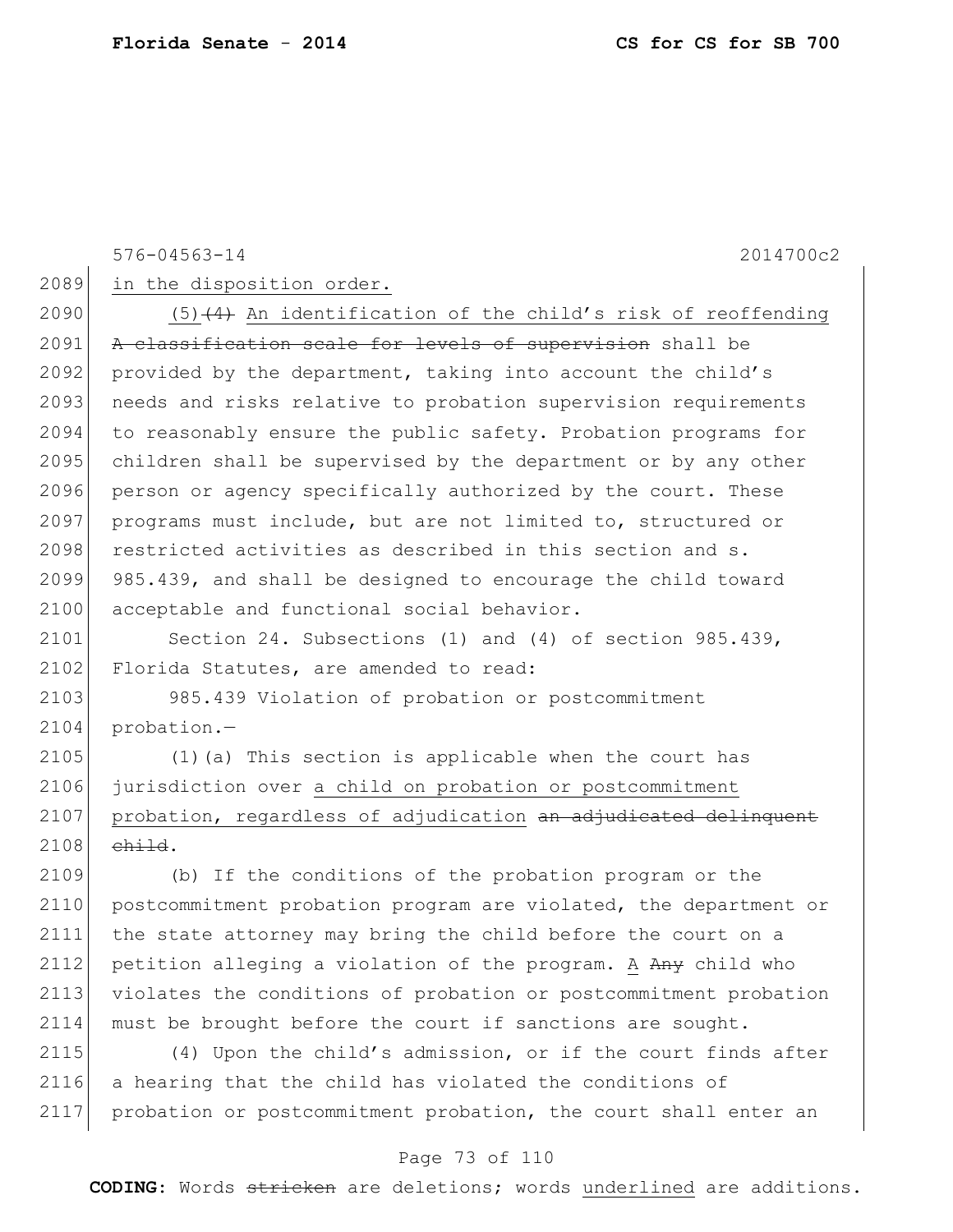|      | $576 - 04563 - 14$<br>2014700c2                                                 |
|------|---------------------------------------------------------------------------------|
| 2118 | order revoking, modifying, or continuing probation or                           |
| 2119 | postcommitment probation. In each such case, the court shall                    |
| 2120 | enter a new disposition order and, in addition to the sanctions                 |
| 2121 | set forth in this section, may impose any sanction the court                    |
| 2122 | could have imposed at the original disposition hearing. If the                  |
| 2123 | child is found to have violated the conditions of probation or                  |
| 2124 | postcommitment probation, the court may:                                        |
| 2125 | (a) Place the child in a consequence unit in that judicial                      |
| 2126 | circuit, if available, for up to 5 days for a first violation                   |
| 2127 | and up to 15 days for a second or subsequent violation.                         |
| 2128 | (b) Place the child in nonsecure on home detention with                         |
| 2129 | electronic monitoring. However, this sanction may be used only                  |
| 2130 | if a residential consequence unit is not available.                             |
| 2131 | (c) If the violation of probation is technical in nature                        |
| 2132 | and not a new violation of law, place the child in an                           |
| 2133 | alternative consequence program designed to provide swift and                   |
| 2134 | appropriate consequences to any further violations of probation.                |
| 2135 | 1. Alternative consequence programs shall be established,                       |
| 2136 | within existing resources, at the local level in coordination                   |
| 2137 | with law enforcement agencies, the chief judge of the circuit,                  |
| 2138 | the state attorney, and the public defender.                                    |
| 2139 | 2. Alternative consequence programs may be operated by an                       |
| 2140 | entity such as a law enforcement agency, the department, a                      |
| 2141 | juvenile assessment center, a county or municipality, or another                |
| 2142 | entity selected by the department.                                              |
| 2143 | 3. Upon placing a child in an alternative consequence                           |
| 2144 | program, the court must approve specific consequences for                       |
| 2145 | specific violations of the conditions of probation.                             |
| 2146 | (d) $\left(\text{e}\right)$ Modify or continue the child's probation program or |

# Page 74 of 110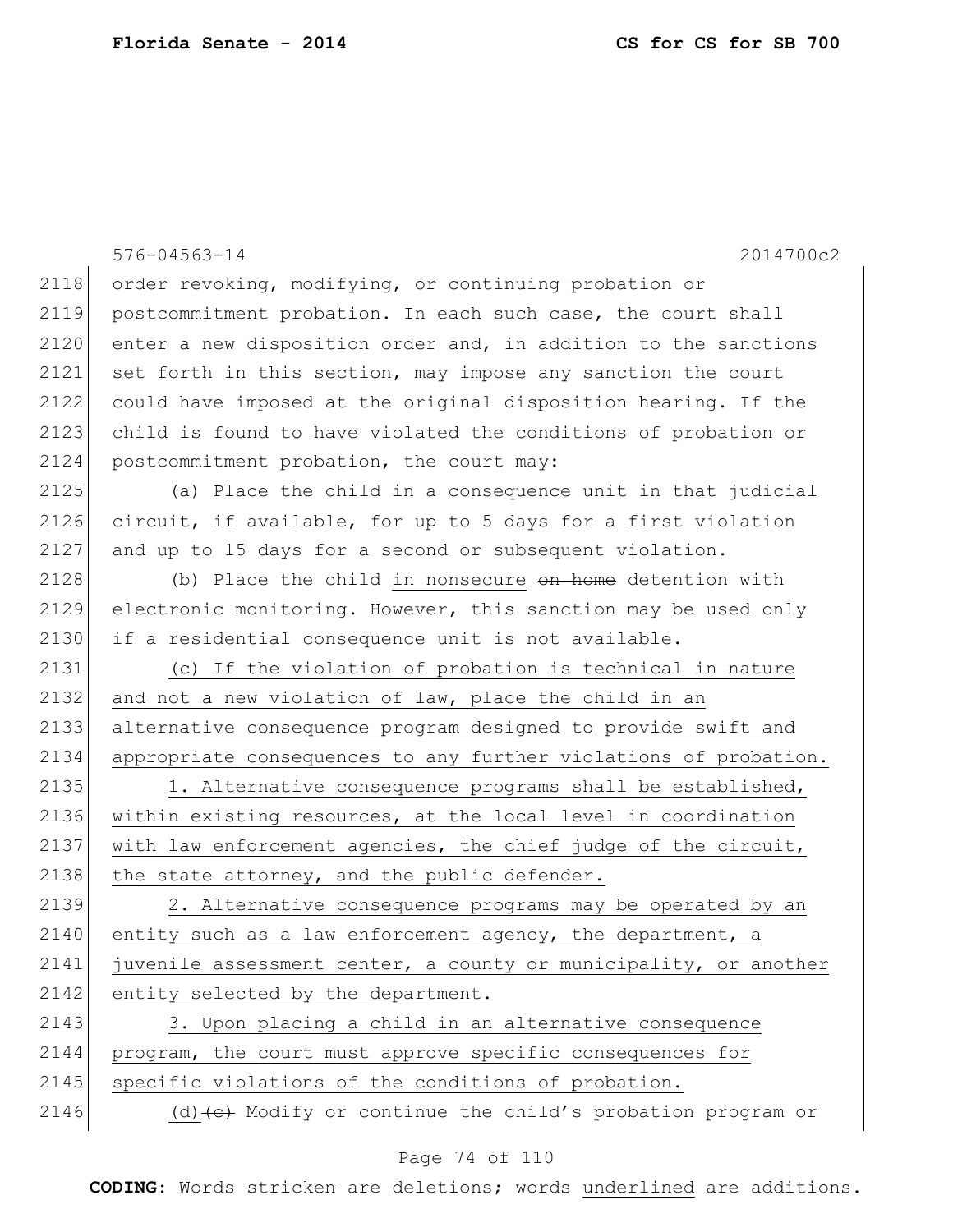576-04563-14 2014700c2 2147 | postcommitment probation program. 2148 (e) (d) Revoke probation or postcommitment probation and 2149 commit the child to the department. 2150 Section 25. Subsection (2) of section 985.441, Florida 2151 Statutes, is amended to read: 2152 985.441 Commitment.— 2153 (2) Notwithstanding subsection (1), the court having 2154 jurisdiction over an adjudicated delinquent child whose 2155 underlying offense is was a misdemeanor, or a child who is 2156 currently on probation for a misdemeanor, may not commit the 2157 child for any misdemeanor offense or any probation violation 2158 that is technical in nature and not a new violation of law at a 2159 restrictiveness level other than minimum-risk nonresidential  $2160$  unless the probation violation is a new violation of law 2161 constituting a felony. However, the court may commit such child 2162 to a nonsecure low-risk or moderate-risk residential placement 2163 if: 2164 (a) The child has previously been adjudicated or had 2165 adjudication withheld for a felony offense; 2166 (b) The child has previously been adjudicated or had 2167 adjudication withheld for three or more misdemeanor offenses 2168 within the previous 18 months; 2169 (c) The child is before the court for disposition for a 2170 violation of s. 800.03, s. 806.031, or s. 828.12; or 2171 (d) The court finds by a preponderance of the evidence that 2172 the protection of the public requires such placement or that the 2173 particular needs of the child would be best served by such 2174 placement. Such finding must be in writing. 2175 Section 26. Paragraph (a) of subsection (1) and subsection

#### Page 75 of 110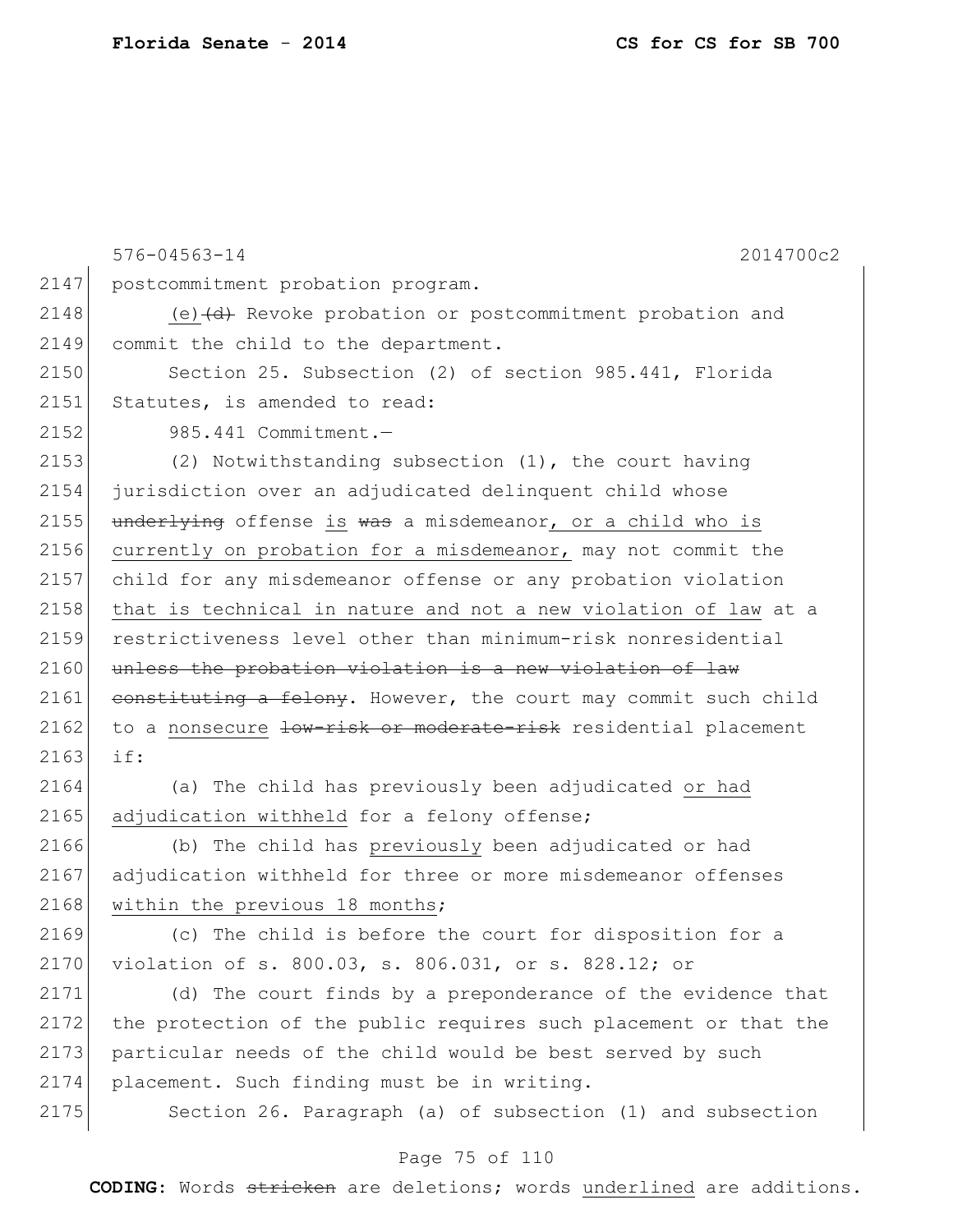576-04563-14 2014700c2 2176 (5) of section 985.46, Florida Statutes, are amended to read: 2177 985.46 Conditional release.-2178 (1) The Legislature finds that: 2179 (a) Conditional release is the care, treatment, help, and 2180 supervision, and provision of transition-to-adulthood services 2181 to provided juveniles released from residential commitment 2182 programs to promote rehabilitation and prevent recidivism. 2183 (5) Participation in the educational program by students of 2184 compulsory school attendance age pursuant to s. 1003.21(1) and 2185 (2)(a) is mandatory for juvenile justice youth on conditional 2186 release or postcommitment probation status. A student of 2187 noncompulsory school-attendance age who has not received a high 2188 school diploma or its equivalent must participate in an  $the$ 2189 educational program or career and technical education course. A 2190 youth who has received a high school diploma or its equivalent 2191 and is not employed must participate in workforce development or 2192 other career or technical education or attend a community 2193 college or a university while in the program, subject to 2194 available funding. 2195 Section 27. Subsections (1) through (5) of section 985.461, 2196 Florida Statutes, are amended to read: 2197 985.461 Transition to adulthood.-2198  $(1)$  The Legislature finds that  $\theta$ <del>dder</del> youth are faced with 2199 the need to learn how to support themselves within legal means  $2200$  and overcome the stigma of being delinquent. In most cases, 2201 parents expedite this transition. It is the intent of the 2202 Legislature that the department provide older youth in its

2203 custody or under its supervision with opportunities for 2204 participating in transition-to-adulthood services while in the

### Page 76 of 110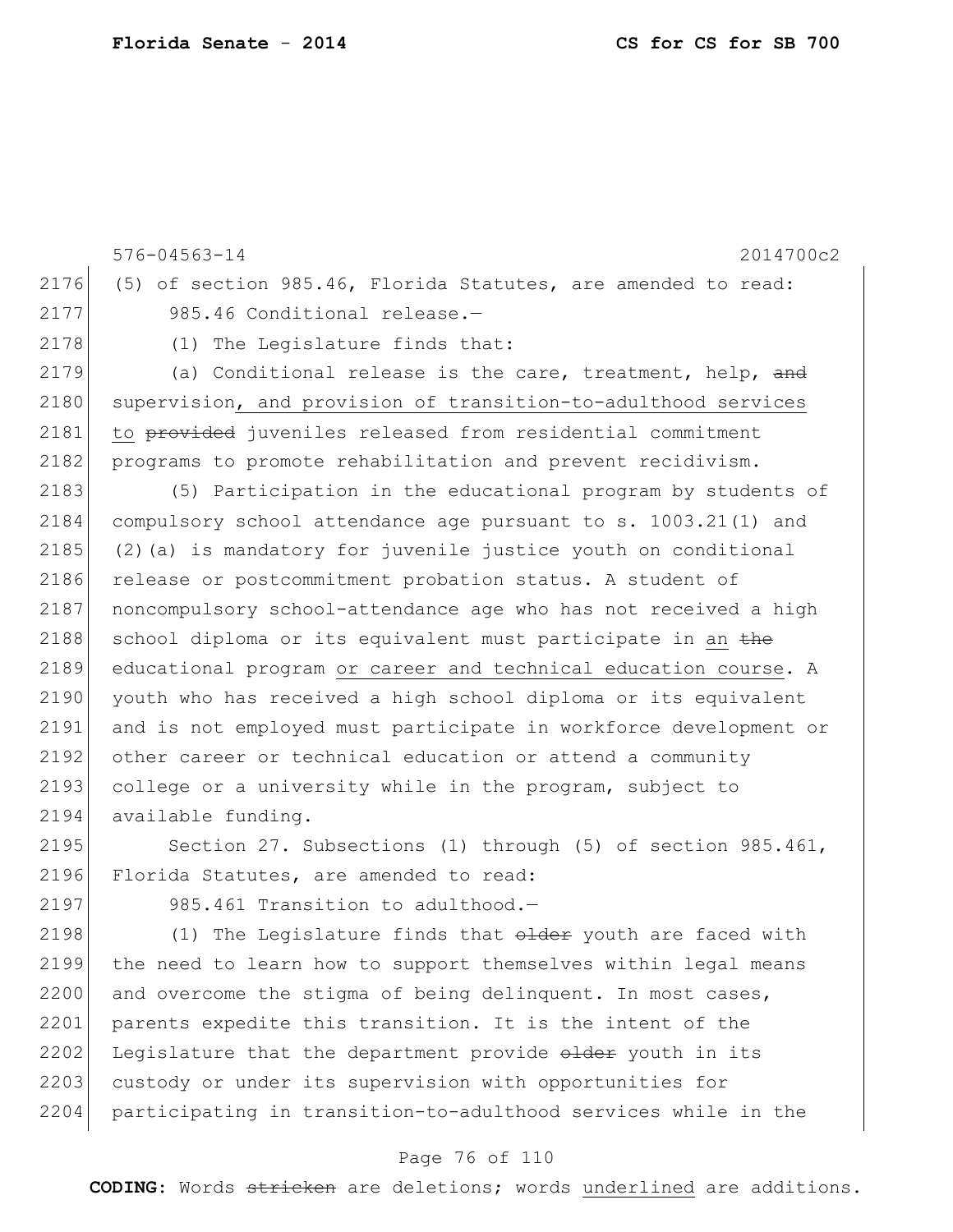576-04563-14 2014700c2 2205 department's commitment programs or in probation or conditional 2206 release programs in the community. These services should be 2207 reasonable and appropriate for the youths' respective ages or 2208 special needs and provide activities that build life skills and 2209 increase the ability to live independently and become self-2210 sufficient. 2211 (2) Youth served by the department who are in the custody 2212 of the Department of Children and Families Family Services and 2213 who entered juvenile justice placement from a foster care 2214 placement, if otherwise eligible, may receive independent living 2215 transition services pursuant to s. 409.1451. Court-ordered 2216 commitment or probation with the department is not a barrier to 2217 eligibility for the array of services available to a youth who  $2218$  is in the dependency foster care system only. 2219 (3) For a dependent child in the foster care system, 2220 adjudication for delinquency does not, by itself, disqualify 2221 such child for eligibility in the Department of Children and 2222 Families' Family Services' independent living program. 2223 (4) As part of the child's treatment plan, the department 2224 may provide transition-to-adulthood services to children 2225 released from residential commitment. To support participation 2226 in transition-to-adulthood services and subject to 2227 appropriation, the department may:

 (a) Assess the child's skills and abilities to live independently and become self-sufficient. The specific services to be provided shall be determined using an assessment of his or her readiness for adult life.

2232 (b) Use community reentry teams to assist in the 2233 development of <del>Develop</del> a list of age-appropriate activities and

### Page 77 of 110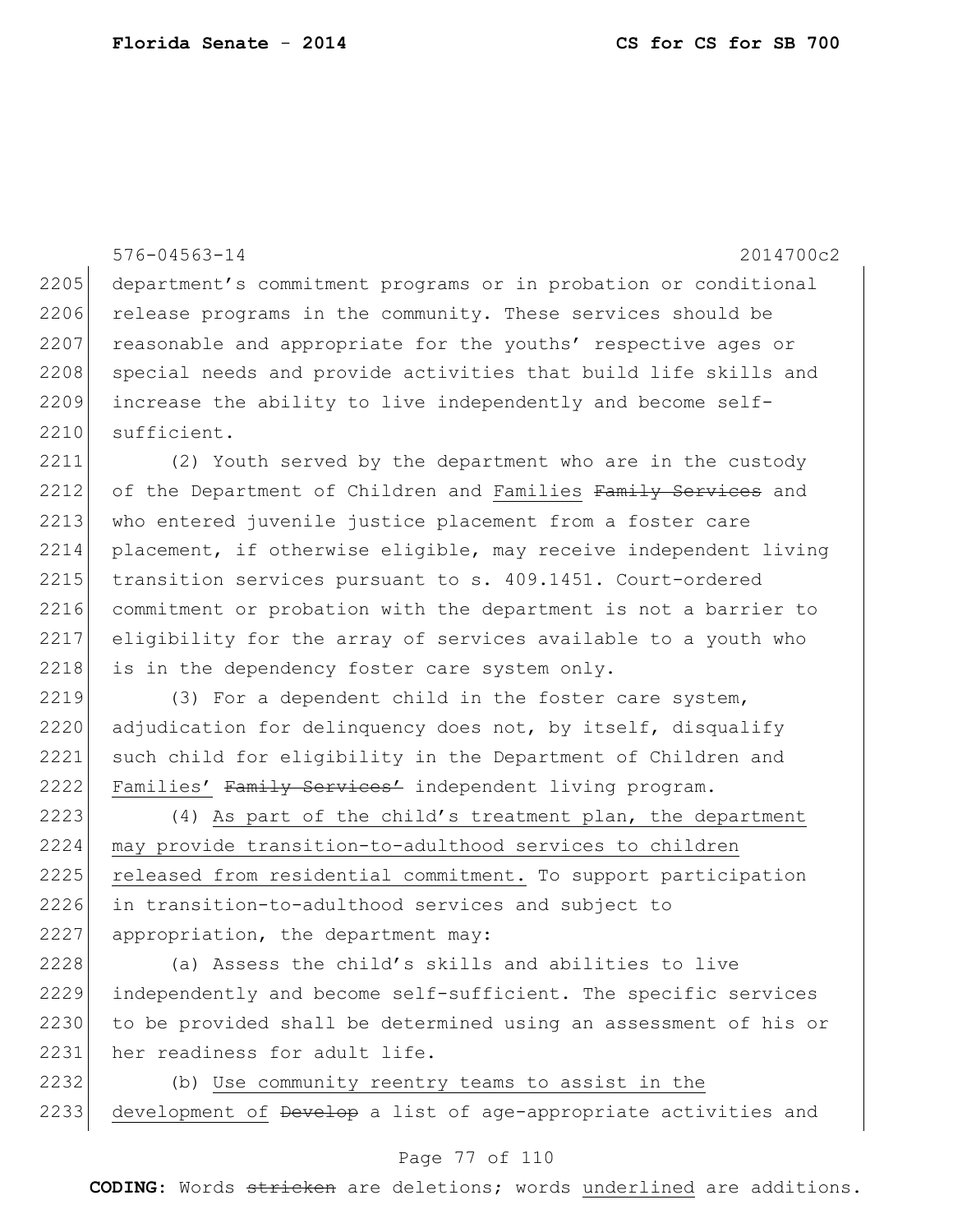576-04563-14 2014700c2 2234 responsibilities to be incorporated in the child's written case 2235 plan for any youth  $17$  years of age or older who is under the 2236 custody or supervision of the department. Community reentry 2237 | teams may include representatives from school districts, law 2238 enforcement, workforce development services, community-based 2239 service providers, and the youth's family. Such community 2240 reentry teams must be created within existing resources provided 2241 to the department. Activities may include, but are not limited  $2242$  to, life skills training, including training to develop banking 2243 and budgeting skills, interviewing and career planning skills, 2244 parenting skills, personal health management, and time 2245 management or organizational skills; educational support; 2246 employment training; and counseling.

2247 (c) Provide information related to social security 2248 insurance benefits and public assistance.

2249 (d) Request parental or guardian permission for the youth 2250 to participate in transition-to-adulthood services. Upon such 2251 consent, age-appropriate activities shall be incorporated into 2252 the youth's written case plan. This plan may include specific 2253 goals and objectives and shall be reviewed and updated at least 2254 quarterly. If the parent or guardian is cooperative, the plan 2255 may not interfere with the parent's or guardian's rights to 2256 nurture and train his or her child in ways that are otherwise in 2257 compliance with the law and court order.

2258 (e) Contract for transition-to-adulthood services that 2259 include residential services and assistance and allow the child 2260 to live independently of the daily care and supervision of an 2261 adult in a setting that is not licensed under s. 409.175. A 2262 child under the care or supervision of the department who has

#### Page 78 of 110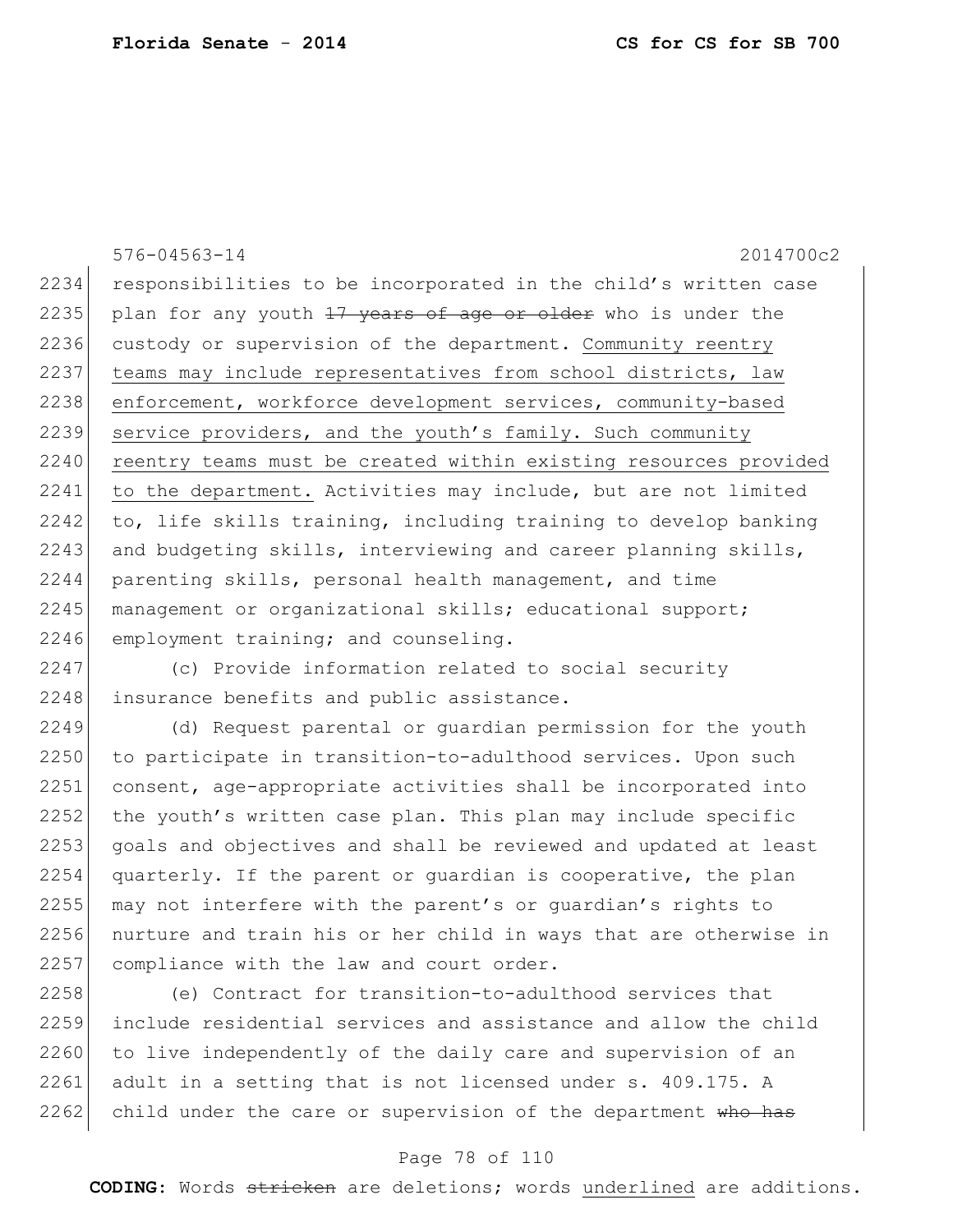|      | $576 - 04563 - 14$<br>2014700c2                                  |
|------|------------------------------------------------------------------|
| 2263 | reached 17 years of age but is not yet 19 years of age is        |
| 2264 | eligible for such services if he or she does not pose a danger   |
| 2265 | to the public and is able to demonstrate minimally sufficient    |
| 2266 | skills and aptitude for living under decreased adult             |
| 2267 | supervision, as determined by the department, using established  |
| 2268 | procedures and assessments.                                      |
| 2269 | (f) Assist the child in building a portfolio of educational      |
| 2270 | and vocational accomplishments, necessary identification,        |
| 2271 | resumes, and cover letters in an effort to enhance the child's   |
| 2272 | employability.                                                   |
| 2273 | (g) Collaborate with school district contacts to facilitate      |
| 2274 | appropriate educational services based on the child's identified |
| 2275 | needs.                                                           |
| 2276 | (5) For a child who is 17 years of age or older, under the       |
| 2277 | department's care or supervision, and without benefit of parents |
| 2278 | or legal guardians capable of assisting the child in the         |
| 2279 | transition to adult life, the department may provide an          |
| 2280 | assessment to determine the child's skills and abilities to live |
| 2281 | independently and become self-sufficient. Based on the           |
| 2282 | assessment and within existing resources, services and training  |
| 2283 | may be provided in order to develop the necessary skills and     |
| 2284 | abilities before the child's 18th birthday.                      |
| 2285 | Section 28. Paragraph (b) of subsection (3) of section           |
| 2286 | 985.481, Florida Statutes, is amended to read:                   |
| 2287 | 985.481 Sexual offenders adjudicated delinquent;                 |
| 2288 | notification upon release.-                                      |
| 2289 | (3)                                                              |
| 2290 | (b) No later than November 1, 2007, The department must          |
| 2291 | make the information described in subparagraph (a) 1. available  |

# Page 79 of 110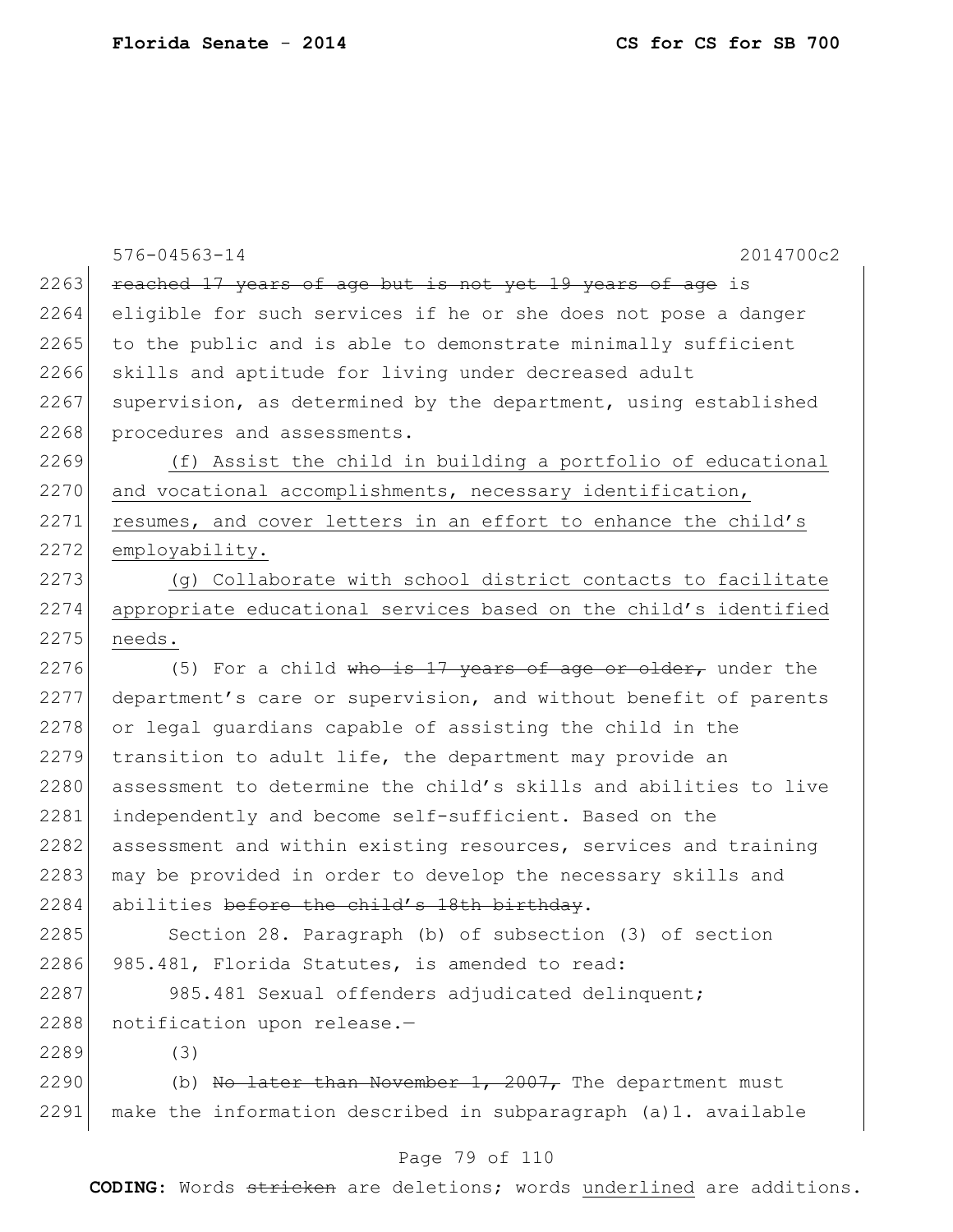576-04563-14 2014700c2 2292 electronically to the Department of Law Enforcement in its 2293 database and in a format that is compatible with the 2294 requirements of the Florida Crime Information Center. 2295 Section 29. Subsection (5) of section 985.4815, Florida 2296 Statutes, is amended to read: 2297 985.4815 Notification to Department of Law Enforcement of 2298 information on juvenile sexual offenders.-2299 (5) In addition to notification and transmittal 2300 requirements imposed by any other provision of law, the 2301 department shall compile information on any sexual offender and 2302 provide the information to the Department of Law Enforcement. Ho 2303 **later than November 1, 2007,** The department must make the 2304 information available electronically to the Department of Law 2305 Enforcement in its database in a format that is compatible with 2306 the requirements of the Florida Crime Information Center. 2307 Section 30. Subsection (1) of section 985.514, Florida 2308 Statutes, is amended to read: 2309 985.514 Responsibility for cost of care; fees.-2310 (1) When any child is placed into secure or nonsecure home 2311 detention care or into other placement for the purpose of being 2312 supervised by the department pursuant to a court order following 2313 a detention hearing, the court shall order the child's parents 2314 to pay fees to the department as provided in s. 985.039. 2315 Section 31. Paragraph (a) of subsection (3) and paragraph 2316 (a) of subsection (9) of section 985.601, Florida Statutes, are 2317 amended to read: 2318 985.601 Administering the juvenile justice continuum. 2319 (3)(a) The department shall develop or contract for 2320 diversified and innovative programs to provide rehabilitative

### Page 80 of 110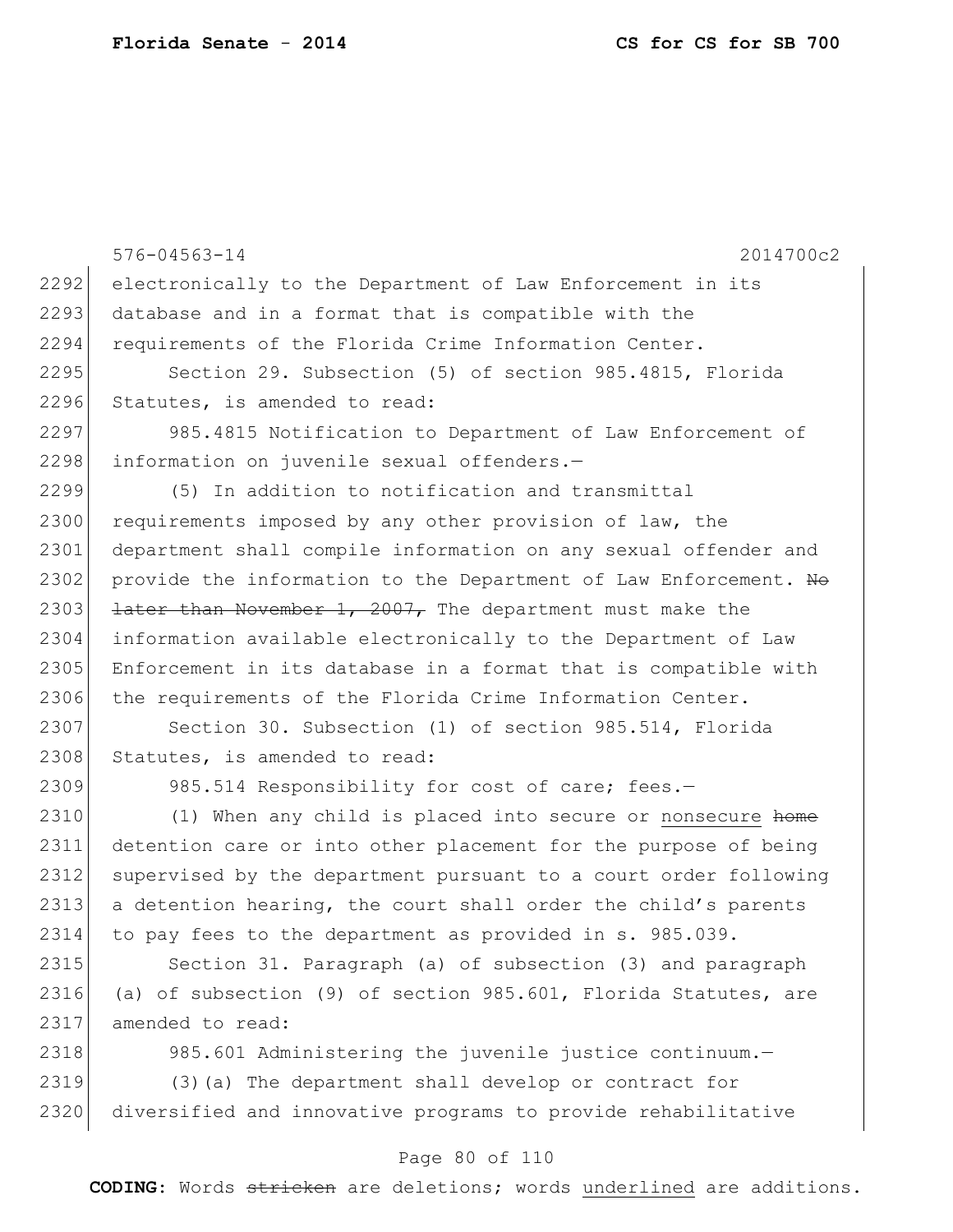576-04563-14 2014700c2 2321 treatment, including early intervention and prevention, 2322 diversion, comprehensive intake, case management, diagnostic and 2323 classification assessments, trauma-informed care, individual and 2324 family counseling, family engagement resources and programs, 2325 gender-specific programming, shelter care, diversified detention 2326 care emphasizing alternatives to secure detention, diversified 2327 probation, halfway houses, foster homes, community-based 2328 substance abuse treatment services, community-based mental 2329 health treatment services, community-based residential and 2330 | nonresidential programs, mother-infant programs, and 2331 environmental programs. The department may pay expenses in 2332 support of innovative programs and activities that address 2333 identified needs and the well-being of children in the 2334 department's care or under its supervision, subject to the 2335 requirements of chapters 215, 216, and 287. Each program shall 2336 place particular emphasis on reintegration and conditional 2337 release for all children in the program. 2338  $(9)$  (a) The department shall operate a statewide, regionally

2339 administered system of detention services for children, in 2340 accordance with a comprehensive plan for the regional 2341 administration of all detention services in the state. The plan 2342 must provide for the maintenance of adequate availability of 2343 detention services for all counties. The plan must cover all the 2344 department's operating circuits, with each operating circuit 2345 having access to a secure facility and nonsecure and home 2346 detention programs, and the plan may be altered or modified by 2347 the Department of Juvenile Justice as necessary.

2348 Section 32. Sections 985.605, 985.606, and 985.61, Florida 2349 Statutes, are repealed.

### Page 81 of 110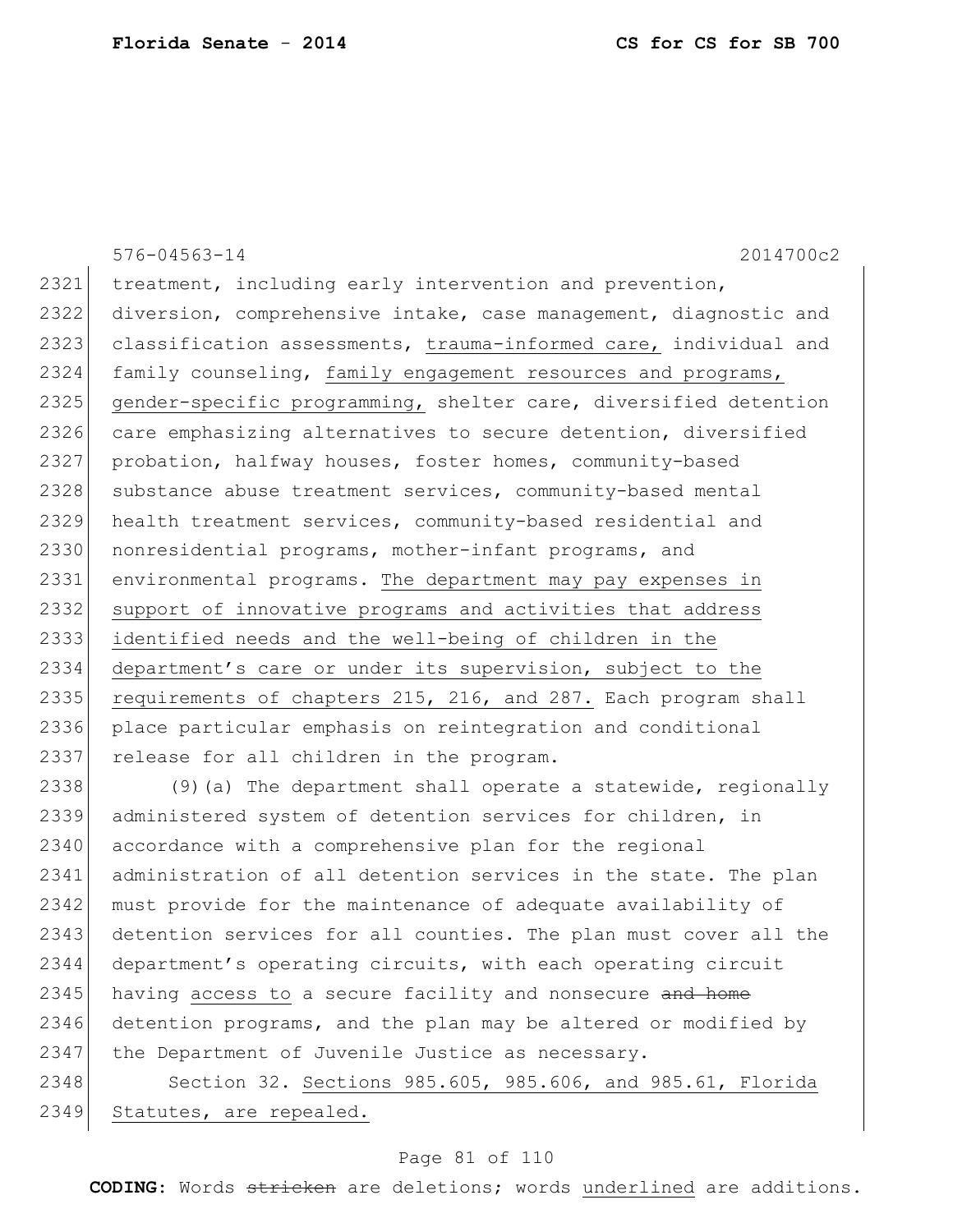|      | $576 - 04563 - 14$<br>2014700c2                                  |  |  |  |  |
|------|------------------------------------------------------------------|--|--|--|--|
| 2350 | Section 33. Section 985.632, Florida Statutes, is amended        |  |  |  |  |
| 2351 | to read:                                                         |  |  |  |  |
| 2352 | 985.632 Quality improvement assurance and cost-                  |  |  |  |  |
| 2353 | effectiveness; Comprehensive Accountability Report.-             |  |  |  |  |
| 2354 | (1) INTENT. - It is the intent of the Legislature that the       |  |  |  |  |
| 2355 | department establish a performance accountability system for     |  |  |  |  |
| 2356 | each provider who contracts with the department for the delivery |  |  |  |  |
| 2357 | of services to children. The contract shall include both output  |  |  |  |  |
| 2358 | measures, such as the number of children served, and outcome     |  |  |  |  |
| 2359 | measures, including program completion and postcompletion        |  |  |  |  |
| 2360 | recidivism. Each contractor shall report performance results to  |  |  |  |  |
| 2361 | the department annually. The department's Bureau of Research and |  |  |  |  |
| 2362 | Planning shall summarize performance results from all contracts  |  |  |  |  |
| 2363 | and report the information to the Legislature annually in the    |  |  |  |  |
| 2364 | Comprehensive Accountability Report. The report shall:           |  |  |  |  |
| 2365 | (a) Ensure that information be provided to decisionmakers        |  |  |  |  |
| 2366 | in a timely manner so that resources are allocated to programs   |  |  |  |  |
| 2367 | that of the department which achieve desired performance levels. |  |  |  |  |
| 2368 | (b) Provide information about the cost of such programs and      |  |  |  |  |
| 2369 | their differential effectiveness so that the quality of such     |  |  |  |  |
| 2370 | programs can be compared and improvements made continually.      |  |  |  |  |
| 2371 | (c) Provide information to aid in developing related policy      |  |  |  |  |
| 2372 | issues and concerns.                                             |  |  |  |  |
| 2373 | (d) Provide information to the public about the                  |  |  |  |  |
| 2374 | effectiveness of such programs in meeting established goals and  |  |  |  |  |
| 2375 | objectives.                                                      |  |  |  |  |
| 2376 | (e) Provide a basis for a system of accountability so that       |  |  |  |  |
| 2377 | each child elient is afforded the best programs to meet his or   |  |  |  |  |
| 2378 | her needs.                                                       |  |  |  |  |

# Page 82 of 110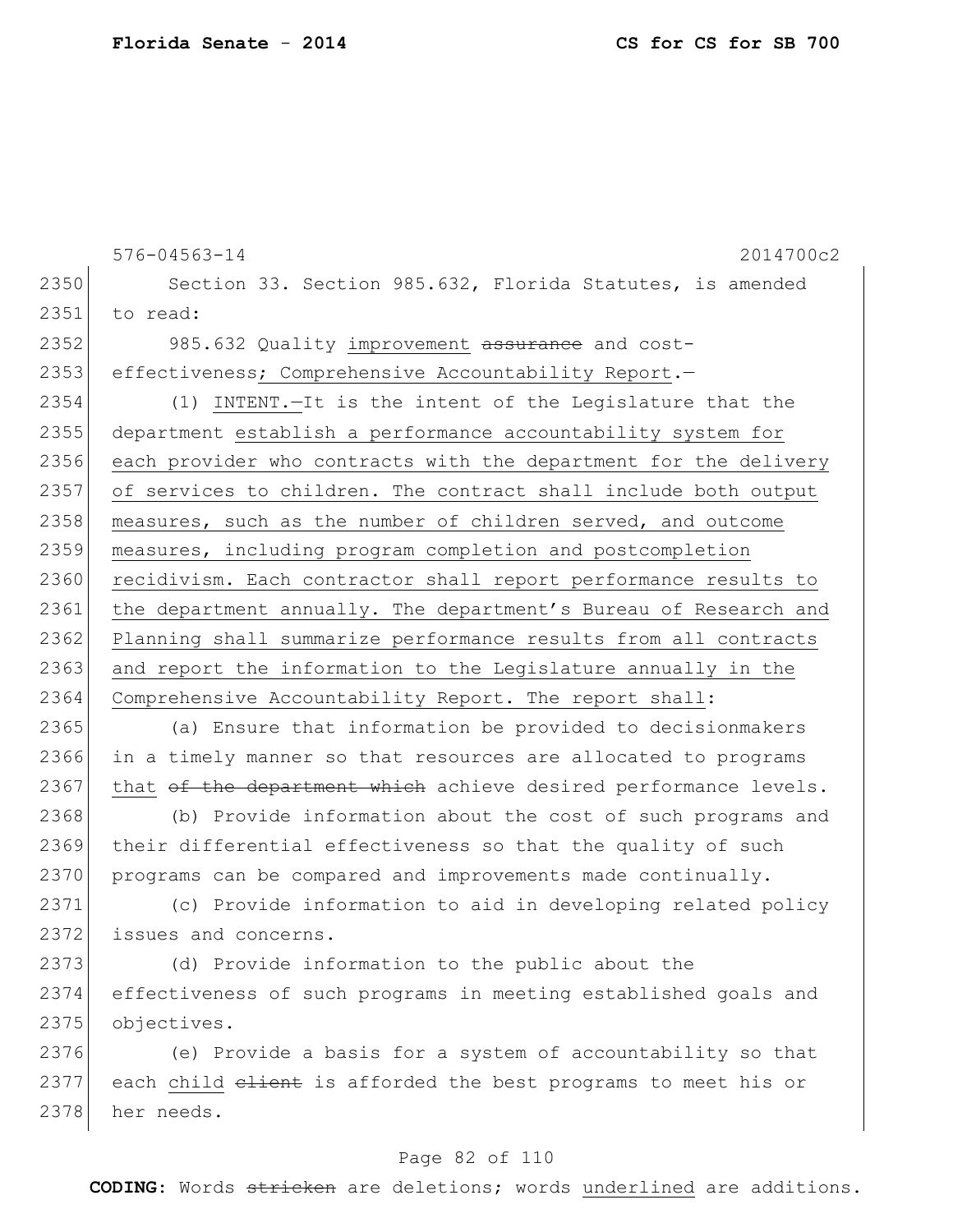576-04563-14 2014700c2 2379 (f) Improve service delivery to children through the use of 2380 technical assistance elients. 2381 (g) Modify or eliminate activities or programs that are not 2382 effective. 2383 (h) Collect and analyze available statistical data for the 2384 purpose of ongoing evaluation of all programs. 2385 (2) DEFINITIONS.—As used in this section, the term: 2386  $(a)$  "Client" means any person who is being provided 2387 treatment or services by the department or by a provider under 2388 contract with the department. 2389 (a) "Program" means any facility or service for youth that 2390 is operated by the department or by a provider under contract 2391 with the department. 2392 (b) "Program component" means an aggregation of generally 2393 related objectives which, because of their special character, 2394 related workload, and interrelated output, can logically be 2395 considered an entity for purposes of organization, management, 2396 accounting, reporting, and budgeting. 2397 (c) "Program effectiveness" means the ability of the 2398 program to achieve desired client outcomes, goals, and 2399 objectives. 2400 (c) "Program group" means a collection of programs with 2401 sufficient similarity of functions, services, and youth to 2402 permit appropriate comparison amongst programs within the group. 2403 (3) COMPREHENSIVE ACCOUNTABILITY REPORT.-The department, in 2404 consultation with contract service providers, shall develop and 2405 use a standard methodology for annually measuring, evaluating, 2406 and reporting program outputs and youth outcomes for each 2407 program and program group. The standard methodology must:

### Page 83 of 110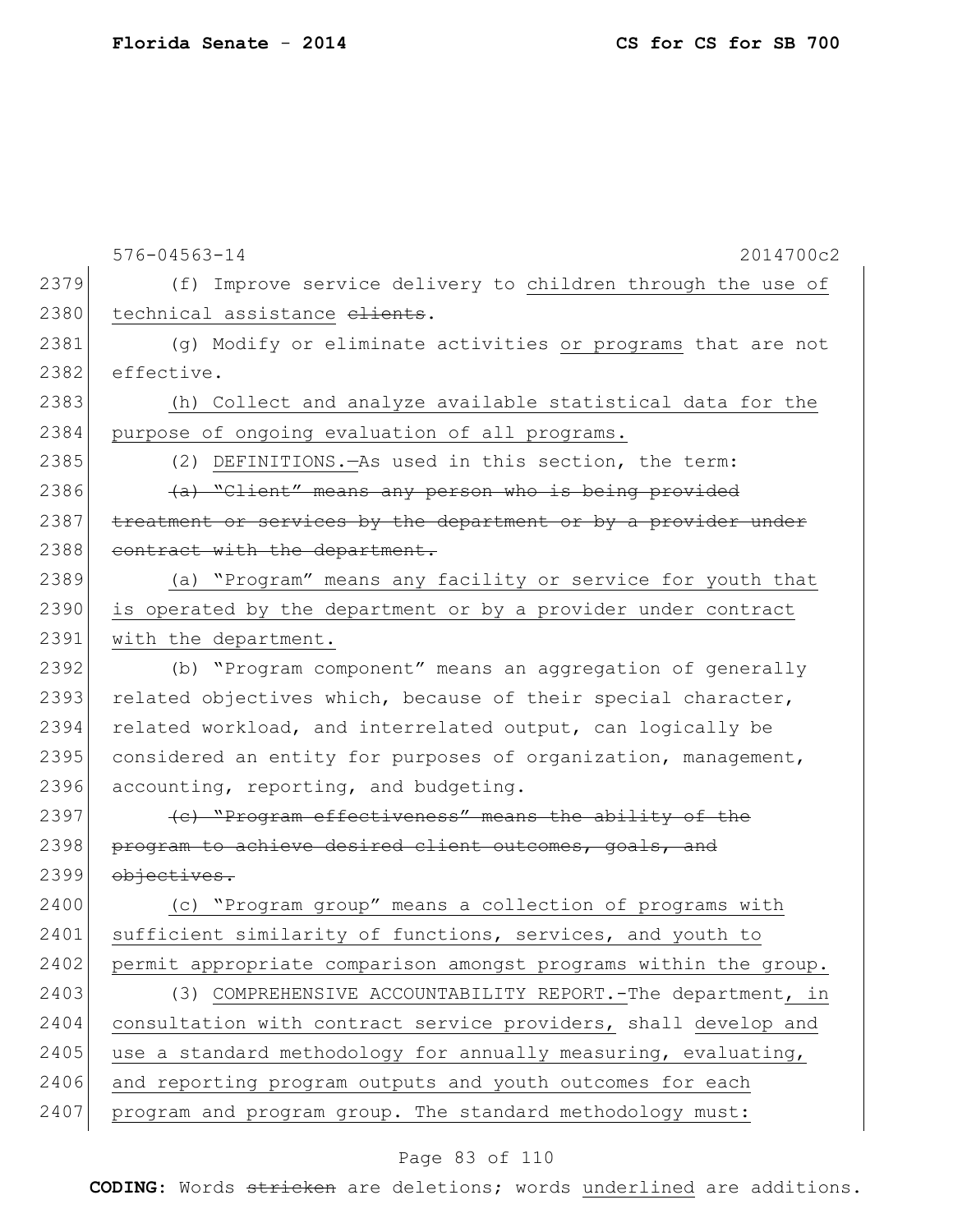|      | $576 - 04563 - 14$<br>2014700c2                                  |
|------|------------------------------------------------------------------|
| 2408 | (a) Include common terminology and operational definitions       |
| 2409 | for measuring the performance of system and program              |
| 2410 | administration, program outputs, and program outcomes.           |
| 2411 | (b) Specify program outputs for each program and for each        |
| 2412 | program group within the juvenile justice continuum.             |
| 2413 | (c) Specify desired child outcomes and methods by which to       |
| 2414 | measure child outcomes for each program and program group        |
| 2415 | annually collect and report cost data for every program operated |
| 2416 | or contracted by the department. The cost data shall conform to  |
| 2417 | a format approved by the department and the Legislature. Uniform |
| 2418 | cost data shall be reported and collected for state-operated and |
| 2419 | contracted programs so that comparisons can be made among        |
| 2420 | programs. The department shall ensure that there is accurate     |
| 2421 | cost accounting for state-operated services including market-    |
| 2422 | equivalent rent and other shared cost. The cost of the           |
| 2423 | educational program provided to a residential facility shall be  |
| 2424 | reported and included in the cost of a program. The department   |
| 2425 | shall submit an annual cost report to the President of the       |
| 2426 | Senate, the Speaker of the House of Representatives, the         |
| 2427 | Minority Leader of each house of the Legislature, the            |
| 2428 | appropriate substantive and fiscal committees of each house of   |
| 2429 | the Legislature, and the Governor, no later than December 1 of   |
| 2430 | each year. Cost-benefit analysis for educational programs will   |
| 2431 | be developed and implemented in collaboration with and in        |
| 2432 | cooperation with the Department of Education, local providers,   |
| 2433 | and local school districts. Cost data for the report shall       |
| 2434 | include data collected by the Department of Education for the    |
| 2435 | purposes of preparing the annual report required by s.           |
| 2436 | $1003.52(19)$ .                                                  |
|      |                                                                  |

# Page 84 of 110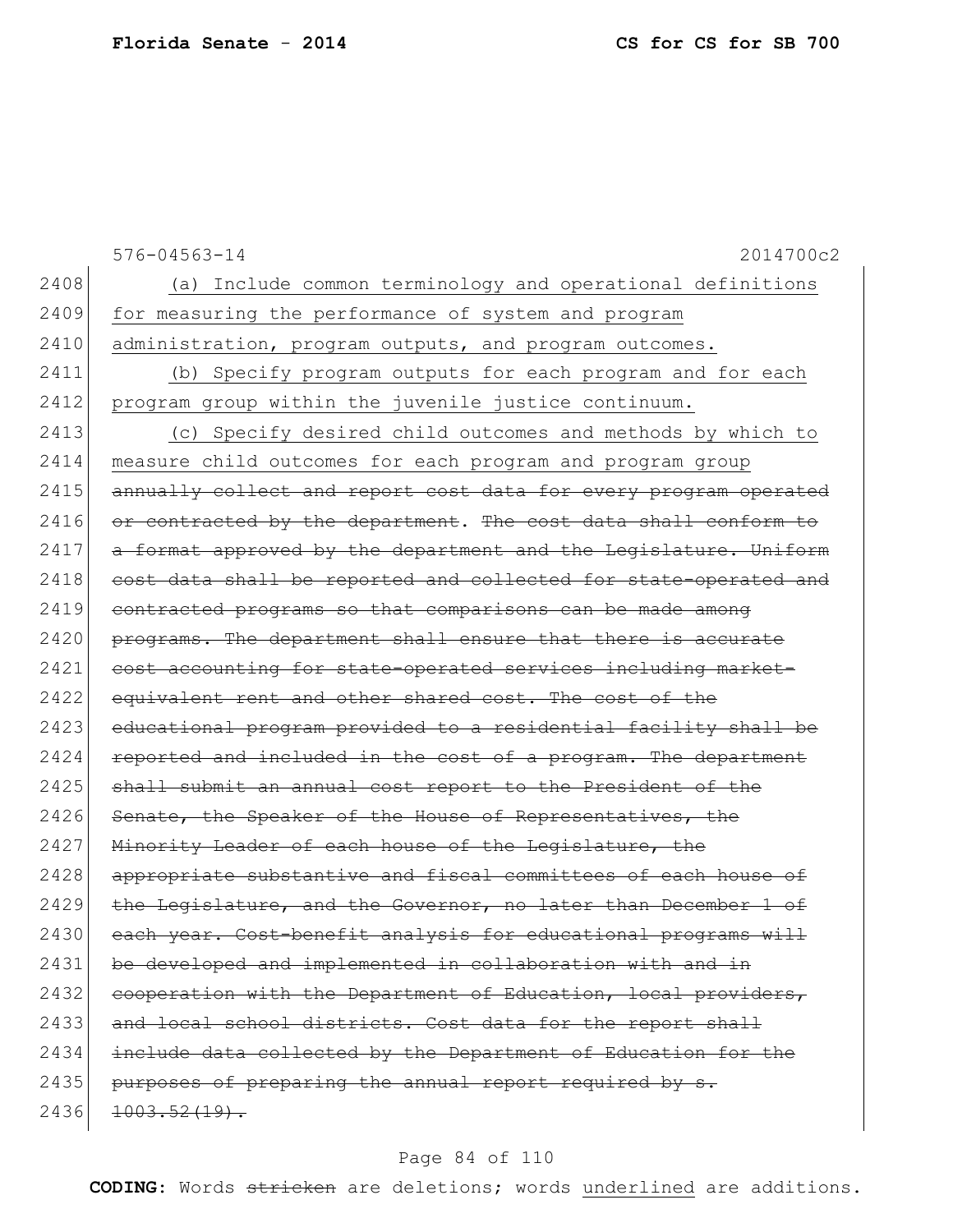576-04563-14 2014700c2 2437 (4)  $\left(4\right)$  COST-EFFECTIVENESS MODEL. The department, in 2438 consultation with the Office of Economic and Demographic 2439 Research and contract service providers, shall develop a cost-2440 effectiveness model and apply the model to each commitment 2441 program. Program recidivism rates shall be a component of the  $2442$  model. 2443 (a) The cost-effectiveness model shall compare program 2444 costs to expected and actual child recidivism rates elient 2445 outcomes and program outputs. It is the intent of the 2446 Legislature that continual development efforts take place to 2447 improve the validity and reliability of the cost-effectiveness 2448 model. 2449 (b) The department shall rank commitment programs based on 2450 the cost-effectiveness model, performance measures, and 2451 adherence to quality improvement standards and shall submit a 2452 report this data in the annual Comprehensive Accountability 2453 Report to the appropriate substantive and fiscal committees of 2454 each house of the Legislature by December 31 of each year. 2455 (c) Based on reports of the department on child elient 2456 outcomes and program outputs and on the department's most recent 2457 cost-effectiveness rankings, the department may terminate a 2458 program operated by the department or a provider if the program 2459 has failed to achieve a minimum standard threshold of program 2460 effectiveness. This paragraph does not preclude the department 2461 from terminating a contract as provided under this section or as 2462 otherwise provided by law or contract, and does not limit the 2463 department's authority to enter into or terminate a contract.

2464 (d) In collaboration with the Office of Economic and 2465 Demographic Research, and contract service providers, the

### Page 85 of 110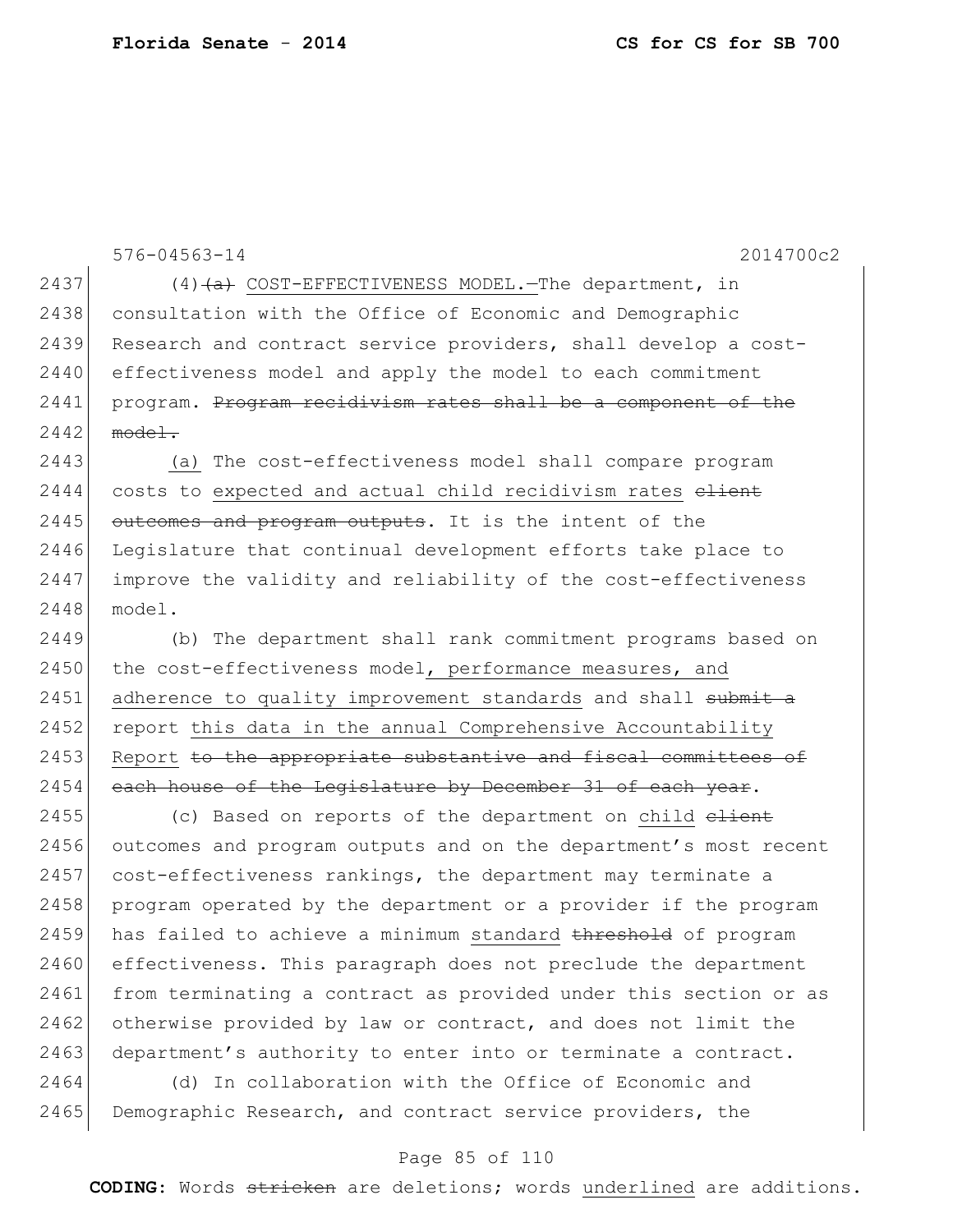|      | 2014700c2<br>$576 - 04563 - 14$                                  |  |  |  |  |  |
|------|------------------------------------------------------------------|--|--|--|--|--|
| 2466 |                                                                  |  |  |  |  |  |
| 2467 | department shall develop a work plan to refine the cost-         |  |  |  |  |  |
|      | effectiveness model so that the model is consistent with the     |  |  |  |  |  |
| 2468 | performance-based program budgeting measures approved by the     |  |  |  |  |  |
| 2469 | Legislature to the extent the department deems appropriate. The  |  |  |  |  |  |
| 2470 | department shall notify the Office of Program Policy Analysis    |  |  |  |  |  |
| 2471 | and Government Accountability of any meetings to refine the      |  |  |  |  |  |
| 2472 | model.                                                           |  |  |  |  |  |
| 2473 | (e) Contingent upon specific appropriation, the department,      |  |  |  |  |  |
| 2474 | in consultation with the Office of Economic and Demographic      |  |  |  |  |  |
| 2475 | Research, and contract service providers, shall:                 |  |  |  |  |  |
| 2476 | 1. Construct a profile of each commitment program that uses      |  |  |  |  |  |
| 2477 | the results of the quality improvement data portion of the       |  |  |  |  |  |
| 2478 | Comprehensive Accountability assurance Report required by this   |  |  |  |  |  |
| 2479 | section, the cost-effectiveness data portion of the              |  |  |  |  |  |
| 2480 | Comprehensive Accountability Report required in this subsection, |  |  |  |  |  |
| 2481 | and other reports available to the department.                   |  |  |  |  |  |
| 2482 | 2. Target, for a more comprehensive evaluation, any              |  |  |  |  |  |
| 2483 | commitment program that has achieved consistently high, low, or  |  |  |  |  |  |
| 2484 | disparate ratings in the reports required under subparagraph 1.  |  |  |  |  |  |
| 2485 | and target, for technical assistance, any commitment program     |  |  |  |  |  |
| 2486 | that has achieved low or disparate ratings in the reports        |  |  |  |  |  |
| 2487 | required under subparagraph 1.                                   |  |  |  |  |  |
| 2488 | 3. Identify the essential factors that contribute to the         |  |  |  |  |  |
| 2489 | high, low, or disparate program ratings.                         |  |  |  |  |  |
| 2490 | 4. Use the results of these evaluations in developing or         |  |  |  |  |  |
| 2491 | refining juvenile justice programs or program models, child      |  |  |  |  |  |
| 2492 | elient outcomes and program outputs, provider contracts, quality |  |  |  |  |  |
| 2493 | improvement assurance standards, and the cost-effectiveness      |  |  |  |  |  |

### model.

# Page 86 of 110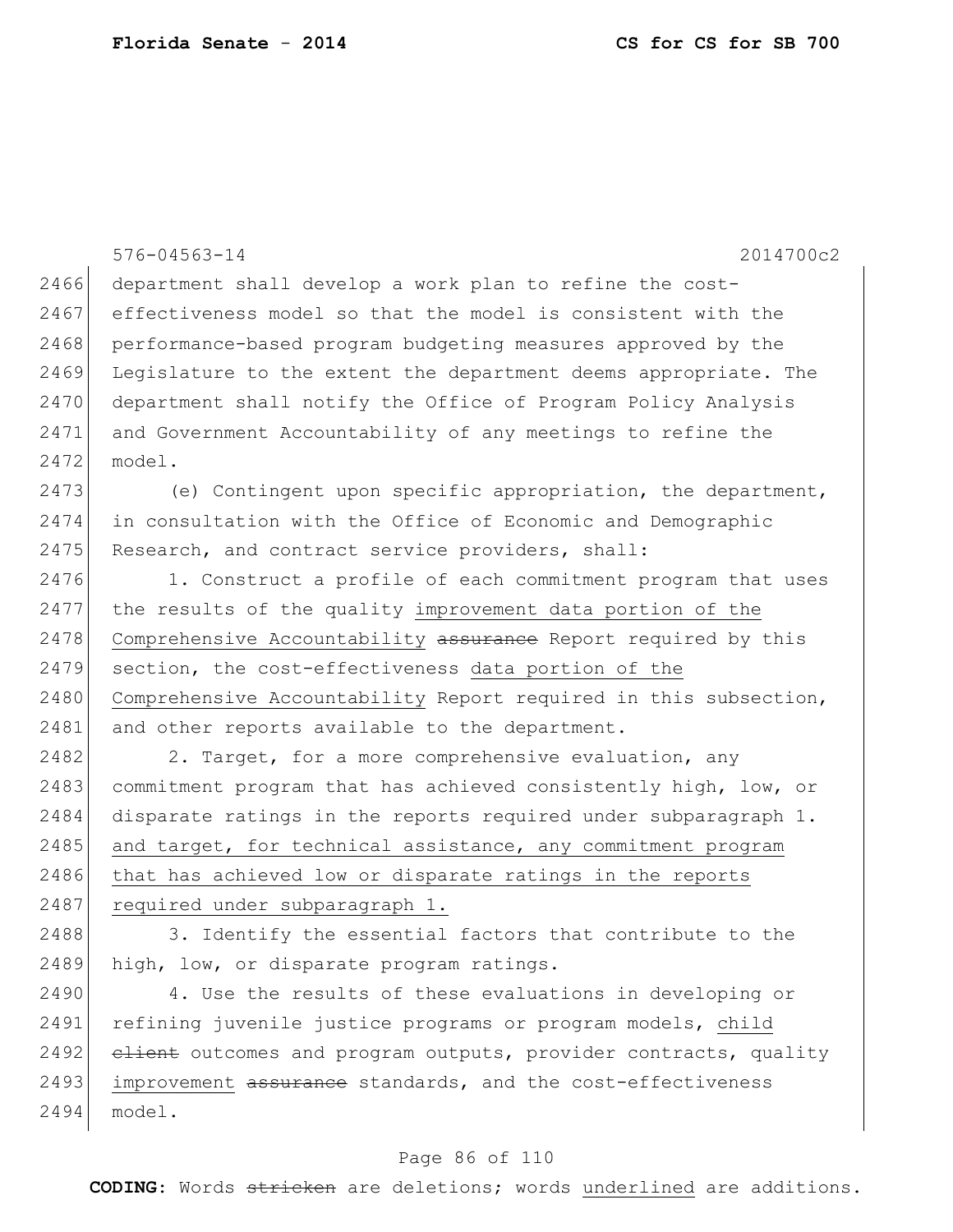```
576-04563-14 2014700c2
2495 (5) QUALITY IMPROVEMENT.—The department shall:
2496 (a) Establish a comprehensive quality improvement assurance
2497 system for each program operated by the department or operated
2498 by a provider under contract with the department. Each contract
2499 entered into by the department must provide for quality
2500 improvement assurance.
2501 (b) Provide operational definitions of and criteria for 
2502 quality improvement assurance for each specific program
2503 component.
2504 (c) Establish quality improvement assurance goals and
2505 objectives for each specific program component.
2506 (d) Establish the information and specific data elements 
2507 required for the quality improvement assurance program.
2508 (e) Develop a quality improvement assurance manual of
2509 specific, standardized terminology and procedures to be followed 
2510 by each program.
2511 (f) Evaluate each program operated by the department or a 
2512 provider under a contract with the department annually and 
2513 establish minimum standards thresholds for each program
2514 component. If a provider fails to meet the established minimum 
2515 standards thresholds, such failure shall cause the department to
2516 cancel the provider's contract unless the provider achieves
2517 compliance with minimum standards thresholds within 6 months or
2518 unless there are documented extenuating circumstances. In
2519 addition, the department may not contract with the same provider 
2520 for the canceled service for a period of 12 months. If a
2521 department-operated program fails to meet the established 
2522 minimum standards thresholds, the department must take necessary
2523 and sufficient steps to ensure and document program changes to
```
#### Page 87 of 110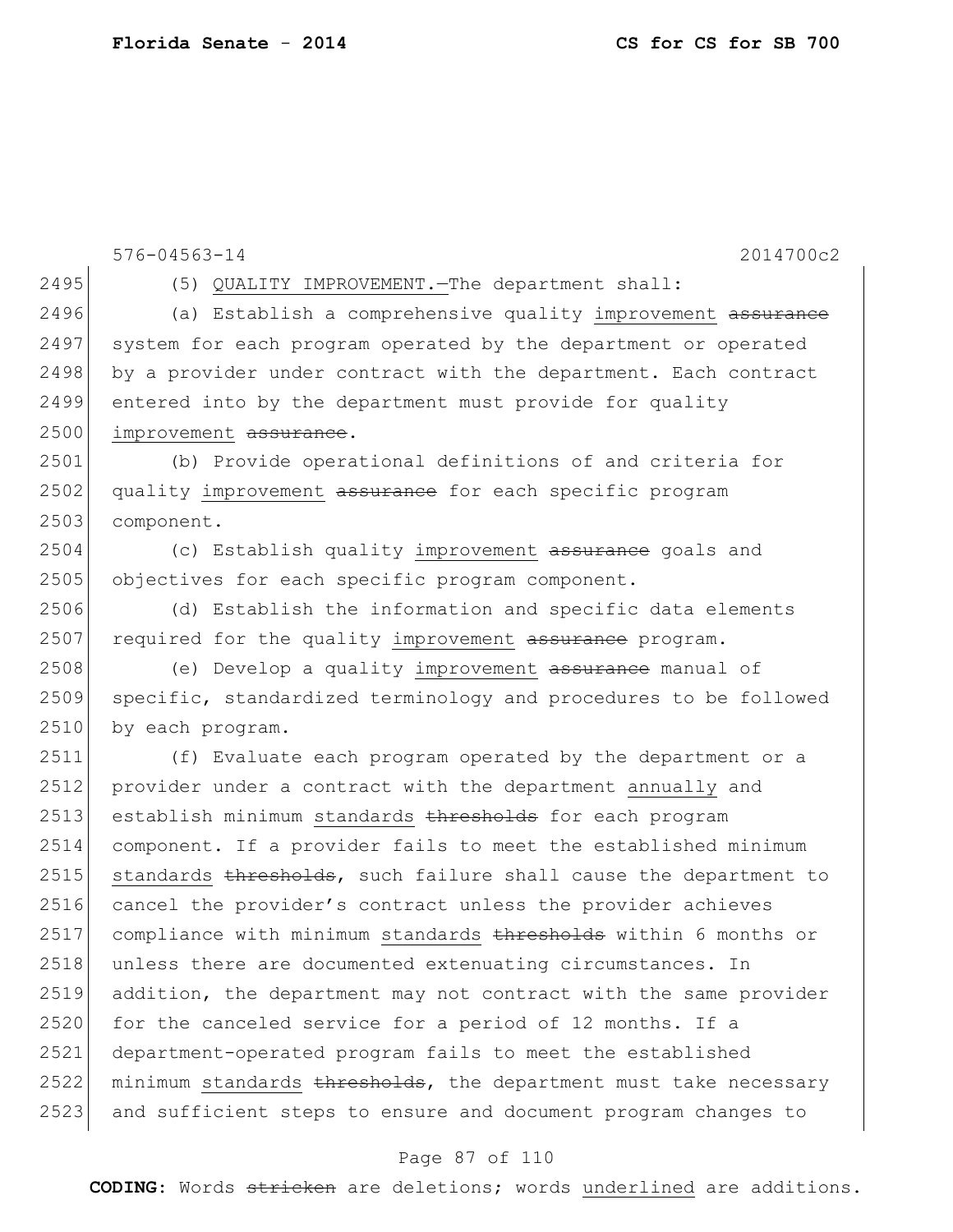|      | $576 - 04563 - 14$<br>2014700c2                                  |
|------|------------------------------------------------------------------|
| 2524 | achieve compliance with the established minimum standards        |
| 2525 | thresholds. If the department-operated program fails to achieve  |
| 2526 | compliance with the established minimum standards thresholds     |
| 2527 | within 6 months and if there are no documented extenuating       |
| 2528 | circumstances, the department must notify the Executive Office   |
| 2529 | of the Governor and the Legislature of the corrective action     |
| 2530 | taken. Appropriate corrective action may include, but is not     |
| 2531 | limited to:                                                      |
| 2532 | 1. Contracting out for the services provided in the              |
| 2533 | program;                                                         |
| 2534 | 2. Initiating appropriate disciplinary action against all        |
| 2535 | employees whose conduct or performance is deemed to have         |
| 2536 | materially contributed to the program's failure to meet          |
| 2537 | established minimum standards thresholds;                        |
| 2538 | 3. Redesigning the program; or                                   |
| 2539 | 4. Realigning the program.                                       |
| 2540 | (6) COMPREHENSIVE ACCOUNTABILITY REPORT SUBMISSION. - The        |
| 2541 | department shall submit the Comprehensive Accountability Report  |
| 2542 | an annual report to the President of the Senate, the Speaker of  |
| 2543 | the House of Representatives, the Minority Leader of each house  |
| 2544 | of the Leqislature, the appropriate substantive and fiscal       |
| 2545 | committees of each house of the Legislature, and the Governor,   |
| 2546 | no later than February 1 of each year. The Comprehensive         |
| 2547 | Accountability Report annual report must contain, at a minimum,  |
| 2548 | for each specific program component: a comprehensive description |
| 2549 | of the population served by the program; a specific description  |
| 2550 | of the services provided by the program; cost; a comparison of   |
| 2551 | expenditures to federal and state funding; immediate and long-   |
| 2552 | range concerns; and recommendations to maintain, expand,         |

# Page 88 of 110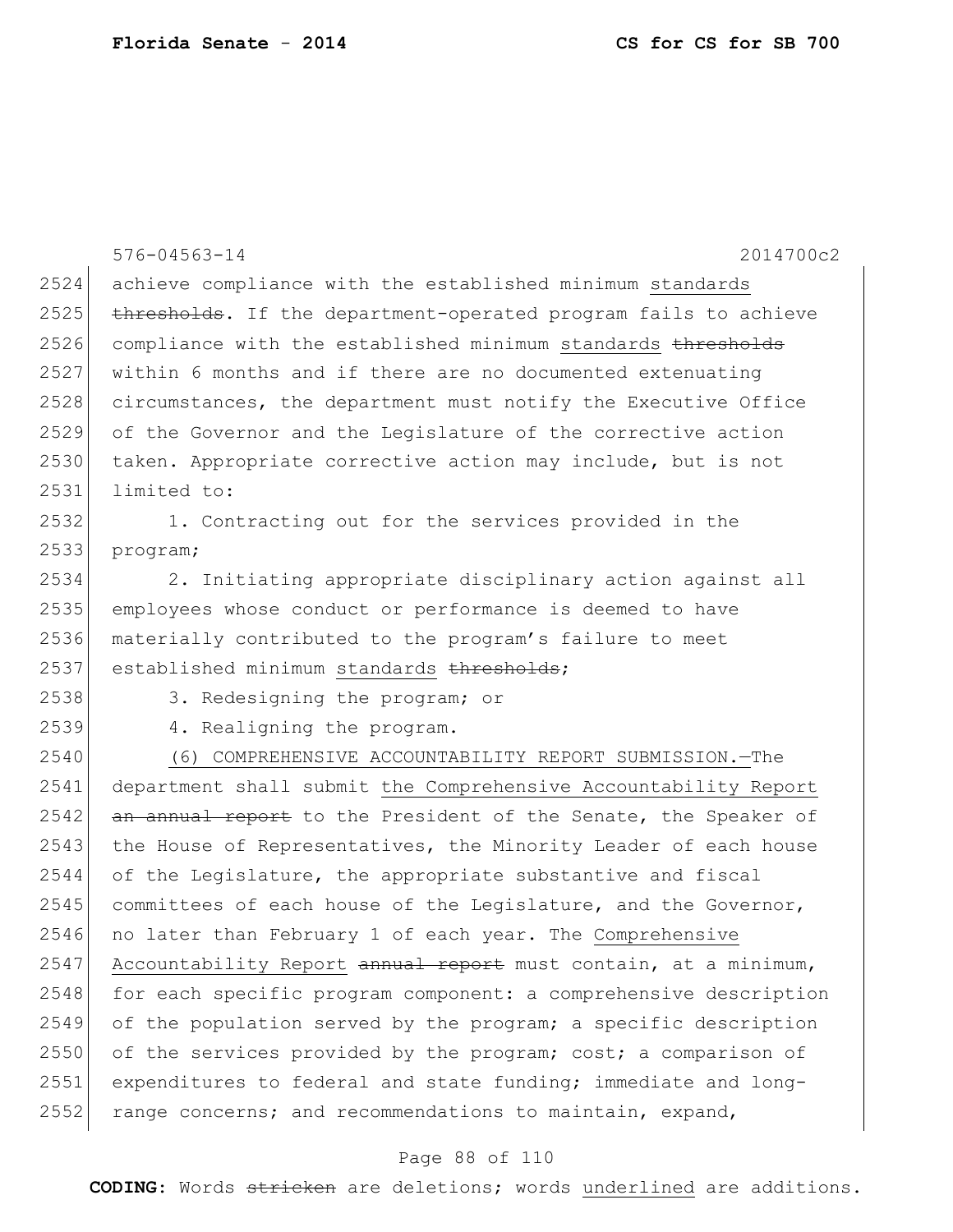576-04563-14 2014700c2 improve, modify, or eliminate each program component so that changes in services lead to enhancement in program quality. The department shall ensure the reliability and validity of the information contained in the report. 2557 (7) $(6)$  ONGOING EVAULATIONS; REPORTS. The department shall 2558 collect and analyze available statistical data for the purpose of ongoing evaluation of all programs. The department shall provide the Legislature with necessary information and reports to enable the Legislature to make informed decisions regarding the effectiveness of, and any needed changes in, services, 2563 programs, policies, and laws. Section 34. Paragraph (a) of subsection (1) and paragraph 2565 (b) of subsection (3) of section 985.644, Florida Statutes, are amended to read: 985.644 Departmental contracting powers; personnel standards and investigation sereening.- (1) The department may contract with the Federal 2570 Government, other state departments and agencies, county and municipal governments and agencies, public and private agencies, and private individuals and corporations in carrying out the purposes of, and the responsibilities established in, this 2574 chapter. (a) Each contract entered into by the department for 2576 services delivered on an appointment or intermittent basis by a provider that does not have regular custodial responsibility for 2578 children and each contract with a school for before or aftercare services must ensure that all owners, operators, and personnel 2580 who have direct contact with children are subject to level 2

### 2581 background screening pursuant to chapter 435.

#### Page 89 of 110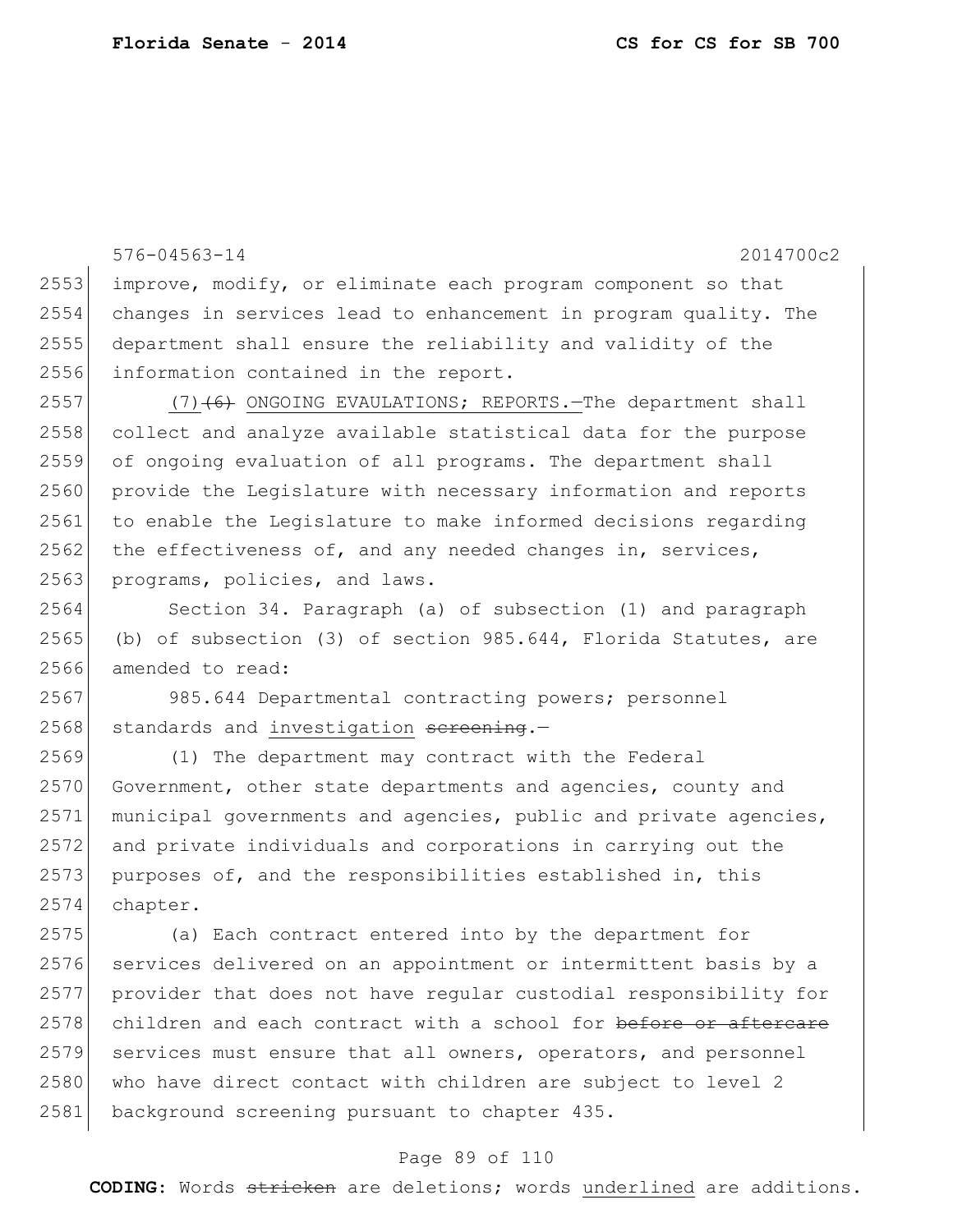|      | 576-04563-14<br>2014700c2                                        |
|------|------------------------------------------------------------------|
| 2582 | (3)                                                              |
| 2583 | (b) Except for Law enforcement, correctional, and                |
| 2584 | correctional probation officers, certified pursuant to s.        |
| 2585 | 943.13, are not required to submit to level 2 screenings as long |
| 2586 | as they are currently employed by a law enforcement agency or    |
| 2587 | correctional facility. to whom s. 943.13(5) applies, The         |
| 2588 | department shall electronically submit to the Department of Law  |
| 2589 | Enforcement:                                                     |
| 2590 | 1. Fingerprint information obtained during the employment        |
| 2591 | screening required by subparagraph (a)1.                         |
| 2592 | 2. Fingerprint information for all persons employed by the       |
| 2593 | department, or by a provider under contract with the department, |
| 2594 | in delinquency facilities, services, or programs if such         |
| 2595 | fingerprint information has not previously been electronically   |
| 2596 | submitted pursuant to this section to the Department of Law      |
| 2597 | Enforcement under this paragraph.                                |
| 2598 | Section 35. Section 985.6441, Florida Statutes, is created       |
| 2599 | to read:                                                         |
| 2600 | 985.6441 Health care services.-                                  |
| 2601 | (1) As used in this section, the term:                           |
| 2602 | "Health care provider" has the same meaning as provided<br>(a)   |
| 2603 | in s. 766.105.                                                   |
| 2604 | "Hospital" means a hospital licensed under chapter 395.<br>(b)   |
| 2605 | When compensating health care providers, the department<br>(2)   |
| 2606 | must comply with the following reimbursement limitations:        |
| 2607 | (a) Payments to a hospital or a health care provider may         |
| 2608 | not exceed 110 percent of the Medicare allowable rate for any    |
| 2609 | health care services provided if there is no contract between    |
| 2610 | the department and the hospital or the health care provider      |

# Page 90 of 110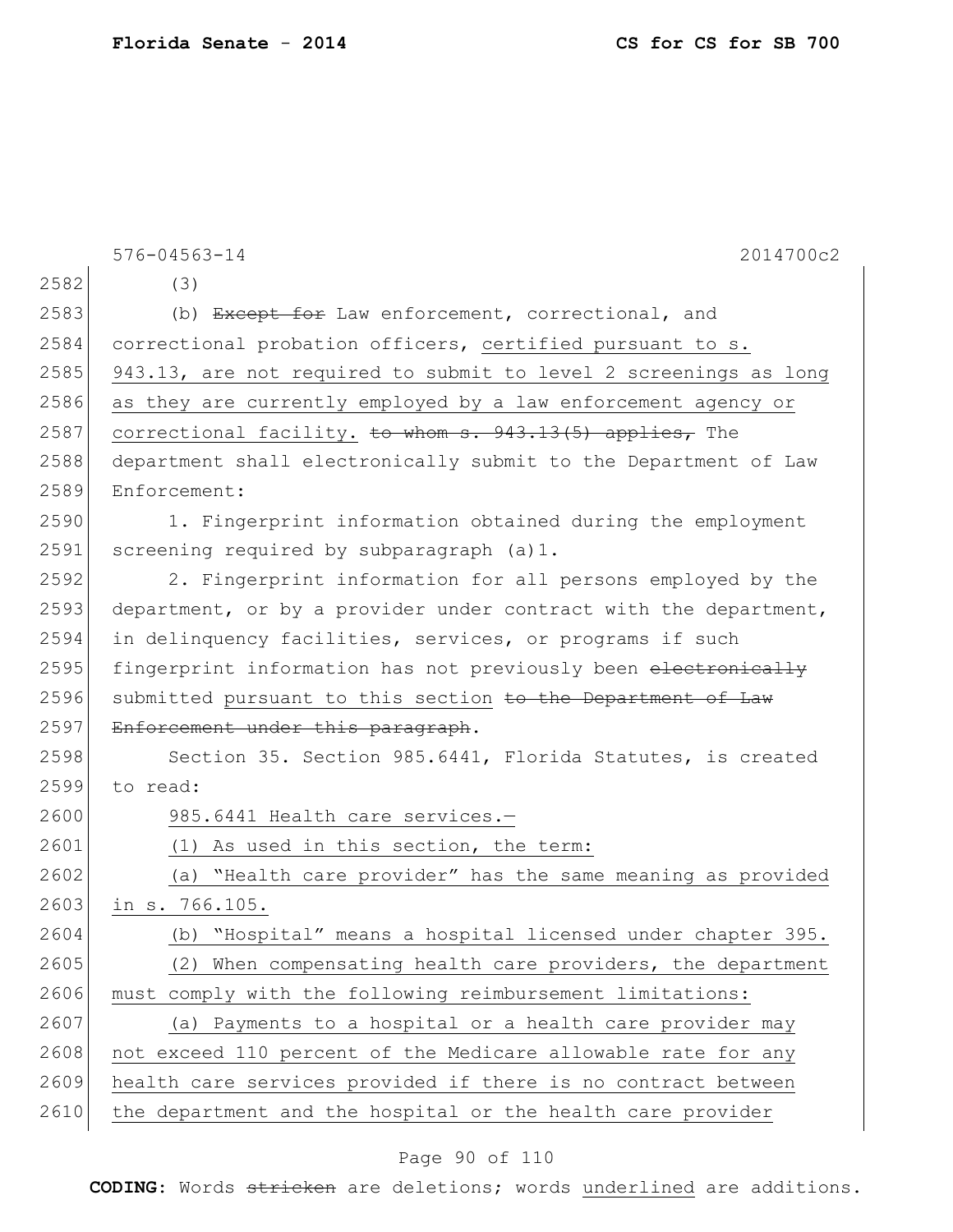|      | 2014700c2<br>$576 - 04563 - 14$                                  |
|------|------------------------------------------------------------------|
| 2611 | providing services at a hospital.                                |
| 2612 | (b) 1. The department may continue to make payments for          |
| 2613 | health care services at the contracted rates for contracts       |
| 2614 | executed before July 1, 2014, through the current term of the    |
| 2615 | contract if a contract has been executed between the department  |
| 2616 | and a hospital or a health care provider providing services at a |
| 2617 | hospital.                                                        |
| 2618 | 2. Payments may not exceed 110 percent of the Medicare           |
| 2619 | allowable rate after the current term of the contract expires or |
| 2620 | after the contract is renewed during the 2013-2014 fiscal year.  |
| 2621 | (c) Payments may not exceed 110 percent of the Medicare          |
| 2622 | allowable rate under a contract executed on or after July 1,     |
| 2623 | 2014, between the department and a hospital or a health care     |
| 2624 | provider providing services at a hospital.                       |
| 2625 | (d) Notwithstanding paragraphs $(a) - (c)$ , the department may  |
| 2626 | pay up to 125 percent of the Medicare allowable rate for health  |
| 2627 | care services at a hospital that reports, or has reported, a     |
| 2628 | negative operating margin for the previous fiscal year to the    |
| 2629 | Agency for Health Care Administration through hospital-audited   |
| 2630 | financial data.                                                  |
| 2631 | Section 36. Subsections $(1)$ , $(2)$ , and $(3)$ of section     |
| 2632 | 985.66, Florida Statutes, are amended to read:                   |
| 2633 | 985.66 Juvenile justice training academies; staff                |
| 2634 | development and training; Juvenile Justice Training Trust Fund.- |
| 2635 | (1) LEGISLATIVE PURPOSE. - In order to enable the state to       |
| 2636 | provide a systematic approach to staff development and training  |
| 2637 | for judges, state attorneys, public defenders, law enforcement   |
| 2638 | officers, school district personnel, and juvenile justice        |
| 2639 | program staff that will meet the needs of such persons in their  |

# Page 91 of 110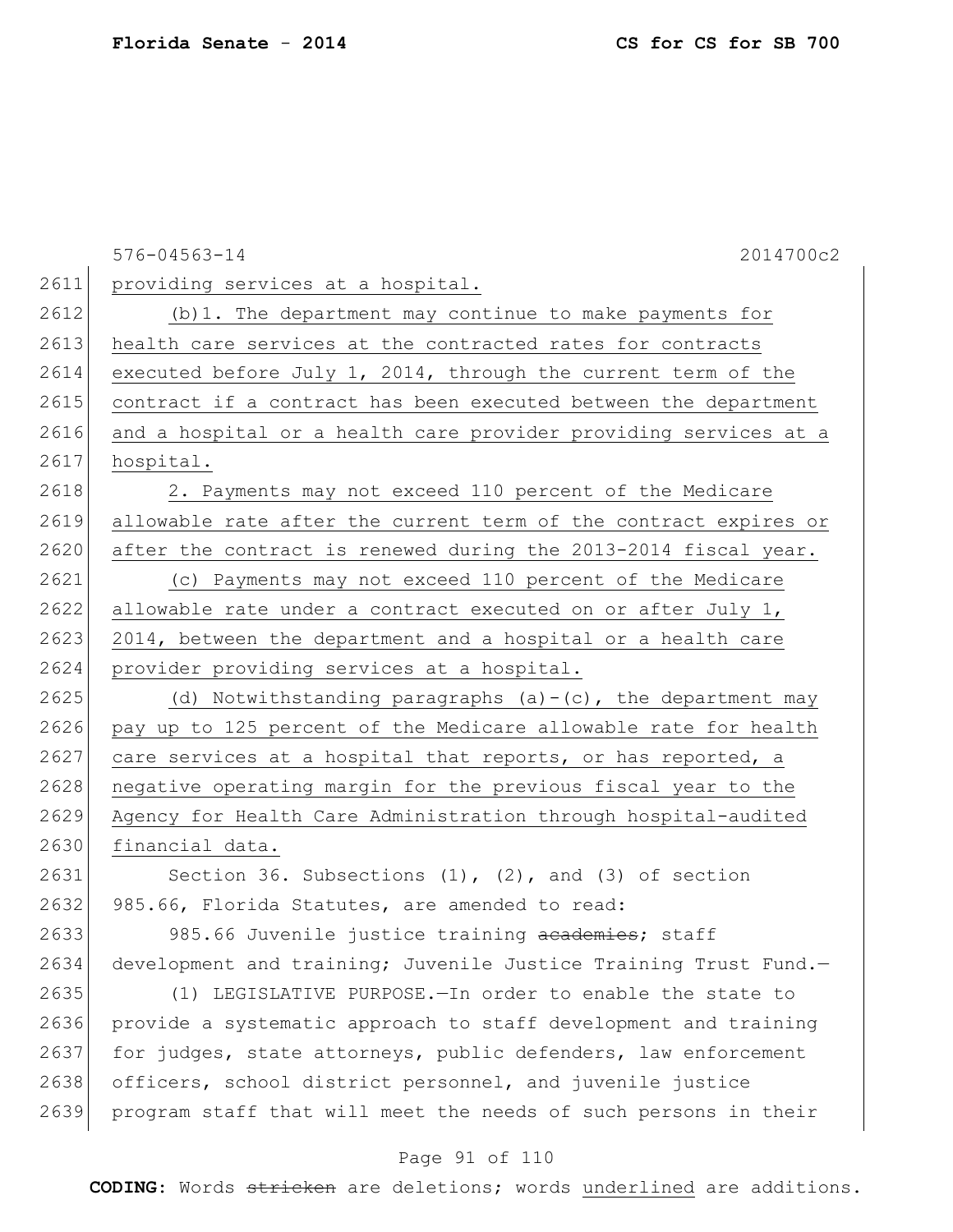576-04563-14 2014700c2 2640 discharge of duties while at the same time meeting the 2641 requirements for the American Correction Association 2642 accreditation by the Commission on Accreditation for 2643 Corrections, it is the purpose of the Legislature to require the 2644 department to establish, maintain, and oversee the operation of 2645 juvenile justice training, programs, and courses academies in 2646 the state. The purpose of the Legislature in establishing staff 2647 development and training programs is to provide employees of the 2648 department, any private or public entity, or contract providers 2649 who provide services or care for children under the 2650 responsibility of the department with the knowledge and skills 2651 needed to appropriately interact with children and provide such 2652 care and services foster better staff morale and reduce 2653 mistreatment and aggressive and abusive behavior in delinquency 2654 programs; to positively impact the recidivism of children in the 2655 juvenile justice system; and to afford greater protection of the 2656 public through an improved level of services delivered by a 2657 professionally trained juvenile justice program staff to 2658 children who are alleged to be or who have been found to be 2659 delinquent.

2660 (2) STAFF DEVELOPMENT AND TRAINING.—The department shall:

2661 (a) Designate the number and location of the training 2662 programs and courses; assess, design, academies; develop, 2663 implement, evaluate, maintain, and update the curriculum to be  $2664$  used in the training of juvenile justice program staff; 2665 establish timeframes for participation in and completion of 2666 training by juvenile justice  $\frac{1}{2}$  starf; develop, implement, 2667 score, analyze, maintain, and update job-related examinations;  $2668$  develop, implement, analyze, and update the types and

### Page 92 of 110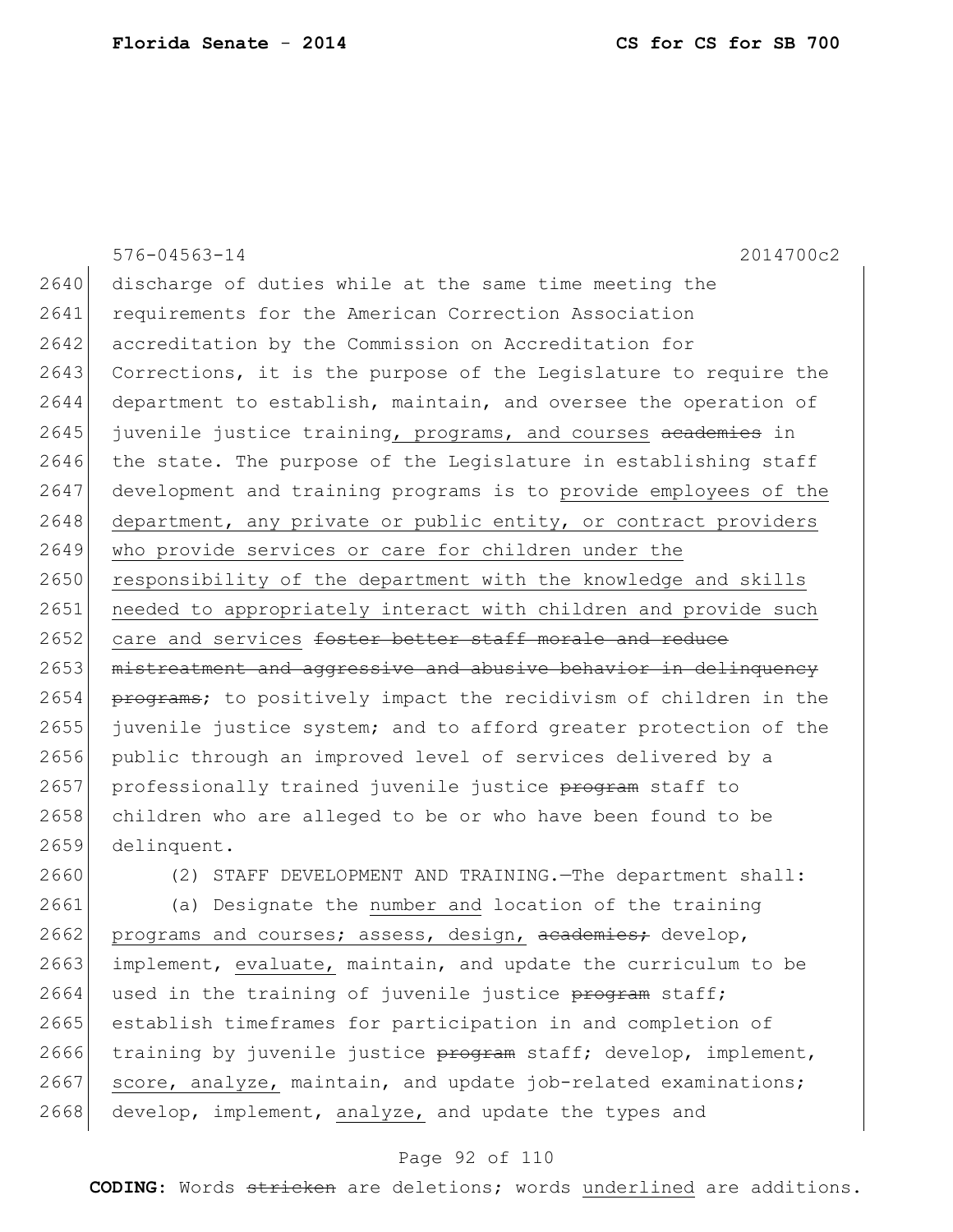576-04563-14 2014700c2 2669 frequencies for  $\theta$  evaluations of the training programs, 2670 courses, and instructors  $a$  cademies; and manage  $a$  pprove, modify,  $2671$  or disapprove the budget and contracts for all the training 2672 deliverables academies, and the contractor to be selected to 2673 organize and operate the training academies and to provide the  $2674$  training curriculum. 2675 (b) Establish uniform minimum job-related preservice and 2676 inservice training courses and examinations for juvenile justice 2677 program staff. 2678 (c) Consult and cooperate with the state or any political 2679 subdivision; any private entity or contractor; and with private 2680 and public universities, colleges, community colleges, and other 2681 educational institutions concerning the development of juvenile 2682 justice training and programs or courses of instruction, 2683 including, but not limited to, education and training in the 2684 areas of juvenile justice. 2685 (d) Enter into contracts and agreements with other 2686 agencies, organizations, associations, corporations, 2687 individuals, or federal agencies as necessary in the execution 2688 of the powers of the department or the performance of its 2689 duties. 2690 (3) JUVENILE JUSTICE TRAINING PROGRAM.—The department shall 2691 establish a certifiable program for juvenile justice training 2692 pursuant to this section, and all department program staff and 2693 providers who deliver direct care services pursuant to contract

2694 with the department shall be required to participate in and 2695 successfully complete the department-approved program of 2696 training pertinent to their areas of responsibility. Judges, 2697 state attorneys, and public defenders, law enforcement officers,

### Page 93 of 110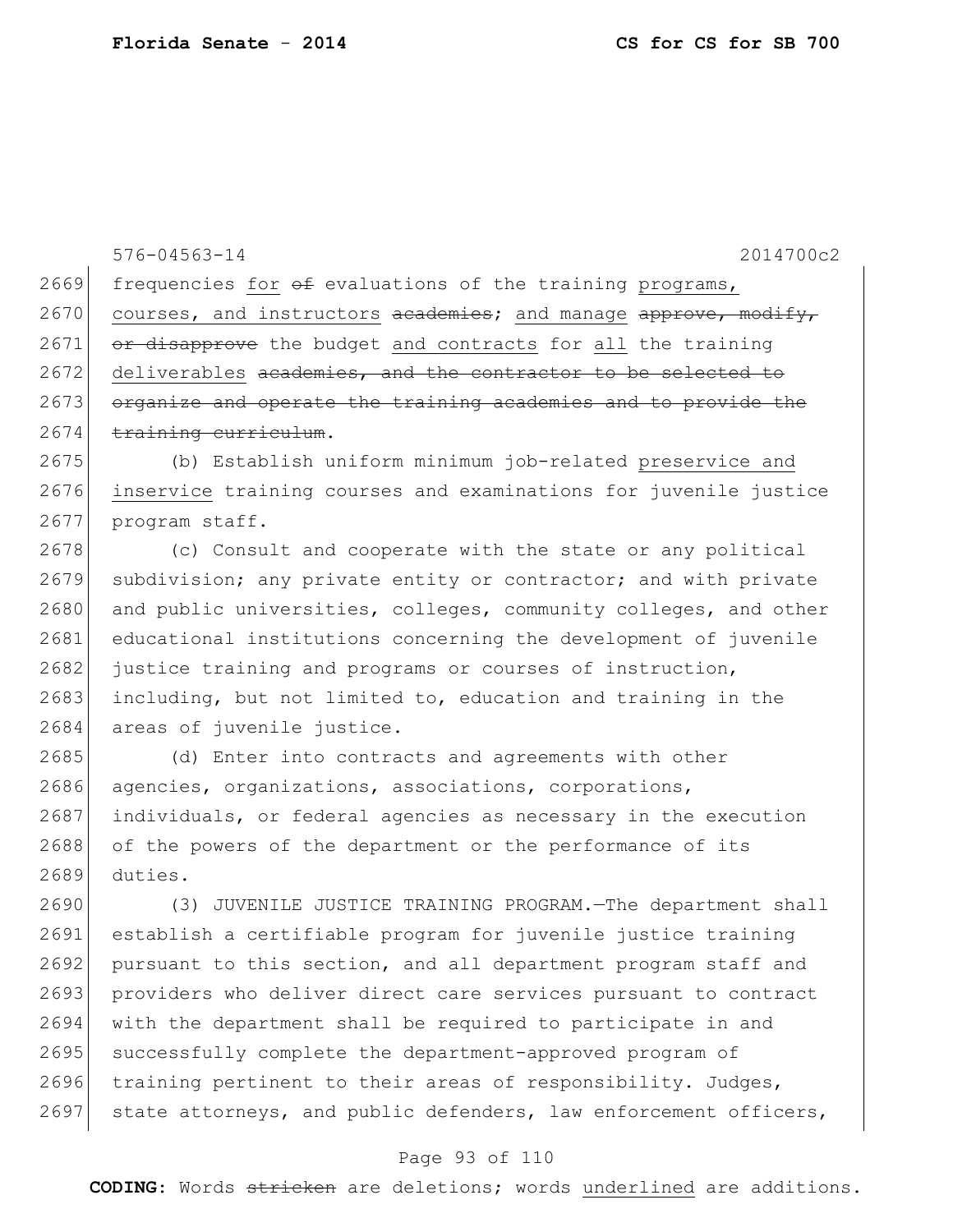576-04563-14 2014700c2 2698 and school district personnel, and employees of contract 2699 providers who provide services or care for children under the 2700 responsibility of the department may participate in such 2701 training program. For the juvenile justice program staff, the 2702 department shall, based on a job-task analysis: 2703 (a) Design, implement, maintain, evaluate, and revise a 2704 basic training program, including a competency-based 2705 examination, for the purpose of providing minimum employment 2706 training qualifications for all juvenile justice personnel. All 2707 program staff of the department and providers who deliver 2708 direct-care services who are hired after October 1, 1999, must 2709 meet the following minimum requirements: 2710 1. Be at least 19 years of age. 2711 2. Be a high school graduate or its equivalent as 2712 determined by the department. 2713 3. Not have been convicted of any felony or a misdemeanor 2714 involving perjury or a false statement, or have received a 2715 dishonorable discharge from any of the Armed Forces of the 2716 United States. Any person who, after September 30, 1999, pleads 2717 guilty or nolo contendere to or is found guilty of any felony or 2718 a misdemeanor involving perjury or false statement is not 2719 eligible for employment, notwithstanding suspension of sentence 2720 or withholding of adjudication. Notwithstanding this 2721 subparagraph, any person who pled nolo contendere to a 2722 misdemeanor involving a false statement before October 1, 1999, 2723 and who has had such record of that plea sealed or expunged is 2724 not ineligible for employment for that reason.

2725 4. Abide by all the provisions of s.  $985.644(1)$  regarding 2726 fingerprinting and background investigations and other screening

### Page 94 of 110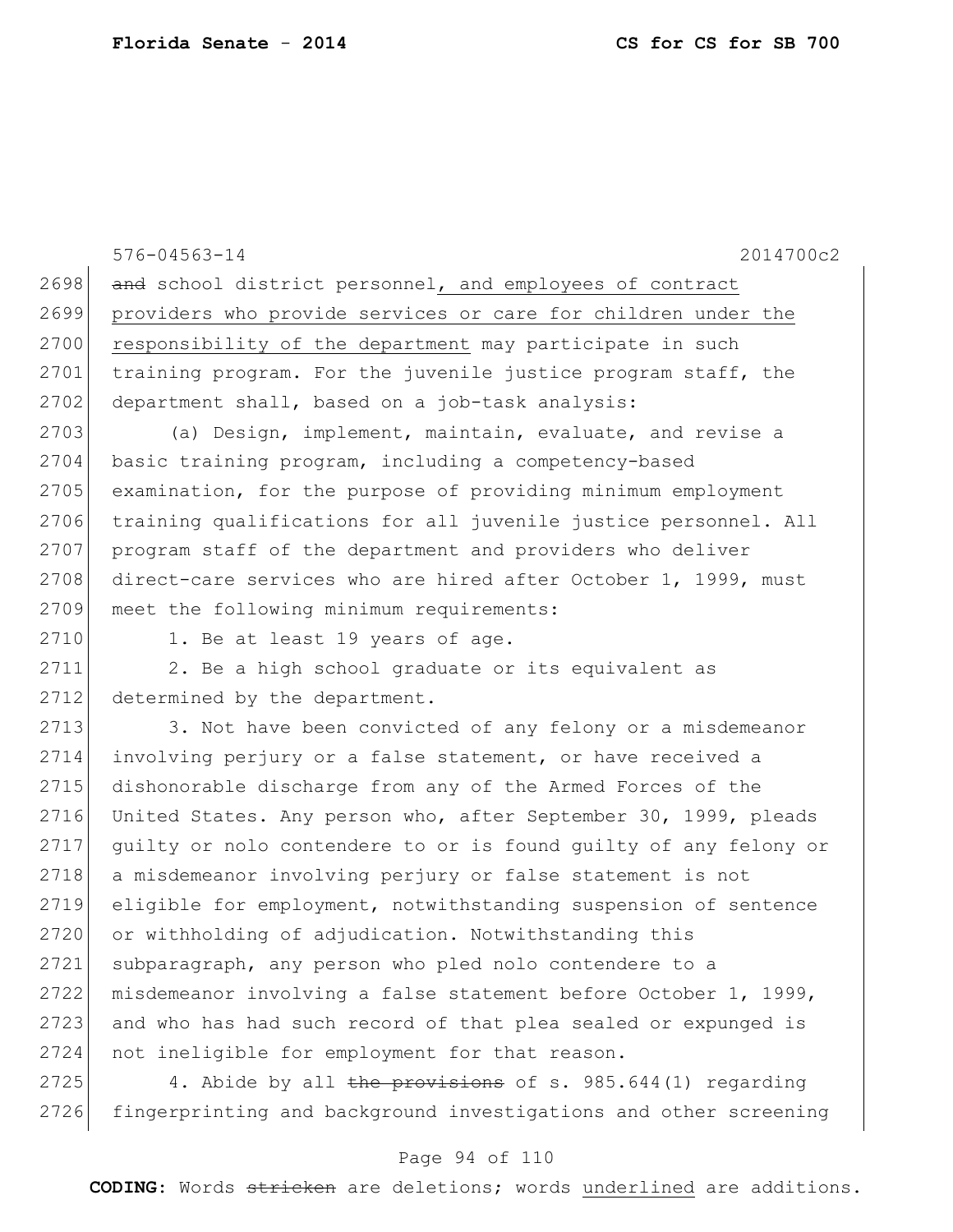576-04563-14 2014700c2

2727 requirements for personnel.

2728 5. Execute and submit to the department an affidavit-of- application form, adopted by the department, attesting to his or 2730 her compliance with subparagraphs  $1.-4$ . The affidavit must be executed under oath and constitutes an official statement under s. 837.06. The affidavit must include conspicuous language that the intentional false execution of the affidavit constitutes a misdemeanor of the second degree. The employing agency shall 2735 retain the affidavit.

 (b) Design, implement, maintain, evaluate, and revise an advanced training program, including a competency-based examination for each training course, which is intended to enhance knowledge, skills, and abilities related to job 2740 performance.

2741 (c) Design, implement, maintain, evaluate, and revise a 2742 career development training program, including a competency-2743 based examination for each training course. Career development 2744 courses are intended to prepare personnel for promotion.

2745 (d) The department is encouraged to design, implement, 2746 maintain, evaluate, and revise juvenile justice training 2747 courses, or to enter into contracts for such training courses, 2748 that are intended to provide for the safety and well-being of 2749 both citizens and juvenile offenders.

2750 Section 37. Subsection (5) of section 985.664, Florida 2751 Statutes, is amended to read:

2752 985.664 Juvenile justice circuit advisory boards.  $2753$  (5) (a) To form the initial juvenile justice circuit 2754 advisory board, the Secretary of Juvenile Justice, in  $2755$  consultation with the juvenile justice county councils in

### Page 95 of 110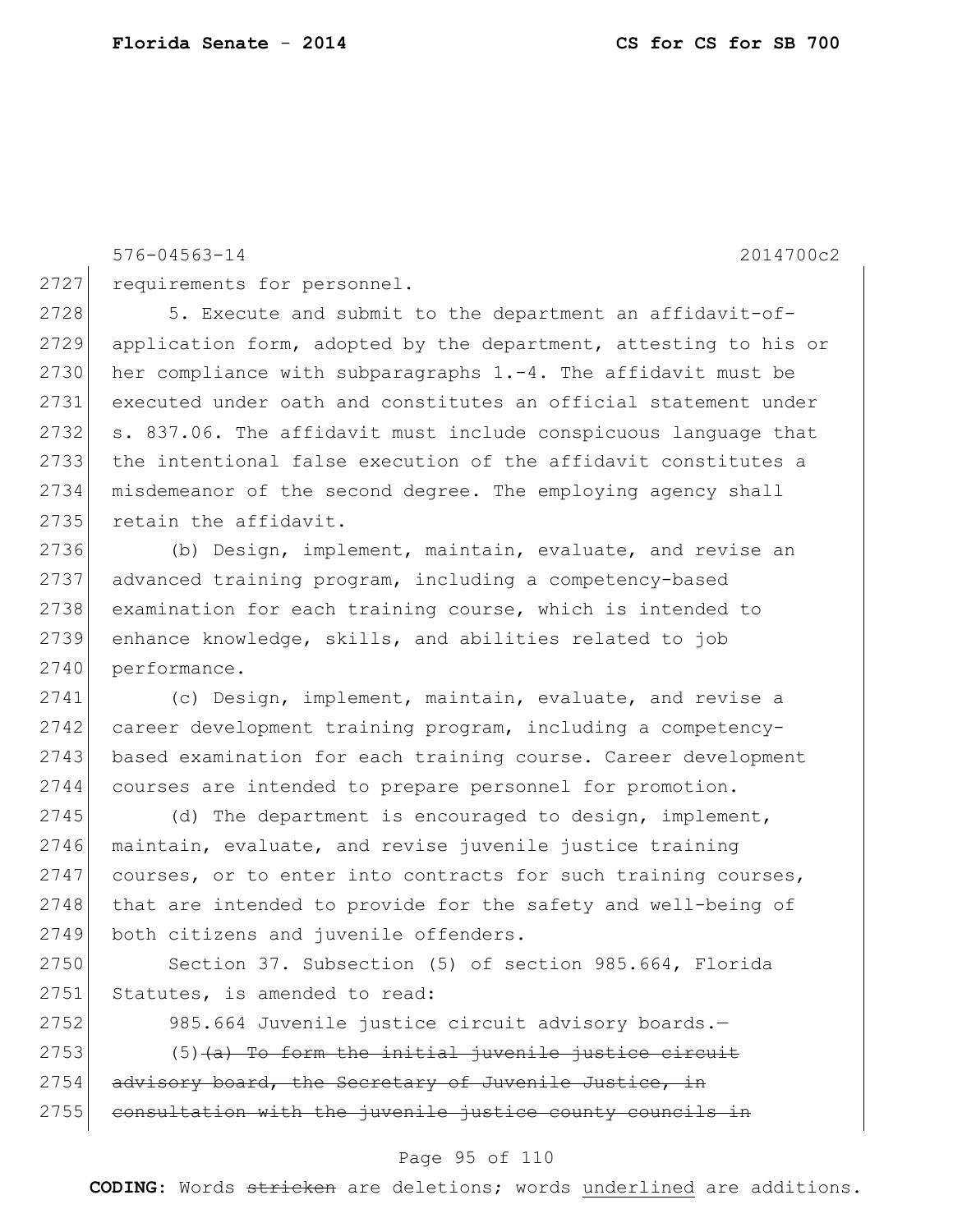|      | $576 - 04563 - 14$<br>2014700c2                                  |
|------|------------------------------------------------------------------|
| 2756 | existence on October 1, 2013, shall appoint the chair of the     |
| 2757 | board, who must meet the board membership requirements in        |
| 2758 | subsection (4). Within 45 days after being appointed, the chair  |
| 2759 | shall appoint the remaining members to the juvenile justice      |
| 2760 | eircuit advisory board and submit the appointments to the        |
| 2761 | department for approval.                                         |
| 2762 | $(b)$ Thereafter, When a vacancy in the office of the chair      |
| 2763 | occurs, the Secretary of Juvenile Justice, in consultation with  |
| 2764 | the juvenile justice circuit advisory board, shall appoint a new |
| 2765 | chair, who must meet the board membership requirements in        |
| 2766 | subsection (4). The chair shall appoint members to vacant seats  |
| 2767 | within 45 days after the vacancy and submit the appointments to  |
| 2768 | the department for approval. The chair shall serve at the        |
| 2769 | pleasure of the Secretary of Juvenile Justice.                   |
| 2770 | Section 38. Subsections (1) and (4) of section $985.672$ ,       |
| 2771 | Florida Statutes, are amended to read:                           |
| 2772 | 985.672 Direct-support organization; definition; use of          |
| 2773 | property; board of directors; audit.-                            |
| 2774 | (1) DEFINITION. - As used in this section, the term "direct-     |
| 2775 | support organization" means an organization whose sole purpose   |
| 2776 | is to support the juvenile justice system and which is:          |
| 2777 | (a) A corporation not-for-profit incorporated under chapter      |
| 2778 | 617 and which is approved by the Department of State;            |
| 2779 | (b) Organized and operated to conduct programs and               |
| 2780 | activities; to raise funds; to request and receive grants,       |
| 2781 | gifts, and bequests of moneys; to acquire, receive, hold,        |
| 2782 | invest, and administer, in its own name, securities, funds,      |
| 2783 | objects of value, or other property, real or personal; and to    |
| 2784 | make expenditures to or for the direct or indirect benefit of    |

# Page 96 of 110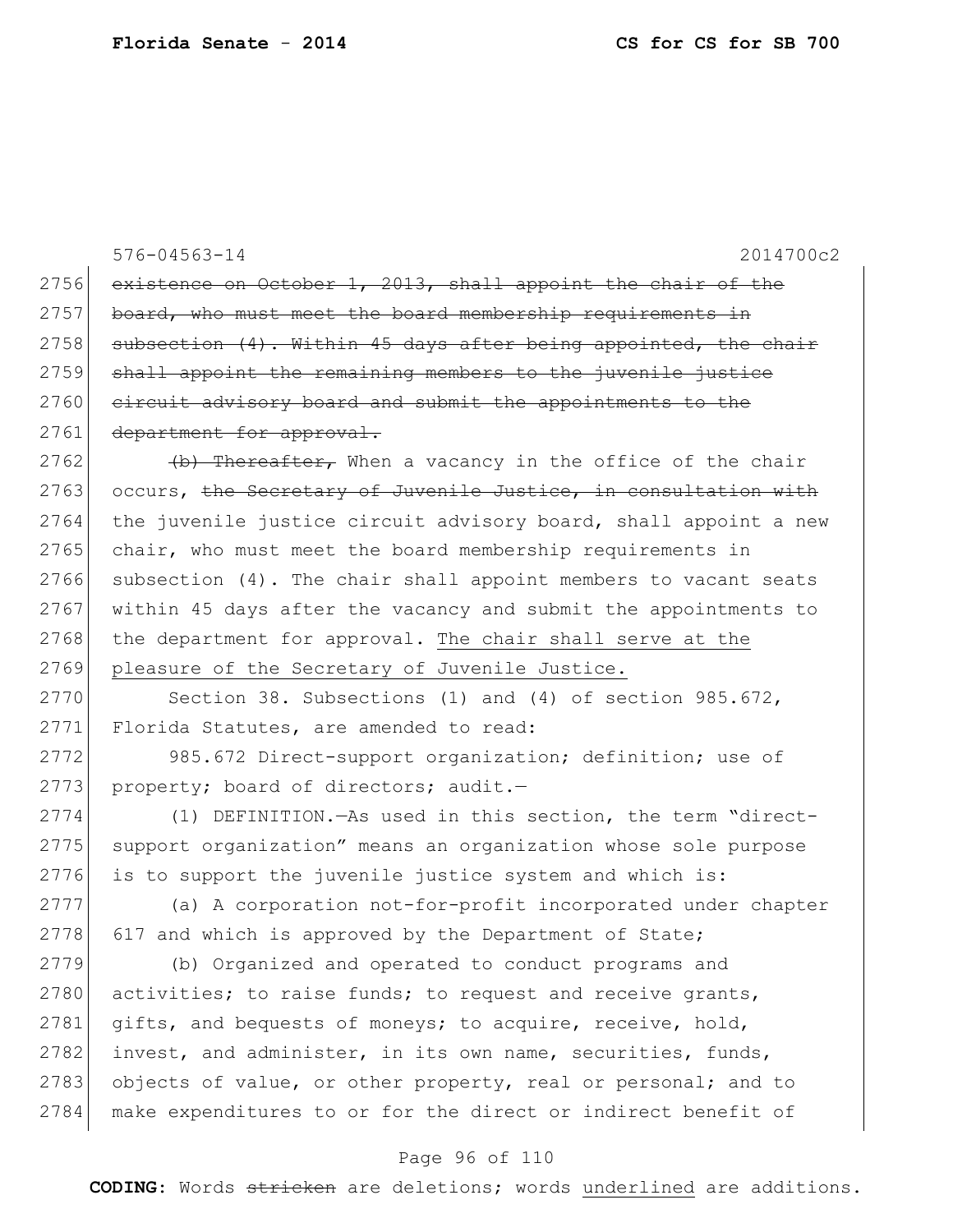576-04563-14 2014700c2 2785 the Department of Juvenile Justice or the juvenile justice 2786 system operated by a county commission or a circuit board; 2787 (c) Determined by the Department of Juvenile Justice to be 2788 consistent with the goals of the juvenile justice system, in the 2789 best interest of the state, and in accordance with the adopted 2790 goals and mission of the Department of Juvenile Justice. 2791 2792 Expenditures of the organization shall be expressly used for the 2793 prevention to prevent and amelioration of ameliorate juvenile 2794 delinquency. The expenditures of the direct-support organization 2795 may not be used for the purpose of lobbying as defined in  $s$ . 2796 11.045. 2797 (4) USE OF PROPERTY.—The department may permit, without 2798 charge, appropriate use of fixed property, and facilities, and 2799 personnel services of the juvenile justice system by the direct-2800 support organization, subject to the provisions of this section. 2801 For the purposes of this subsection, the term "personnel 2802 services" includes full-time or part-time personnel, as well as 2803 payroll processing services. 2804 (a) The department may prescribe any condition with which 2805 the direct-support organization must comply in order to use 2806 fixed property or facilities of the juvenile justice system.

2807 (b) The department may not permit the use of any fixed 2808 property or facilities of the juvenile justice system by the 2809 direct-support organization if it does not provide equal 2810 membership and employment opportunities to all persons 2811 regardless of race, color, religion, sex, age, or national 2812 origin.

2813 (c) The department shall adopt rules prescribing the

### Page 97 of 110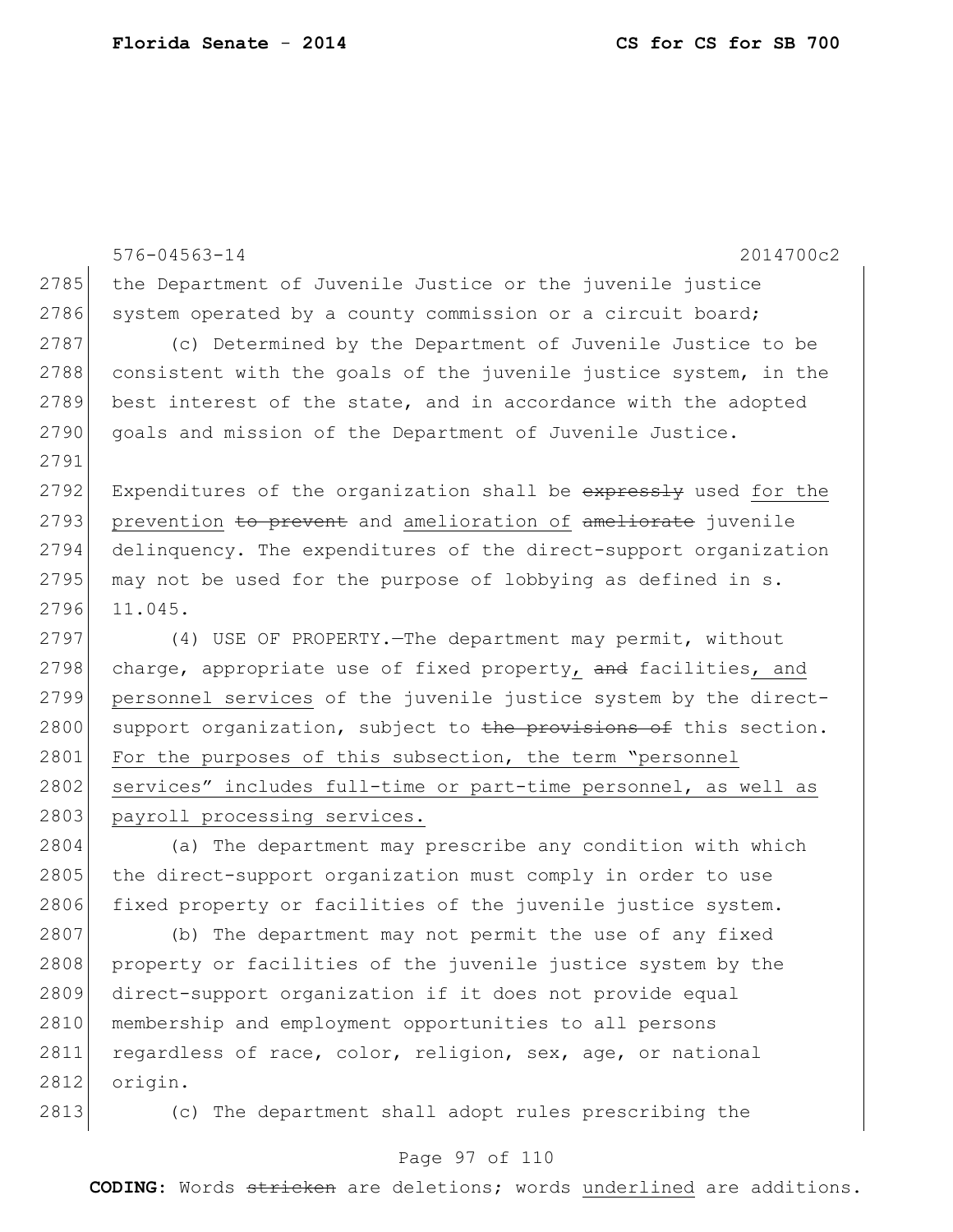|      | $576 - 04563 - 14$<br>2014700c2                                  |
|------|------------------------------------------------------------------|
| 2814 | procedures by which the direct-support organization is governed  |
| 2815 | and any conditions with which a direct-support organization must |
| 2816 | comply to use property or facilities of the department.          |
| 2817 | Section 39. Subsections (1) through (4) and subsection (9)       |
| 2818 | of section 985.682, Florida Statutes, are amended to read:       |
| 2819 | 985.682 Siting of facilities; study; criteria.-                  |
| 2820 | (1) The department is directed to conduct or contract for a      |
| 2821 | statewide comprehensive study to determine current and future    |
| 2822 | needs for all types of facilities for children committed to the  |
| 2823 | eustody, care, or supervision of the department under this       |
| 2824 | chapter.                                                         |
| 2825 | $(2)$ The study shall assess, rank, and designate appropriate    |
| 2826 | sites, and shall be reflective of the different purposes and     |
| 2827 | uses for all facilities, based upon the following criteria:      |
| 2828 | (a) Current and future estimates of children originating         |
| 2829 | from each county;                                                |
| 2830 | (b) Current and future estimates of types of delinquent          |
| 2831 | acts committed in each county;                                   |
| 2832 | (c) Geographic location of existing facilities;                  |
| 2833 | (d) Availability of personnel within the local labor             |
| 2834 | $\text{market}:$                                                 |
| 2835 | (e) Current capacity of facilities in the                        |
| 2836 | (f) Total usable and developable acreage of various sites        |
| 2837 | based upon the use and purpose of the facility;                  |
| 2838 | (g) Accessibility of each site to existing utility,              |
| 2839 | transportation, law enforcement, health care, fire protection,   |
| 2840 | refuse collection, water, and sewage disposal services;          |
| 2841 | (h) Susceptibility of each site to flooding hazards or           |
| 2842 | other adverse natural environmental consequences;                |

# Page 98 of 110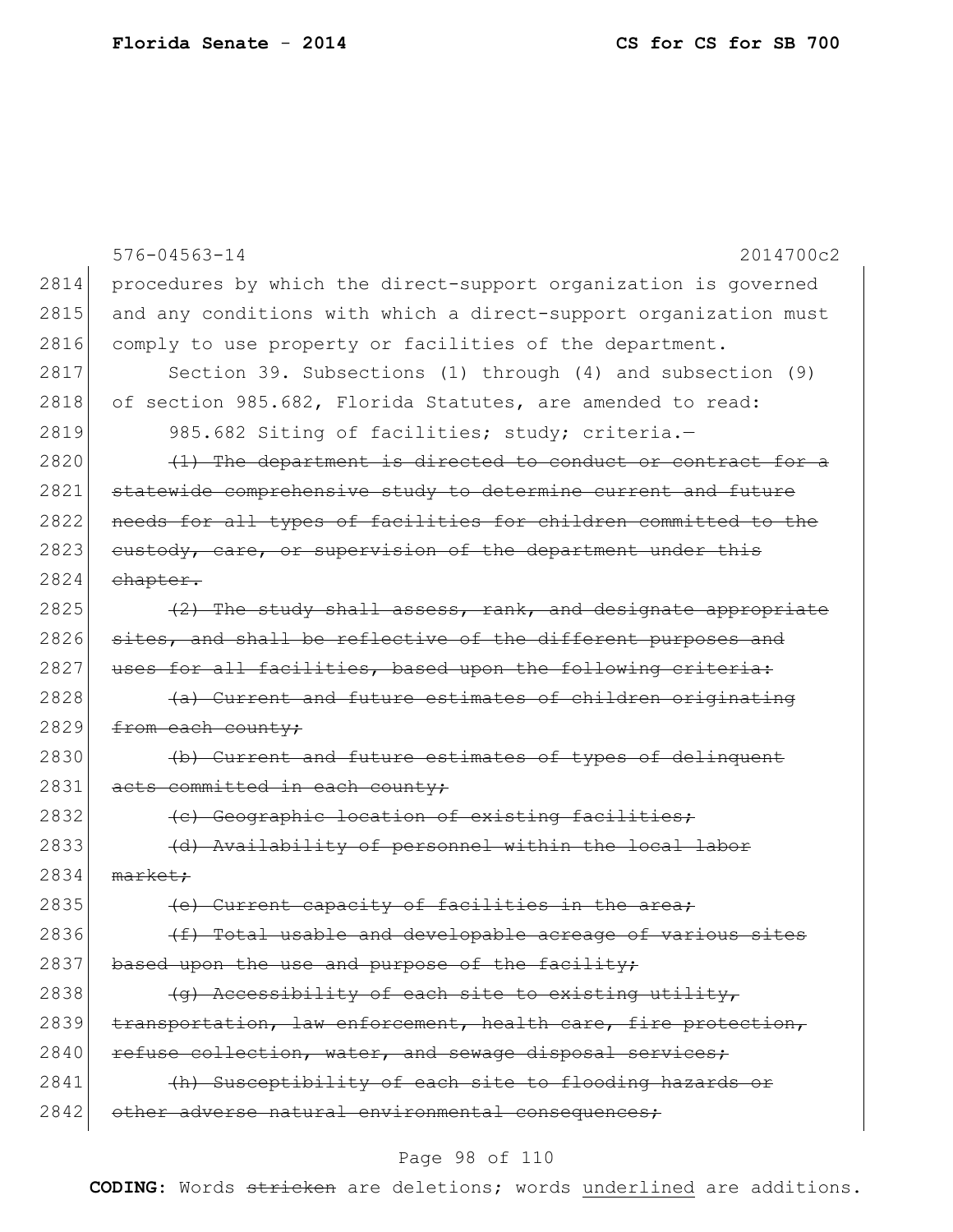|  | CS for CS for SB 700 |  |  |  |  |
|--|----------------------|--|--|--|--|
|--|----------------------|--|--|--|--|

576-04563-14 2014700c2  $2843$  (i) Site location in relation to desirable and undesirable 2844 proximity to other public facilities, including schools;  $2845$  (i) Patterns of residential growth and projected population  $2846$  growth; and 2847  $\left\{\kappa\right\}$  Such other criteria as the department, in conjunction 2848 with local governments, deems appropriate.  $2849$  (3) The department shall recommend certification of the 2850 study by the Governor and Cabinet within 2 months after its  $2851$  receipt.  $2852$  (4) Upon certification of the study by the Governor and 2853 Cabinet, the department shall notify those counties designated  $2854$  as being in need of a facility. 2855 (5)  $(9)$  The Governor and Cabinet shall consider the 2856 following when determining whether to grant the appeal from the 2857 decision of the local government on the requested modification: 2858 (a) The record of the proceedings before the local 2859 government. 2860 (b) Reports and studies by any other agency relating to 2861 matters within the jurisdiction of such agency which may be 2862 potentially affected by the proposed site.  $2863$  (c) Existing The statewide study, as established in 2864 subsection  $(1)$ ; other existing studies,  $\div$  reports and information 2865 maintained by the department as the Governor and Cabinet may 2866 request addressing the feasibility and availability of 2867 alternative sites in the general area,  $\div$  and the need for a 2868 facility in the area based on the average number of petitions, 2869 commitments, and transfers into the criminal court from the 2870 county to state facilities for the most recent 3 calendar years. 2871 Section 40. Section 985.69, Florida Statutes, is amended to

### Page 99 of 110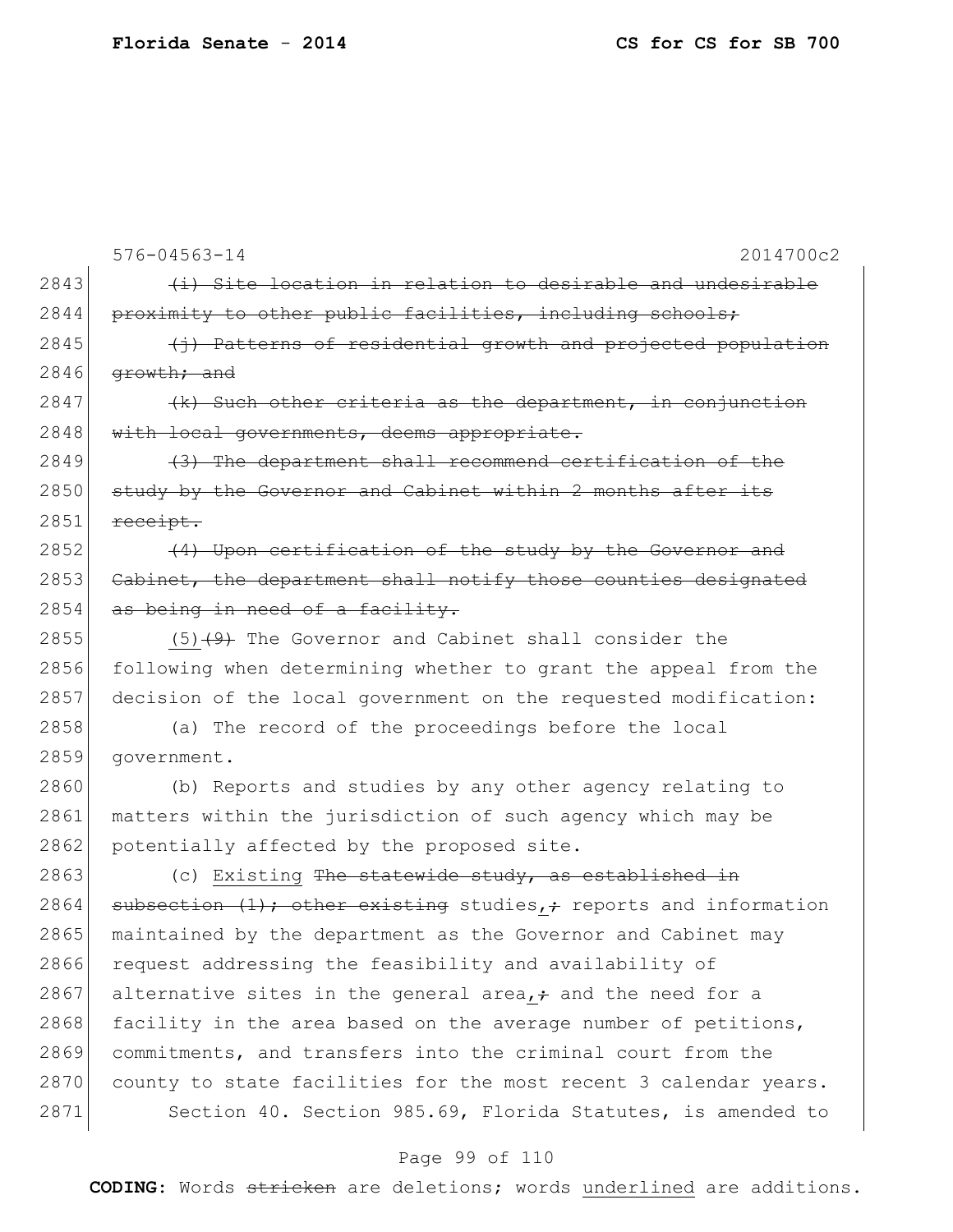576-04563-14 2014700c2 2872 read: 2873 985.69 Repair and maintenance One-time startup funding for 2874 juvenile justice purposes.—Funds from juvenile justice 2875 appropriations may be used utilized as one-time startup funding 2876 for juvenile justice purposes that include, but are not limited 2877 to, remodeling or renovation of existing facilities,  $2878$  construction costs, leasing costs, purchase of equipment and 2879 furniture, site development, and other necessary and reasonable 2880 costs associated with the repair and maintenance startup of 2881 facilities or programs. 2882 Section 41. Section 985.694, Florida Statutes, is repealed. 2883 Section 42. Paragraph (a) of subsection (1) of section 2884 985.701, Florida Statutes, is amended to read:

2885 985.701 Sexual misconduct prohibited; reporting required; 2886 penalties.—

2887 (1)(a)1. As used in this section subsection, the term:

2888 a. "Sexual misconduct" means fondling the genital area, 2889 groin, inner thighs, buttocks, or breasts of a person; the oral, 2890 anal, or vaginal penetration by or union with the sexual organ 2891 of another; or the anal or vaginal penetration of another by any 2892 other object. The term does not include an act done for a bona 2893 fide medical purpose or an internal search conducted in the 2894 lawful performance of duty by an employee of the department or 2895 an employee of a provider under contract with the department.

2896 b. "Employee" includes paid staff members, volunteers, and 2897 interns who work in a department program or a program operated 2898 by a provider under a contract.

2899 c. "Juvenile offender" means any person of any age who is 2900 detained or supervised by, or committed to the custody of, the

### Page 100 of 110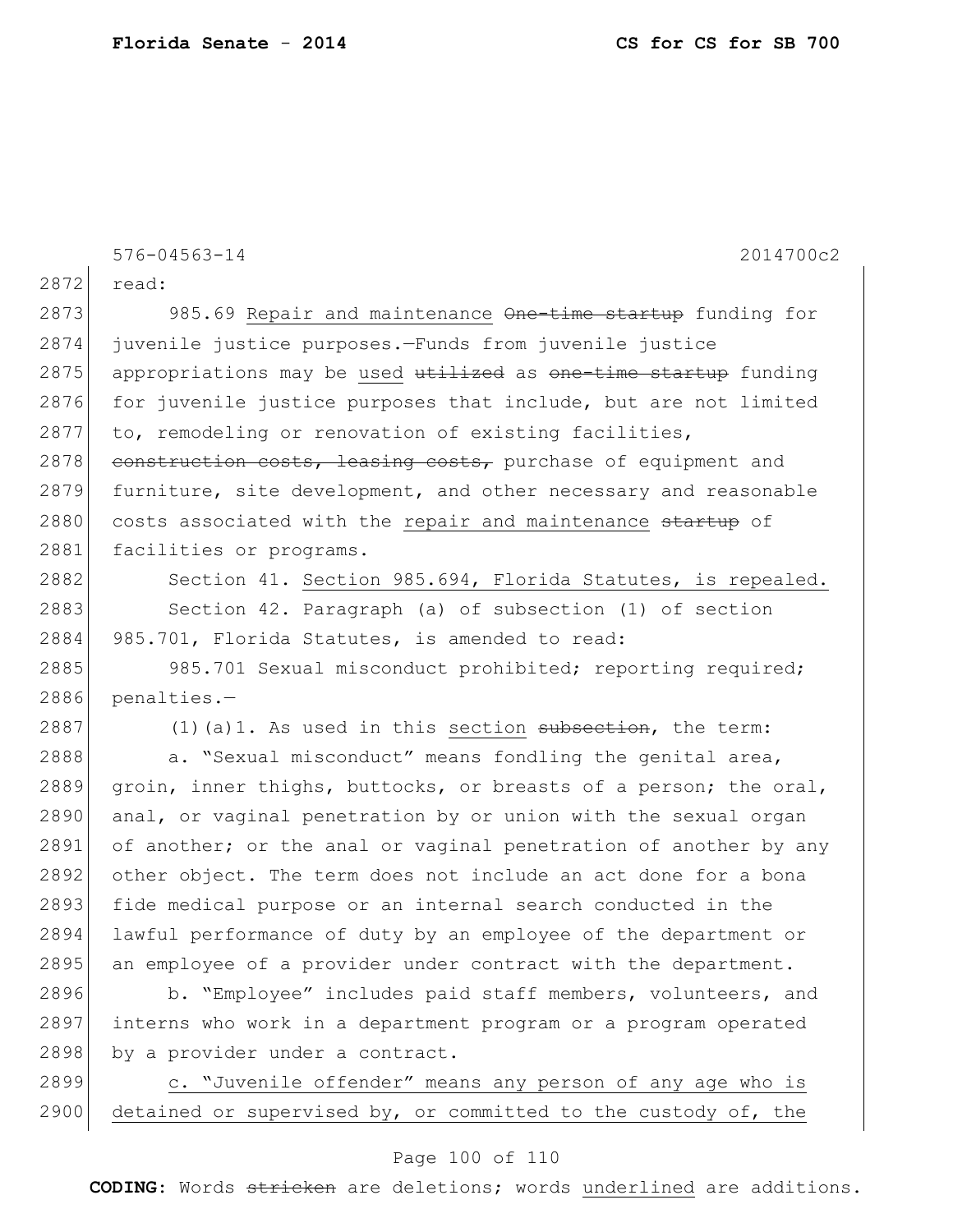576-04563-14 2014700c2 2901 department. 2902 2. An employee who engages in sexual misconduct with a 2903 juvenile offender detained or supervised by, or committed to the 2904 custody of, the department commits a felony of the second 2905 degree, punishable as provided in s. 775.082, s. 775.083, or s. 2906 775.084. An employee may be found guilty of violating this 2907 subsection without having committed the crime of sexual battery.  $2908$  3. The consent of the juvenile offender to any act of 2909 sexual misconduct is not a defense to prosecution under this 2910 subsection. 2911 4. This subsection does not apply to an employee of the 2912 department, or an employee of a provider under contract with the 2913 department, who: 2914 a. Is legally married to a juvenile offender who is 2915 detained or supervised by, or committed to the custody of, the 2916 department. 2917 b. Has no reason to believe that the person with whom the 2918 employee engaged in sexual misconduct is a juvenile offender 2919 detained or supervised by, or committed to the custody of, the 2920 <del>department</del>. 2921 Section 43. Effective October, 1, 2014, Section 985.702, 2922 Florida Statutes, is created to read: 2923 985.702 Willful and malicious neglect of a juvenile 2924 offender prohibited; reporting required; penalties.- 2925 (1) As used in this section, the term: 2926 (a) "Employee" means a paid staff member, volunteer, or 2927 intern who works in a department program or a program operated 2928 by a provider under a contract with the department. 2929 (b) "Juvenile offender" means any person of any age who is

#### Page 101 of 110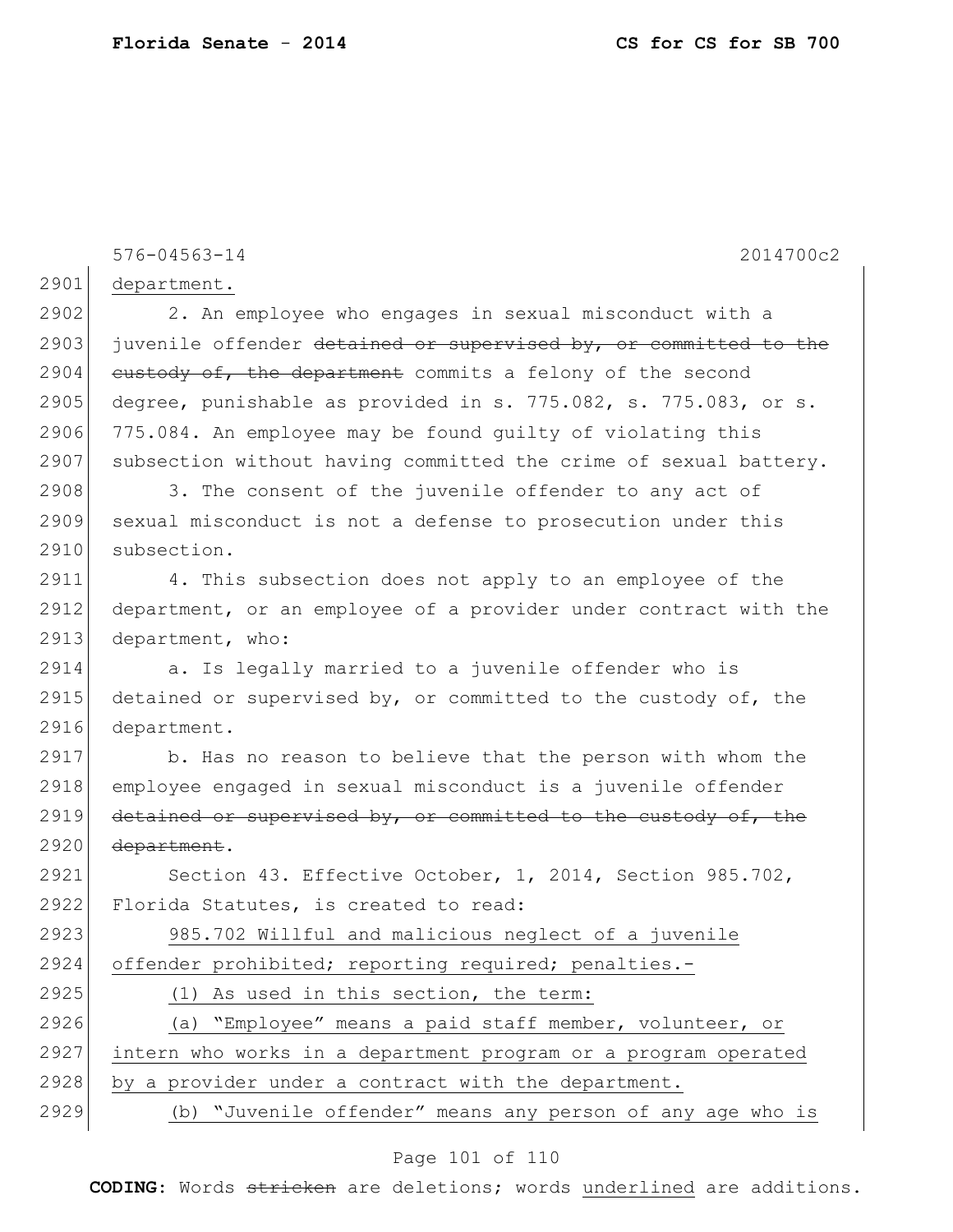|      | $576 - 04563 - 14$<br>2014700c2                                  |
|------|------------------------------------------------------------------|
| 2930 | detained by or committed to the custody of the department.       |
| 2931 | (c) "Neglect" means:                                             |
| 2932 | 1. An employee's failure or omission to provide a juvenile       |
| 2933 | offender with the proper level of care, supervision, and         |
| 2934 | services necessary to maintain the juvenile offender's physical  |
| 2935 | and mental health, including, but not limited to, adequate food, |
| 2936 | nutrition, clothing, shelter, supervision, medicine, and medical |
| 2937 | services; or                                                     |
| 2938 | 2. An employee's failure to make a reasonable effort to          |
| 2939 | protect a juvenile offender from abuse, neglect, or exploitation |
| 2940 | by another person.                                               |
| 2941 | (2) (a) An employee who willfully and maliciously neglects a     |
| 2942 | juvenile offender without causing great bodily harm, permanent   |
| 2943 | disability, or permanent disfigurement commits a felony of the   |
| 2944 | third degree, punishable as provided in s. 775.082, s. 775.083,  |
| 2945 | or s. 775.084.                                                   |
| 2946 | (b) An employee who willfully and maliciously neglects a         |
| 2947 | juvenile offender and in so doing causes great bodily harm,      |
| 2948 | permanent disability, or permanent disfigurement commits a       |
| 2949 | felony of the second degree, punishable as provided in s.        |
| 2950 | 775.082, s. 775.083, or s. 775.084.                              |
| 2951 | (c) Notwithstanding prosecution, any violation of paragraph      |
| 2952 | (a) or paragraph (b), as determined by the Public Employees      |
| 2953 | Relations Commission, constitutes sufficient cause under s.      |
| 2954 | 110.227 for dismissal from employment with the department, and   |
| 2955 | such person may not again be employed in any capacity in the     |
| 2956 | juvenile justice system.                                         |
| 2957 | (3) An employee who witnesses the infliction of neglect          |
| 2958 | upon a juvenile offender shall immediately report the incident   |
|      |                                                                  |

# Page 102 of 110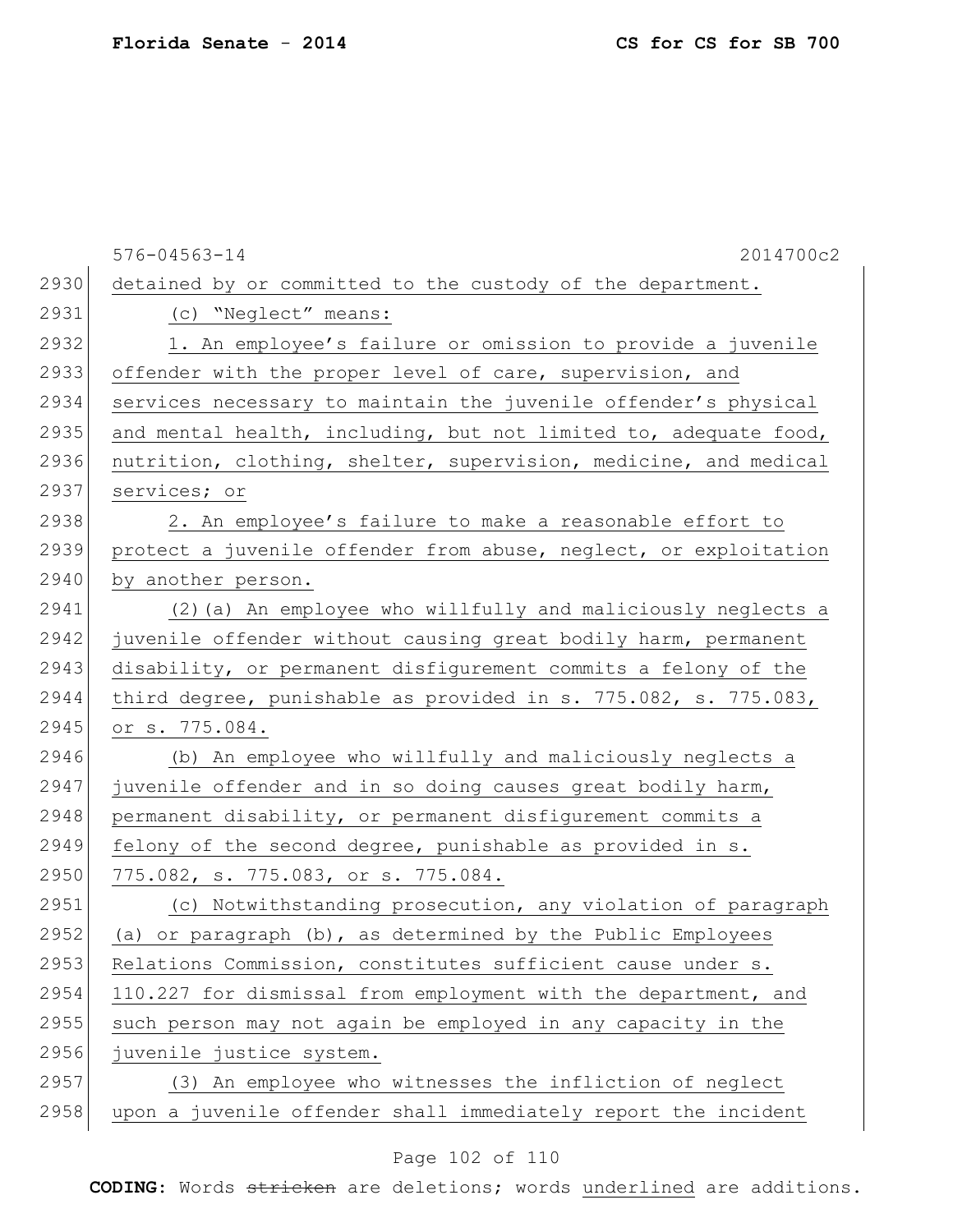| $576 - 04563 - 14$<br>2014700c2                                  |
|------------------------------------------------------------------|
| to the department's incident hotline and prepare, date, and sign |
| an independent report that specifically describes the nature of  |
| the incident, the location and time of the incident, and the     |
| persons involved in the incident. The employee shall deliver the |
| report to the employee's supervisor or program director, who     |
| must provide copies to the department's inspector general and    |
| the circuit juvenile justice manager. The inspector general      |
| shall immediately conduct an appropriate administrative          |
| investigation, and, if there is probable cause to believe that a |
| violation of subsection (2) has occurred, the inspector general  |
| shall notify the state attorney in the circuit in which the      |
| incident occurred.                                               |
| (4) (a) A person who is required to prepare a report under       |
| this section who knowingly or willfully fails to do so, or who   |
| knowingly or willfully prevents another person from doing so,    |
| commits a misdemeanor of the first degree, punishable as         |
| provided in s. 775.082 or s. 775.083.                            |
| (b) A person who knowingly or willfully submits inaccurate,      |
| incomplete, or untruthful information with respect to a report   |
| required under this section commits a misdemeanor of the first   |
| degree, punishable as provided in s. 775.082 or s. 775.083.      |
| (c) A person who knowingly or willfully coerces or               |
| threatens any other person with the intent to alter testimony or |
| a written report regarding an incident of neglect upon a         |
| juvenile offender commits a felony of the third degree,          |
| punishable as provided in s. 775.082, s. 775.083, or s. 775.084. |
| Section 44. Subsection (2) of section 985.721, Florida           |
| Statutes, is amended to read:                                    |
|                                                                  |
| 2959<br>2960<br>2963<br>2965<br>2966<br>2970<br>2976<br>2983     |

# Page 103 of 110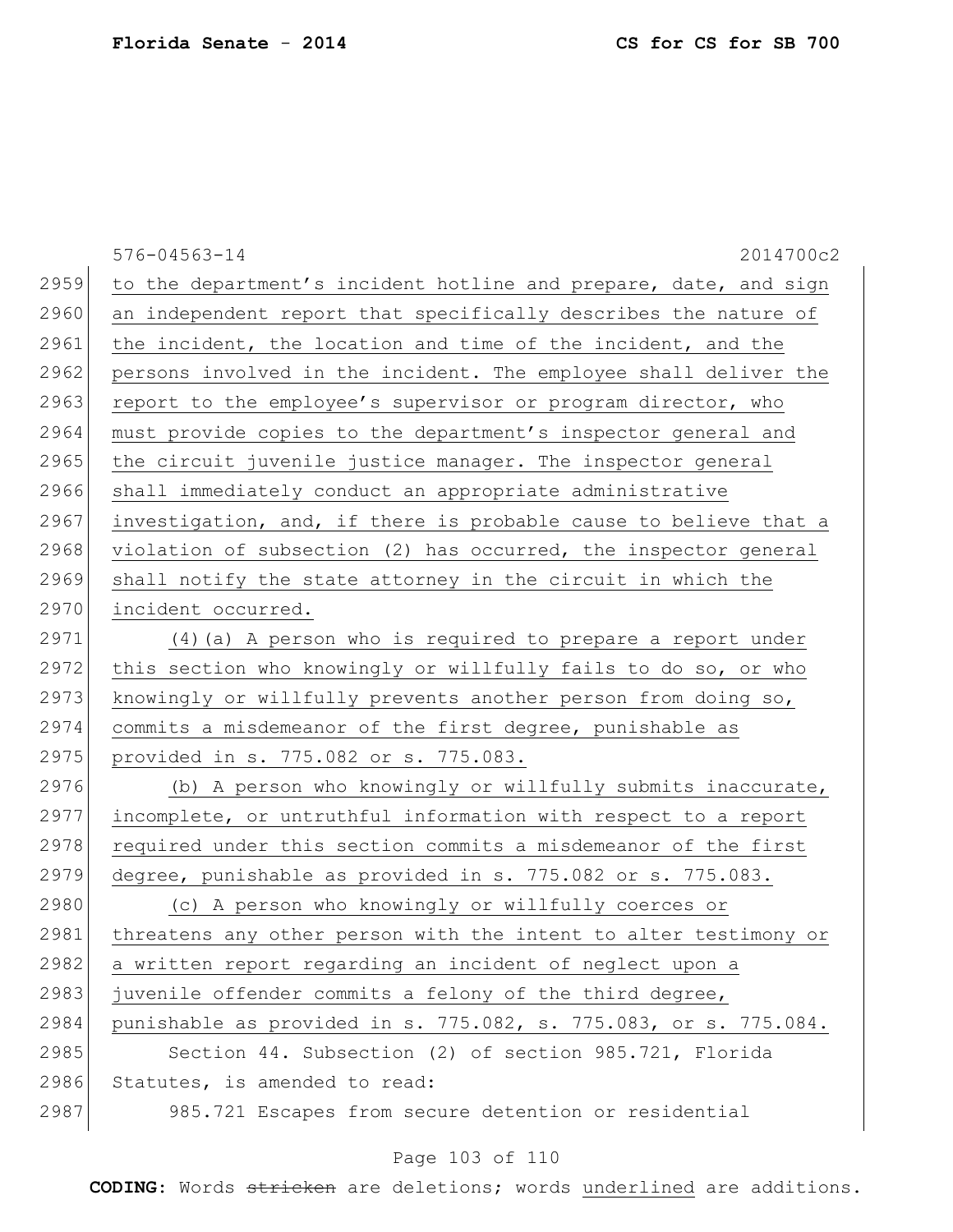576-04563-14 2014700c2 commitment facility.—An escape from: (2) Any residential commitment facility described in s. 2990 985.03(44)  $985.03(44)$   $985.03(46)$ , maintained for the custody, treatment, 2991 punishment, or rehabilitation of children found to have 2992 committed delinquent acts or violations of law; or constitutes escape within the intent and meaning of s. 944.40 2995 and is a felony of the third degree, punishable as provided in s. 775.082, s. 775.083, or s. 775.084. Section 45. Paragraphs (c) and (f) of subsection (3) of 2998 section 943.0582, Florida Statutes, are amended to read: 943.0582 Prearrest, postarrest, or teen court diversion program expunction.— (3) The department shall expunge the nonjudicial arrest 3002 record of a minor who has successfully completed a prearrest or 3003 postarrest diversion program if that minor: (c) Submits to the department, with the application, an 3005 official written statement from the state attorney for the county in which the arrest occurred certifying that he or she has successfully completed that county's prearrest or postarrest diversion program, that his or her participation in the program was based on an arrest for a nonviolent misdemeanor, and that he or she has not otherwise been charged by the state attorney with or found to have committed any criminal offense or comparable ordinance violation.

 (f) Has never, prior to filing the application for expunction, been charged by the state attorney with or been found to have committed any criminal offense or comparable 3016 ordinance violation.

### Page 104 of 110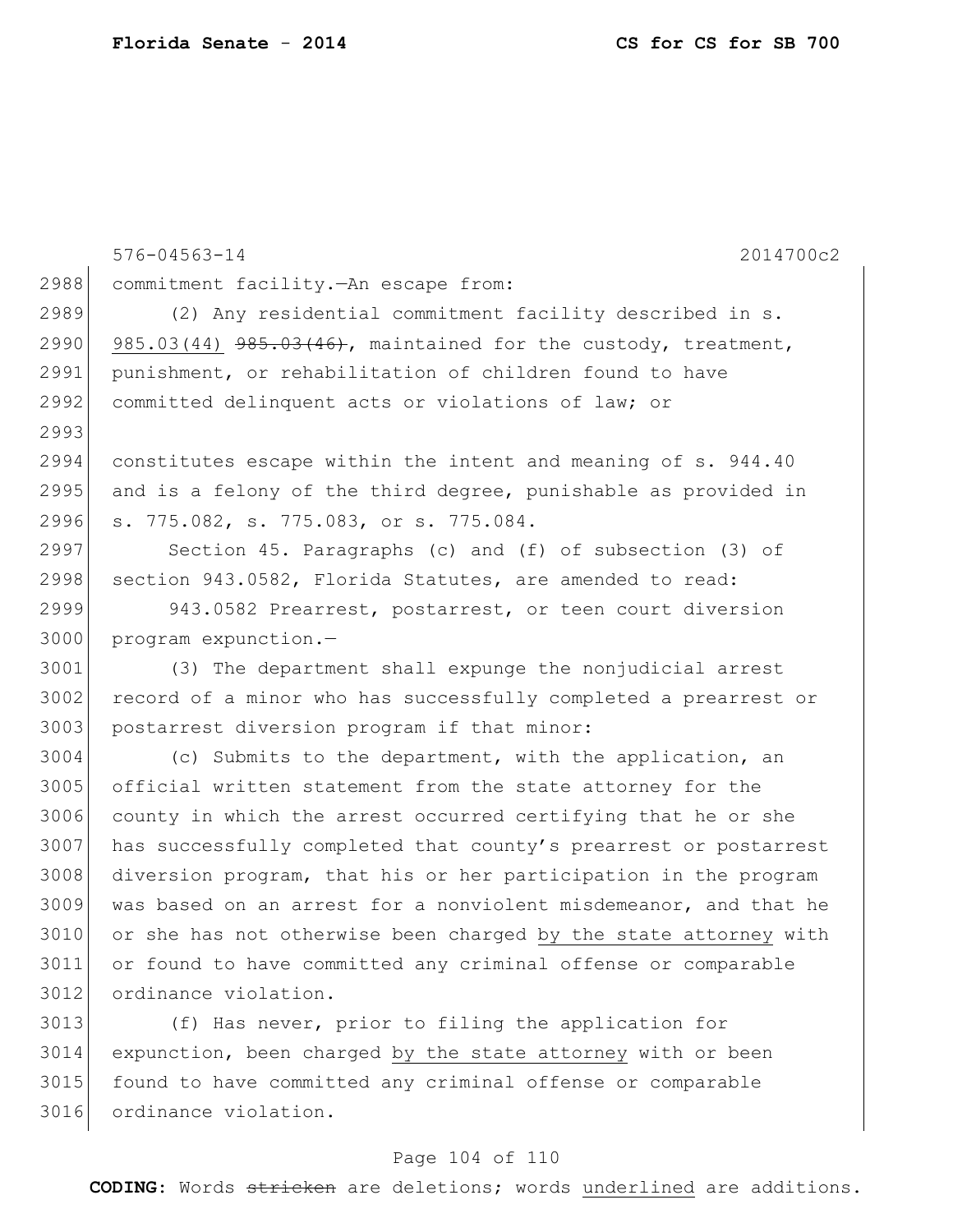|      | $576 - 04563 - 14$<br>2014700c2                                              |
|------|------------------------------------------------------------------------------|
| 3017 | Section 46. Section 945.75, Florida Statutes, is repealed.                   |
| 3018 | Section 47. Paragraphs (h) through (k) of subsection (3) of                  |
| 3019 | section 121.0515, Florida Statutes, are redesignated as                      |
| 3020 | paragraphs (g) through $(j)$ , respectively, and paragraphs (e)              |
| 3021 | through (i) of subsection $(2)$ , present paragraphs $(g)$ and $(k)$ of      |
| 3022 | subsection $(3)$ , paragraph $(b)$ of subsection $(5)$ , paragraph $(d)$     |
| 3023 | of subsection (8), and paragraph (c) of subsection (10) of that              |
| 3024 | section are amended to read:                                                 |
| 3025 | 121.0515 Special Risk Class.-                                                |
| 3026 | $(2)$ MEMBERSHIP.-                                                           |
| 3027 | (e) Effective July 1, 2001, "special risk member" includes                   |
| 3028 | any member who is employed as a youth custody officer by the                 |
| 3029 | Department of Juvenile Justice and meets the special criteria                |
| 3030 | set forth in paragraph (3) (q).                                              |
| 3031 | (e) $(f+$ Effective October 1, 2005, through June 30, 2008,                  |
| 3032 | the member must be employed by a law enforcement agency or                   |
| 3033 | medical examiner's office in a forensic discipline and meet the              |
| 3034 | special criteria set forth in paragraph $(3)$ $(g)$ $(3)$ $(h)$ .            |
| 3035 | (f) $\overline{+g}$ Effective July 1, 2008, the member must be employed      |
| 3036 | by the Department of Law Enforcement in the crime laboratory or              |
| 3037 | by the Division of State Fire Marshal in the forensic laboratory             |
| 3038 | and meet the special criteria set forth in paragraph (3) (h)                 |
| 3039 | $\left(3\right)$ $\left(1\right)$ .                                          |
| 3040 | (q) $(h)$ Effective July 1, 2008, the member must be employed                |
| 3041 | by a local government law enforcement agency or medical                      |
| 3042 | examiner's office and meet the special criteria set forth in                 |
| 3043 | paragraph $(3)(i)$ $(\frac{3}{2})$ $(i)$ .                                   |
| 3044 | (h) $\overleftrightarrow{+}$ Effective August 1, 2008, "special risk member" |
| 3045 | includes any member who meets the special criteria for continued             |

# Page 105 of 110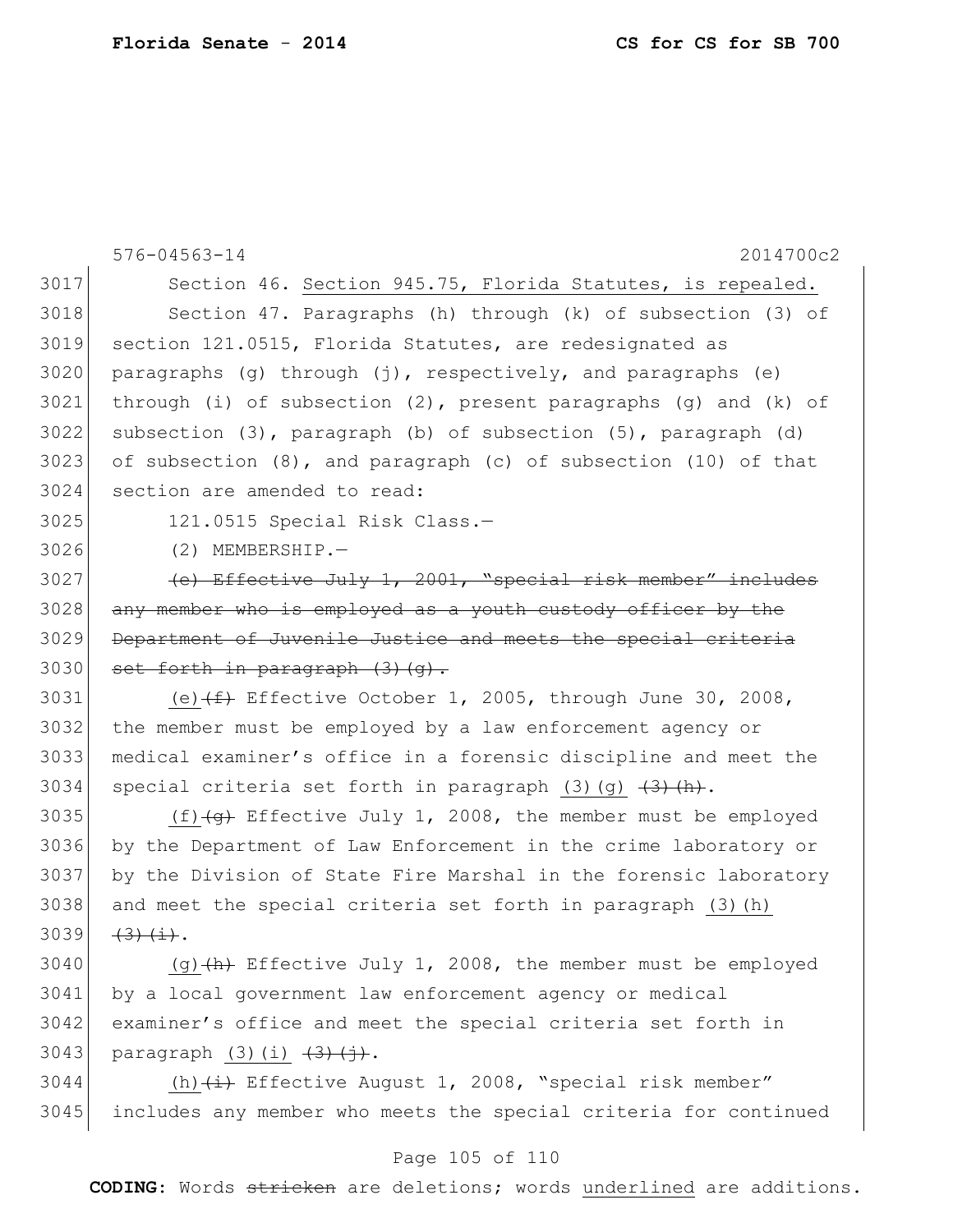3046 membership set forth in paragraph  $(3)(j)$   $(3)$   $(k)$ . (3) CRITERIA.—A member, to be designated as a special risk member, must meet the following criteria: (g) Effective July 1, 2001, the member must be employed as a youth custody officer and be certified, or required to be 3051 certified, in compliance with s. 943.1395. In addition, the member's primary duties and responsibilities must be the 3053 supervised custody, surveillance, control, investigation, 3054 apprehension, arrest, and counseling of assigned juveniles within the community;  $(j)$   $(k)$  The member must have already qualified for and be actively participating in special risk membership under 3058 paragraph (a), paragraph (b), or paragraph (c), must have suffered a qualifying injury as defined in this paragraph, must 3060 not be receiving disability retirement benefits as provided in s. 121.091(4), and must satisfy the requirements of this 3062 paragraph. 1. The ability to qualify for the class of membership 3064 defined in paragraph (2)(h)  $\left( \frac{2}{2} \right)$  (i) occurs when two licensed medical physicians, one of whom is a primary treating physician of the member, certify the existence of the physical injury and medical condition that constitute a qualifying injury as defined in this paragraph and that the member has reached maximum medical improvement after August 1, 2008. The certifications from the licensed medical physicians must include, at a minimum, that the injury to the special risk member has resulted in a physical loss, or loss of use, of at least two of the following: 3073 left arm, right arm, left leg, or right leg; and: a. That this physical loss or loss of use is total and

576-04563-14 2014700c2

#### Page 106 of 110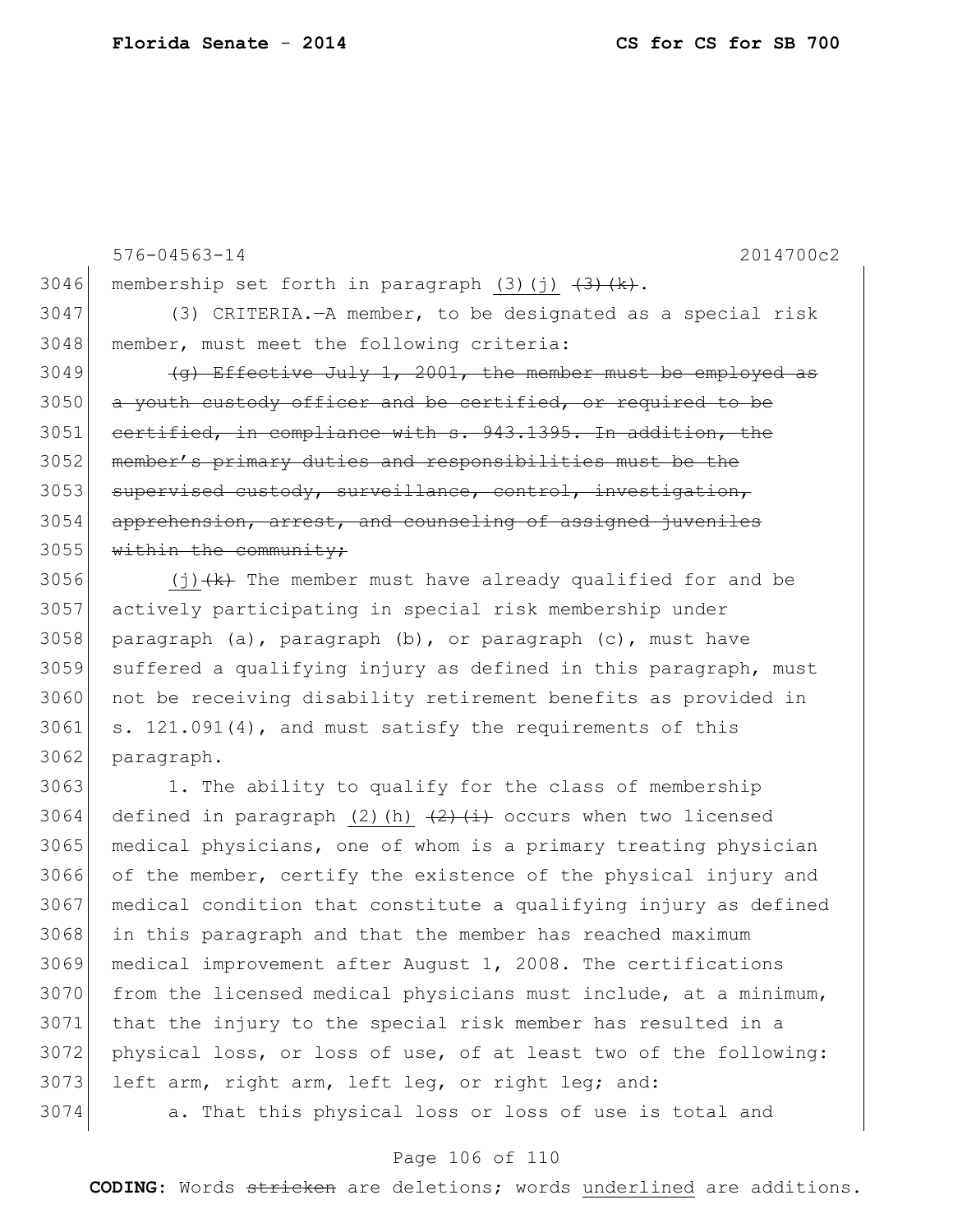```
576-04563-14 2014700c2
3075 permanent, except if the loss of use is due to a physical injury 
3076 to the member's brain, in which event the loss of use is 
3077 permanent with at least 75 percent loss of motor function with 
3078 respect to each arm or leg affected.
3079 b. That this physical loss or loss of use renders the 
3080 member physically unable to perform the essential job functions 
3081 of his or her special risk position.
3082 c. That, notwithstanding this physical loss or loss of use,
3083 the individual can perform the essential job functions required 
3084 by the member's new position, as provided in subparagraph 3.
3085 d. That use of artificial limbs is not possible or does not 
3086 alter the member's ability to perform the essential job 
3087 functions of the member's position.
3088 e. That the physical loss or loss of use is a direct result 
3089 of a physical injury and not a result of any mental, 
3090 psychological, or emotional injury.
3091 2. For the purposes of this paragraph, "qualifying injury" 
3092 means an injury sustained in the line of duty, as certified by
3093 the member's employing agency, by a special risk member that
3094 does not result in total and permanent disability as defined in 
3095 s. 121.091(4)(b). An injury is a qualifying injury if the injury
3096 is a physical injury to the member's physical body resulting in 
3097 a physical loss, or loss of use, of at least two of the 
3098 following: left arm, right arm, left leg, or right leg.
3099 Notwithstanding any other provision of this section, an injury 
3100 that would otherwise qualify as a qualifying injury is not
3101 considered a qualifying injury if and when the member ceases 
3102 employment with the employer for whom he or she was providing 
3103 special risk services on the date the injury occurred.
```
#### Page 107 of 110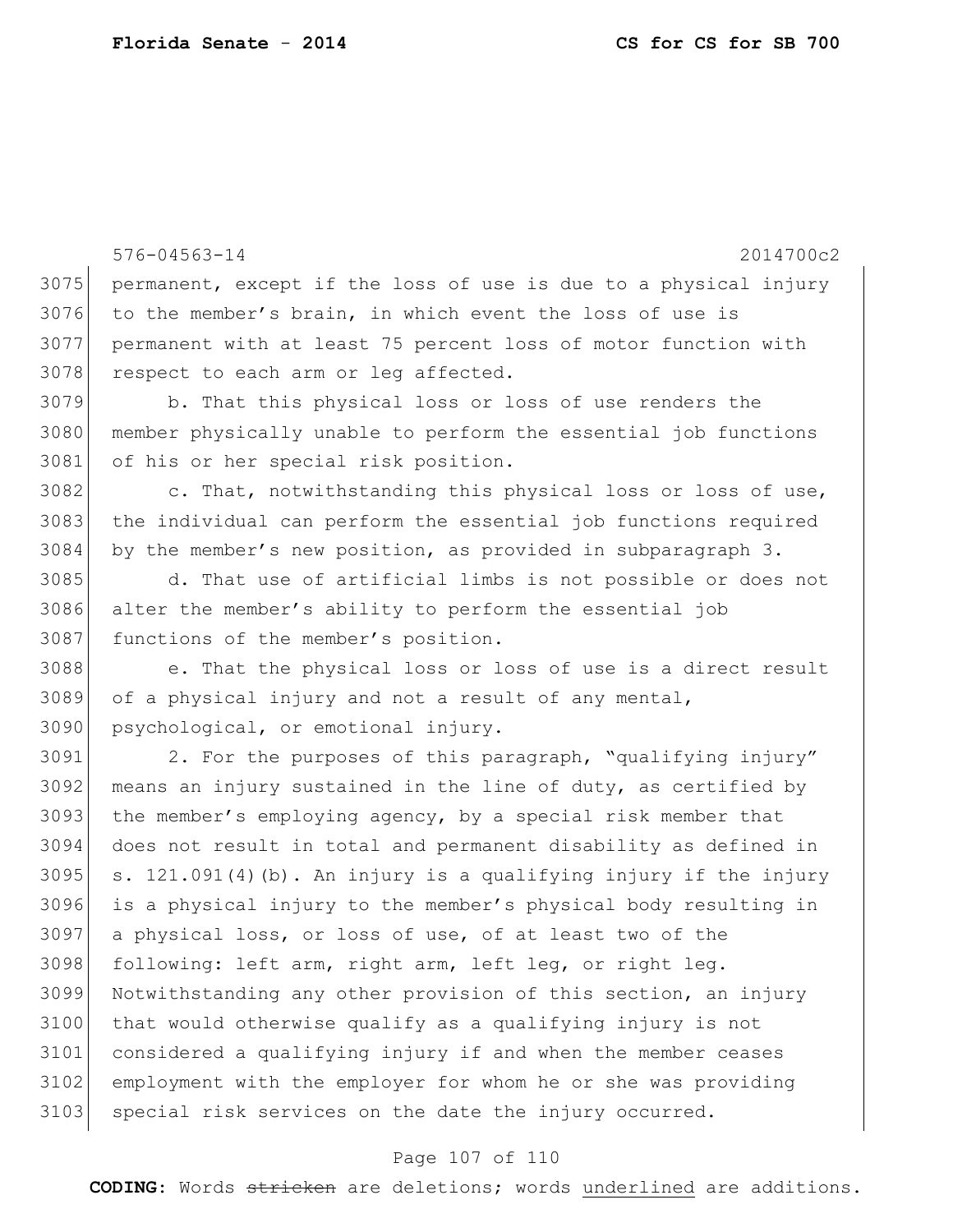576-04563-14 2014700c2 3104 3. The new position, as described in sub-subparagraph  $1.c.,$ 3105 that is required for qualification as a special risk member under this paragraph is not required to be a position with essential job functions that entitle an individual to special 3108 risk membership. Whether a new position as described in sub- subparagraph 1.c. exists and is available to the special risk member is a decision to be made solely by the employer in accordance with its hiring practices and applicable law. 4. This paragraph does not grant or create additional rights for any individual to continued employment or to be hired or rehired by his or her employer that are not already provided within the Florida Statutes, the State Constitution, the Americans with Disabilities Act, if applicable, or any other applicable state or federal law. 3118 (5) REMOVAL OF SPECIAL RISK CLASS MEMBERSHIP. 3119 (b) Any member who is a special risk member on July 1, 2008, and who became eligible to participate under paragraph 3121 (3)(g)  $(3)$  (h) but fails to meet the criteria for Special Risk 3122 Class membership established by paragraph (3)(h)  $\left(3\right)$   $\left(1\right)$  or 3123 paragraph (3)(i)  $\left(\frac{3}{4}\right)$  shall have his or her special risk designation removed and thereafter shall be a Regular Class member and earn only Regular Class membership credit. The department may review the special risk designation of members to determine whether or not those members continue to meet the

3129 (8) SPECIAL RISK ADMINISTRATIVE SUPPORT CLASS.-

3128 criteria for Special Risk Class membership.

3130 (d) Notwithstanding any other provision of this subsection, 3131 this subsection does not apply to any special risk member who 3132 qualifies for continued membership pursuant to paragraph  $(3)(j)$ 

### Page 108 of 110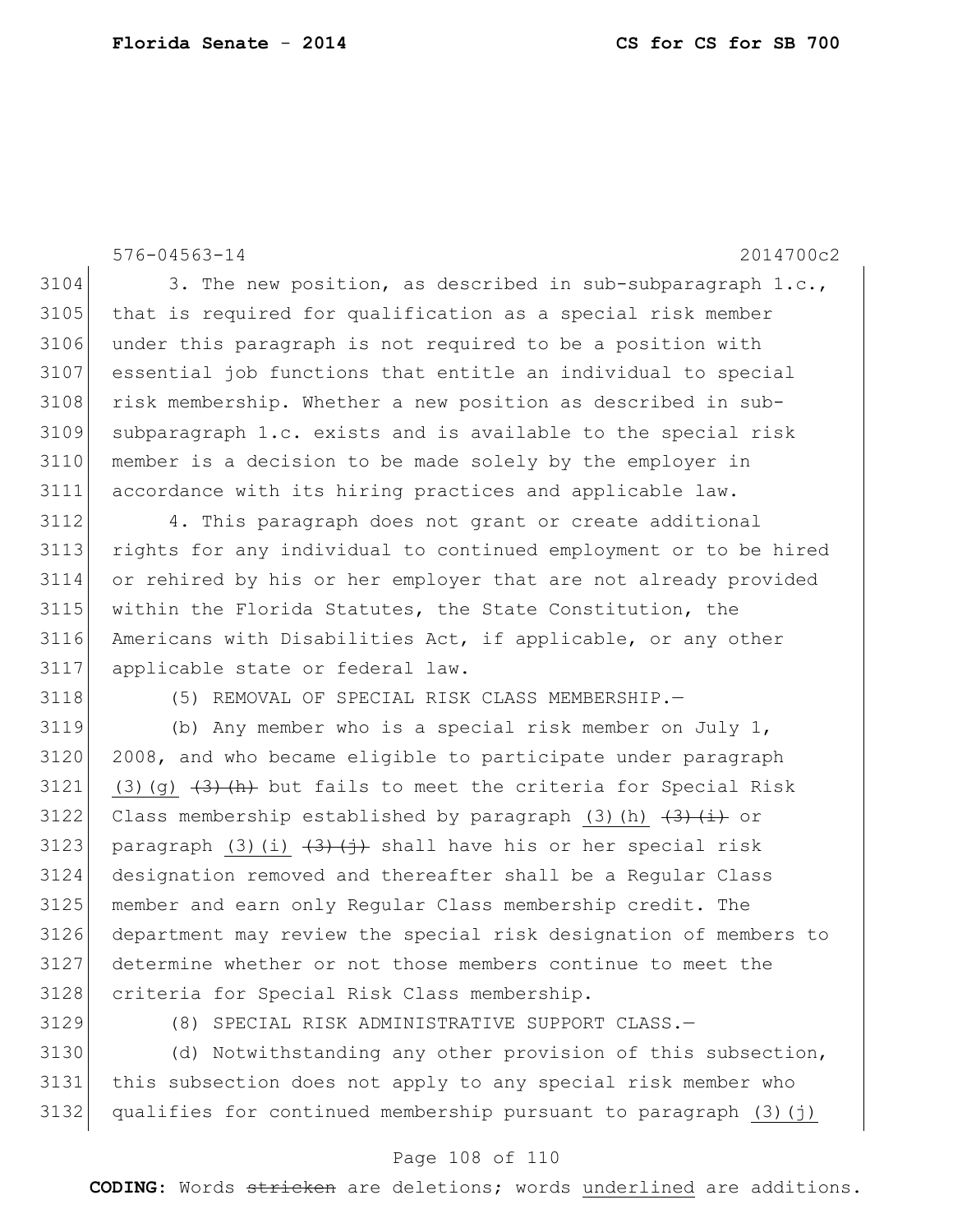576-04563-14 2014700c2

 $(3)$   $(k)$ .

(10) CREDIT FOR UPGRADED SERVICE.—

 (c) Any member of the Special Risk Class who has earned creditable service through June 30, 2008, in another membership class of the Florida Retirement System in a position with the Department of Law Enforcement or the Division of State Fire Marshal and became covered by the Special Risk Class as 3140 described in paragraph (3)(h)  $\left(3\right)$  (i), or with a local government law enforcement agency or medical examiner's office and became covered by the Special Risk Class as described in paragraph 3143 (3)(i)  $(3)(i)$ , which service is within the purview of the Special Risk Class, and is employed in such position on or after July 1, 2008, may purchase additional retirement credit to upgrade such service to Special Risk Class service, to the extent of the percentages of the member's average final 3148 compensation provided in s.  $121.091(1)(a)2$ . The cost for such credit must be an amount representing the actuarial accrued liability for the difference in accrual value during the affected period of service. The cost shall be calculated using the discount rate and other relevant actuarial assumptions that were used to value the Florida Retirement System Pension Plan liabilities in the most recent actuarial valuation. The division shall ensure that the transfer sum is prepared using a formula and methodology certified by an enrolled actuary. The cost must be paid immediately upon notification by the division. The local government employer may purchase the upgraded service credit on behalf of the member if the member has been employed by that employer for at least 3 years.

Section 48. Paragraph (a) of subsection (4) of section

## Page 109 of 110

**CODING**: Words stricken are deletions; words underlined are additions.